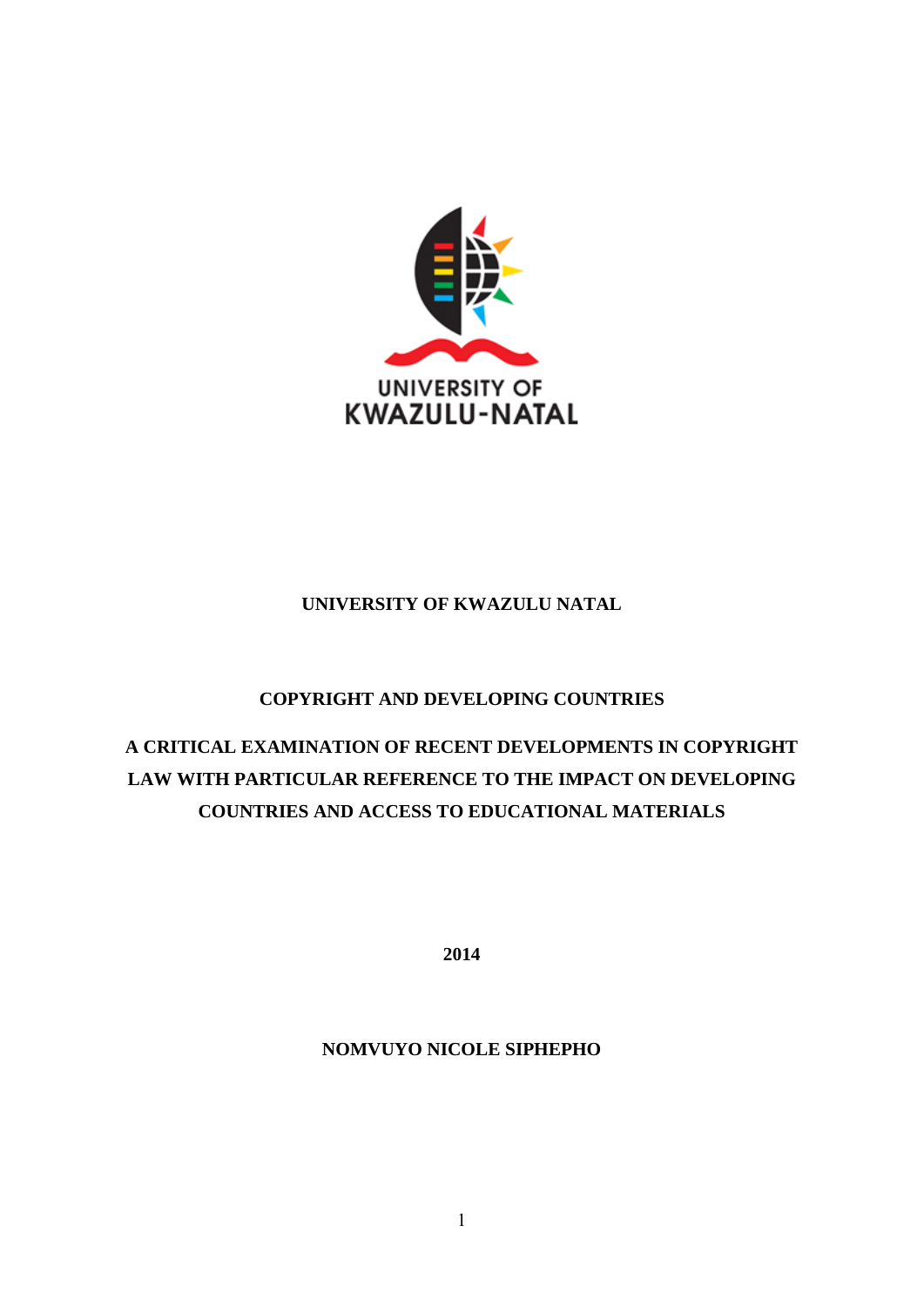## **DECLARATION**

I hereby declare that this dissertation is my own, original work, and that all my sources of information have been acknowledged. To my knowledge, neither the substance of this dissertation, nor any part thereof, is being submitted for any degree in any other University.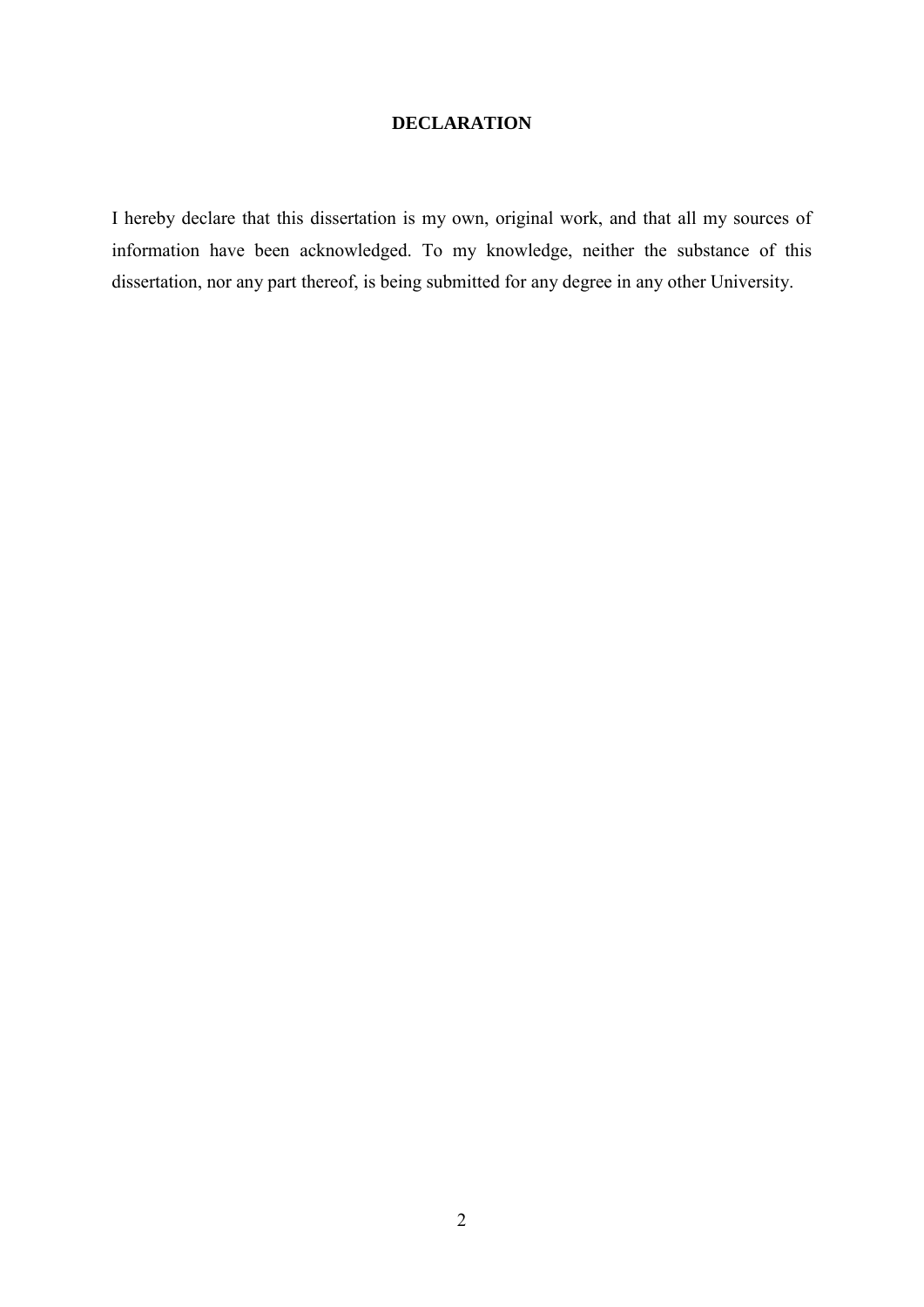#### **ACKNOWLEDGMENTS**

Apart from the efforts of myself, the success of any project depends largely on the encouragement and guidelines of many others. I take this opportunity to express my gratitude to the people who have been instrumental in the successful completion of this project.

First and above all, I praise God, the almighty for providing me this opportunity and granting me the capability to pursue my dreams. The wisdom and perseverance that he has bestowed upon me during this research project, and indeed, throughout my life: "I can do everything through him who give me strength." (Philippians 4: 13)

I would like to express my gratitude to my supervisor Professor Tanya Woker for the useful comments, remarks and engagement through the learning process of this Masters Dissertation. She has been a tremendous mentor for me; I really enjoyed working with her.

Lastly, this journey would not have been possible without the support of my family who have encouraged me in all of my pursuits and inspired me to follow my dreams; Dr Jameson Siphepho, Mrs Sisana Siphepho, Ncaba, Yolanda and Mukelo. I am also grateful to my friends especially Makhosazana Mamba for always believing in me and wanting the best for me.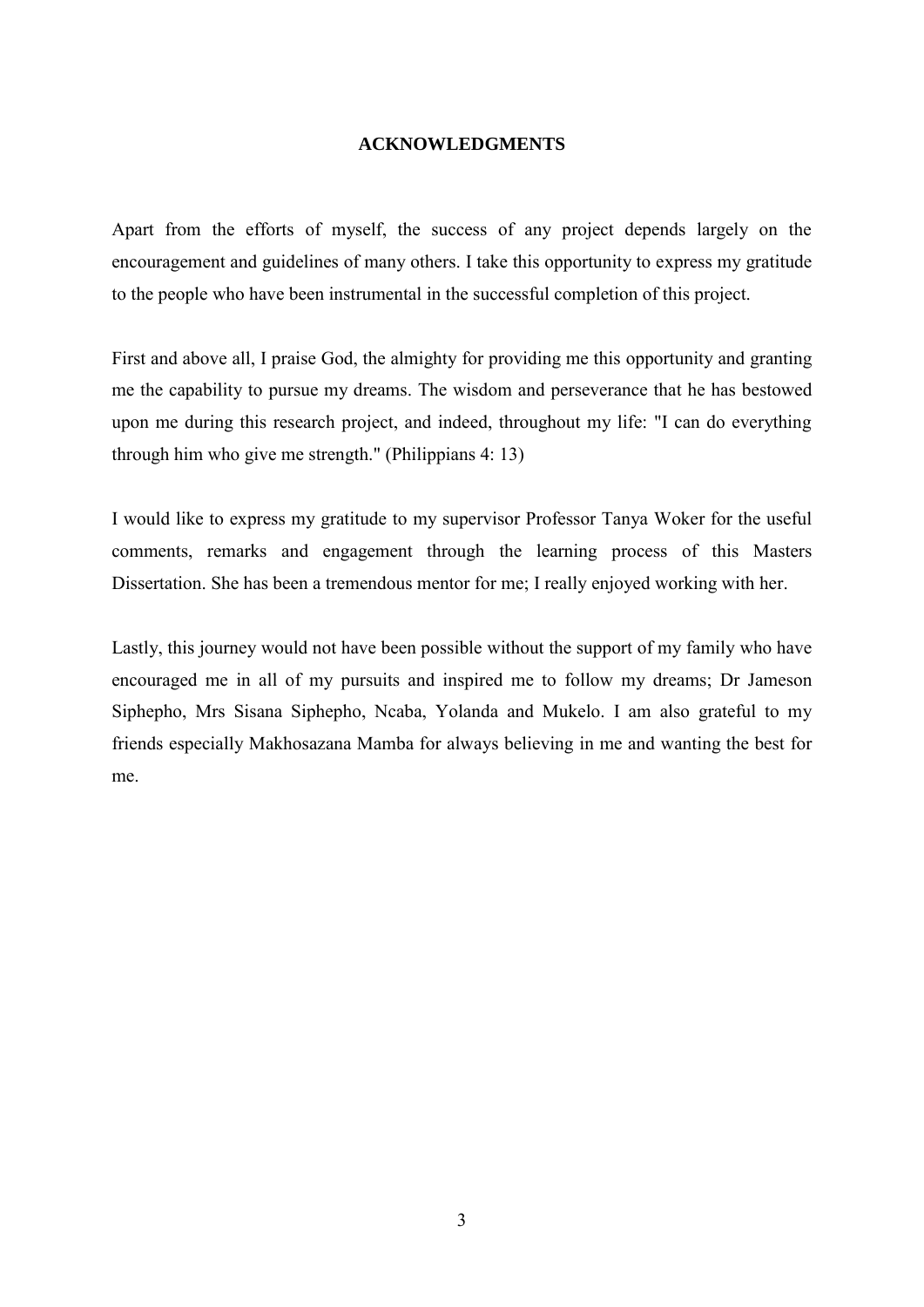## TABLE OF CONTENTS

| 1              |       |                                                                           |  |
|----------------|-------|---------------------------------------------------------------------------|--|
|                | 1.1   |                                                                           |  |
|                | 1.2   |                                                                           |  |
|                | 1.3   |                                                                           |  |
|                | 1.4   |                                                                           |  |
| $\overline{2}$ |       |                                                                           |  |
|                | 2.1   |                                                                           |  |
|                | 2.2   |                                                                           |  |
|                | 2.2   |                                                                           |  |
|                | 2.3   |                                                                           |  |
|                | 2.4   | The Agreement on Trade Related Aspects of Intellectual Property Rights 22 |  |
|                | 2.5   |                                                                           |  |
| 3              |       |                                                                           |  |
|                | 3.1   |                                                                           |  |
|                | 3.2   |                                                                           |  |
|                | 3.2.1 |                                                                           |  |
|                | 3.3   |                                                                           |  |
|                | 3.3.1 |                                                                           |  |
|                | 3.4   |                                                                           |  |
| 4              |       |                                                                           |  |
|                | 4.1   |                                                                           |  |
|                | 4.2   | A short history of the development of copyright law in South Africa31     |  |
|                | 4.3   |                                                                           |  |
|                | 4.3.1 |                                                                           |  |
|                | 4.3.2 |                                                                           |  |
|                | 4.3.3 |                                                                           |  |
|                | 4.3.4 |                                                                           |  |
|                | 4.3.5 |                                                                           |  |
|                | 4.4   |                                                                           |  |
|                | 4.5   |                                                                           |  |
| 5              |       |                                                                           |  |
|                | 5.1   |                                                                           |  |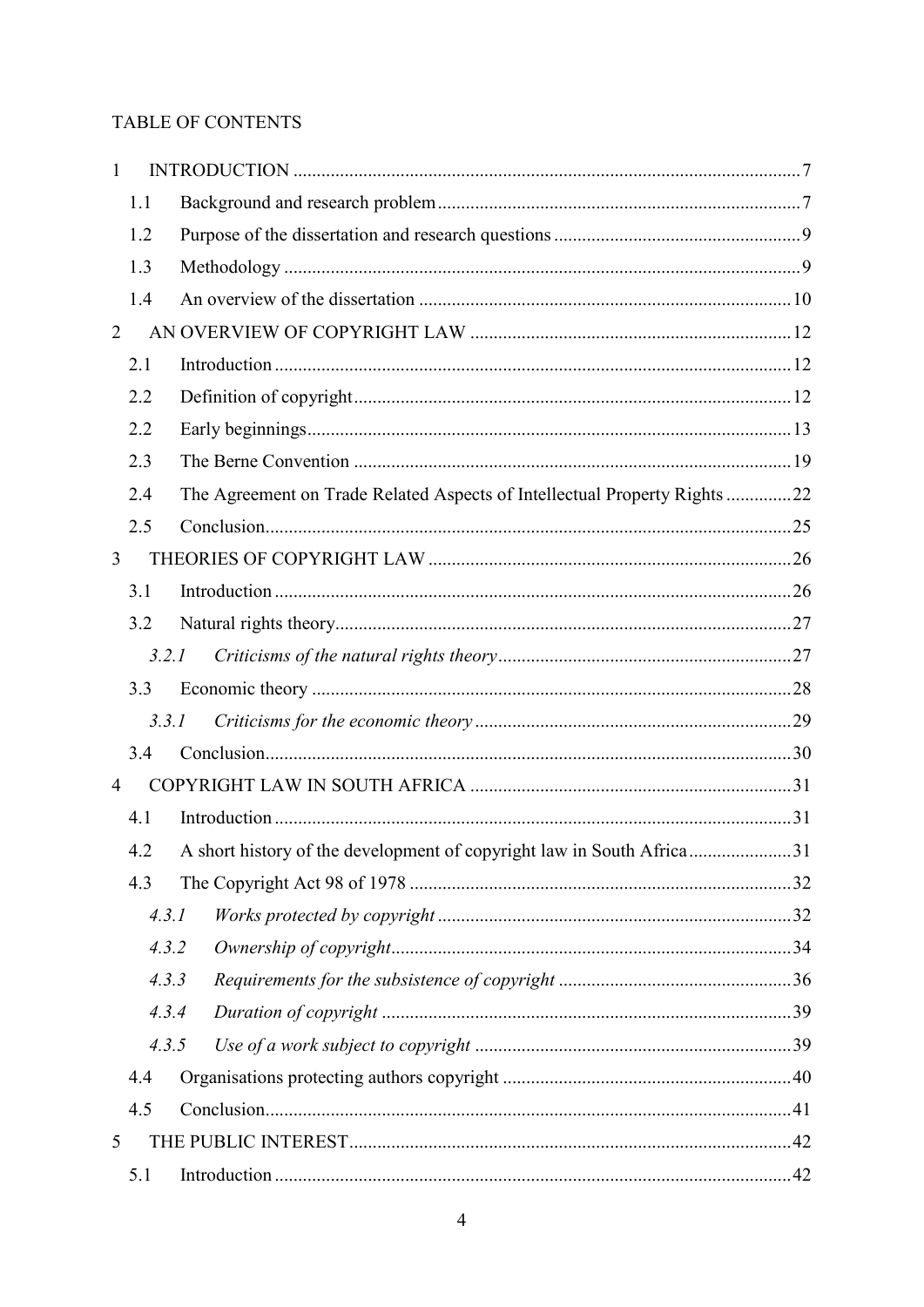|                     | 5.2   |  |  |  |  |  |  |
|---------------------|-------|--|--|--|--|--|--|
|                     | 5.3   |  |  |  |  |  |  |
|                     | 5.3.1 |  |  |  |  |  |  |
|                     | 5.3.2 |  |  |  |  |  |  |
| 5.3.3               |       |  |  |  |  |  |  |
|                     | 5.4   |  |  |  |  |  |  |
| 6                   |       |  |  |  |  |  |  |
|                     | 6.1   |  |  |  |  |  |  |
|                     | 6.2   |  |  |  |  |  |  |
|                     | 6.2.1 |  |  |  |  |  |  |
|                     | 6.3   |  |  |  |  |  |  |
|                     | 6.4   |  |  |  |  |  |  |
|                     | 6.5   |  |  |  |  |  |  |
|                     | 6.6   |  |  |  |  |  |  |
| $\overline{7}$      |       |  |  |  |  |  |  |
|                     | 7.1   |  |  |  |  |  |  |
|                     | 7.2   |  |  |  |  |  |  |
|                     | 7.3   |  |  |  |  |  |  |
|                     | 7.4   |  |  |  |  |  |  |
|                     | 7.4.1 |  |  |  |  |  |  |
|                     | 7.4.2 |  |  |  |  |  |  |
|                     |       |  |  |  |  |  |  |
| 8                   |       |  |  |  |  |  |  |
|                     | 8.1   |  |  |  |  |  |  |
|                     | 8.2   |  |  |  |  |  |  |
|                     | 8.3   |  |  |  |  |  |  |
| <b>Bibliography</b> |       |  |  |  |  |  |  |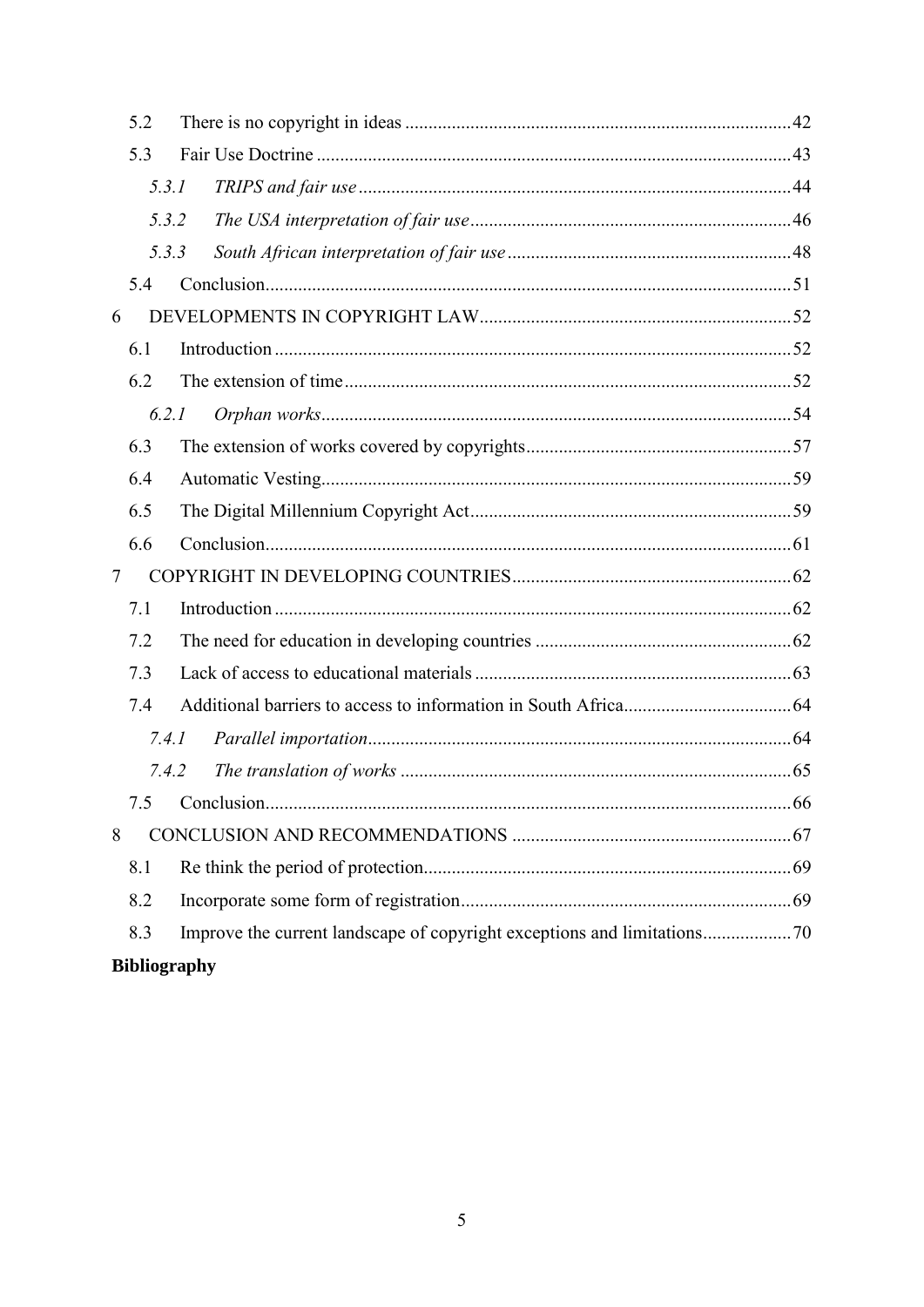## **TABLE OF ABBREVIATIONS**

| <b>DALRO:</b> | The Dramatic, Artistic and Literary Rights Organisation.           |
|---------------|--------------------------------------------------------------------|
| <b>DMCA:</b>  | Digital Millennium Copyright Act.                                  |
| DTI:          | Department of Trade and Industry.                                  |
| <b>FAIFE:</b> | Freedom of Access to Information and Freedom of Expression.        |
| <b>IFLA:</b>  | International Federation of Library Associations and Institutions. |
| IP:           | Intellectual Property.                                             |
| <b>IPRs:</b>  | Intellectual Property Rights.                                      |
| <b>NORM:</b>  | National Organisation for Reproduction Rights in Music.            |
| <b>SAMRO:</b> | Southern African Music Rights Organisation.                        |
| SC:           | Stationers Company.                                                |
| <b>TRIPS:</b> | The Agreement on Trade Related Aspects of Intellectual Property.   |
| UK:           | United Kingdom.                                                    |
| USA:          | United States of America.                                          |
| WIPO:         | World International Property Organisation.                         |
| WTO:          | World Trade Organisation.                                          |
| WWII:         | World War II.                                                      |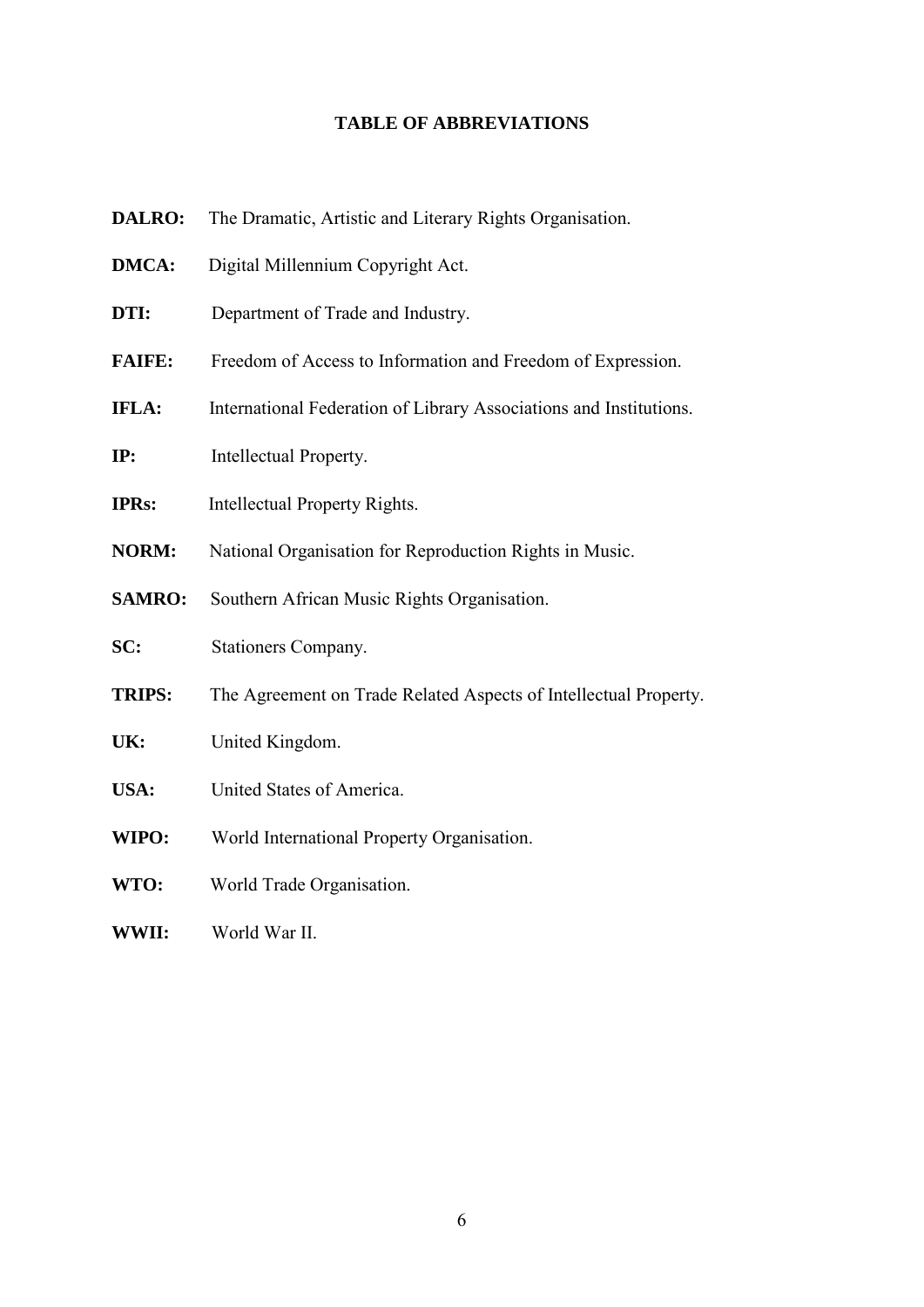#### **CHAPTER 1**

#### <span id="page-6-0"></span>**1 INTRODUCTION**

### <span id="page-6-1"></span>**1.1 Background and research problem**

Writers write in order to convey information and ideas to the general public. How the general public then uses that information may be restricted by the law of copyright. Copyright is the law that gives authors of original works an exclusive right over the material that they produce by using their own skill and labour.<sup>1</sup> This protection is granted to the author only for a limited period of time. During that time no one else may exploit the author 's work.<sup>2</sup> Copyright over a work is protected in order to reward creators and to encourage them to produce more works and also to allow them to recoup the costs of producing those works.<sup>3</sup> This will be discussed in more detail in chapter three of this dissertation, but the problem is that this protection may prevent society from accessing educational materials. The protection of copyright may therefore have an important impact on a society"s ability to develop both culturally and economically. An important goal of copyright law is to encourage people to be creative so that there is more creativity. It is important therefore that in developing the law, the law does not become a means of stifling creativity. It has emerged that, due to developments in copyright law and because rights holders are becoming more protective of their rights, access to important works which should be used to encourage creativity such as educational materials is becoming more restricted. These developments in the law of copyright brings to the fore the issue of whether, and to what extent, the delicate balance between the rights of the copyright owner and the public interest to have access to educational materials is being upset and, whether authorities are actually losing sight of the real purpose behind the protection of copyright in the first place. Copyright law had at its inception the purpose to provide a reward and stimulus to creators, and to encourage and improve learning and the progress of the arts and sciences.<sup>4</sup> This proposition is supported by the first framers of copyright law in the United States of America (USA).<sup>5</sup> The drafters of copyright law were of the view that providing copyright protection to authors for a limited time would encourage

<sup>&</sup>lt;sup>1</sup> P Ramsden *A Guide to Intellectual Property Law* (2011) 7.

 $<sup>2</sup>$  Ibid 7.</sup>

<sup>&</sup>lt;sup>3</sup> K Idris *Intellectual Property; A Power Tool for Economic Growth* 2ed (2003) 3.

<sup>&</sup>lt;sup>4</sup> See the earliest versions of copyright law: The Statute of Anne adopted in England in 1710 and the United States Constitution Article 1 Section 8, Clause 1 available at

<http://usgovinfo.about.com/od/usconstitution/a/a1s8.htm>(accessed on 13 May 2014).  $<sup>5</sup>$  Ibid.</sup>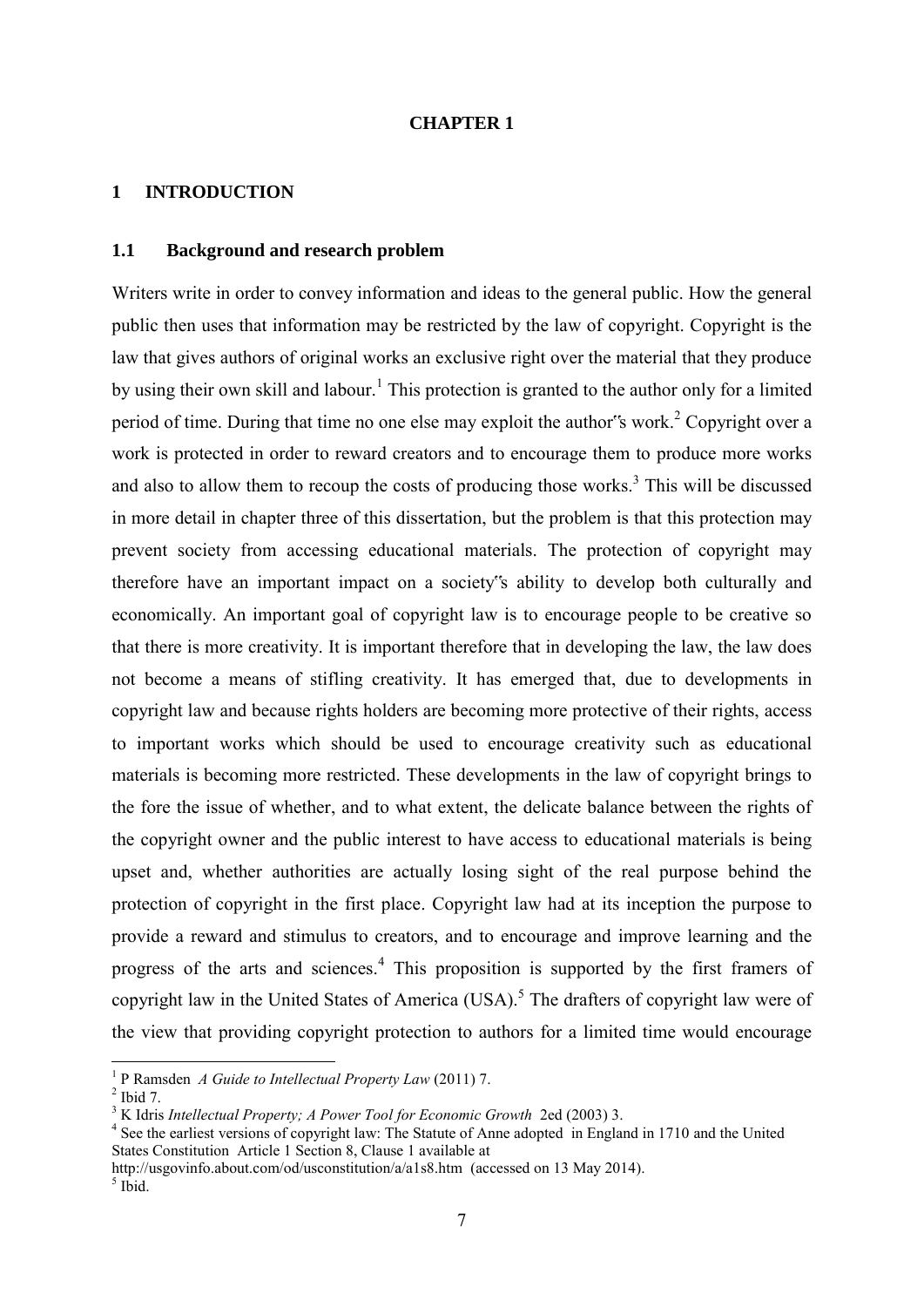and promote learning and progress and thus ultimately be for the public good.<sup>6</sup> This necessarily means that, a balance is struck between the interests of the individual author and the public interest.<sup>7</sup> Davies also emphasises that "copyright is a just and proper concept, established and developed in the public interest."<sup>8</sup> Therefore, it is argued that, the public interest should remain the central theme of copyright protection.

Recently the Department of Trade and Industry (DTI) proposed a draft policy<sup>9</sup> that aims at investigating ways of eliminating "the many perverse outcomes of Intellectual Property (IP) protection which are detrimental to the broader society."<sup>10</sup> These include, "the imbalance between the strengths of the position of developed societies and developing countries."<sup>11</sup> This policy has highlighted two fundamental points which are worth noting for the purposes of accessing educational materials in developing countries. The draft policy has firstly recognised that South Africa is a developing state<sup>12</sup> and secondly that there is a need to revise South African copyright law.<sup>13</sup> These two points are important because South African copyright law is strongly based on British Copyright Law. This will be discussed in detail in chapter four of this dissertation. Modern copyright law in South Africa dates back from the 1970s, and so it is seriously out of date and it was introduced at a time before the technological age came into being. Moreover, it was introduced at a time when South Africa did not accept that it was a developing state and it simply relied on a first world copyright law. The question that ought to be asked is: was this what South Africa needed and did the law take into consideration specific South African needs? The South African government has recognized that it should not simply accept what is accepted in other jurisdictions where their needs might be different to South Africa"s needs and so there is a recognition of the need to develop a specific South African law. The purpose of this dissertation is therefore to examine copyright law with specific reference to the fact that South Africa is a developing country with a special need regarding access to educational material.

<sup>6</sup> G Davies *Copyright and the Public Interest* (2002) 5.

<sup>7</sup> OH Dean *Handbook of South African Copyright Law* 2ed (2006) 1-2.

<sup>8</sup> Davies (note 6 above) 3.

<sup>9</sup> Draft National Policy on Intellectual Property 2013 in GN No 918 of 2013 *Government Gazette* 4 September 2013 available at [www.gpwonline.co.za](http://www.gpwonline.co.za/) (accessed on the 8 April 2014).

 $10$  Ibid 4.

<sup>&</sup>lt;sup>11</sup> Quoted by T Woker "Intellectual Property Law" chapter to be published in Commercial Law to be published by Oxford Publishers July (2014) 7.

 $12$  Draft National Policy (note 9 above) 8.

 $13$  Ibid 8.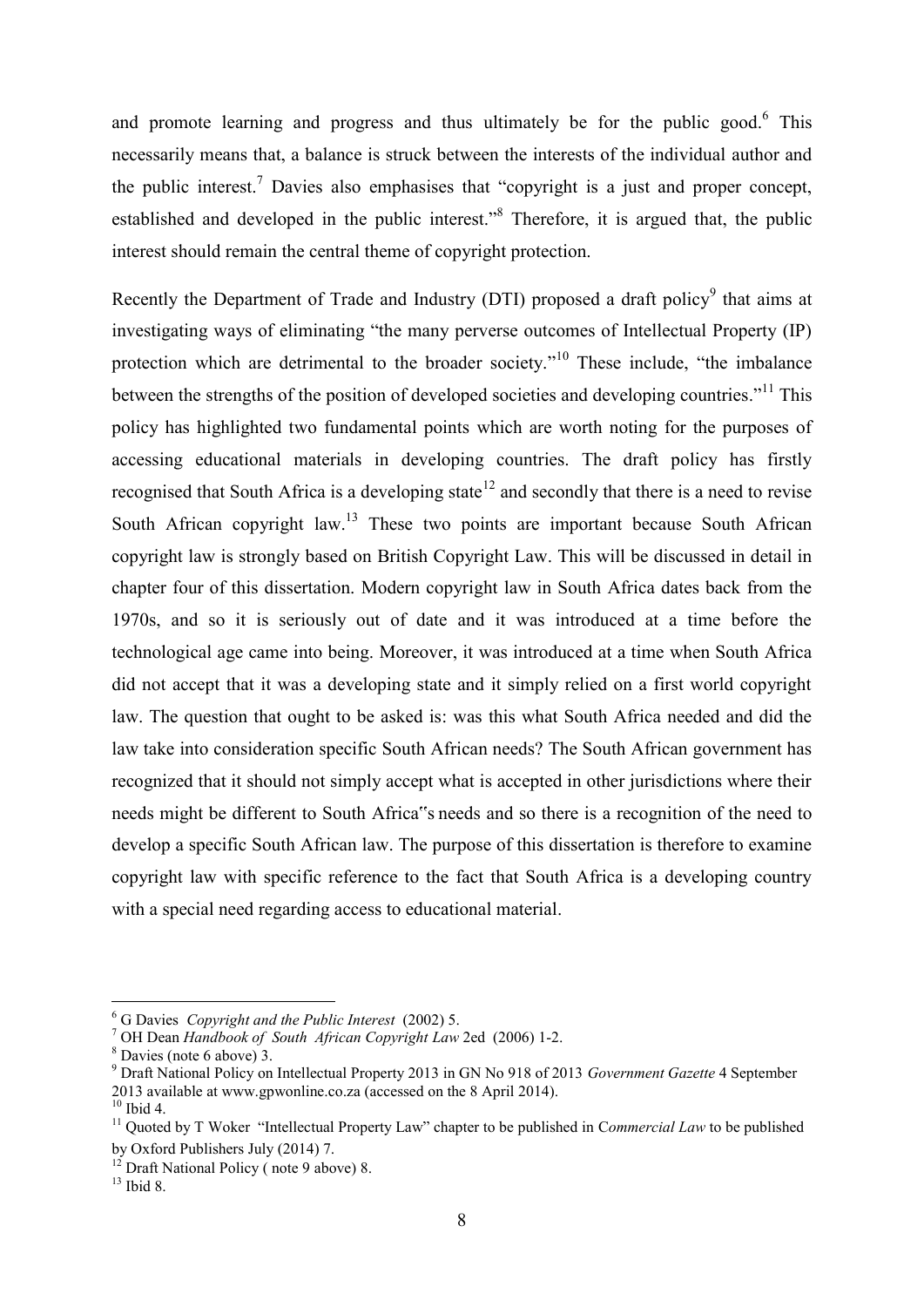## <span id="page-8-0"></span>**1.2 Purpose of the dissertation and research questions**

In light of the fact that the government is in the process of re-thinking its IP protection policies, the purpose of this dissertation is to examine the problem areas which exist within the law of copyright, particularly when it comes to the issue of access to information and educational materials. In particular the purpose of this dissertation is to examine to what extent the rights of the author or copyright owner against the rights of the public to have access to educational materials are appropriately balanced or can be balanced? In order to achieve this purpose this dissertation seeks to answer the following key questions:

- o 1. How did the current laws protecting copyright come into existence?
- o 1.1 How did the law relating to copyright develop and why?
- $\circ$  1.2 To what extent are the developments in copyright law still in line with the reason why copyright law was first created?
- o 2. Why have there been changes to copyright law?
- o 2.2 What is the driving force behind better and stronger copyright protection?
- o 2.3 What are the results of stronger copyright protection?
- o 3. What challenges are posed by copyright law for third world countries in particular South Africa with regard to access to educational materials?
- $\circ$  4. What are the recommendations that could be proposed in order to ensure that the delicate balance between the rights of the author and the rights of the public to have access to educational materials is maintained?

## <span id="page-8-1"></span>**1.3 Methodology**

The methodology that will be employed in undertaking this research will be desk top research limited to available primary and secondary sources. The main sources of data collection will emanate from reported cases, policy documents and published textbooks and articles pertinent to the issue of access to educational materials. Reference will also be made to certain organisations regulating copyright protection at both an international and national level.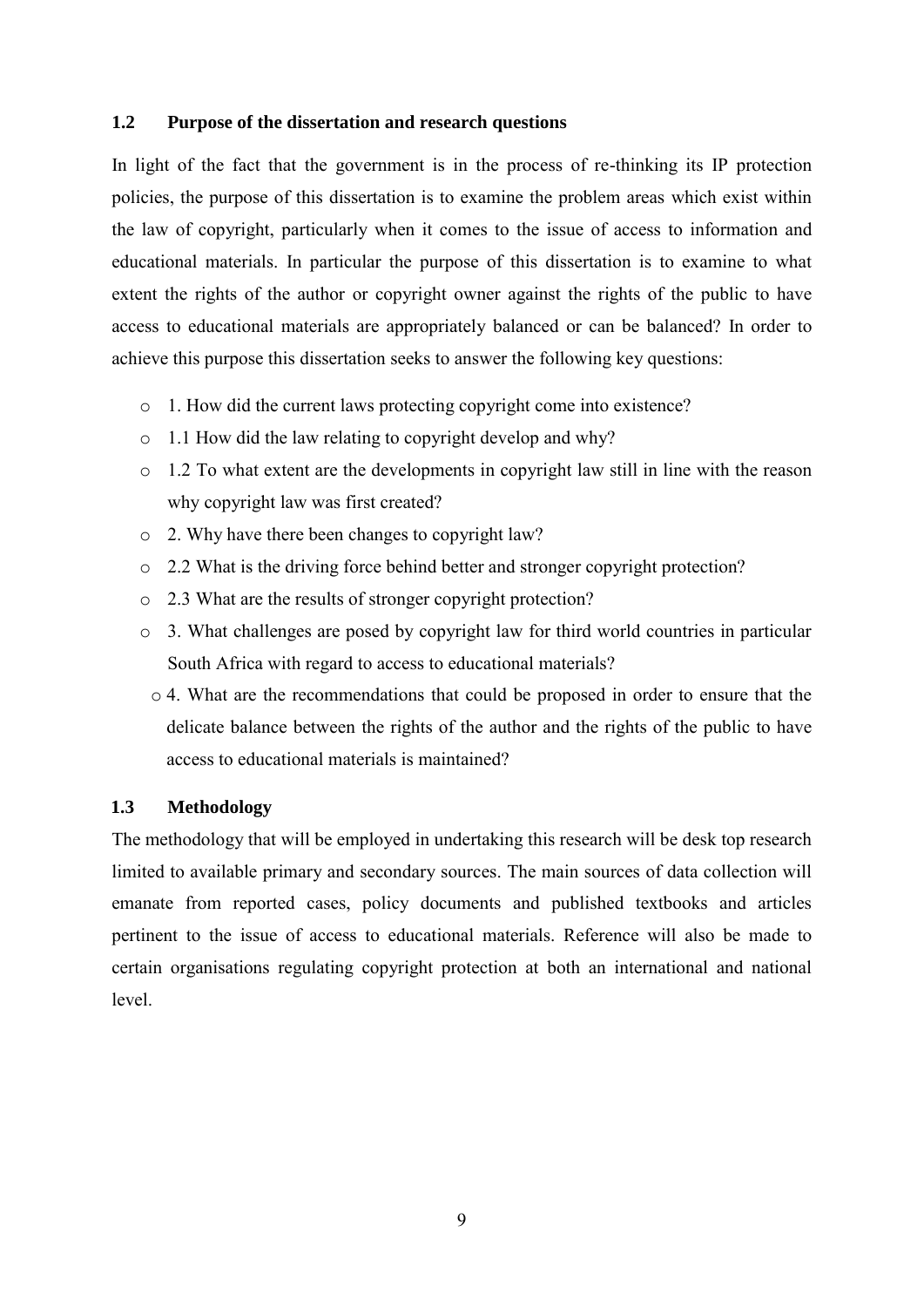### <span id="page-9-0"></span>**1.4 An overview of the dissertation**

This dissertation consists of eight chapters.

Chapter one has presented the background to the problem question which this dissertation seeks to deal with. It focuses on the purpose of this dissertation and the research questions that will be undertaken in order to achieve the purpose. It also lays out the methodology that will be employed in undertaking the study as well as the structure of the dissertation.

Chapter two provides the overview of copyright law. The aim of this chapter is to trace how the law relating to copyright developed. This is where the foundational basis and historical development of copyright law will be set out. The various laws and conventions that are behind copyright protection will be identified. A more detailed explanation will be engaged in subsequent chapters in particular focusing on how copyright law affects the rights of the public to make use of educational materials.

Chapter three focuses on the different theories behind copyright protection. It aims to explain, explore, justify and criticize the rationale behind the protection of copyright. An analysis of the different reasons for protecting copyright will provide a basis for analysing the manner in which the law has developed in order to evaluate whether the law has deviated too far from what copyright law was intended to achieve.

Chapter four deals with the current copyright law in South Africa. It traces the historical development of South African copyright law. This chapter aims to highlight certain important provisions of the South African Copyright Act.<sup>14</sup> It also identifies the established societies which are there in order to facilitate the granting of permission to use copyright materials. South Africa has four copyright societies, namely the Southern African Music Rights Organization (SAMRO), the Dramatic, Artistic and Literary Rights Organization (DALRO) that is directly affiliated with SAMRO, and the National Organization for Reproduction Rights in Music (NORM) and the Recording Industry of South Africa. For purposes of this dissertation, the focus will be on DALRO, which is a multi-purpose copyright society representing authors, publishers and performers.<sup>15</sup>

The issue of public interest has always been central to the notion of copyright protection. There is a recognition that the needs of rights holders and the public need to be balanced.

<sup>&</sup>lt;sup>14</sup> Copyright Act 98 of 1978.

 $15$  <http://www.dalro.co.za/> (acessed on 12 May 2014).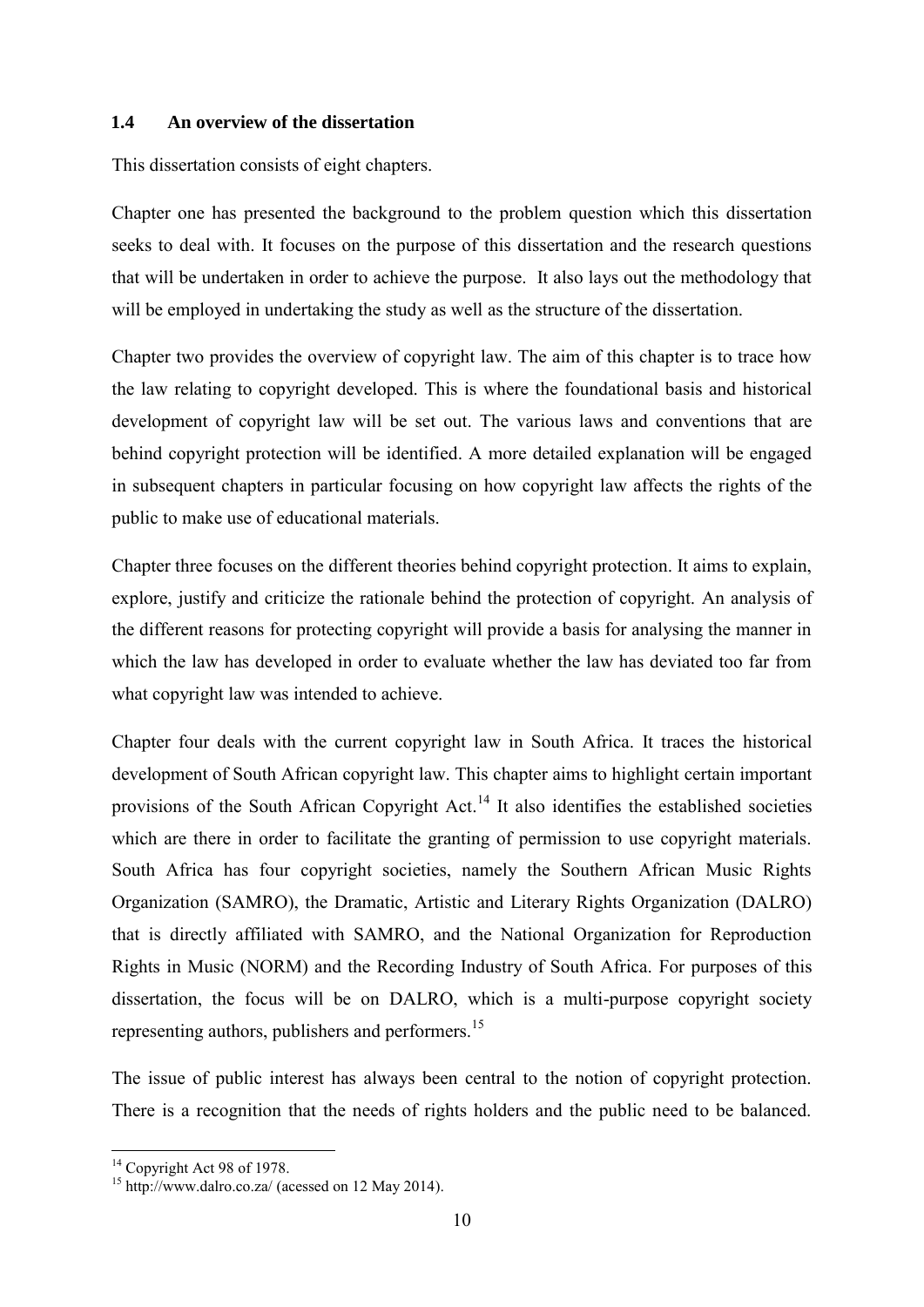Chapter five focuses on the provisions dealing with copyright limitations and exceptions relating to access to educational materials which are embodied in the international as well as national framework. It is in the public interest to use these copyright limitations and exceptions in order to encourage creativity in authors and also to promote learning and access to educational materials.

Chapter six comprises an analysis of the developments that have taken place in the area of copyright law and most importantly this chapter seeks to ascertain whether these developments are still in line with the reasons why copyright is protected and whether sufficient consideration is being given to the public good.

Having ascertained the developments that have evolved in the law of copyright, chapter seven stresses the need for education in third world countries. It critically evaluates the different challenges that are faced by third world countries in accessing educational materials, in particular the needs of South Africa as a developing country.

Chapter eight of this dissertation is the concluding chapter which summarises the findings of the study and also proposes recommendations that could be employed in order to ensure a proper balance between the protection of copyright against the public to have access to educational materials in developing countries.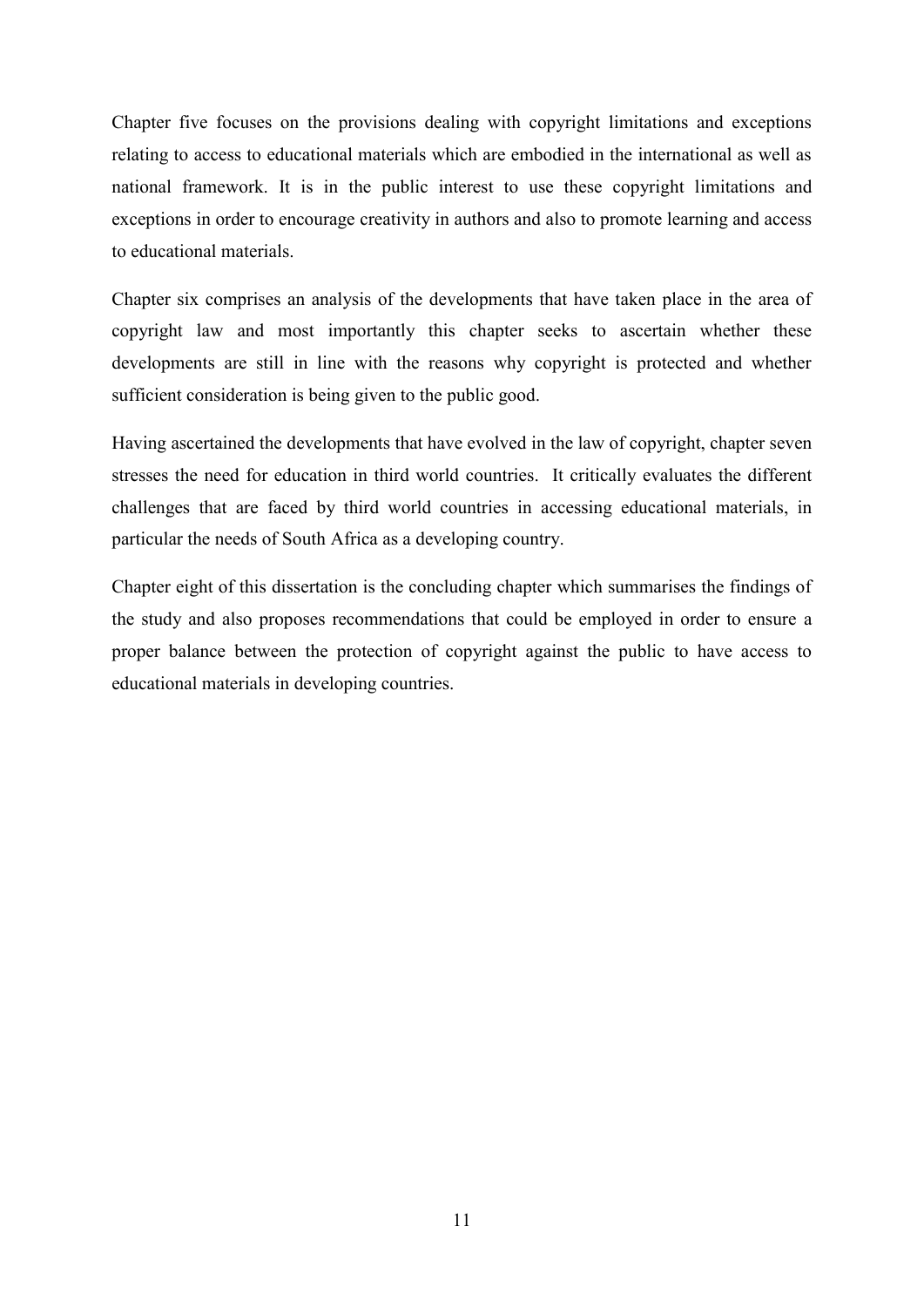#### **CHAPTER 2**

#### <span id="page-11-0"></span>**2 AN OVERVIEW OF COPYRIGHT LAW**

#### <span id="page-11-1"></span>**2.1 Introduction**

This chapter sets out the historical background to and development of copyright law. This historical background is important because it takes into account important international agreements which provide the basis for copyright law in various jurisdictions. The two most important conventions are the Berne Convention for the Protection of Literary and Artistic Works of September 9, 1886 (the Berne Convention) and The Agreement on Trade Related Aspects of Intellectual Property Rights (TRIPS). It is important to understand where copyright law comes from and its importance in the international community. By virtue of the fact that South Africa is part of the international community, it must conform to certain obligations which come from being part of the international community. However, as will be pointed out in the discussion of the TRIPS agreement, international agreements do recognise that individual countries have their own needs and they are entitled to craft their laws in a way that will enable them to take these needs into consideration. The history of how copyright developed is also important because it sheds light into the reasons why there was a need to protect copyright. The theories which underlie the protection of copyright will be discussed in chapter three of this dissertation. In particular, this history will also enable a better understanding of how trade relations between countries developed after the outbreak of the Second World War (WWII).

### <span id="page-11-2"></span>**2.2 Definition of copyright**

-

The protection of copyright is part of intellectual property law.<sup>16</sup> By modern definition intellectual property law is the law that protects creations of the mind.<sup>17</sup> Creations of the mind include inventions (which are protected by the law of patents), trade marks, designs and artistic works. According to the World Intellectual Property Organization (WIPO) copyright is actually a bundle of rights which are given to authors such as writers, artists and

<sup>16</sup> C Colston & K Middleto *Modern Intellectual Property Law* 2ed (2005) 3.

<sup>17</sup> G Dutfield & U Suthersanen *Global Intellectual Property Law* (2008) 12. See also G Taliashvili *Copyright Works* (2008) 3.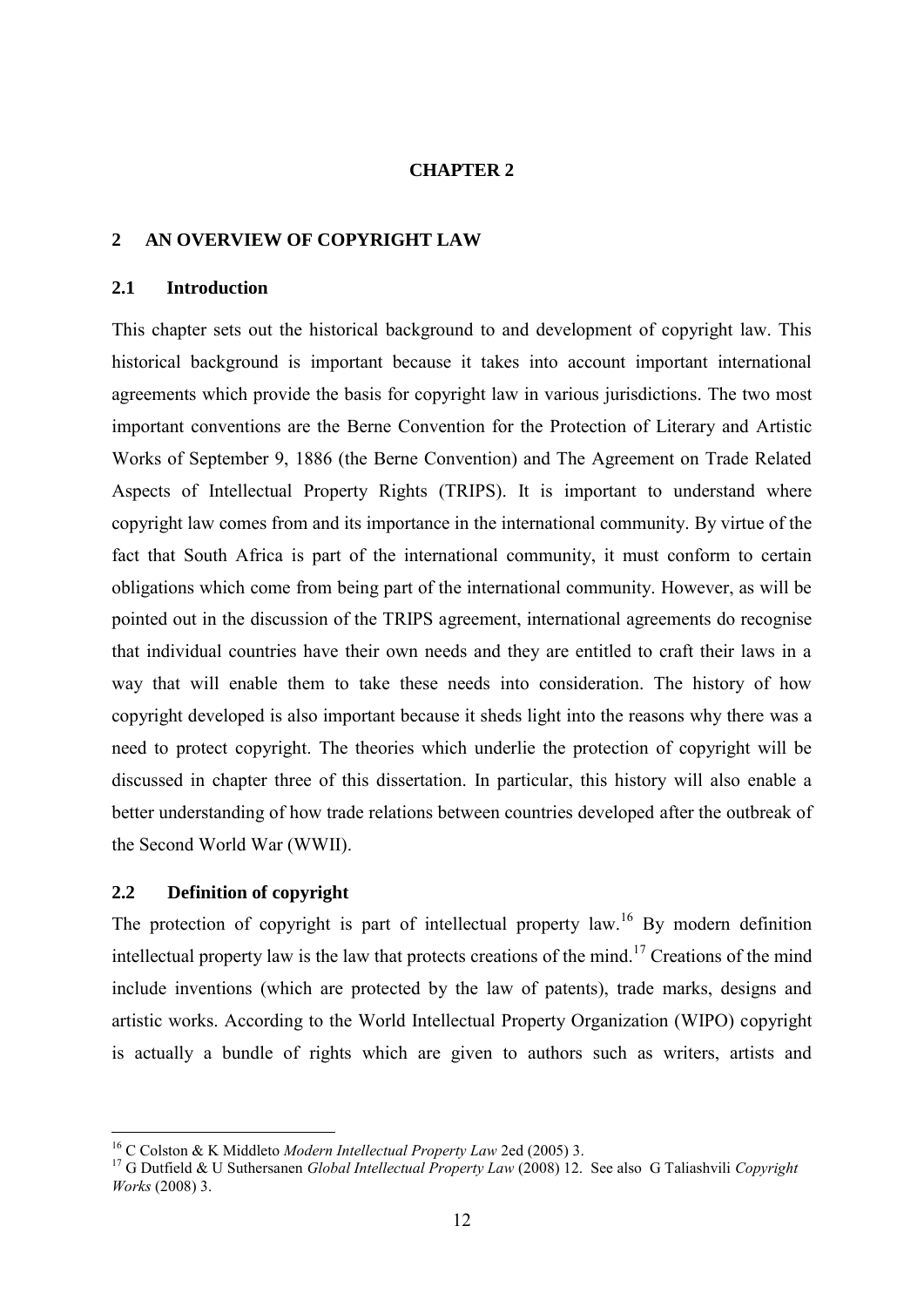performers over the works that they create.<sup>18</sup> Copyright law is that area of intellectual property law which has been developed in order to protect authors" copyright over the works which they have created. Copyright law provides authors of works with a limited monopoly over their work to enable them to exploit those works.<sup>19</sup> This is to compensate and reward authors for the effort, time and creativity which they have employed in order to create their works.<sup>20</sup> Copyright protects the expression of an idea rather than the idea itself.<sup>21</sup> A simple means of explaining this is as follows: if you can see a work, hear a work or touch a work, then that work can be protected. For example, an essay which has been published on paper or recorded on a tape will be protected, provided certain other requirements have also been satisfied.

Copyright protects a number of different types of works<sup>22</sup> but for the purpose of this dissertation the focus is on access to educational materials such as books and articles. For this reason the focus will be on literary works.

## <span id="page-12-0"></span>**2.2 Early beginnings**

The principle that an inventor must be granted protection over his works was first recognised in the  $15<sup>th</sup>$  century in the city of Venice when the first patent was granted.<sup>23</sup> This protection was then extended to other creations of the mind in the form of copyright. The need for a law to protect copyright began when the printing press was developed at the end of the fifteenth century.<sup>24</sup> This printing press was invented by a man called, Johannes Gutenberg<sup>25</sup>, and introduced in England by William Caxton.<sup>26</sup> After the introduction of the printing press in England, competition grew among book publishers, as books were easier to copy and affordable to the common man.<sup>27</sup> The ability to print books easily and cheaply raised the issue of piracy. As the number of presses grew, so did the piracy of books. The English Government sought to control the publication of books by granting printers a near monopoly

<sup>&</sup>lt;sup>18</sup> World Intellectual Property Organization available at<http://www.wipo.int/about-ip/en>(accessed on 10 October 2013).

<sup>&</sup>lt;sup>19</sup> Dutfield & Suthersanen (note 17 above) 77.

 $20$  Idris (note 3 above) 3.

<sup>&</sup>lt;sup>21</sup> Taliashvili (note  $17$  above) 4.

<sup>&</sup>lt;sup>22</sup> The Copyright Act 98 of 1978 ; sec 2 (a)- (i).

<sup>&</sup>lt;sup>23</sup> K Sunsil & R Evenson , Does Intellectual Property Spur Technological Change?"(2003) 55 (2) *Oxford Economic Papers* 235.

<sup>24</sup> J Braithworth & P Drahos *Information Feudalism* (2002) 30.

 $25$  Ibid 29.

<sup>26</sup> SC Masterson "Copyright: History and Development" (1940) 28 (5) *California Law Review* 627.

 $27$  Ramsden (note 1 above) 3.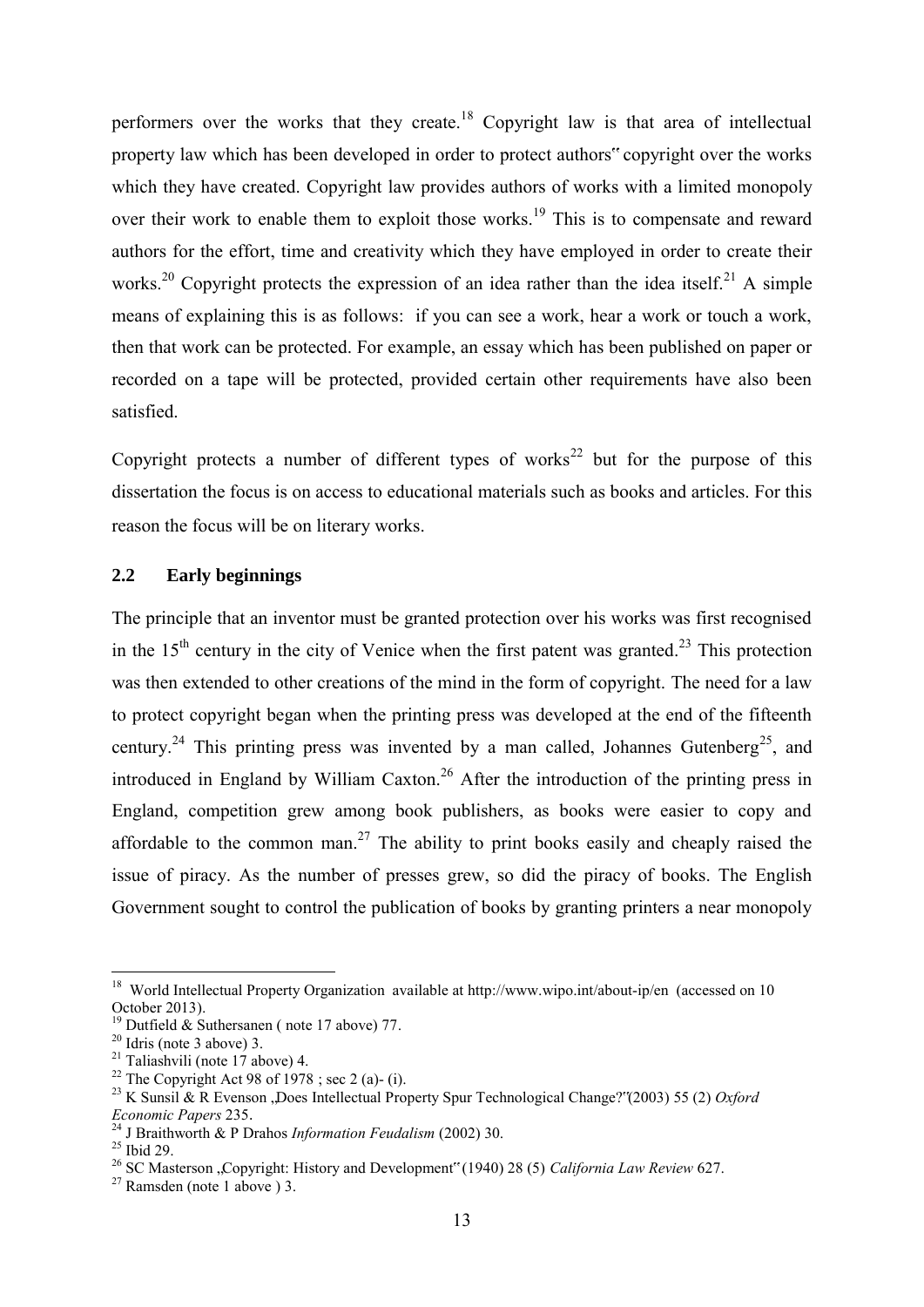on publishing in England.<sup>28</sup> The English Government then in 1534 saw a need to pass the Licensing Act of  $1662^{29}$  which required those who wished to publish a written work to first obtain a license. The Licensing Act aimed at "preventing the frequent abuses in printing seditious, treasonable and unlicensed books and pamphlets; and for the regulating of printing and printing presses."<sup>30</sup> This Licensing Act was administered by a group of English printers known as the Stationers Company  $(SC)$ .<sup>31</sup> The SC was given powers by the government to seize illegal printing presses and books.<sup>32</sup> This Act was introduced by the government in order to protect the stationers" right. In terms of the Licensing Act, authors were allowed to sell their written works to the SC members for a one-time payment without any royalties.<sup>33</sup> The stationers, who are known as publishers today, were awarded an exclusive right to print by the government. This was the right to reproduce a work for selling purposes.<sup>34</sup> This meant that the stationer"s right was limited in scope, as they could only publish a work, and no more. During that period, a person who wished to print a book had to be a member of the SC.<sup>35</sup> This meant that the stationer's copyright gave a particular member of the company of stationers the right to copy a particular work, which was awarded and enforced by the company.<sup>36</sup> The basic purpose of this right, as explained by Patterson, was to maintain order in the book trade by establishing a method that would enable publishers to have the exclusive right to publish a work without competition as to that work, and also to protect the property of its members.<sup>37</sup> From this it can be seen that, the SC served two purposes. First, it provided effective control over the printing and dissemination of books throughout England, and second, it helped to eliminate piracy.<sup>38</sup>

From this brief outline of the origins of copyright law it can be seen that, with the SC in control, copyright protection was granted against rival publishers and not against authors.<sup>39</sup> This was because authors were not members of the company, so authors could not hold the

<sup>&</sup>lt;sup>28</sup> <http://www.ipo.gov.uk/types/copy/c-about/c-history.htm>(accessed on 16 May 2014).

 $^{29}$  The Licensing Act of 1662.

<sup>30</sup> M Rose *Authors and Owners: the Invention of Copyright* (2002) 31.

<sup>31</sup> <http://www.ipo.gov.uk/types/copy/c-about/c-history.htm> (accessed on 16 May 2014).

 $32$  Rose (note  $30$  above)  $31$ .

<sup>&</sup>lt;sup>33</sup> <http://www.arl.org/focus-areas/copyright-ip/2486-copyright-timeline#20C> (accessed on 14 May 2014).

 $34$  J Ewing "Copyright and Authors" (2003) 8 (10) available at

[http://firstmonday.org/issues/issue8\\_10/index.html \(](http://firstmonday.org/issues/issue8_10/index.html)accessed on 25 November 2013).

<sup>&</sup>lt;sup>35</sup> Braithworth & Drahos (note 24 above) 30.

 $36$  Ewing (note 34 above) 3.

<sup>37</sup> LR Patterson *Copyright in Historical Perspective* (1968) 78.

<sup>38</sup> E Samuels *The Illustrated Story of Copyrights* (2002) 30.

<sup>&</sup>lt;sup>39</sup> Patterson (note 37 above) 78.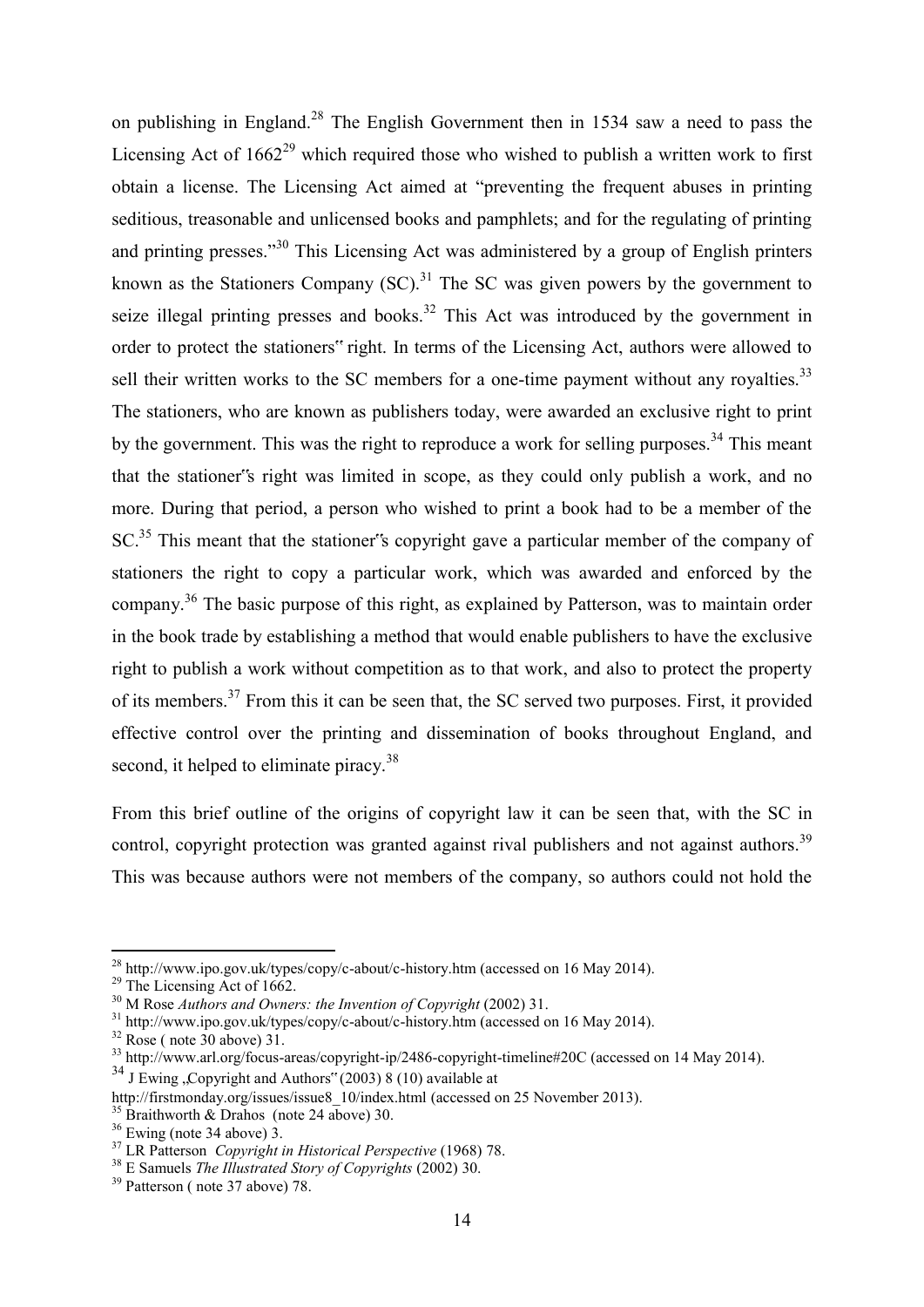copyright.<sup>40</sup> Two important points emerge from the way in which the SC operated. First, the stationer"s rights emanated from a governmentally decreed statute (The Licensing Act) and not from the natural right of authors.<sup>41</sup> Second, publishers were granted a monopoly, which simply meant that they could set a price of a book without considering market pressures.<sup>42</sup> On 3 May 1695 the Stationers" Licensing Act expired and the SC started having competition from new printers who published cheaper, often pirated, versions of books.<sup>43</sup> It was for this reason that the SC lobbied for the Licensing Act to be re-introduced but they were unsuccessful.<sup>44</sup> Failure to renew the Stationers" Licensing Act meant that anyone was free to use printed material. Faced with this failure, the stationers decided to emphasise the benefits of licensing to authors rather than publishers. The stationers came up with a strategy in terms of which they argued that authors do not have the means to distribute their own works as distributing a book required amongst other things a printing press.<sup>45</sup> This meant that authors will always need a publisher who will make their work generally available to the public. The stationers then went before Parliament and presented the argument that "authors had a natural and inherent right of ownership in what they wrote, and that furthermore, such ownership could be transferred to other parties by contract, like any other form of property."<sup>46</sup> Their argument succeeded in persuading Parliament to consider a new bill. However, the stationers knew that this argument would work to their advantage, because although the new copyrights would originate with the author, authors would have little choice but to sign those rights back over to a publisher for distribution.<sup>47</sup> Finally, the stationers succeeded in securing new legislation from Parliament in the form of the Statute of Anne<sup>48</sup> which was passed in 1710 to protect published works.

The importance of understanding the Statute of Anne lies with the fact that its provisions were the foundation upon which the concept of the modern international copyright system is built. The Statute of Anne adopted a utilitarian view of copyright with particular emphasis on

 $40$  Ewing (note 34 above) 3.

<sup>41</sup> S Vaidhyanathan *Copyright and Copywrongs: The Rise of Intellectual Property and How It Threatens Creativity* (2001) 38.

<sup>42</sup> Ibid 38.

 $43$  Rose (note 30 above) 33.

<sup>44</sup> Samuels (note 38 above) 6.

<sup>&</sup>lt;sup>45</sup> K Fogel , The Promise of a Post- Copyright World" 2004 a report available at <http://eprints.rclis.org/5741/> (accessed on 16 May 2014).

 $46$  Ibid 6.

 $47$  Ibid 7-8.

<sup>&</sup>lt;sup>48</sup> The Statute of Anne of 1710. The statute was enacted in the calendar year

<sup>1709</sup> and became effective in April 1710. An Act for the Encouragement of Learning, by vesting the Copies of Printed Books in the Authors or purchasers of such Copies, during the Times therein mentioned.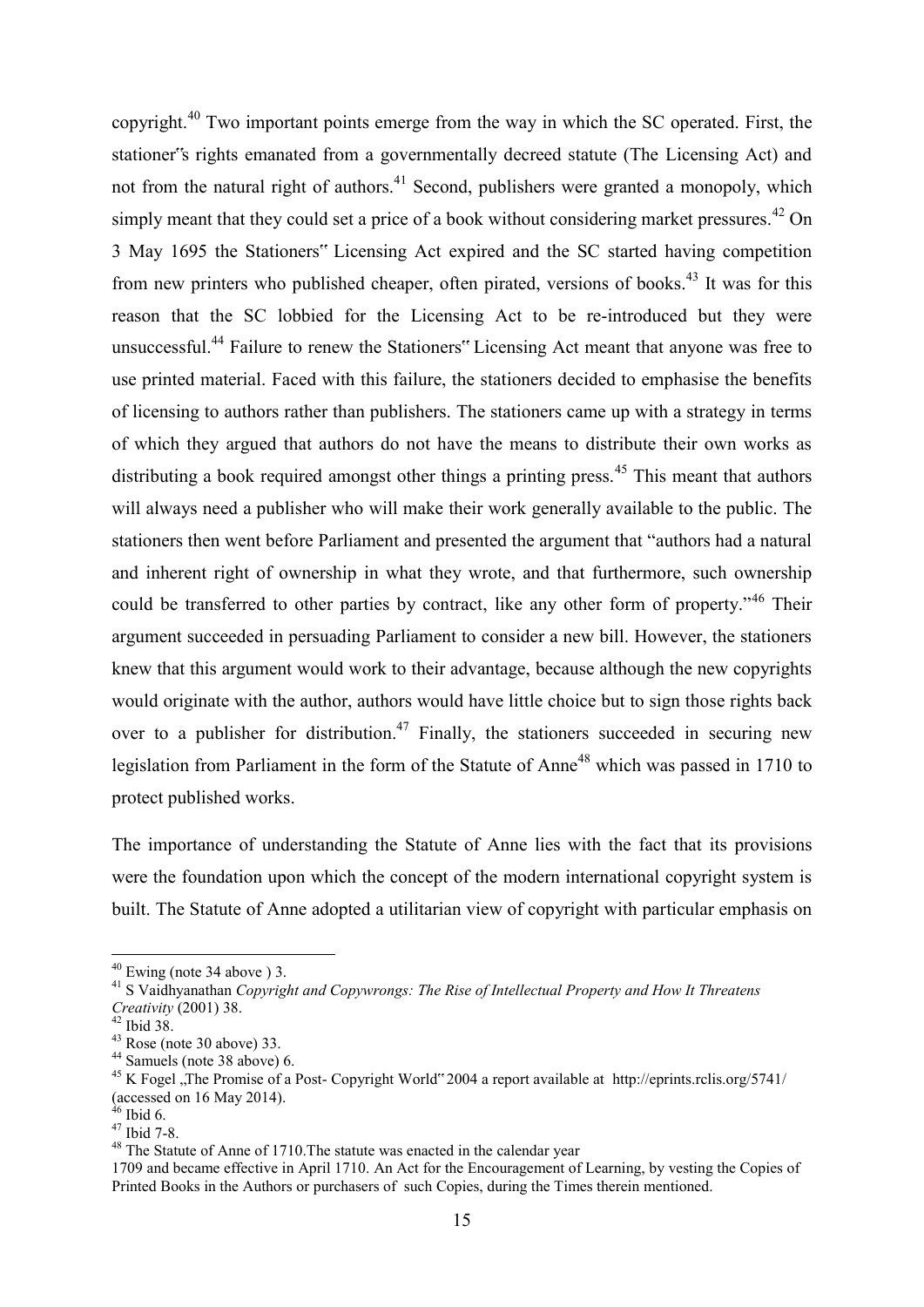the public interest.<sup>49</sup> This it did by protecting the rights of authors rather than publishers of books.<sup>50</sup> The Statute of Anne introduced two new concepts. These concepts were that the author is the owner of copyright and the principle that there should be a fixed term for the protection of published works.<sup>51</sup> Moreover, the Statute of Anne also established two levels of copyright protection. Firstly, it extended the stationer's copyright for a non-renewable twenty one years for previously published works.<sup>52</sup> At the second level, it gave authors control over the printing and publishing of their work for fourteen years with the option of a fourteen year renewal.<sup>53</sup> Limiting the term of copyright meant that books could become available to anyone as long as they complied with the provisions of the Act.<sup>54</sup> This meant that the Statute of Anne posed a threat to the unlimited monopoly of the stationers by limiting copyright to a term of years. This was a radical change for the stationers, who until then had enjoyed perpetual copyright.<sup>55</sup> With the introduction of the Statute of Anne, copyright was established as a formal legal concept. Therefore, it can be said that, the establishment of the Statute of Anne was an attempt to restore order to the book trade.<sup>56</sup>

While the Statute of Anne restored order to the book trade, it also fundamentally changed the nature of the stationers" monopoly. Booksellers who had a monopoly, based on the stationer"s copyrights of old work, then tried to convince the courts to realise a common law copyright apart from the statutory copyright, which would exist in perpetuity.<sup>57</sup> The issue then was, was copyright a product of a statute, and therefore limited to statutory term, or was it a right secured by the common law?<sup>58</sup> Their line of reasoning was that copyright existed in the author. By virtue of the fact that an author created the work, he had a perpetual common law copyright in his work.<sup>59</sup> This was the issue in contention in the case of *Millar v Taylor.* <sup>60</sup> In this case, the court supported the argument advanced by the stationers and in handing out its judgement, treated copyright as an author's right. $61$  This meant that the author had a common law copyright in perpetuity. This simply meant that the stationer"s copyright could last for an

<sup>&</sup>lt;sup>49</sup> Jia Wang "Copyright; Rebalancing the Public and Private Interests in the Areas of Education and Research" (2013) 31. Published Thesis.

 $50$  Samuels (note 38 above) 6.

<sup>51</sup> <http://www.ipo.gov.uk/types/copy/c-about/c-history/c-history-anne.htm>(accessed on 16 May 2014).

 $52$  Vaidhyanathan (note 41 above) 40.

<sup>53</sup> Ibid 40.

<sup>&</sup>lt;sup>54</sup> LR Patterson "The Statute of Anne; Copyright Misconstrued" (1965-1966) 3 *Harv. L.J on Legis*.225.

<sup>55</sup> Ewing (note 34 above) 4.

 $56$  Ibid 4.

<sup>57</sup> Patterson (note 54 above) 226.

<sup>58</sup> Vaidhyanathan ( note 41 above) 41.

<sup>59</sup> Patterson (note 37 above) 14.

<sup>60</sup> *Millar v Taylor* 4 Burr. 2303, 98 Eng. Rep. 201 (K.B. 1769).

<sup>&</sup>lt;sup>61</sup> Patterson (note 54 above) 225.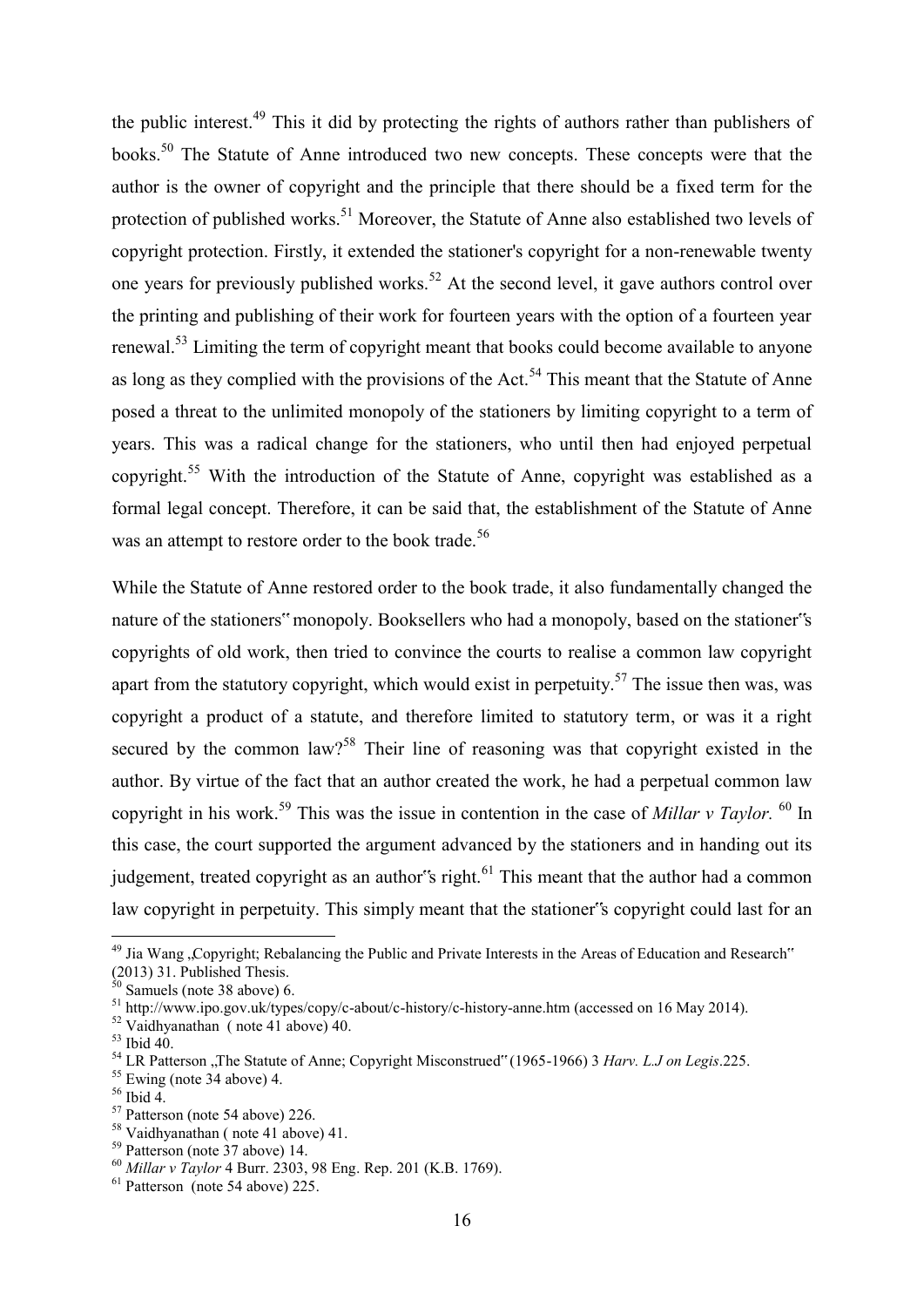unlimited time which is what the stationers argued so as to continue their monopoly. However, the decision reached in the *Millar* case was ultimately rejected in the case of *Donaldson v Beckett*<sup>62</sup> where the courts finally decided that copyright was a state granted privilege that should last for a limited time, governed entirely by legislation.

The USA followed closely the English approach. The USA in its Constitution explicitly states in the copyright clause that Congress was authorised:

"To promote the progress of science by securing for limited times of authors the exclusive right to their respective writings and discoveries."<sup>63</sup>

The first Copyright Act in  $1790<sup>64</sup>$  embodied the same fundamental ideas that prevailed in the Statute of Anne. When it enacted this section the aim of the American Congress was to stimulate learning and an author's reward was a secondary consideration.<sup>65</sup>

During the  $18<sup>th</sup>$  and  $19<sup>th</sup>$  centuries there was an increased demand for printed works in Europe due to the cultural, social and economic developments which were taking place.<sup>66</sup> There was an enormous increase in the level of literacy and this meant that the market for books and other printed matter grew.<sup>67</sup> As a result, piracy of printed works became widespread.<sup>68</sup> Countries such as the USA and England were beginning to grant copyright protection to their citizens but it is important to note that such protection only operated in the specific country in which the author was granted that protection. So authors from the USA had protection in the USA and English authors had protection in England but an author from the USA did not have protection from piracy in England and likewise an English author did not have protection in the USA. It soon became clear that the principle of national protection of copyright was not enough. Authors began to see that there was a need to protect their works at an international level.<sup>69</sup> English writers such as Charles Dickens, realised that the absence of a treaty which would offer protection at an international level meant that publishers from the USA could pirate English authors and produce cheap editions without paying royalties.<sup>70</sup> Moreover, as time went by writers from the USA who were led by Mark Twain together with other

<sup>62</sup> *Donaldson v Beckett* (1774) 2 Broc. P.C 129; (1994 )17 HansardParl. Hist. 953.

<sup>63</sup> Article 1 s 8 clause 8 of the US Constitution.

<sup>&</sup>lt;sup>64</sup> Copyright Act of 1790.

<sup>65</sup> *Eldred v Ashcroft* 537 US 186 (2003) 245-248.

<sup>&</sup>lt;sup>66</sup> T Pistorious .Copyright Law<sup>\*</sup> in A Van Der Merwe *Law of Intellectual Property in South Africa* (2011) 150.

<sup>67</sup> Ibid 150.

<sup>68</sup> Ibid 150.

<sup>69</sup> Ibid 150.

<sup>&</sup>lt;sup>70</sup> Braithworth & Drahos (note 24 above) 22.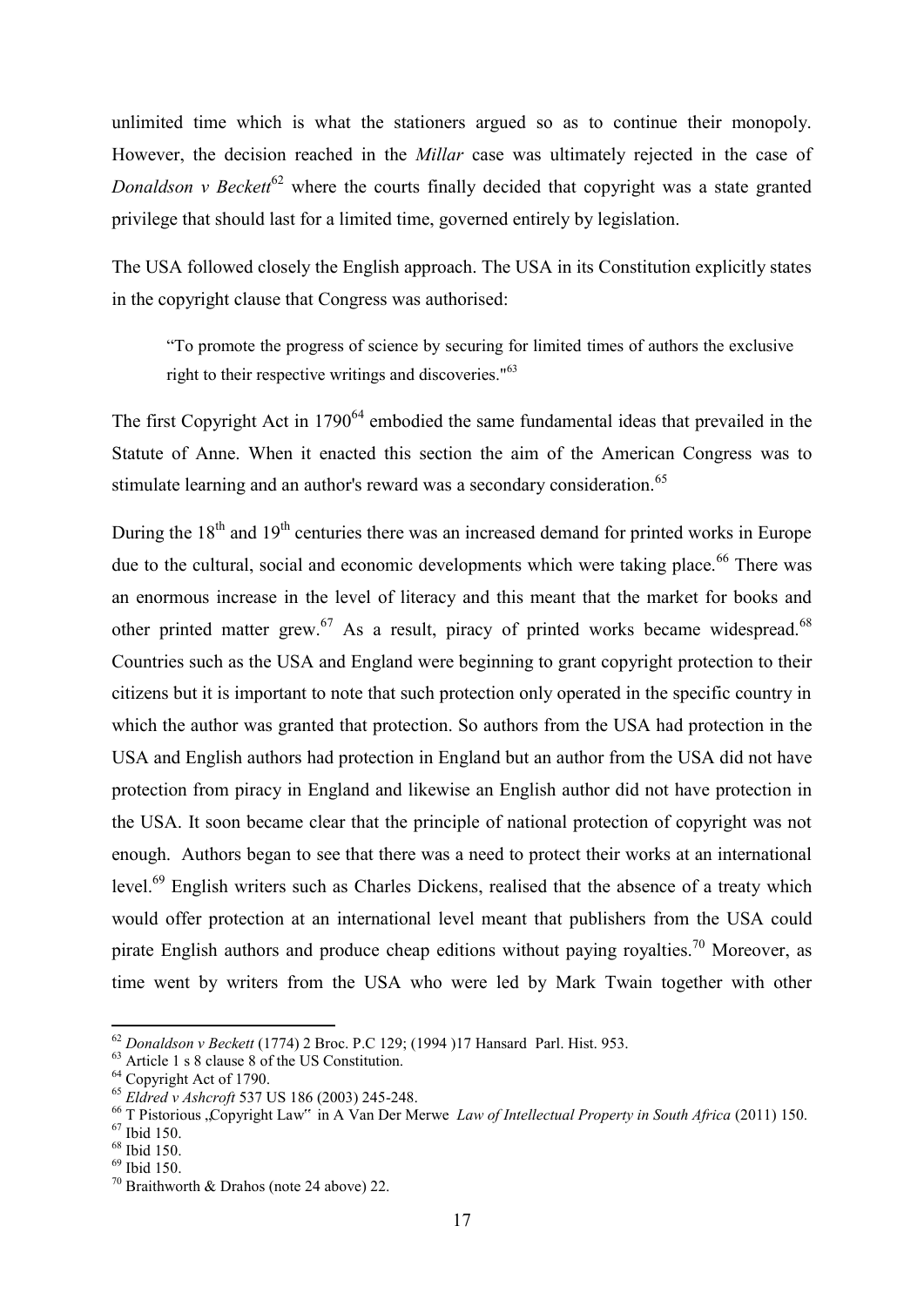publishers began to express their desires for international copyright protection as well.<sup>71</sup> The USA was the country most affected by piracy because it was the world"s largest producer of copyright-protected works. Mark Twain pressed for the increase of the duration of copyright for the life of the author plus fifty years but he was unsuccessful. However, in 1909 the scope of protection was broadened from fourteen years to twenty eight years.<sup>72</sup> As time went by, eventually, the scope of protection was lengthened to the life of the author plus fifty years.<sup>73</sup>

It is a well established principle that copyright is territorial in nature.<sup>74</sup> This means that protection under a given copyright law is available only in the country where that law applies. Thus, for works to be protected outside the country of origin, it is necessary for the country to conclude bilateral agreements with countries where the works are used. The failure to protect authors from different jurisdictions was due to the absence of an international copyright agreement.<sup>75</sup> France took the lead in addressing the problem and issued a decree in  $1852$ where France extended copyright protection to all works despite their origin.<sup>76</sup> In addition, France was able to negotiate and conclude more than twenty bilateral treaties for the reciprocal copyright protection of French authors, which led other nations to follow suit and similar treaties were entered into.<sup>77</sup> Nevertheless, these bilateral treaties proved to be inadequate and nations saw the need to develop some form of international copyright protection.<sup>78</sup> Bilateral agreements were then replaced by multilateral agreements which were entered into by different countries.<sup>79</sup> As a result of the need for a uniform system of protection, the Berne Convention became the first main international agreement to administer copyright at an international level. $80$  A number of other such agreements were introduced which have been amended over time. The most important one in recent times is the TRIPS agreement which deals with various aspects of intellectual property law including copyright. These two agreements (TRIPS Agreement and the Berne Convention) form the pillars of the

 $71$  Vaidhyanathan (note 41 above) 53-54.

<sup>&</sup>lt;sup>72</sup> JC Ginsburg "Tale of Two Copyrights; Literary Property in Revolutionary France and America" (1990) 64 (5) *Tulane Law Review* 1001.

<sup>73</sup> I Boldrin & D Levine *Against Intellectual Monopoly* (2008) 99.

 $74$  Ramsden (note1 above) 5.

<sup>&</sup>lt;sup>75</sup> Dutfield  $\&$  Suthersanen (note 17 above) 72.

<sup>&</sup>lt;sup>76</sup> Braithworth & Drahos (note 24 above)31.

<sup>77</sup> T Aplin, WR Cornish & D Llewelyn *Intellectual Property:Patents, Copyrights, Trademarks & Allied Rights*  8 ed (2013) ch 6.

<sup>78</sup> Pistorious ( note 66 above) 150.

 $79$  Colombet C Major Principles of Copyright and Neighbouring Countries in the World: A Comparative Law Approach 5 available a[t http://unesdoc.unesco.org/images/0007/000750/075056eo.pdf](http://unesdoc.unesco.org/images/0007/000750/075056eo.pdf) (accessed on 13 April 2014).

<sup>80</sup> Berne Convention Article 11 (1) (i).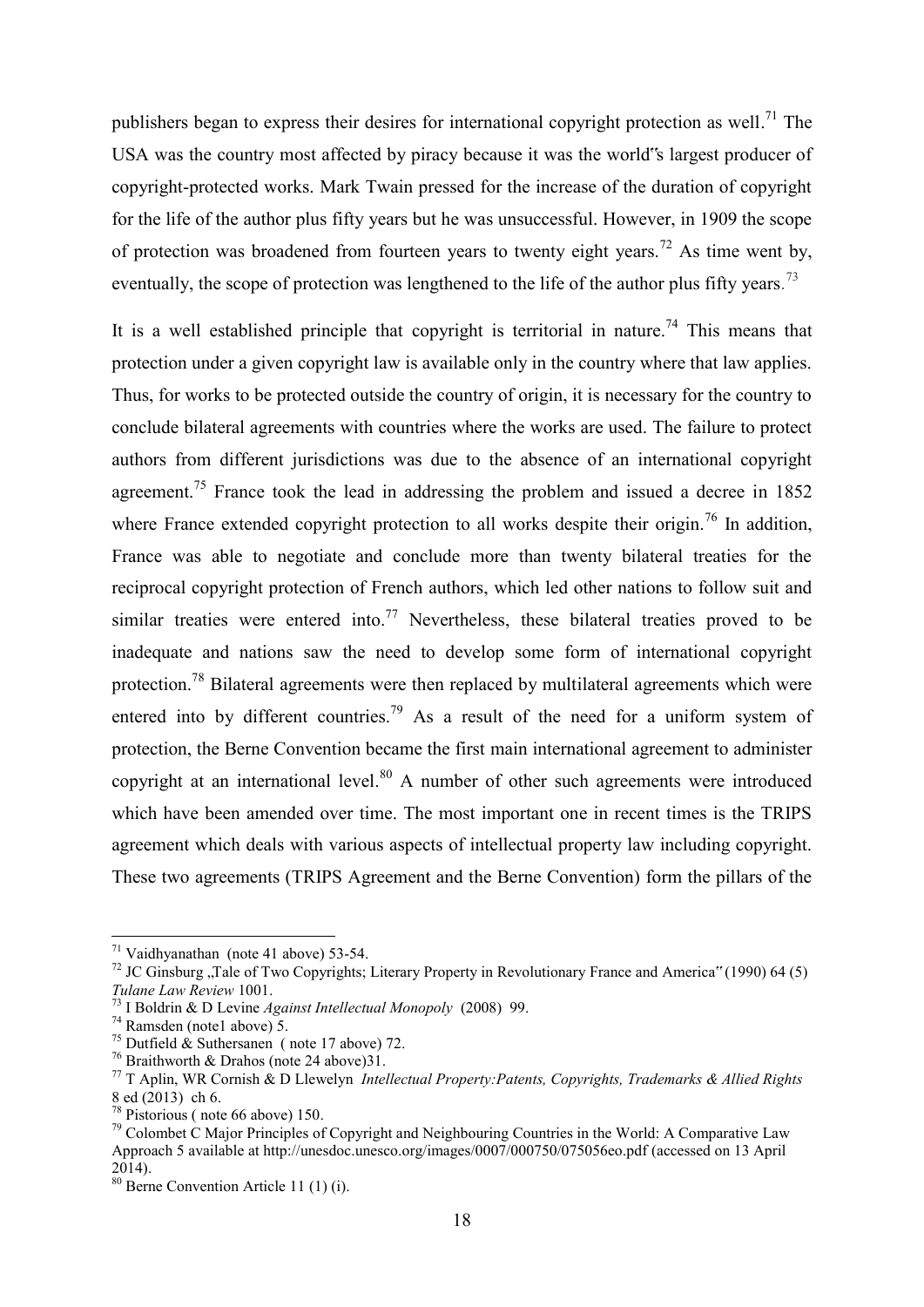intellectual property regime in particular when dealing with copyright. South Africa is a signatory to these agreements and therefore they will now be discussed.

## <span id="page-18-0"></span>**2.3 The Berne Convention**

The Berne Convention, which protects literary and artistic works was first adopted in 1886.<sup>81</sup> It is administered by the World Intellectual Property Organization (WIPO). Since its adoption in 1886 the Berne Convention has been revised several times. The last revision took place in Paris in 1971.<sup>82</sup> This Convention is the most important treaty that governs the area of copyright.<sup>83</sup> It was signed in [Berne,](http://en.wikipedia.org/wiki/Berne) [Switzerland.](http://en.wikipedia.org/wiki/Switzerland)<sup>84</sup> It is called the Berne Convention because that is where it was signed. The initial signatories to this Convention were representatives from the ten states of Britain, Germany, Belgium, Spain, France, Haiti, Italy, Liberia, Switzerland and Tunisia.<sup>85</sup> Britain and France benefited the most from this international treaty<sup>86</sup> because their authors had been subjected to large-scale copying in countries that did not protect the works created by foreigners. $87$  The USA only became a party to the Berne Convention in 1989.<sup>88</sup> South Africa became a signatory to the Berne Convention in 1928.<sup>89</sup>

The Berne Convention is an agreement in terms of which the rights of all authors, who are nationals of countries that were a party to the Convention, will be respected.<sup>90</sup> The Berne Convention was aimed primarily at developing an international system which was designed to stop piracy.<sup>91</sup> But it was over time expanded to provide other core forms of protection.<sup>92</sup> This Convention introduced the notion of national treatment. In terms of this notion, each

 $81$  The Convention was signed on the 9 September 1886.

<sup>&</sup>lt;sup>82</sup> A Tejan Cole , International Copyright Law Part1: The Berne Convention for the Protection of Literary and Artistic Works, 1886." Page 1 available at<http://www.belipo.bz/wpcontent/uploads/2011/12/copyrightlaw.pdf> (accessed on 17 May 2014).

<sup>&</sup>lt;sup>83</sup>Ibid 1.

<sup>&</sup>lt;sup>84</sup> S Ricketson "The Berne Convention for The Protection of Literary and Artistic Works; The Birth of the Berne Union." (1986) 11 (9) *Colum. VLA J.L.& Arts* 8.

 $85$  L Bentely & B Sherman , Great Britain and the Singing of the Berne Convention in 1886." (2000-2001) 48 *Journal Copyright Society of the U.S.A* 312.

<sup>&</sup>lt;sup>86</sup> RG Barbosa "Revisiting International Copyright Law" (2007) *Barry .L. Rev.* 43 (8) 46.

<sup>87</sup> Colston & Middleto (see note 16 above) 9.

<sup>&</sup>lt;sup>88</sup> The USA publishing industry did manage to avail itself of the Berne Convention protection and its qualification requirements by publishing in Canada; This attempt to take advantage of the first publication rules under the Convention was effectively stemmed by Article 6(1) of the Berne Convention. <sup>89</sup> Pistorious (see note 66 above)151.

 $^{90}$  http://www.copyrightservice.co.uk/copyright/p08 berne convention (accessed on 16 May 2014).

<sup>&</sup>lt;sup>91</sup> A Kur & V Mizaras *The Structure of Intellectual Property Law: Can One Size Fit All?* (2011) 12.  $92$  Ibid 12.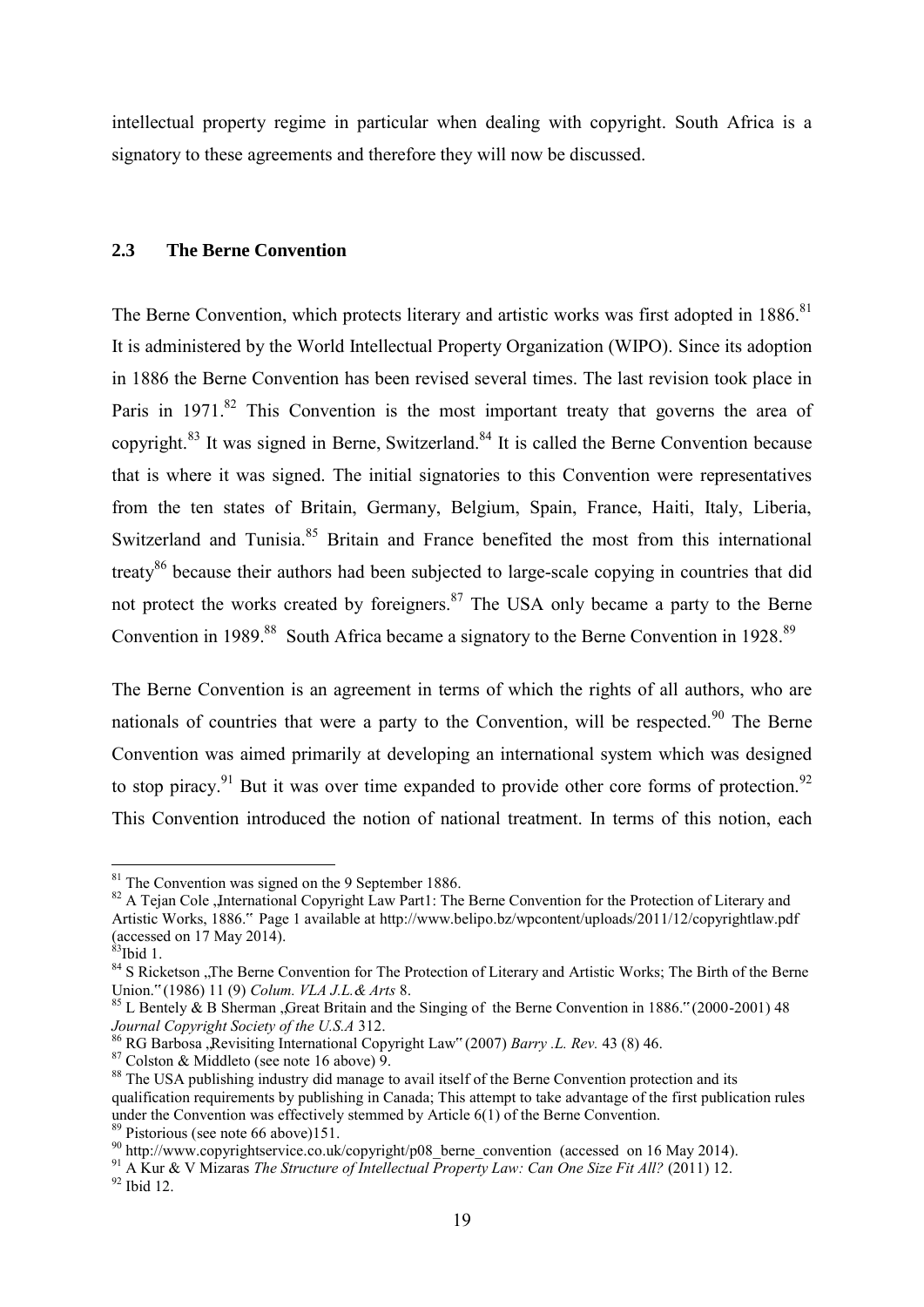member state was required to give nationals of other member states the same level of copyright protection which it gave to its own citizens.<sup>93</sup> This means that a work of a United States national that is first generated in the USA would receive the same protection in other Berne Union countries as those countries accord their own citizens or nationals.<sup>94</sup> This Convention also imposes substantive copyright standards by insisting that all literary and artistic works are to be protected, through certain exclusive rights granted for a minimum duration of time.<sup>95</sup> These substantive obligations have been carried over to the TRIPS regime.<sup>96</sup> For the duration of the copyright, authors of literary and artistic works enjoy the following exclusive rights: $97$ 

- $\circ$  The right to make and authorize translations of their work;<sup>98</sup>
- $\circ$  The exclusive right to reproduce the work<sup>99</sup> (though some provisions are made under national laws which typically allow limited private and educational use without infringement. In the South African Copyright Act, this is permissible in terms of section 12 which is known as fair dealing);
- $\circ$  The exclusive right to adapt or alter the work.<sup>100</sup>

The author also enjoys the following moral rights:

- $\circ$  The right to claim authorship.<sup>101</sup>
- o The right to object to any treatment of the work which would be prejudicial to his honour or reputation.<sup>102</sup>

Article 7 establishes the minimum term of protection, which is the life of the author plus 50 years after his death. $103$ 

 $93$  Article 5 (1) of the Berne Convention.

<sup>&</sup>lt;sup>94</sup> B Shamnad "Turning Trips on its Head: an "IP Cross Retaliation Model for Developing Countries the Law and Development Review" (2009) 2(1) 178 available at ssrn http:ssrn.com/abstract=109328 (accessed on 23 August 2013).

<sup>95</sup> [http://www.copyrightservice.co.uk/copyright/p08\\_berne\\_convention\(](http://www.copyrightservice.co.uk/copyright/p08_berne_convention) accessed on 14 May 2014).

<sup>&</sup>lt;sup>96</sup> Shamnad (note 94 above) 178.

<sup>&</sup>lt;sup>97</sup> Berne Convention , Article 8, 9 12.

<sup>98</sup> Berne Convention ,Article 8.

<sup>99</sup> Berne Convention, Article 9.

<sup>&</sup>lt;sup>100</sup> Berne Convention, Article 12.

<sup>101</sup> Berne Convention, Article 6*bis.*

<sup>102</sup> Berne Convention, Article 6*bis*

 $103$  Berne Convention , Article 7(2).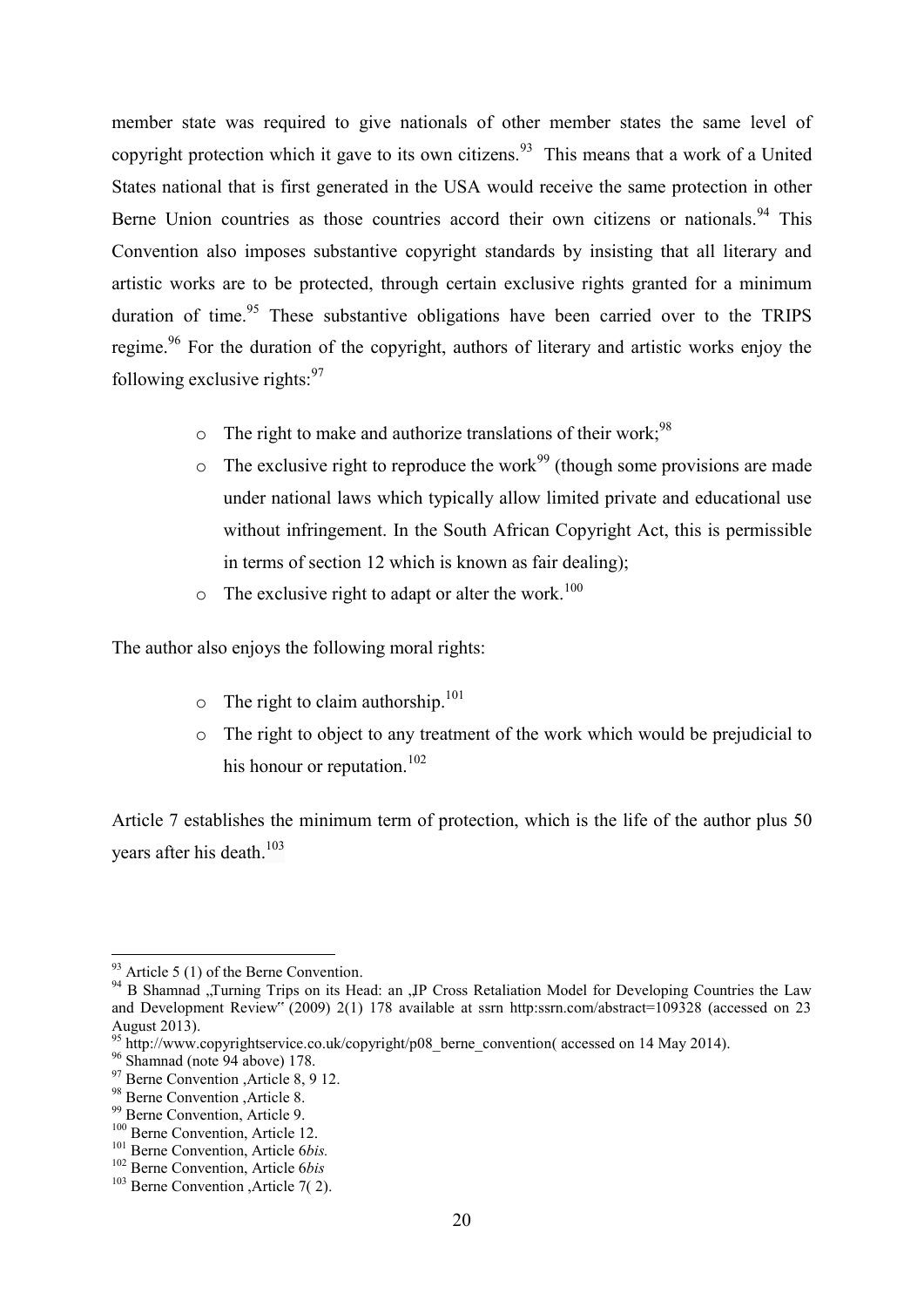As has been state above, copyright laws are not only aimed at establishing individual rights for the benefit of authors, they also take into account the needs of users and of society at large. In order to maintain a fair balance between the conflicting interests, copyright protection is subject to a number of exceptions and limitations which are expressed in terms of Article 9 of the Berne Convention.<sup>104</sup> These limitations and exceptions are very important to ensure that copyright law remains just and balanced.<sup>105</sup> The limitations and exceptions are sometimes referred to as the "three-step test" which also appears in the TRIPS agreement.<sup>106</sup> The test sets limits to exclusive rights $107$ 

- a) in certain special cases;
- b) that do not conflict with the normal exploitation of the work; and
- c) that do not unreasonably prejudice the legitimate interests of the author.<sup>108</sup>

When the Berne Convention was adopted states were not pressured to adopt rules above national standards. However, on 1 January 1995 this was all dramatically changed when the World Trade Organisation (WTO) was established.<sup>109</sup> The WTO is an international organisation that deals with the global rules of trade between nations.<sup>110</sup> As many countries acceded to the Berne Convention, copyright protection began to form a crucial part of the global trading system. Both developed and developing countries were concerned to provide stronger protection to intellectual property rights in order to participate in the benefits of international trade. The WTO was set to promote world trade and to remove trade barriers between countries.<sup>111</sup> Members of the WTO, including South Africa, were required by international treaty to adopt high standards of protection and enforcement. This then led to the adoption of the TRIPS agreement which is administered by the  $WTO$ .<sup>112</sup>

 $104$  Berne Convention Article 9 (2).

<sup>&</sup>lt;sup>105</sup> L Guibault *Copyright Limitations and Contracts, an Analysis of the Contractual Overridability of Limitations on Copyright* (2002) 28.

<sup>&</sup>lt;sup>106</sup> In terms of Article 13 of the TRIPS Agreement.

<sup>107</sup> M Senftleben *Copyright, Limitations and the Three-StepTe*s*t* (2004) 5.

<sup>&</sup>lt;sup>108</sup> Berne Convention Article 9 (2).

 $109$  EG Jones & CAP Braga ..The Multilateral Trading System: Mid- Flight Turbulence or Systems Failure?" in New farmer Trade, Doha and Development a window into the issues" (2006) 27-28.

 $110$  Ramsden (note 1 above )14.

<sup>&</sup>lt;sup>111</sup> A Subramanian & S Wei "The WTO Promotes Trade, Strongly but Unevenly" (2007) 72 *IntE* 157.

<sup>112</sup> K Bowrey & M Handler & D Nicol *Emerging Challenges in Intellectual Property* (2011) 203.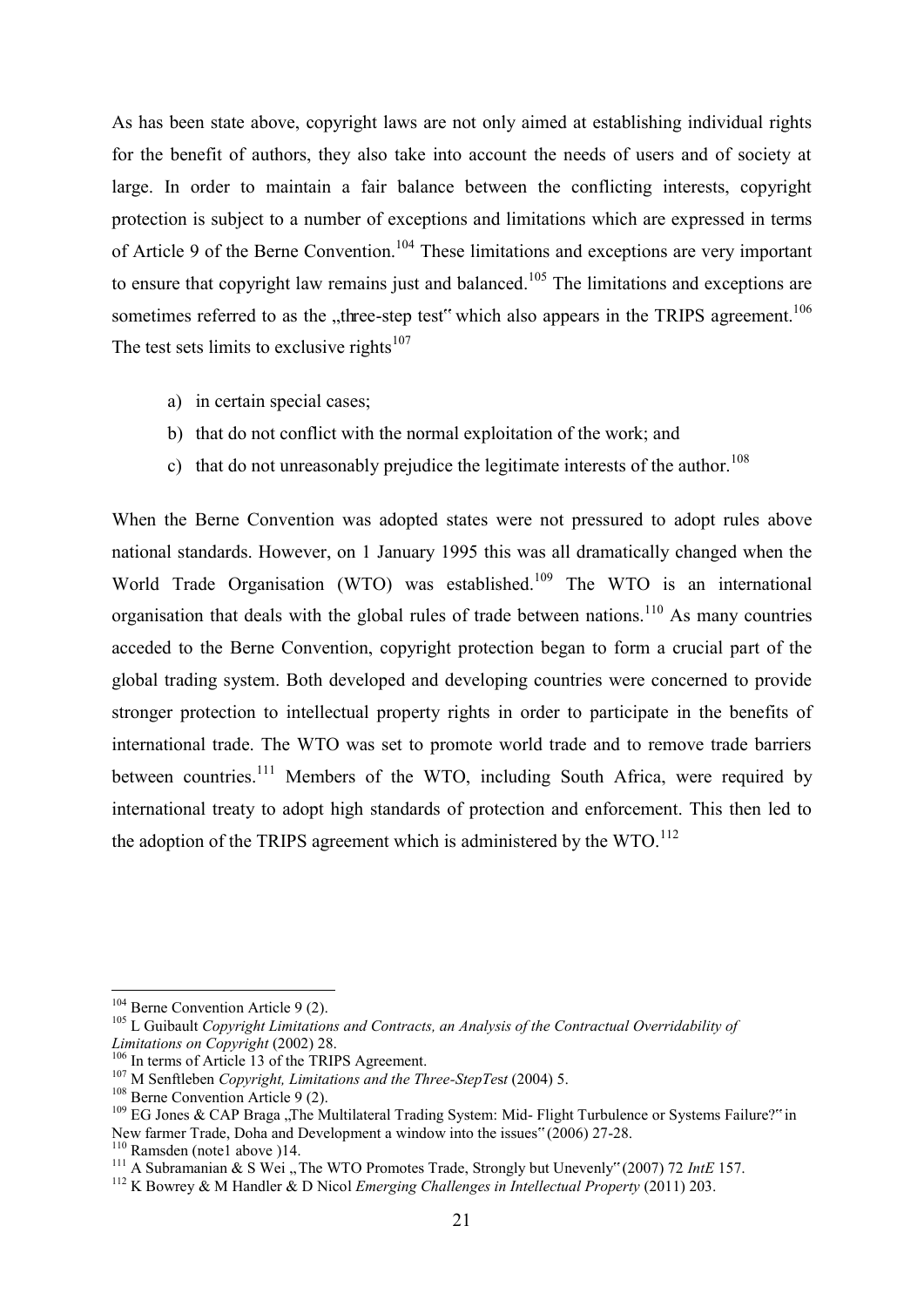#### <span id="page-21-0"></span>**2.4 The Agreement on Trade Related Aspects of Intellectual Property Rights**

The impact of the Second World War (WWII) left most countries with uncertainty about the future of multilateral trading.<sup>113</sup> The war resulted in serious political and economic unrest and instability among European countries. This uncertainty posed a serious threat to the world economy because the trading relationship between countries was disturbed.<sup>114</sup> There was a need to form an organisation with well defined rules which would ensure equality and uniformity among countries. In an effort to alleviate the problems that the world was facing regarding trade relations, multilateral agreements were then negotiated. It is beyond the scope of this dissertation to go into detail regarding these multilateral agreements which were concluded between states after the WWII. It is sufficient to state that the most important agreement for the purpose of this dissertation was the TRIPS agreement which was concluded at Marrakesh, Morocco on 15 April 1994<sup>115</sup> and which came into force on the 1 January 1995.<sup>116</sup> The motivation behind the implementation of TRIPS was entirely economic.<sup>117</sup> Brown explains that this motivation was driven by the concerns of western industrialised countries, in particular the USA which was particularly concerned about the trade in counterfeit goods which had developed over the years, despite the fact that there was the Berne Convention.<sup>118</sup> Brown further observes that the Berne Convention had not attracted universal support and many of the countries where counterfeit goods were prevalent were not signatories to the Berne Convention.<sup>119</sup> It was felt that due to inadequate standards of protection and the ineffective enforcement of IPRs holders of IP rights were being unfairly deprived of the benefits of the work that they created.<sup>120</sup> This also meant that the legitimate interests of their respective countries were being prejudiced.<sup>121</sup> The solution was then to implement a regime through trade, which would bring offending states under control because in the modern age no state can develop without international trade.<sup>122</sup> This was the inspiration

<sup>&</sup>lt;sup>113</sup> RM Stern ,,The Multilateral Trading System" Discussion Paper No. 569 2 April available at

*[www.firdschool.umich.edu/rsie/workingpapers/Papers551.../r569.pdf](http://www.firdschool.umich.edu/rsie/workingpapers/Papers551.../r569.pdf)* (accessed on 5 December2013) 3.  $114$  Ibid 3.

<sup>115</sup> T Cottier & P Veron *Concise International and European IP Law* 2ed (2011) 193.

<sup>&</sup>lt;sup>116</sup> C Van Wyke , Access to Affordable HIV Medicines in South Africa: Patents, Parallel Importation, Generics and Medical Schemes" (2006) 39 (1) *De Jure* 2.

<sup>&</sup>lt;sup>117</sup> Cottier & Veron (see note 115 above) 193.

<sup>&</sup>lt;sup>118</sup> A Brown et el... *Contemporary Intellectual Property Law and Policy* 3ed (2014) 25.

<sup>&</sup>lt;sup>119</sup> Ibid 25.

<sup>&</sup>lt;sup>120</sup> A Otten & H Wager , Compliance with TRIPS; The Emerging World View" (1996) 29 *Vand. J Transnat'l L.* 393.

<sup>&</sup>lt;sup>121</sup> Ibid 393.

 $122$  Brown (note 118 above) 25.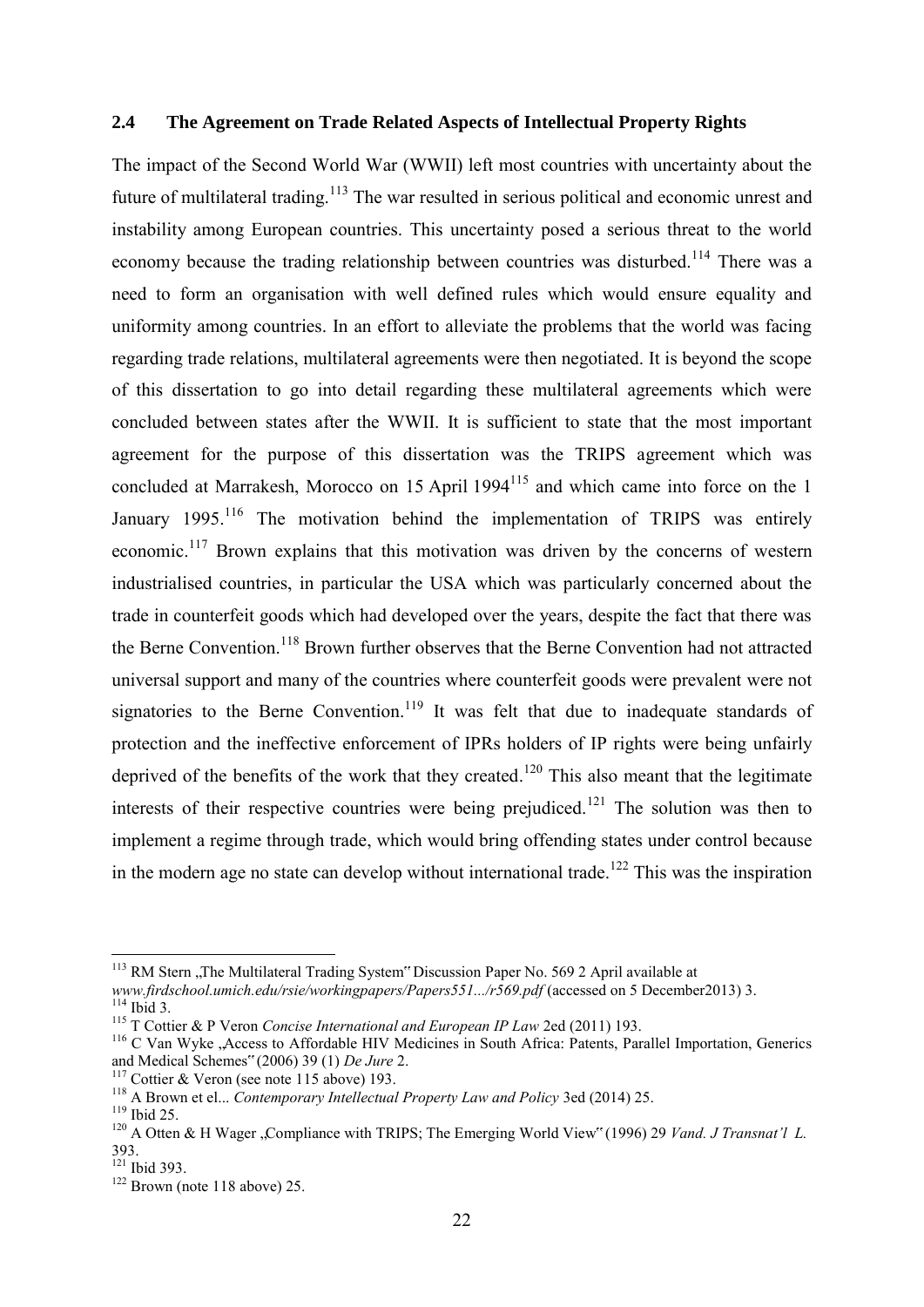behind negotiators who were advocating for multilateral trade agreements rather than bilateral ones.<sup>123</sup>

The TRIPS agreement establishes international minimum standards for IP protection.<sup>124</sup> There is now an obligation to WTO members to "adequately" and "effectively" protect IPRs.<sup>125</sup> Previous international agreements contained provisions which dealt with enforcement but this has been strengthened under TRIPS.<sup>126</sup> Because of this strengthened dispute settlement mechanism, countries needed to make changes to bring their laws and enforcement systems into compliance with TRIPS.<sup>127</sup> Members accept the principle of national treatment for the protection and enforcement of IPRs.<sup>128</sup>

The TRIPS agreement sets out minimum standards of protection to be provided by copyright law.<sup>129</sup> This protection is achieved in two ways. Firstly, the obligations of the main conventions which were already in place at the time the TRIPS agreement was negotiated were incorporated.<sup>130</sup> Secondly, the TRIPS agreement included its own substantive obligations which were there in addition to those already provided by the Berne Convention.<sup>131</sup> The following provisions of TRIPS outline copyright standards which are pertinent to the issue of access to educational materials:

- o Its main objective is to protect and enforce IPRs which will contribute to the promotion of technological innovation and to the transfer and dissemination of technology, to the mutual advantage of producers and users of technological knowledge and in a manner conducive to social and economic welfare, and to a balance of rights and obligations.<sup>132</sup>
- o In terms of the general obligation, there must be compliance with articles 1 to 21 of the Berne Convention.<sup>133</sup> These articles refer to the substantive provisions of the Berne Convention.

<sup>&</sup>lt;sup>123</sup> Ibid 25-26.

 $124$  PK Yu ., Why are the Trips Enforcement Provisions Ineffective?" available at

[http://www.peteryu.com/torremans2.pdf \(](http://www.peteryu.com/torremans2.pdf)accessed on 01 December 2013.

 $125$  Section III, Articles 41-61 of TRIPS.

<sup>&</sup>lt;sup>126</sup> [http://www.iipa.com/rbi/2004\\_Oct19\\_TRIPS.pdf](http://www.iipa.com/rbi/2004_Oct19_TRIPS.pdf) (accessed on 03 December 2013).

 $127$  http://www.iipa.com/rbi/2004<sup> $\overline{Oct19}$ </sup> TRIPS.pdf (accessed on 03 December 2013).

<sup>&</sup>lt;sup>128</sup> Article 3 and 4 of TRIPS.

<sup>&</sup>lt;sup>129</sup> A Basharat , Is TRIPs Friendly to Development?" (July 10, 2012) available at *ssrn*: *http//ssrn.com/abstract=2103319* (accessed on 24 August 2013)6.

 $130<sup>2</sup>$  Ibid 8.

<sup>131</sup> Ibid 8.

<sup>&</sup>lt;sup>132</sup> Article 7 of TRIPS.

<sup>&</sup>lt;sup>133</sup> Article 9 of TRIPS.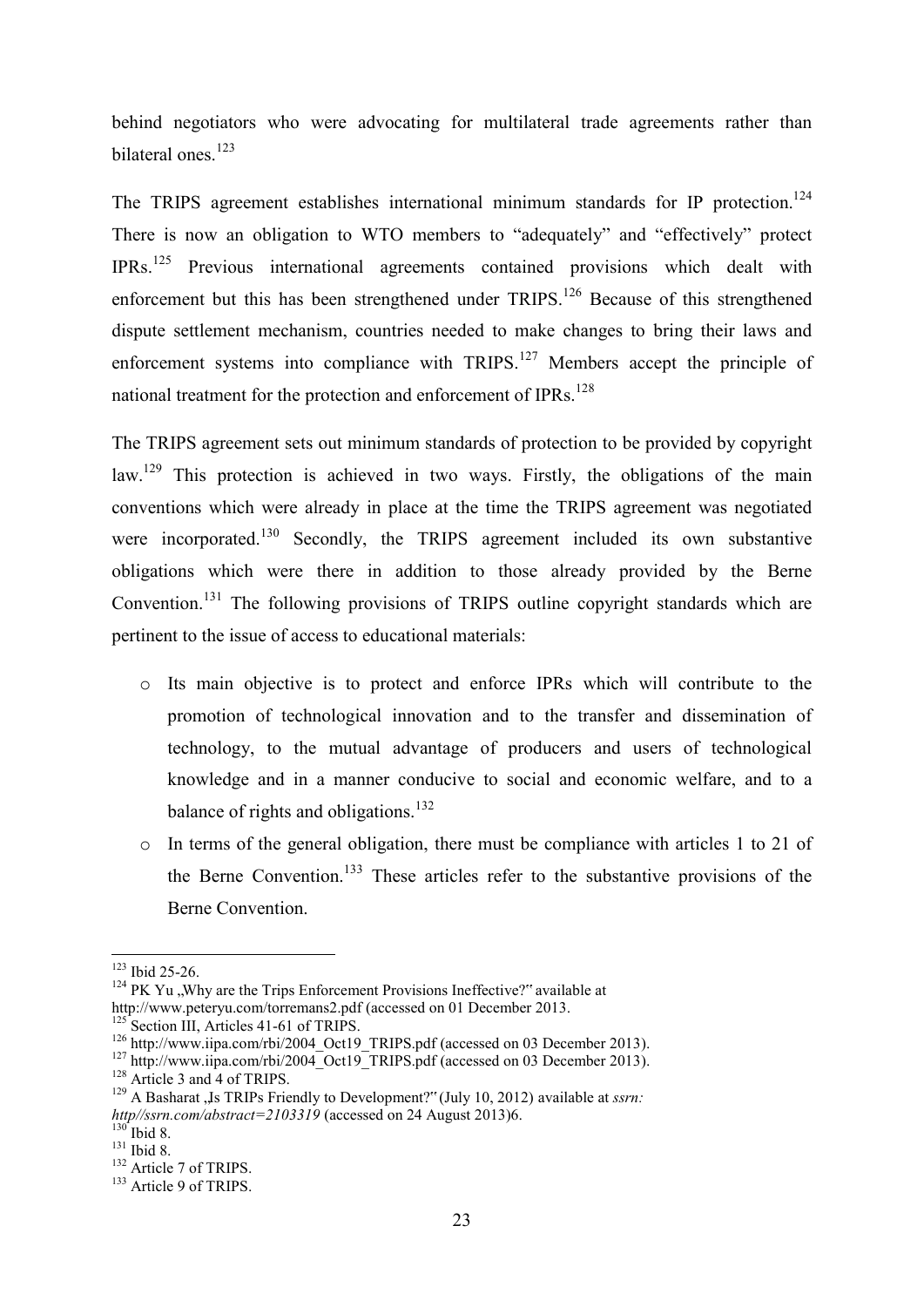- o The Agreement also contains a provision stating the well known principle that copyright protection extends to expressions, not to ideas.<sup>134</sup> This principle will be discussed in detail in chapter five of this dissertation.
- o The term of protection must be no less than 50 years from the end of the calendar year of authorized publication.<sup>135</sup>
- o Members must confine limitations or exceptions to exclusive rights to certain special cases which are not in conflict with a normal exploitation of the work and which do not unreasonably prejudice the legitimate interests of the right holder. <sup>136</sup>

Although the TRIPS agreement sets out certain minimum standards, it also recognises that different countries are at different levels of development and therefore there is a need to adopt these countries laws in order to suit their needs. Therefore it makes provision for certain flexibilities. These flexibilities, as expressed in the TRIPS agreement in terms of Article 13, are particularly important in order to promote the public interest of access to educational materials. What is important from a South African perspective is that South Africa must make full use of these flexibilities. This is highlighted in the South African Draft Policy where the government has acknowledged that South Africa must consider carefully whether or not to be a signatory to international conventions.<sup>137</sup> It is also important because, as will be discussed in chapter four, South African copyright law is largely based on British law and, to a large extent, South Africa simply adopted British law. However, it must be accepted that South Africa and Britain are at very different levels of development therefore South Africa should be careful of simply adopting a law which was developed for another country and must make sure that it formulates a law which is more suited to its (South Africa"s) level of development, something which the draft policy has acknowledged.

<sup>-</sup> $134$  Article 9 (2) of TRIPS.

 $135$  Article 12 of TRIPS.

 $136$  Article 13 of TRIPS.

<sup>&</sup>lt;sup>137</sup> Draft National Policy (note 9 above) 5-6.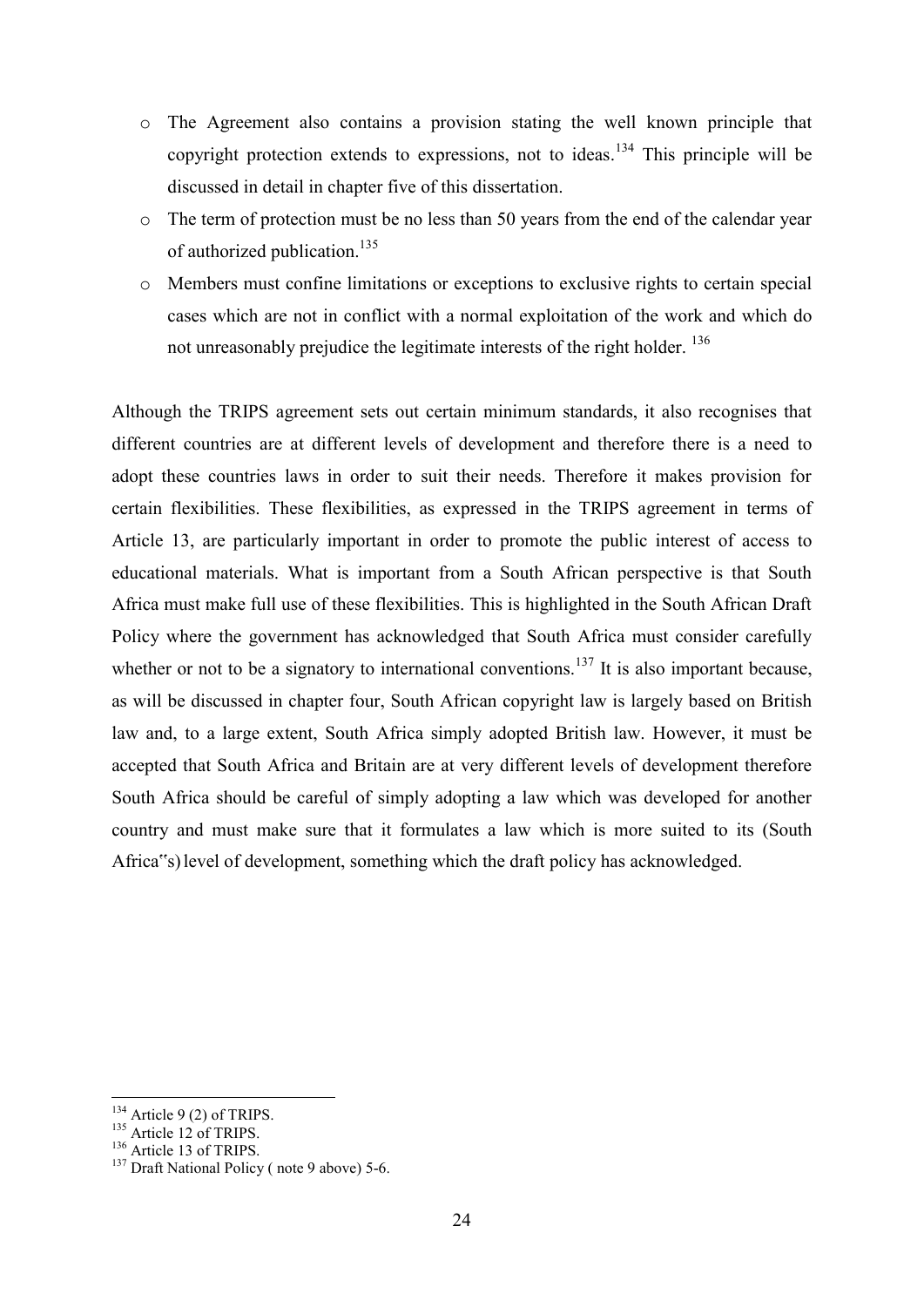#### <span id="page-24-0"></span>**2.5 Conclusion**

The earliest origins of copyright law indicate that copyright was there to protect rival publishers and not authors. But with the introduction of the Statute of Anne, copyright law aimed at protecting the rights of authors together with the public so that the public may benefit from such protection. Most importantly, the Statute of Anne"s main objective was to promote the encouragement of learning, an incentive given to authors in order to produce more books which will benefit both the author and the public. With the introduction of the TRIPS agreement, however, the protection of IPRs moved to the centre of trade negotiations. Enforcement of copyright then became a matter of global importance. With the advent of technological inventions, which will be discussed in chapter six of this dissertation, copyright issues have become even more important because it is so easy to copy information. On the one hand this means that access to information on a global basis has become so much easier and information is far more readily accessible but this raises critical issues when it comes to protecting copyright. This dissertation does not promote the argument that copyright law must be done away with completely as there are important reasons why the rights of authors need to be protected. But what is being argued in this dissertation is that South African law needs to be adapted for the needs of South Africa. Before focussing on South African law in particular, it is necessary to consider the theories which underlie the protection of copyright. These theories have developed in order to explain why copyright law has been developed and it is necessary to consider them when considering developments in South African copyright law.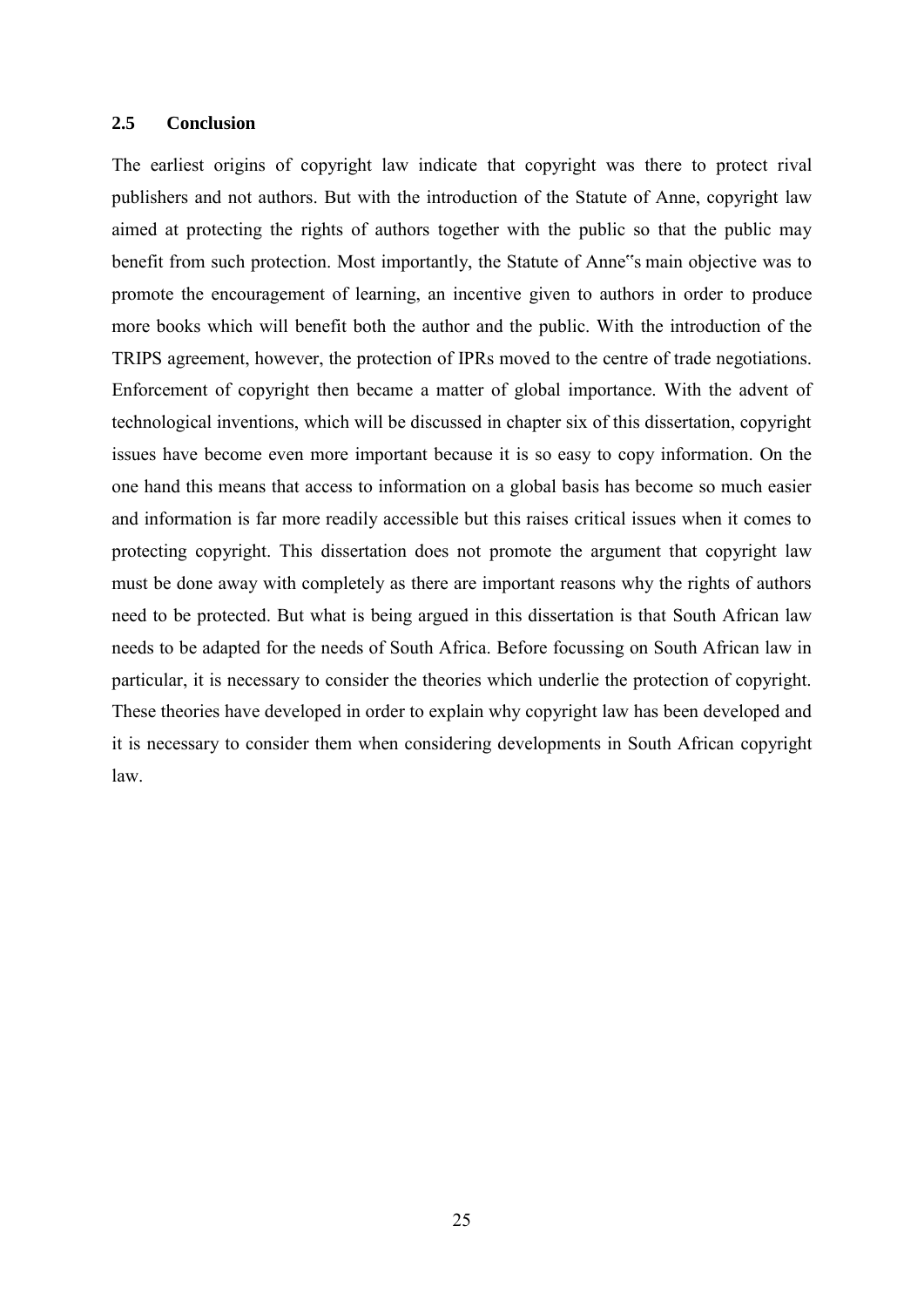#### **CHAPTER 3**

#### <span id="page-25-0"></span>**3 THEORIES OF COPYRIGHT LAW**

#### <span id="page-25-1"></span>**3.1 Introduction**

Overtime theories have been developed in order to explain why copyright is protected. The purpose of this chapter is to examine those theories because they make some important points which remain relevant today and therefore those points should be taken into consideration when amendments to the law are considered. However, it must be pointed out that these theories are also subject to criticisms. These criticisms also need to be considered because if there is an over emphasis on one theory as opposed to the other, then this may lead to the over protection of the rights of the author to the prejudice of the rights of the public to have access to information.

As explained at the outset, the two main reasons that are always given for the protection of copyright are to reward creators in order to encourage them to produce more works and to allow them to recoup the costs of producing those works.<sup>138</sup> The reasoning as explained by Boyle<sup>139</sup> is as follows: when an author writes a book, he invests a lot time and energy in order to come up with this creation, therefore he is entitled to be rewarded for his work, especially taking into account the costs of publishing a book. Boyle further explains that those who argue for copyright protection ask the question, how are authors and publishers to make money if their products can be undercut by copies that do not have to pay the research costs?  $140$  In addition, if authors cannot make this money, then how does the public induce people to be authors or to be inventors who put money into the publishing industry? The theories underlying the reasons for protecting copyright are the natural rights theory and the economic theory.

 $138$  Idris (note 3 above) 3.

<sup>139</sup> J Boyle *The Public Domain* (2008) 3.

 $140$  Ibid 3.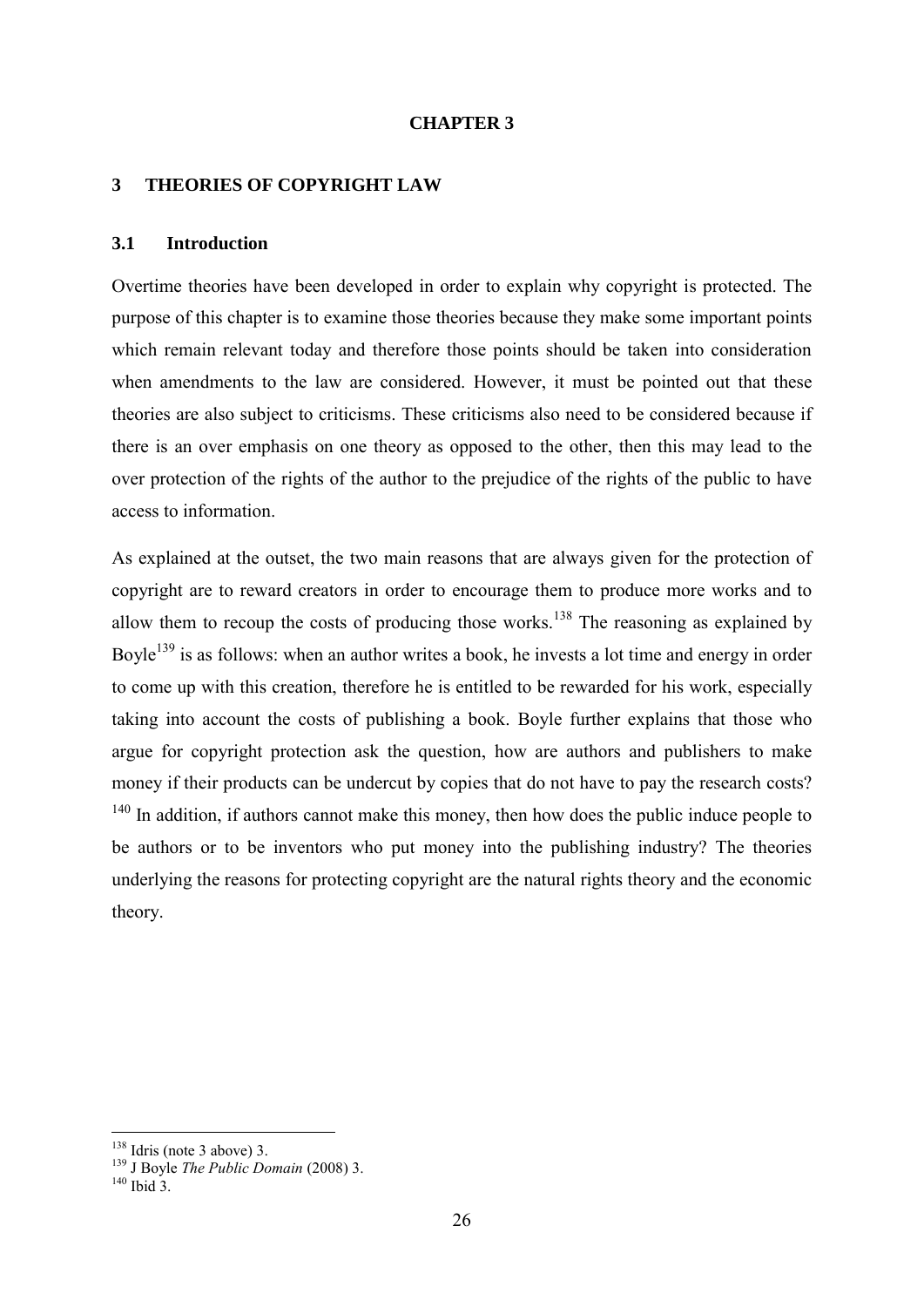#### <span id="page-26-0"></span>**3.2 Natural rights theory**

The natural rights theory asserts the view that the author is entitled to all the fruits of his labour and copyright law is there in order to protect the author from unauthorised interference with his rights.<sup>141</sup> The author should be protected from the appropriation of this property by others who have not made his investment in it.<sup>142</sup> For example, in terms of this theory a book belongs to an author because he created it, not because society or the law gives the author a period of exclusivity. This theory is based on John Locke"s property justification,<sup>143</sup> which holds the view that the proceeds which are generated through the exploitation of an author"s work belong to the author.<sup>144</sup> Hurt explains that;

"The natural property right theory in its traditional form asserts a pre existing and perpetual absolute right of control over the benefits from a created work, to be parcelled out at the discretion of the author."<sup>145</sup>

#### <span id="page-26-1"></span>*3.2.1 Criticisms of the natural rights theory*

The argument that authors are entitled to the results of their labour because this is in accordance with natural rights has been vastly criticised. It is argued that not all the value of copyright work or product is due to the author"s labour, nor the value of copyright is due to the work of a single labourer, or any small group. Hence the reason that copyright is considered to be a social product.<sup>146</sup> What this means is that if a person writes a book for instance, it would not have been possible for the book to be written without lots of earlier work from other people.<sup>147</sup> These include teachers and parents and also earlier authors who provided the foundation for that person"s contribution. Hettinger notes that if a person has a natural right to something it does not mean that, that particular individual deserves it.<sup>148</sup> If that particular individual worked hard to create a masterpiece, then he might have a natural

<sup>&</sup>lt;sup>141</sup> B Tyerman "Economic Rationale for Copyright Protection for Published Books; A Reply to Professor Breyer" (1970-1971) 18 *UCLA Law Review* 1101.

<sup>&</sup>lt;sup>142</sup> SN Light ,Parody, Burlesque, and the Economic Rationale for Copyright" (1979) 11 (4) *Connecticut Law Review* 619.

 $143$  Boyle (note 139 above) 28.

<sup>&</sup>lt;sup>144</sup> T Dreier A Kur & M Planck *European Intellectual Property Law'; Text Cases and Materials* (2013) 242.

<sup>&</sup>lt;sup>145</sup> RM Hurt & RM Schuchman "The American Economic Review" (1966) 56 (1/2) *JUSTOR* available at url: <http://www.jstor.org/stable/1821305>(accessed on the 1 October 2013) 423.

<sup>146</sup> B Martin *Information Liberation* (1998) 37.

<sup>&</sup>lt;sup>147</sup> Ibid 38.

<sup>&</sup>lt;sup>148</sup> EC Hettinger , Justifying Intellectual Property" (1989) 18 *JUSTOR* 36.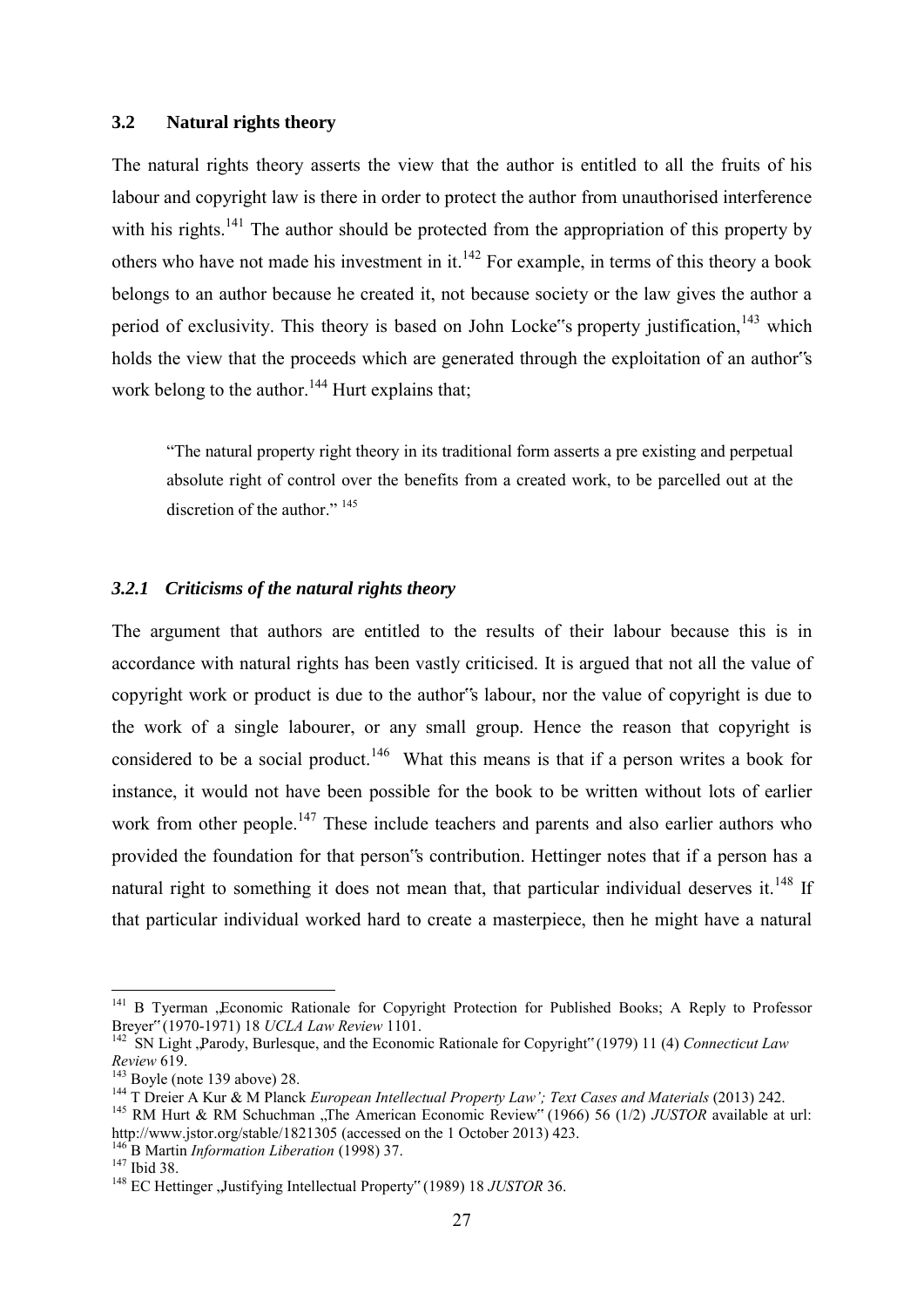right to it but might not deserve the entire market share.<sup>149</sup> If that particular individual did not work hard or make sacrifices, he should get less than the market value.<sup>150</sup> It seems that by employing the natural rights theory, it means that almost anyone can constitute an author as long as there is some form of labour that has been exerted in producing the work. The criticisms of the natural law theory indicate that it is perhaps unfair to give a person a monopoly over a work when there may be many other people who have also contributed, albeit in a more indirect manner, towards his ability to be able to create that work.

#### <span id="page-27-0"></span>**3.3 Economic theory**

The economic justification of copyright lies with the premise that this protection provides incentives to authors to produce new creations.<sup>151</sup> When people are given a property right over their creations they receive an incentive to undertake the expense and time to invent new products or develop new ideas.<sup>152</sup> If IPRs are removed, the argument goes, then there will be no incentive to produce intellectual objects because people will be free to copy the object without compensating the creator.<sup>153</sup> This simply means that if competitors can copy books, movies, and take one another's inventions there would be no incentive to spend the vast amounts of time, energy, and money necessary to develop these products. In order to avoid this disastrous result, IPRs must continue to be granted.

This rationale simply explains that if authors do not have a monopoly over their works they will not benefit financially and so will not be encouraged to produce further works. <sup>154</sup> So the purpose of copyright law is to ensure that authors obtain a fair return for their work which will encourage them to produce further creative works which is for the general public good.<sup>155</sup> In this way copyright laws provide the incentive for authorship and the creation of more works, which will benefit society.<sup>156</sup>

<sup>&</sup>lt;u>.</u> <sup>149</sup> Ibid 36.

<sup>150</sup> Ibid 36-37.

<sup>&</sup>lt;sup>151</sup> J Hughes "The Philosophy of Intellectual Property" (1988) 77 *Geo.L.J.* 287.

<sup>&</sup>lt;sup>152</sup> RL Ostergard , Intellectual Property: A Universal Human Right" (1999) 21 *Human Rights Quartely* 163.

<sup>153</sup> Ibid 163.

<sup>&</sup>lt;sup>154</sup> H Demsetz , Information and Efficiency: Another Viewpoint" (1969) 12 (1) *J.L.& Econ*. 12-13.

<sup>&</sup>lt;sup>155</sup> U.S. Constitution, Article 1 Clause 8.

<sup>156</sup> Ibid 573.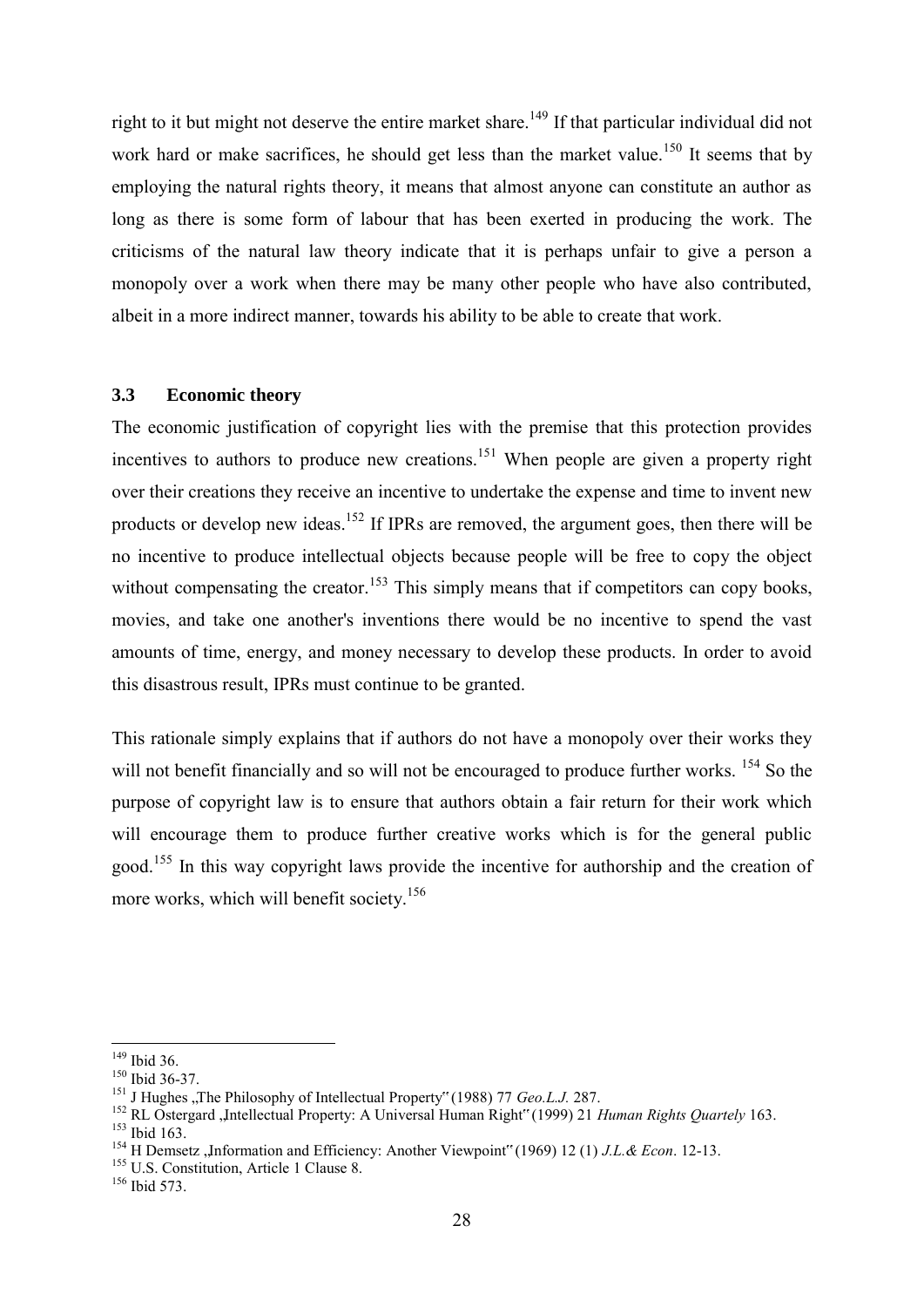#### <span id="page-28-0"></span>*3.3.1 Criticisms for the economic theory*

It is argued that copyright needs to be protected because authors and owners need to benefit economically from their works that they produce and therefore they are encouraged to produce further and better works. However, this approach has also been subjected to criticism. This approach has been criticised because it might in fact result in less works being produced because other people, who would have been allowed to use the author"s works are denied such use.<sup>157</sup> Those who criticise this approach argue that there are other and better ways of achieving the same development without relying on the protection of copyright.<sup>158</sup> The question is not whether copyrights provide incentives for the production of original works of authorship: this is accepted. Rather, the following questions ought to be asked: does copyright increase the availability and use of intellectual products more than they restrict this availability and use? If they do, it is important that it is asked whether they increase the availability and use of intellectual products more than any alternative mechanism would? For example, could better overall results be achieved by shortening the length of copyright. This means that the justification for extending copyright protection is not economic and therefore the justification is weak.<sup>159</sup> Instead, other methods of rewarding authors could be employed such as tax exemptions for royalties or payment of cash bounties for literary creation.<sup>160</sup> This also begs the question as to what would happen were copyright protection to be abolished? Plant argues that in the  $19<sup>th</sup>$  century, writers were able to sell their books even though there was no copyright protection, provided there was a market.<sup>161</sup> He gives the example of English authors who in the  $19<sup>th</sup>$  century were paid by USA publishers in spite of the fact that their works were unprotected there.<sup>162</sup> In fact, English authors sometimes received more from the sale of their books by USA publishers, where they had no copyright, than from royalties in the UK.  $^{163}$  Publishers paid because they wanted to be the first to publish a new book.<sup>164</sup>

These arguments indicate that although the economic theory has been proposed as a means of justifying the existence of copyright protection, history has demonstrated that creative people

<sup>&</sup>lt;sup>157</sup> Hettinger (note 148 above) 48.

<sup>158</sup> Ibid 48.

 $159$  Light (note 142 above) 621.

 $160$  Hurt  $\&$  Schuchman (note 145 above) 424.

<sup>&</sup>lt;sup>161</sup> A Plant .The Economic Aspects of Copyright in Books" *Economica n.s.* (1934) 167.

<sup>&</sup>lt;sup>162</sup> Ibid 167.

<sup>163</sup> Ibid 167-169.

 $164$  Ibid  $167$ .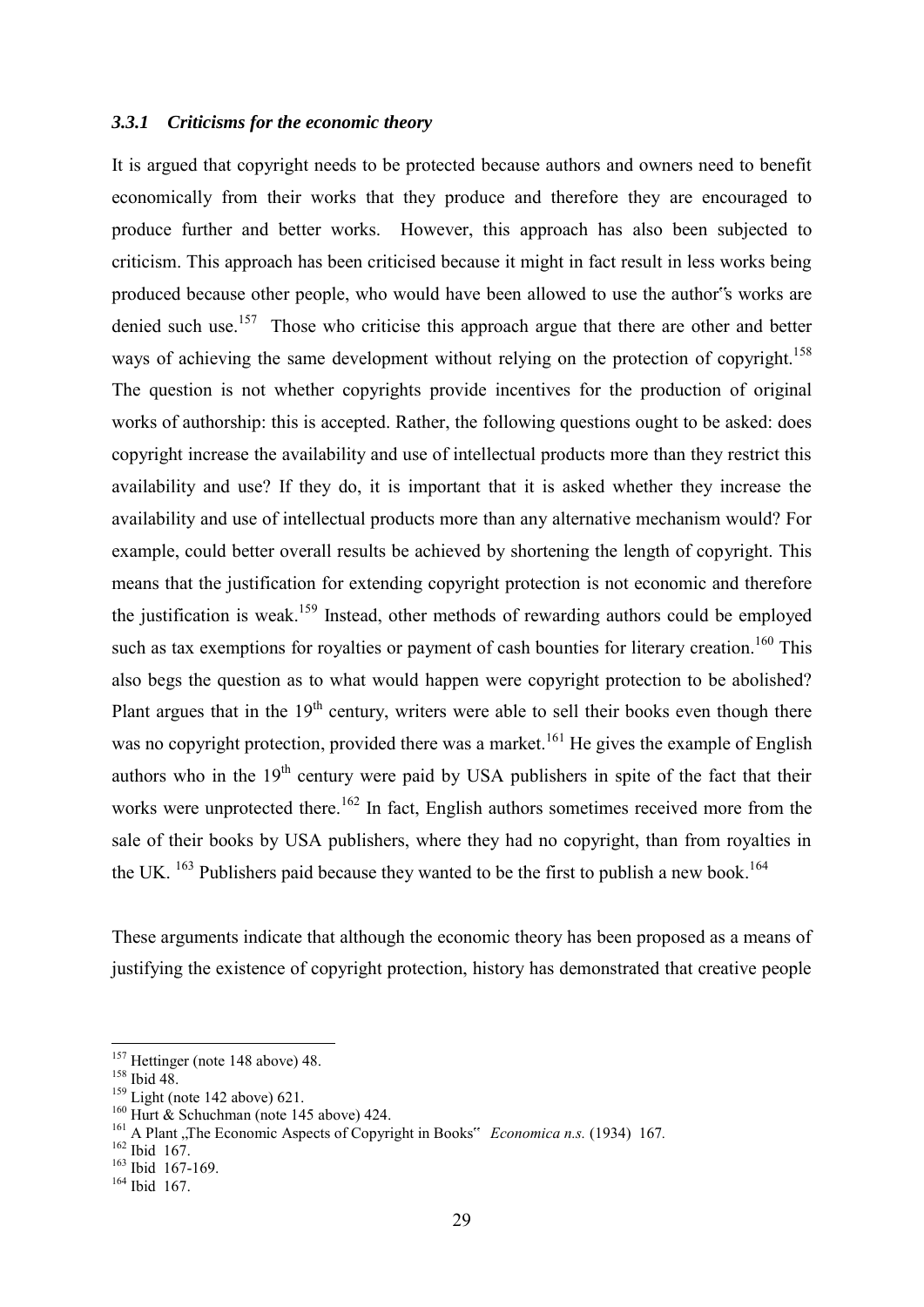do not necessarily create simply because they have copyright over their works. There may be other reasons why they create.

## <span id="page-29-0"></span>**3.4 Conclusion**

There are two theories which attempt to provide a rational basis for the protection of copyright and both have their supporters and their critics. However, what must be born in mind is that whatever theory is used, any revision of copyright law must take into consideration the reasons why copyright is protected and these revisions must have a rational basis. Otherwise, copyright protection becomes copyright protection for protection sake and not because it is in fact seeking to achieve something. Whatever law South Africa decides on must be rational when it comes to supporting these reasons for protecting copyright as outlined above. The purpose of this chapter is not to pick one theory over the other, but simply to highlight the two theories because they both make important points which might give insight into why copyright should or is protected. It is acknowledged that authors who create works should be entitled to benefit from their works and it is not suggested that they should not. Their rights must however be balanced against the rights of others to make use of those works. The next chapter will consider the current copyright framework in South Africa.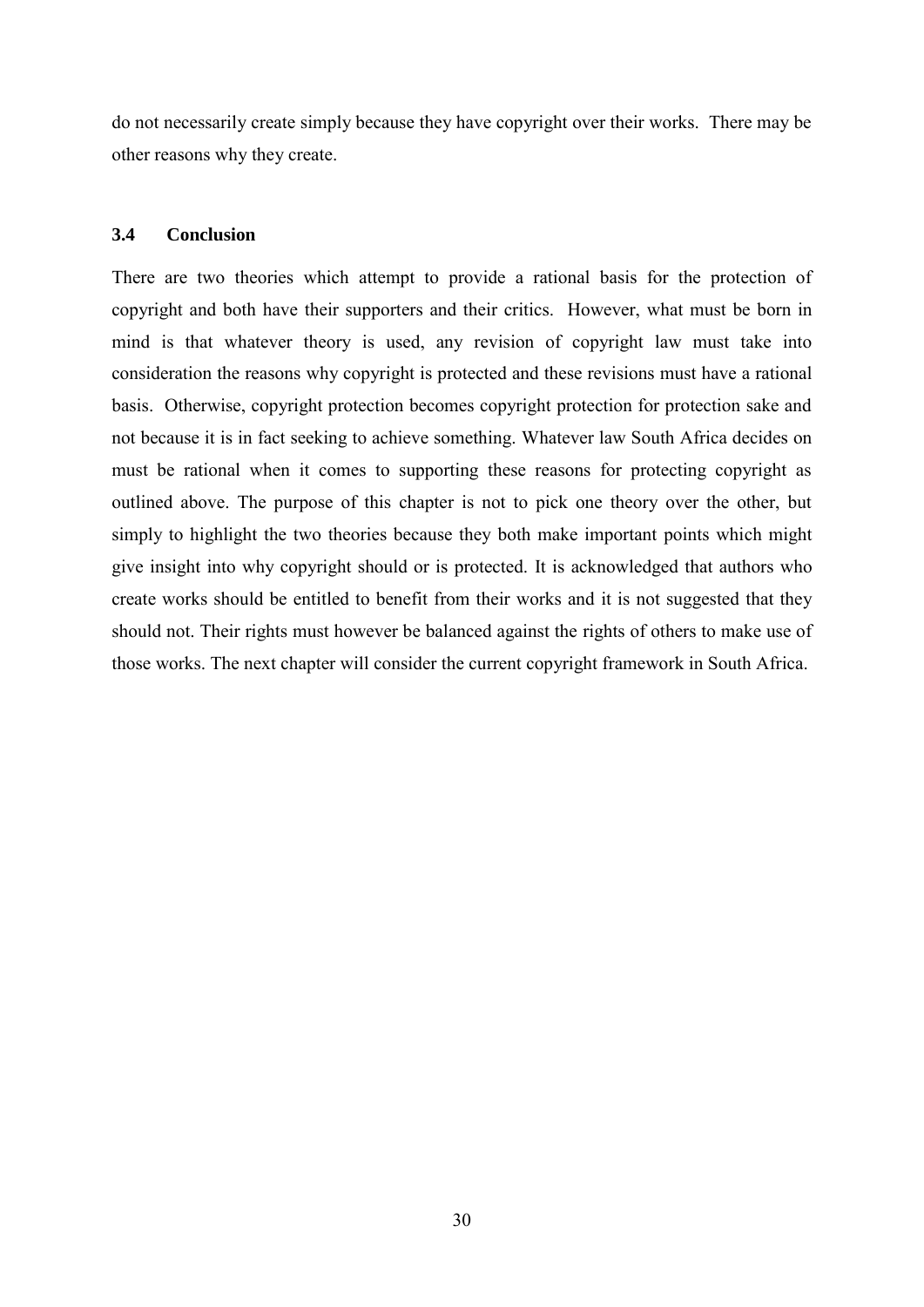#### **CHAPTER 4**

#### <span id="page-30-0"></span>**4 COPYRIGHT LAW IN SOUTH AFRICA**

#### <span id="page-30-1"></span>**4.1 Introduction**

The purpose of this chapter is to highlight the historical development of copyright law in South Africa. In particular this chapter will highlight the fact that South African copyright law is largely derived from British law. It is argued that simply adopting British law is problematic, because this seems to have been done without taking into consideration South Africa"s specific needs as a developing country. The Draft Policy<sup>165</sup> recognises the need to take into account the specific needs of South Africa when developing copyright law. Certain important provisions of copyright will also be highlighted and cases of relevance pertinent to the issue of access to educational materials will be discussed.

In South Africa copyright law is a creature of statute.<sup>166</sup> This means that all matters relating to copyright are regulated by the Copyright  $Act^{167}$  and the additional Regulations made under authority of the Act.<sup>168</sup> It is, therefore, necessary to consult the statute whenever issues of copyright arise, especially when dealing with important aspects such as ownership of copyright, originality, duration of copyright and important exceptions.

## <span id="page-30-2"></span>**4.2 A short history of the development of copyright law in South Africa**

South Africa inherited its IP system from its colonial rulers, Great Britain.<sup>169</sup> This means that the current copyright system stems from the British Copyright Act of  $1911$ <sup> $170$ </sup> After South Africa became a Union in 1910, the Union Parliament passed the Copyright Act No 9 of 1916.<sup>171</sup> The 1916 Act declared that the British Copyright Act of 1911 regulated the law of

<sup>&</sup>lt;sup>165</sup> Draft National Policy (note 9 above).

<sup>&</sup>lt;sup>166</sup> Dean (note 7 above) 1-3.

<sup>&</sup>lt;sup>167</sup> Act 98 of 1978.

<sup>&</sup>lt;sup>168</sup> Copyright Regulation, 1978 in GN R1211in GG 9775 of 7 June 1985 as amended by GN 1375 in GG 9807 of 28 June 1985.

<sup>&</sup>lt;sup>169</sup> R Kahn & A Rens & . Access to Knowledge in South Africa" (2009) available at http:/www.yalesisp.org/wpcontent/uloads/2009/10/A2K-in –SA.pdf (accessed on 05 December 2013).

<sup>&</sup>lt;sup>170</sup> Pistorious (see note 66 above) 149.

<sup>&</sup>lt;sup>171</sup> OH Dean *The Application of the Copyright Act, 1978, to Works Made Prior to 1979.* (published thesis) 1988, 8.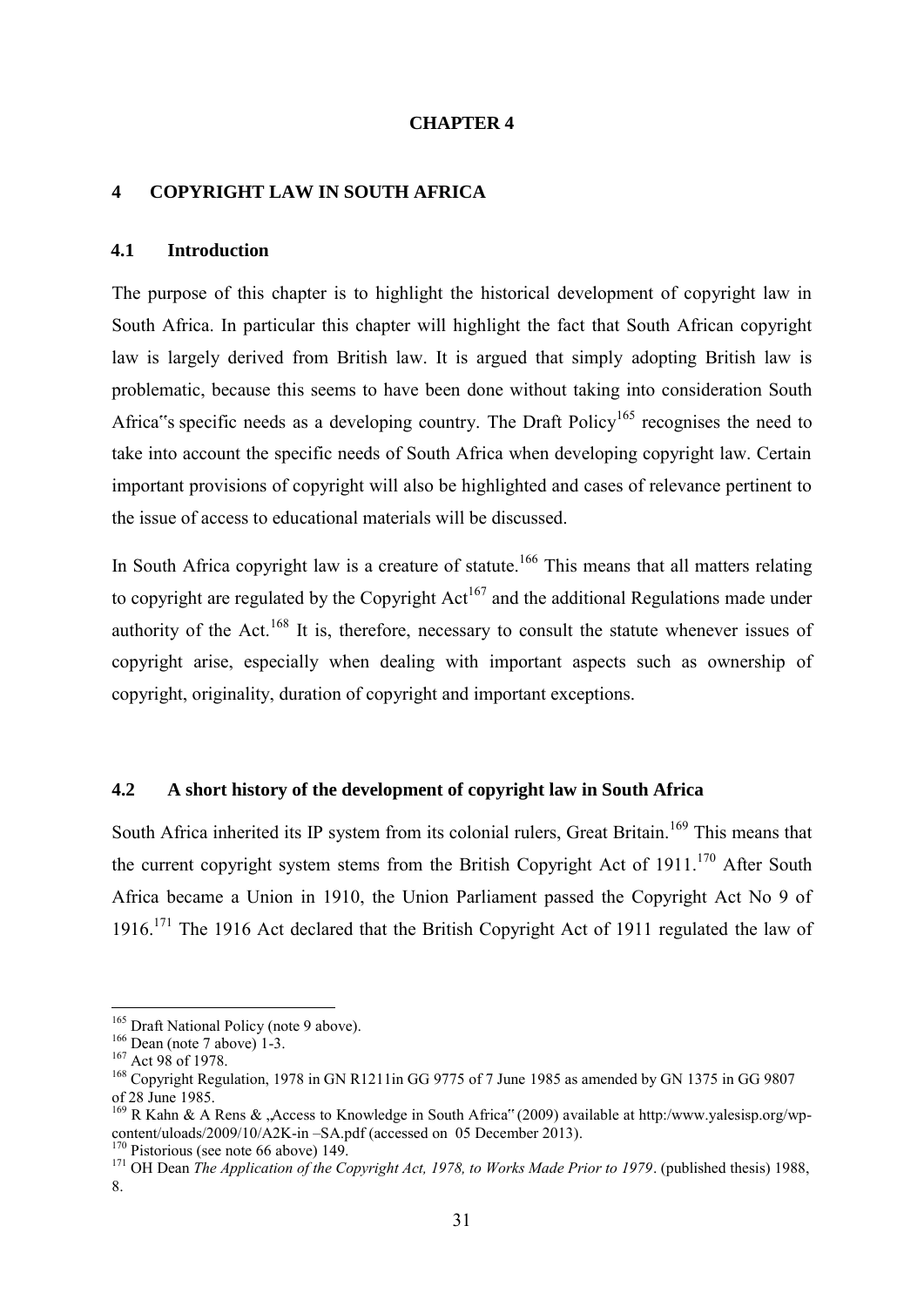copyright in South Africa.<sup>172</sup> The Copyright Act of 1916 was then repealed by the Copyright Act No  $63$  of 1965 after South Africa became a Republic in  $1961$ .<sup>173</sup> The 1965 Act was closely based on the British Act of 1956 which repealed the British Act of 1911.<sup>174</sup> The 1965 Act was eventually repealed by the Copyright Act 98 of 1978 which came into force on 1 January 1979<sup>175</sup> and is still in force even today. The 1978 Copyright Act<sup>176</sup> is influenced by the British copyright legislation and largely derives from the Berne Convention as well.<sup>177</sup> The 1978 Act has undergone several amendments<sup>178</sup> to form the law that currently regulates copyright in South Africa today. This means that all copyright legislation which was previously applicable in South Africa has been repealed.

#### <span id="page-31-0"></span>**4.3 The Copyright Act 98 of 1978**

The following provides a basic guide to copyright as stipulated in the Act. Various sections are summarised below with particular reference to issues pertinent to access to educational materials.

#### <span id="page-31-1"></span>*4.3.1 Works protected by copyright*

The Act<sup>179</sup> defines nine classes of work that are eligible for copyright. These are the following;

- $\circ$  Literary works:  $^{180}$
- $\circ$  Musical works;<sup>181</sup>
- $\circ$  Artistic works;<sup>182</sup>
- $\circ$  Sound recordings:  $^{183}$
- $\circ$  Cinematograph films;<sup>184</sup>
- $\circ$  Sound and television broadcasts;<sup>185</sup>

<u>.</u>

<sup>176</sup> Act 98 of 1978.

 $172$  Dean (note 7 above) 1-3.

<sup>173</sup> Ibid 1-3.

<sup>&</sup>lt;sup>174</sup> Ibid 1-3.

 $175$  Dean (note 171 above)10.

 $177$  B William et el...., Model language for Exceptions and Limitations to Copyright Concerning Access to Learning Materials in South Africa" (2006) 7 *The Southern African Journal of Information and Communication*  83. 178 This Act has been amended by Act 56 of 1980, Act 66 of 1983, Act 52 of 1984, Act 39 of 1986, Act 13 of

<sup>1988,</sup> Act 125 of 1992 and Act 38 of 1997.

<sup>&</sup>lt;sup>179</sup> Act 98 of 1978 sec 2.

 $180$  Ibid sec 2 (1) (a).

 $181$  Ibid sec 2 (1) (b).

 $182$  Ibid sec 2 (1) (c).

 $183$  Ibid sec 2 (1) (d).

 $184$  Ibid sec 2 (1) (e).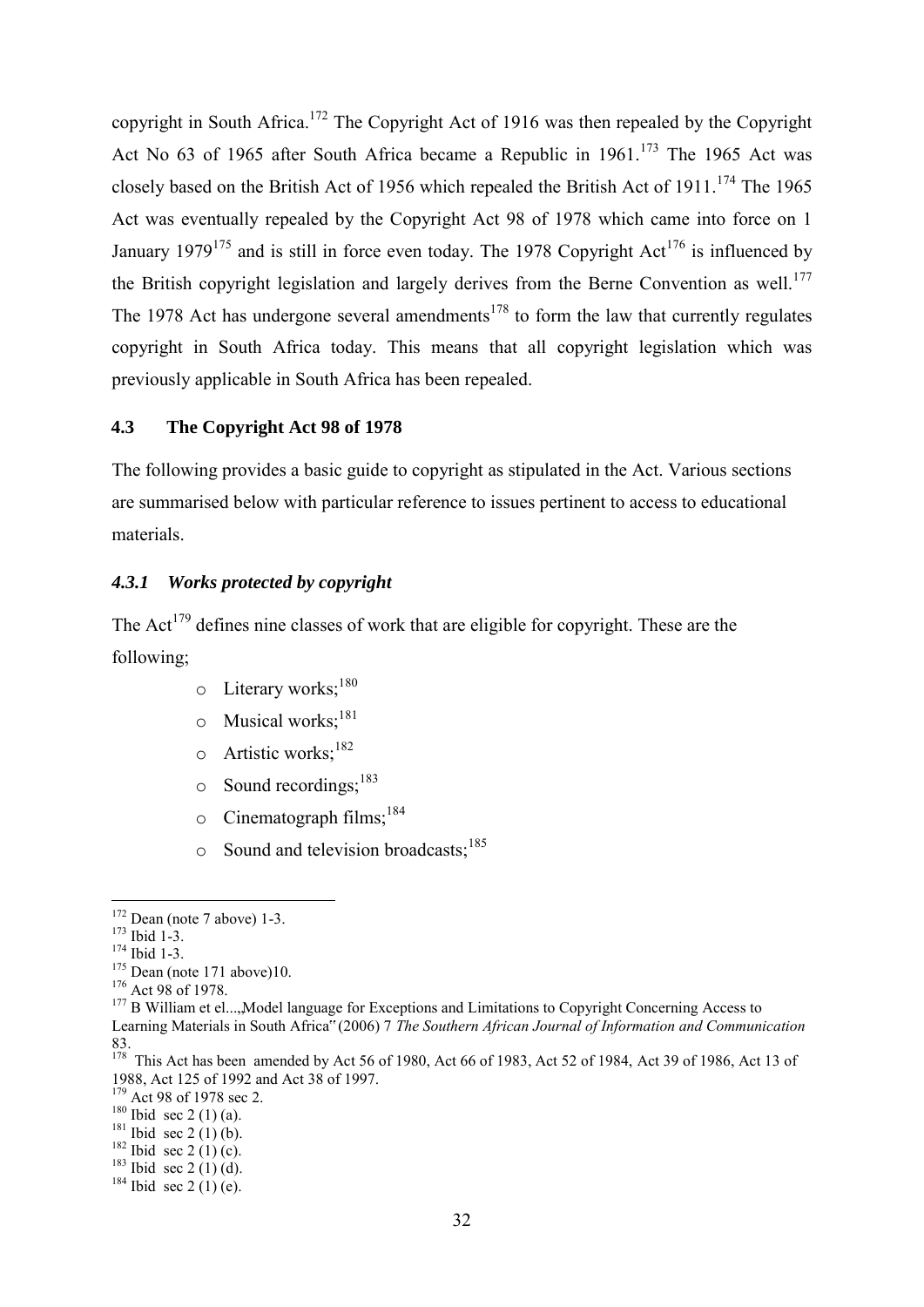- $\circ$  Programme-carrying signals;<sup>186</sup>
- $\circ$  Published editions:<sup>187</sup>
- o Computer programs.<sup>188</sup>

As stated above, for the purposes of this dissertation, literary works are the most important. Article 2 of the Berne Convention explains that the expression "literary work" refers to:

"Every production in the literary, scientific and artistic domain, whatever the mode of its expression, such as books, pamphlets and other writings; lectures, addresses, sermons and other works of the same nature."<sup>189</sup>

Literary work as defined by the South African  $Act^{190}$  constitutes the following works:

- o Novels, stories and poetical works;
- o Dramatic works, stage directions, cinematograph film scenarios and broadcasting scripts;
- o Textbooks, treatises, histories, biographies, essays and articles;
- o Encyclopaedias and dictionaries;
- o Letters, reports and memoranda;
- o Lectures, speeches and sermons; and
- o Tables and compilations, including tables and compilations of data stored or embodied in a computer or a medium used in conjunction with a computer, but shall not include a computer program.

It must be noted that the work is protected irrespective of literary quality and in whatever mode or form that the work is expressed.

 $185$  Ibid sec 2 (1) (f).

 $186$  Ibid sec 2 (1) (g).

 $187$  Ibid sec 2 (1) (h).

<sup>&</sup>lt;sup>188</sup> Ibid sec 2 (1) (i).

<sup>&</sup>lt;sup>189</sup> Berne Convention for the Protection of Literary and Artistic Works of September 9, 1886, Article 2.

<sup>&</sup>lt;sup>190</sup> Act 98 of 1978; as defined by literary works in the definition section.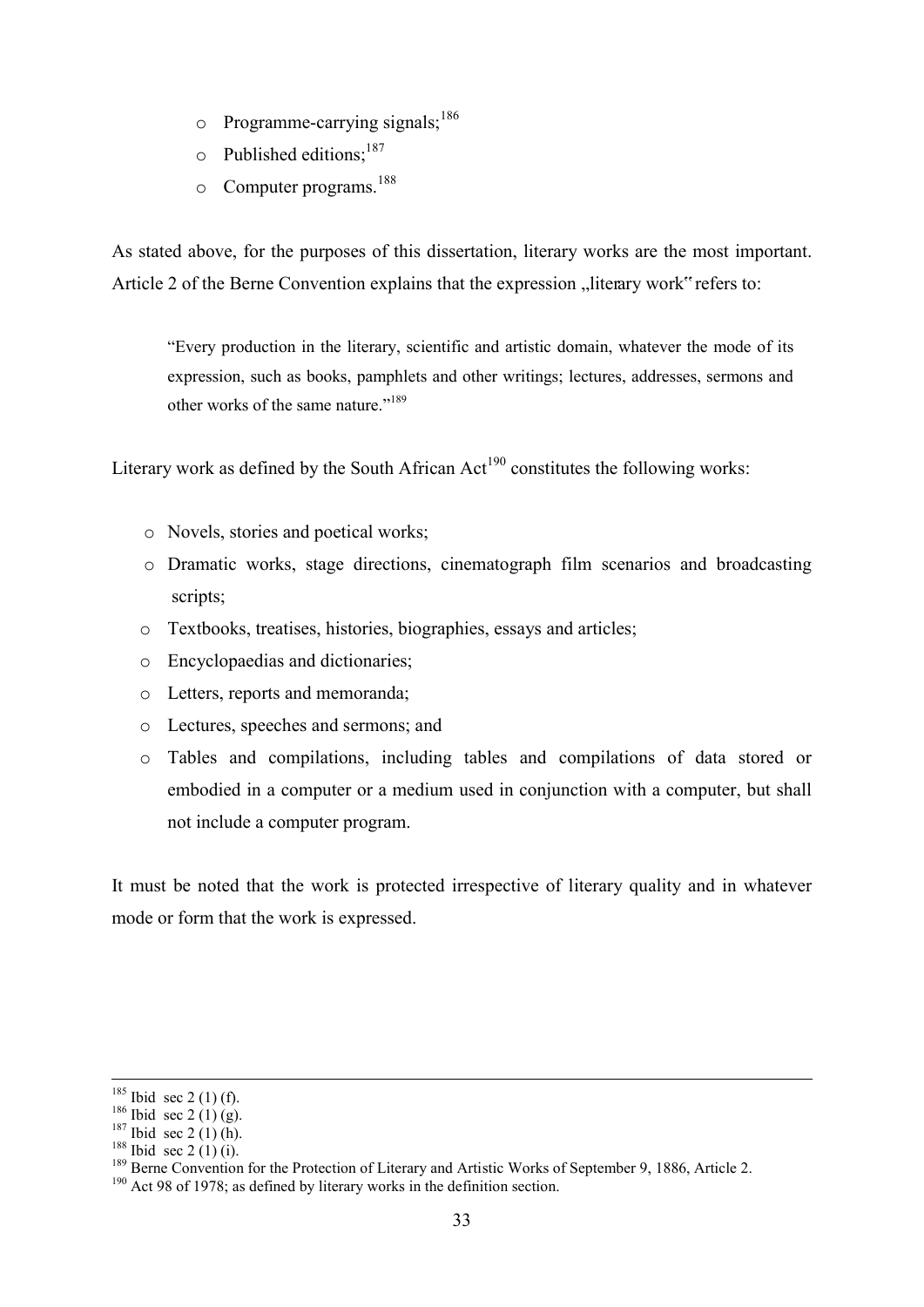#### <span id="page-33-0"></span>*4.3.2 Ownership of copyright*

The South African Copyright Act<sup>191</sup> clearly sets out who is considered to be an author of a copyright work. It is important to identify the author because the first ownership of the copyright in a work vests in the author.<sup>192</sup> In the case of literary and artistic works, the author is the person who first makes or creates the work.<sup>193</sup> An author must be a qualified person in order to obtain copyright protection. In terms of the Act a qualified person is:<sup>194</sup>

- a) In the case of an individual, a person who is a South African citizen or who is domiciled or resident in the Republic of South Africa.
- b) In the case of a juristic person, a body incorporated under the laws of the Republic of South Africa.

It must be noted that the owner of the work is different from an author. This distinction is of paramount importance when it comes to developing textbooks and notes and writing articles which are published in journals. As has been noted above, the author is usually the first owner of the work, but if an author has assigned his copyright to another person, for instance a publisher, he ceases to be the owner of that work.<sup>195</sup> This means that he no longer owns the copyright in that particular work and cannot use the work again without permission from the copyright owner.<sup>196</sup> Likewise, where someone has produced a work in the course and scope of his employment, the employer becomes the owner of the work.<sup>197</sup> The case of *King v South African Weather Service*<sup>198</sup> illustrates the rule that copyright of works created in the course of employment vests in the employer. The facts of the case were as follows. *King* was employed by the *South African Weather Service (SAWS)* for more than thirty years. He was initially appointed as a meteorological technician and he later became in charge of the Weather Bureaus Upington office.<sup>199</sup> King had created a number of computer programs between the period  $1980-2002$ <sup>200</sup> He was of the view that the programs were created in his own time, at his own home, and that the creation of these programs was not an essential part

 $191$  Ibid.

 $192$  Ibid sec 21 (1) (a).

<sup>&</sup>lt;sup>193</sup> Ibid sec 21.

 $194$  Ibid sec 3(1).

<sup>195</sup> Ramsden (note 1 above) 50.

<sup>&</sup>lt;sup>196</sup> Ibid 50.

<sup>197</sup> Ibid 50.

<sup>198</sup> *King v South African Weather Service* 2009 (3) SA 13 (SCA).

 $199$  Supra par 2.

 $200$  Ibid par 4.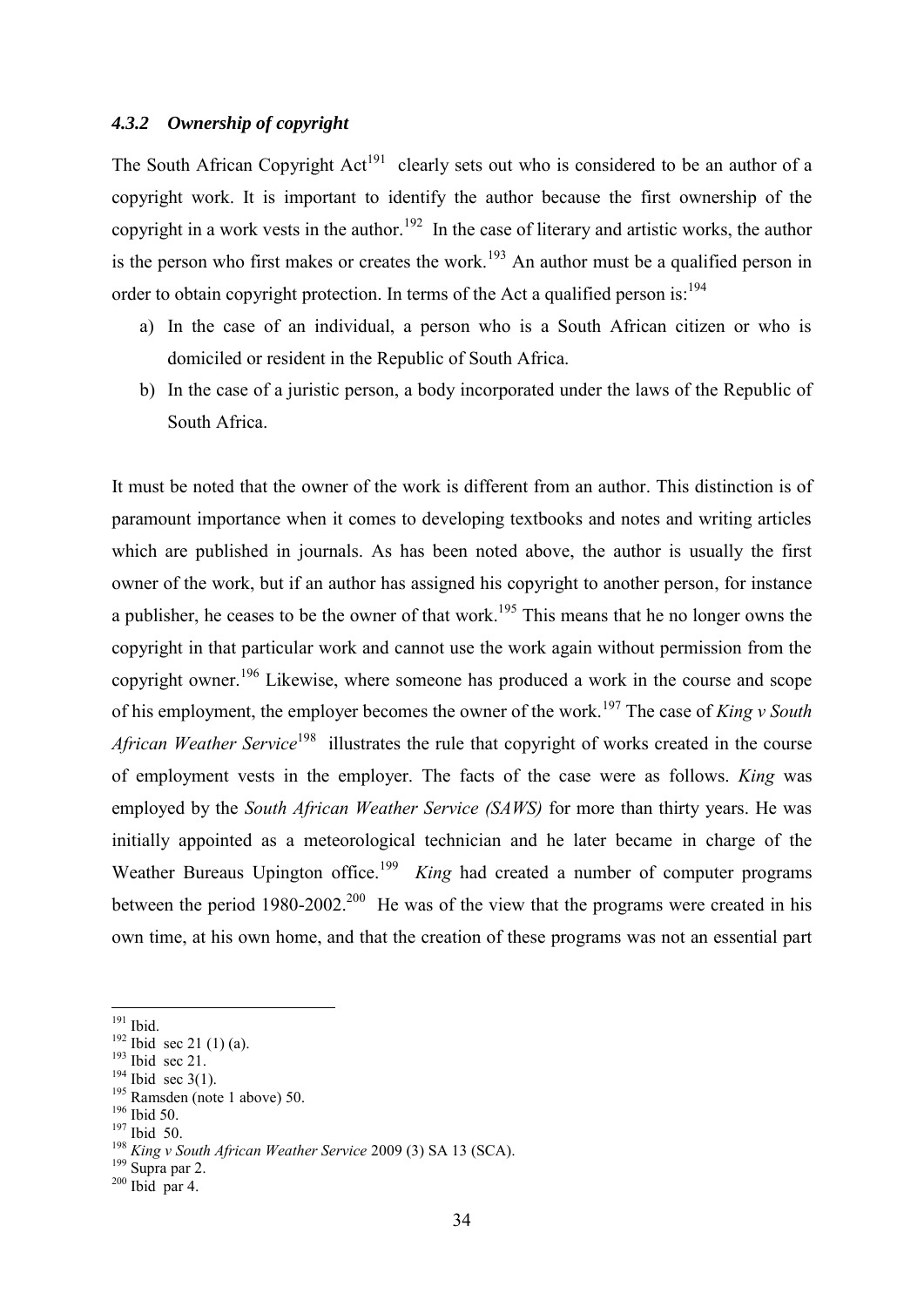of his contract of service.<sup>201</sup> He claimed that this was done in order to assist him in the performance of his duties as an employee. The programs that he created became extensively used by the *SAWS*. When his employment contract was terminated *King* insisted that *SAWS*  stop using his programs. He argued that the programs were not created in the course and scope of his employment therefore ownership of the copyright in the programs vested with him and not his employer.<sup>202</sup> He eventually sued for copyright infringement and damages. The issue in contention before the court was whether the computer programs were created in the course of *King'*s employment, as both parties claimed ownership over the programs. The court held that ownership of the copyright in the computer programs vested in the *SAWS*  because they were created in the course of his employment with the institution.<sup>203</sup> In reaching its decision the court accepted that "one would not ordinarily include computer programming as part of the duties of a meteorologist,"<sup>204</sup> however, the court went on to point out that, this was not the full picture. As a meteorologist *King* had to collect and collate meteorological data and transmit it to head office for analysis and storing. It was for this reason that he developed his programs. He did it to make his own job easier but he also did it because of his employment with the Bureau.<sup>205</sup> The court concluded that there was a "close causal" connection between his employment and the creation of the programs. In other words, his employment was the *causa causans* of the programs."<sup>206</sup>

A number of people may collaborate to create a particular work which means that there may be an issue of joint ownership. This was illustrated in the case of *Peter-Ross v Ramesar and Another.*<sup>207</sup> In this case the court was faced with the question of deciding who owns a copyright in a research article written by two academics of the University of Cape Town. *Peter-Ross* and *Ramesar* worked together to develop an idea concerning biopolar disorders. *Peter Ross* then prepared an initial article in 2004 in which both academics were cited as its authors. Two years later, *Peter Ross* informed *Ramesar* that she had written and submitted the article for publication to *Molecular Psychiatry* and that she (Peter- Ross) was cited as the sole author of the article. *Ramesar* then informed the publication that he was a joint author of

<u>.</u>

 $203$  Ibid par 19.

 $205$  Ibid par 19.  $206$  Ibid par 20.

 $201$  Ibid par 4.

 $202$  Ibid par 4.

 $204$  Ibid par 19.

<sup>207</sup> *Peter-Ross v Ramesar and Another* 2008 (4) SA 168 (C).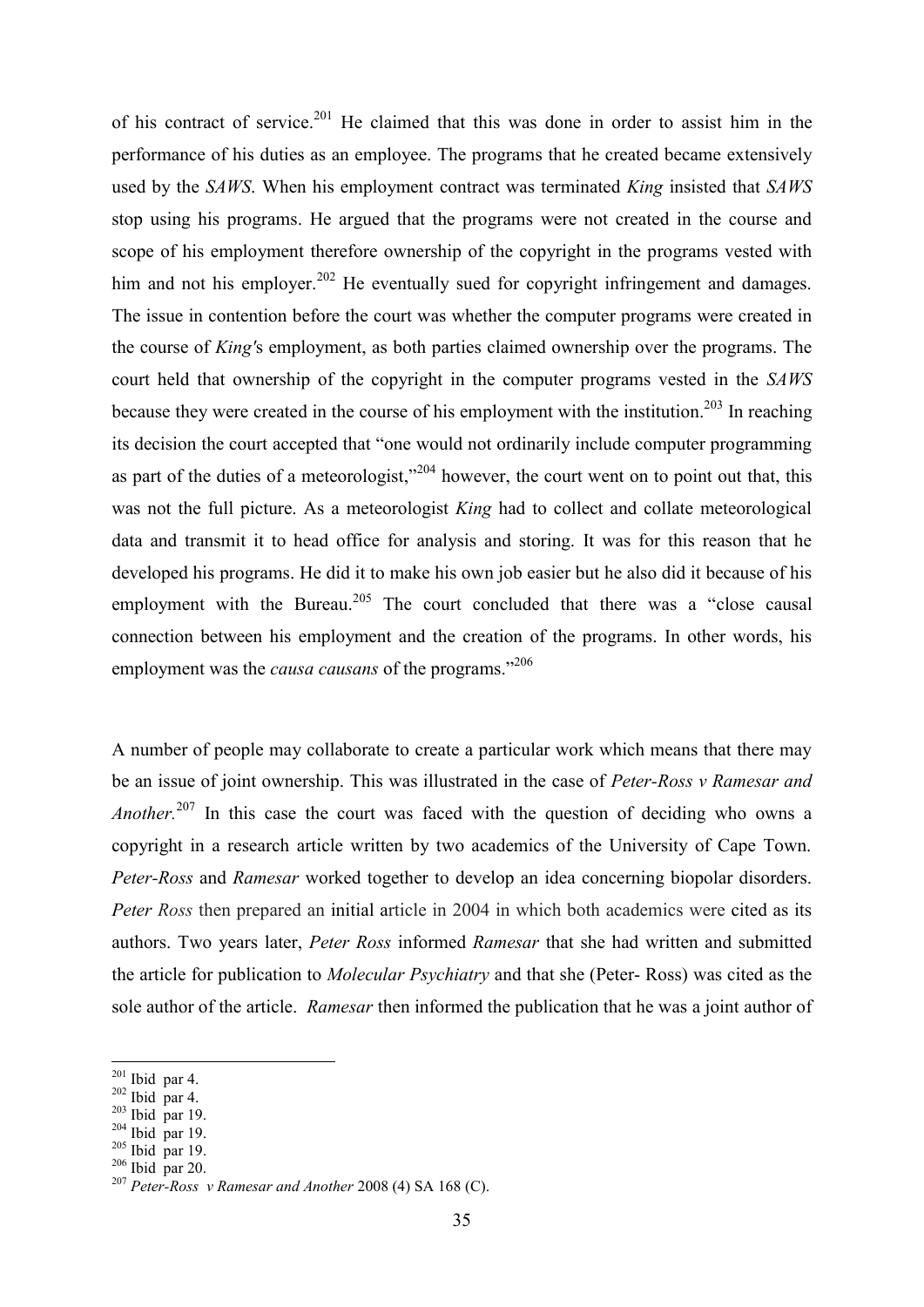the publication and the publisher stopped the publication. *Peter-Ross* then sought a declaratory order that she was the sole copyright owner of the article which *Ramesar* opposed. In handing out its judgement the court held that:

"In between these two situations are a variety of scenarios where it would be unwise to focus exclusively on contributions to the physical expression of the work. One such case is where two persons agree they will research and co-author an article. The ideas are quite obviously more important to the collaborators if the article is on a scientific topic. If they research and settle on the ideas to be recorded and it is left to one of them to produce a draft, there seems to be no reason why they should not be recognised as having jointly "made" or "created" the draft."<sup>208</sup>

The court held further that:

"..if it is accepted that the Draft is a "literary work" and the reproduced text in the Article is simply a copying thereof, it is sufficient to preserve the first respondent's [Ramesar] status as co-author of the reproduced text....the Article was the end product of the collaboration to which the parties had committed themselves in their agreement."<sup>209</sup>

The two authors were considered to be co-authors of the article finally produced by *Peter-Ross.*

#### <span id="page-35-0"></span>*4.3.3 Requirements for the subsistence of copyright*

The Copyright Act does not make provision for any form of registration for the subsistence of copyright.<sup>210</sup> This means that copyright arises automatically. There are two general requirements which a work must meet in order to enjoy copyright, firstly the work must be original<sup>211</sup> and it must also be reduced to material form.<sup>212</sup> Originality requires that the work must not be copied from another work but it must have originated from the author.<sup>213</sup> However, the concept of originality has a special meaning in copyright law. The work does

<sup>&</sup>lt;u>.</u>  $208$  Ibid par 18.

 $209$  Ibid par 20.

<sup>&</sup>lt;sup>210</sup> As provided by the Berne Convention, by virtue of the fact that South Africa is a signatory to the Berne Convention.

 $^{211}$  Act 98 of 1978 sec (2).

 $212$  Ibid sec 2 (2).

<sup>213</sup> T Pistorius in R Hilty & S Nerisson *Balancing Copyright-A Survey of National Approaches* (2012) 906. See also *Pan African Engineers (Pty) Ltd v Hydro Tube (Pty) Ltd and Another* 1972 (1) SA 470 (W).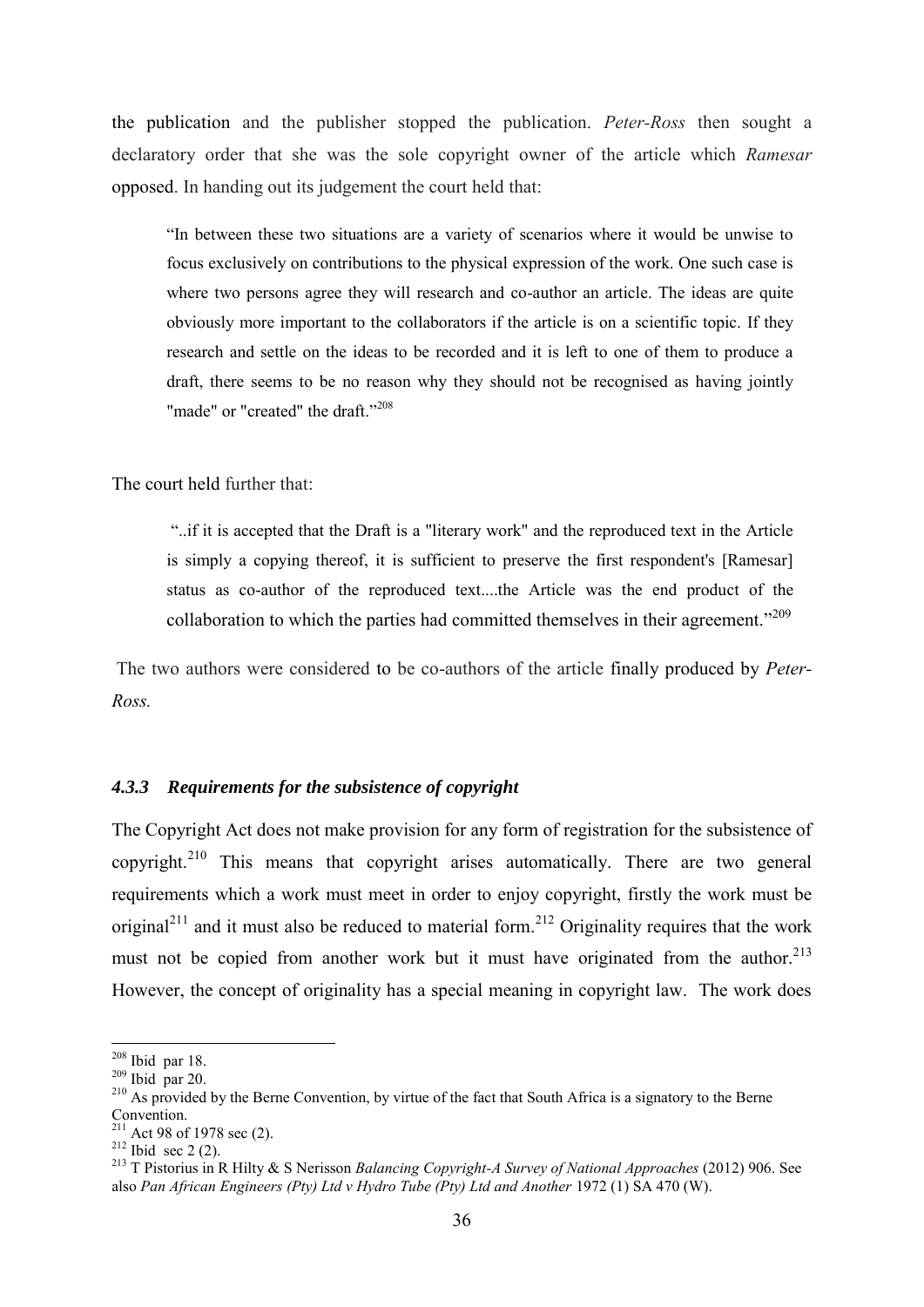not have to be created from scratch and a person may draw inspiration from existing works provided he puts his own skill and labour into developing the work.<sup>214</sup> This means that copying from another person"s work is to a certain extent permissible and one may use the work of another as inspiration in order to create a new work provided the final product that is produced is produced through the "the author"s own skill and labour, and the author is not simply taking the labour of another and passing it off as his or her own."<sup>215</sup> The amount of labour, skill or judgement required for a work to be original is a question of fact and degree in every case.<sup>216</sup> It was pointed out in the case of *Klep valves Pty Ltd v Saunders Valve Co*   $Ltd$ <sup>217</sup> that:

"The requirement that a work should emanate from the author himself and not be copied must not be interpreted as meaning that a work will be regarded as original only where it is made without reference to existing subject matter. Indeed, was this so the great majority of works would be denied the benefit of copyright protection. It is perfectly possible for an author to make use of existing material and still achieve originality in respect of the work that he produces. In that event, the work must be more than simply a slavish copy; it must in some measure to be due to the application of the author"s own skill or labour. Precisely how much skill and labour he need to contribute is difficult to say for much will depend on the facts of each particular case."<sup>218</sup>

It must be noted that if someone simply copy from another"s work, they are not producing a work which is entitled to copyright protection and in fact will probably be guilty of copyright infringement (or plagiarism). However, even if a person uses someone else"s work to produce their own work, provided they put sufficient skill and labour into that work, they will be entitled to copyright protection for the work they produce. How much skill and labour is required depends on the facts of each case which is what the *Klep valves* case points out.

<sup>214</sup> *Haup t/a Softcopy v Brewers Marketing Intelligence (Pty) Ltd* 2006 (4) SA 458 (SCA)*.*

<sup>&</sup>lt;sup>215</sup> T Woker , Principles of Copyright in Intellectual Property Law; An Overview Critical Arts; South –North Cultural and Media Studies"(2006) 20 (1) 40.

 $^{216}$  2006 4 SA 458 (SCA) 473 A-B.

<sup>217</sup> *Klep valves Pty Ltd v Saunders Valve Co Ltd* 1987 2 SA 1 (A).

 $218$  Ibid par 27-28.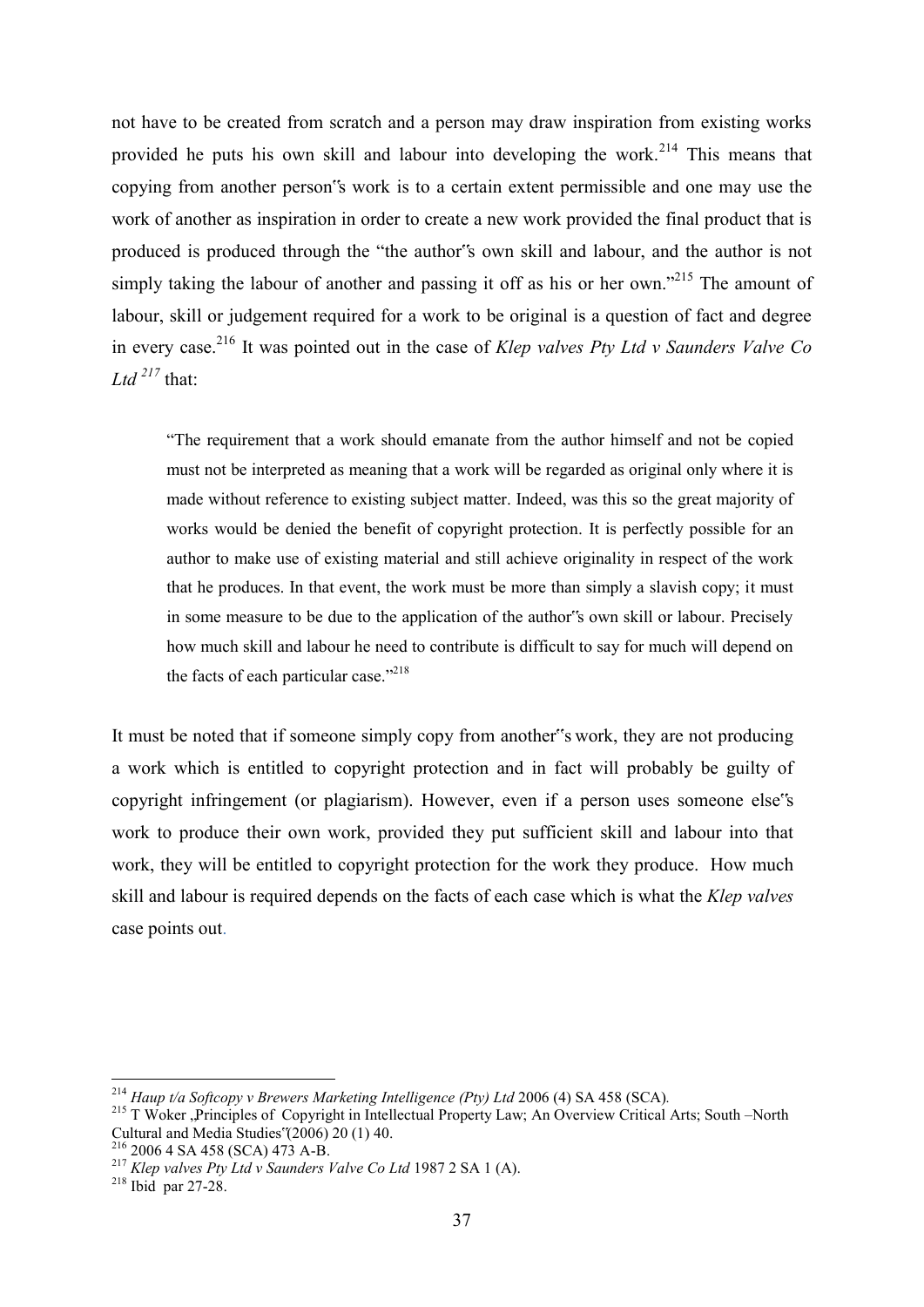Sometimes a number of works may be similar because they have been developed from a similar source. However the fact that they emanate from a similar source does not necessarily mean that there has been copyright infringement.<sup>219</sup> The case of *Galago Publishers Pty Ltd and Another v Erasmus* <sup>220</sup> dealt with such an issue. This case involved two books which told the same story of the Rhodesian Selous Scouts. The first book was known as *Top Secret War.* The second book titled the *Selous Scouts: A Pictorial Account,* was based on pictures of the events which were discussed in *Top Secret War*. The applicants had obtained rights to publish *Top Secret War*. However, the copyright of *Top Secret War* had been assigned to the respondent (Erasmus). Thus, *Erasmus* claimed copyright infringement against *Galago Publishers*. He alleged *Pictorial Account* was a reproduction/ publication of the *Top Secret War*, or a substantial part thereof. It was common cause that the applicants did not have a licence to reproduce or publish or make an adaptation of *Top Secret War*. Therefore, all that needed to be proved was whether in producing and publishing *Pictorial Account*, the applicants reproduced *Top Secret War*. The court in handing out its decision it found that the similarities were far too acute; much of the language was the same and the same episodes were described, leading the court to conclude that the author of the second book wrote it with the first book "at his elbow".<sup>221</sup> Therefore the court found that there was copyright infringement.

Not only must the work be original but it must also exist in material form.<sup>222</sup> For copyright purposes, a work does not come into existence until it is reduced to a material form.<sup>223</sup> This simply means that, "there can be no copyright in a story while it still exist in the author's mind but copyright can vest once the story has been written down in the form of a literary work."<sup>224</sup> It is a maxim in copyright law that there is no copyright in ideas. It is the expression of the idea which is protected. This simply means that it is not the idea or fact which is protected but it is the manner in which the idea or fact is expressed that is protected.<sup>225</sup> In other words someone is permitted to use another person s idea, without infringing someone else"s copyright, provided that that idea is expressed in their own way.

 $219$  Woker (note 215 above) 41.

<sup>&</sup>lt;sup>220</sup> *Galago Publishers Pty Ltd and Another v Erasmus* 1989 1 SA 276 (A).

 $221$  1989 1 SA 276 (A) par 29.

 $222$  Acts 98 of 1978; S 2 (2).

 $223$  Dean (note 171 above ) 23.

 $224$  Ramsden (note 1 above) 27.

<sup>&</sup>lt;sup>225</sup> AC Yen . A First Amendment Perspective on the Idea/Expression Dichotomy and Copyright in a Work's Total Concept and Feel" (1989) 38 *Emory LJ* 393,395.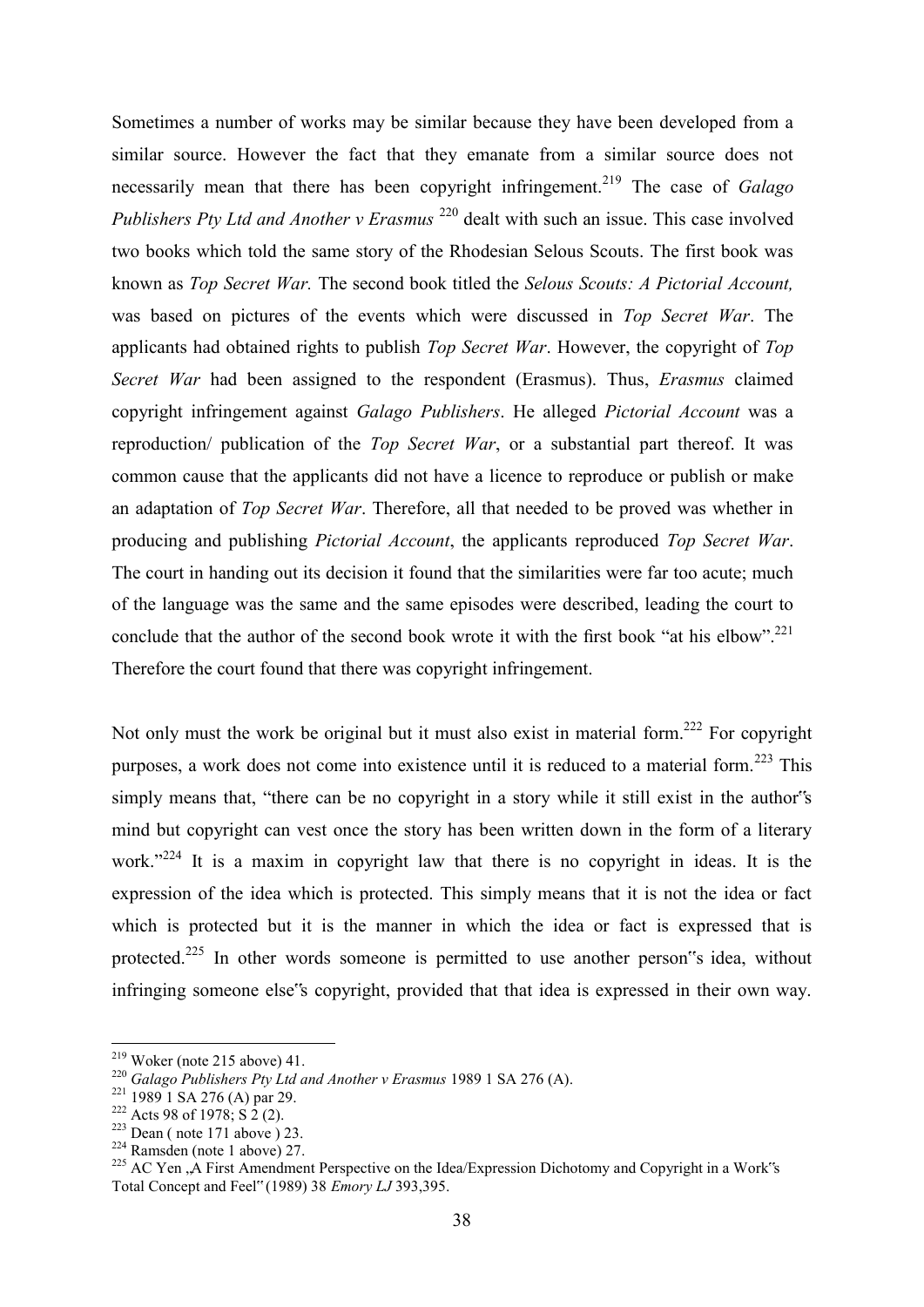This will be discussed in more detail in chapter five of this dissertation which deals with aspects of public interest and copyright.

# *4.3.4 Duration of copyright*

The length of time for which a work is protected varies depending on the type of work. For most types of works copyright lasts for the duration of the life of the author and fifty years after the author"s death.<sup>226</sup> This remains one of the central issues of this dissertation. Although copyright protection is limited it actually extends for a fairly lengthy period of time, especially in this day and age where information is evolving and changing very quickly.

For the purposes of this dissertation the issue of how long copyright lasts is an important issue. This is because as long as a work is protected by copyright, others such as students and teachers are unable to use the work freely. This has important implications especially when a work is no longer in print or has become an orphan work that is, the author is not readily available and so it is not possible to get permission to use the work. Despite the fact that an author or copyright owner cannot be traced, others may not be prepared to use the work freely for fear of being accused at a later stage of copyright infringement. The issue of the duration of copyright and, in particular, its effect on developing countries is discussed further in chapter six.

# *4.3.5 Use of a work subject to copyright*

Once a work has been created it is usually illegal for anyone to do any of the following without the author's permission:<sup>227</sup>

- o Reproduce the work;
- o Publish the work if it has not been published before;
- o Perform the work in public;
- o Broadcast the work;
- o Adapt the work; or
- o Cause the work to be transmitted in a diffusion service.

These acts are called restricted acts and while the details of the law may differ slightly for different categories of work, in essence they amount to the same. There are restrictions on copying the work or modifying of the work or commercially exploiting the work by charging

<sup>-</sup><sup>226</sup> Act 98 of 1978 sec (3) (2) (a).

 $227$  Ibid sec 6( a)-(f).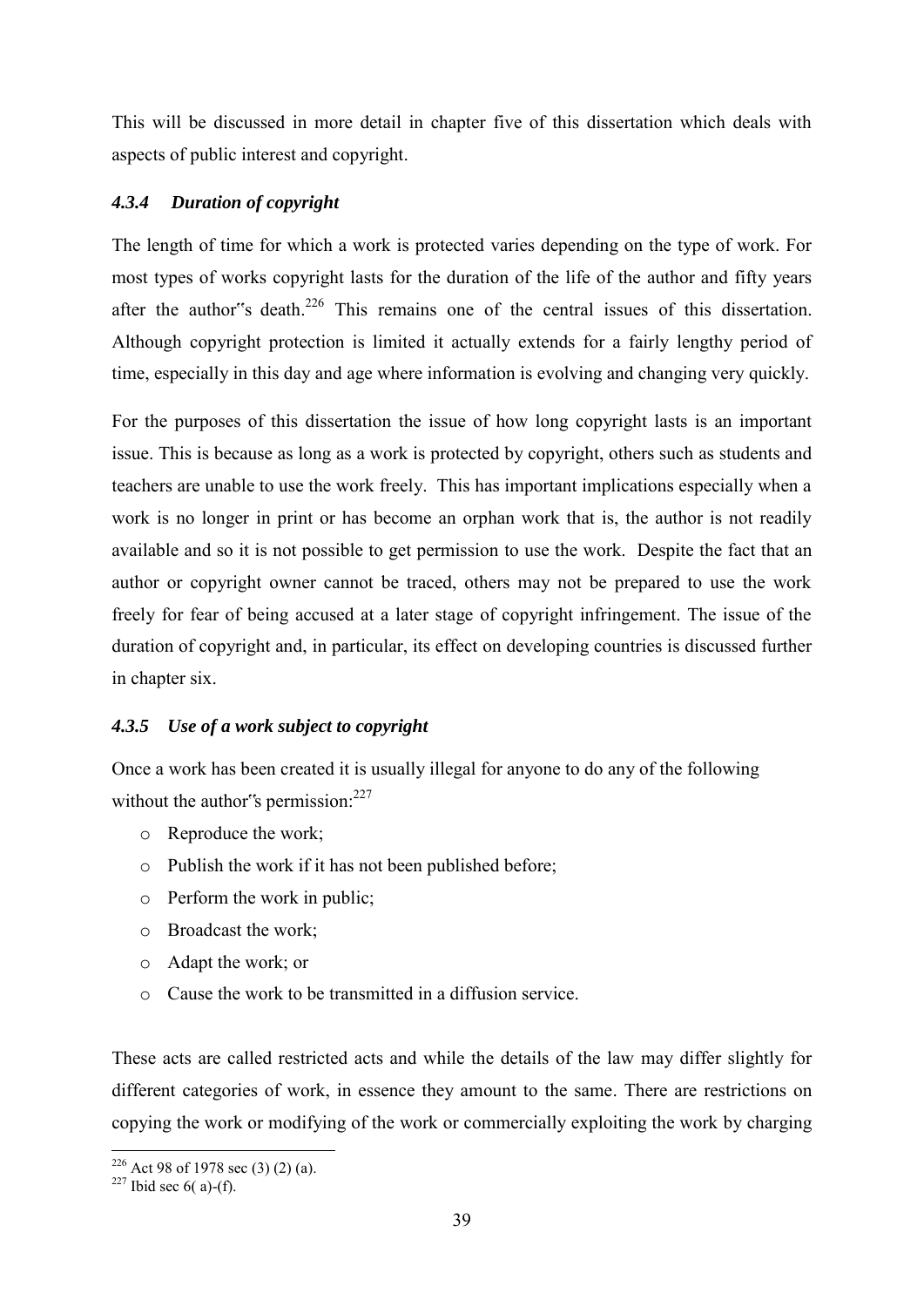for it. This means that for a person to make use of a work which is subject to copyright he must get permission to use the work.<sup>228</sup> Permission may involve the granting of a license to use the work or copyright may be assigned to that particular individual.<sup>229</sup> Getting permission to use a work may involve the payment of royalties which may make it quite expensive to use that work. Even if a work is available on the internet or in a library, a person is not simply entitled to make a copy of that work. This could amount to copyright infringement unless the use falls within one of the recognised defences such as fair use or fair dealing as it is known in South Africa.<sup>230</sup> The issue of using another's work is central to the issue of copyright protection and it is central to the issue of this dissertation. When people learn, they learn by referring to the works of others. As Drahos has observed, copying and imitation are central to the process of learning and the acquisition of skills<sup>231</sup> and without copying and imitation a lot of valuable information would not be transmitted or learned.<sup>232</sup> In addition, the person who is creating information is always borrowing ideas from others.<sup>233</sup> But now, copyright puts a price on the costs of borrowing. The question is then, how will information be handed down from one generation to the next if people cannot copy from one another? This raises the whole issue of the public interest in accessing educational materials which will be discussed in chapter five.

## **4.4 Organisations protecting authors copyright**

South Africa has various organisations that exist which act for copyright owners in licensing their content and enforcing their copyright.<sup>234</sup> These include DALRO which is part of (SAMRO). SAMRO"s main objective is to protect the intellectual property of composers and authors and also to make sure that composers and authors receive proper credit both locally and internationally when the works that they create are being used.<sup>235</sup> DARLO $\degree$ s main aim is to protect various aspects of copyright on behalf of authors, artists and publishers.<sup>236</sup>

 $228$  Dean (note 171 above) 76.

<sup>&</sup>lt;sup>229</sup> Act 98 of 1978 sec 22.

 $230$  Ibid sec 12.

<sup>&</sup>lt;sup>231</sup> Braithworth & Drahos (note 24 above) 2.

<sup>232</sup> Ibid 2.

<sup>233</sup> Ibid 2.

<sup>234</sup> ES Nwauche "Open Access and the Public Interest in Copyright" (2010) 18 (1&2) *Africa Media Review* 107. <sup>235</sup>[http://www.samro.org.za/sites/all/themes/corporateclean/images/newsletters/samroNotes/50thSpecialEdition/s](http://www.samro.org.za/sites/all/themes/corporateclean/images/newsletters/samroNotes/50thSpecialEdition/samroNotes-50thSpecialEdition.pdf) [amroNotes-50thSpecialEdition.pdf](http://www.samro.org.za/sites/all/themes/corporateclean/images/newsletters/samroNotes/50thSpecialEdition/samroNotes-50thSpecialEdition.pdf) (accessed 4 April 2014).

<sup>236</sup> <http://artmap.co.za/569/dramatic+artistic+and+literray+organisation+dalro/> (accessed on 4 April 2014).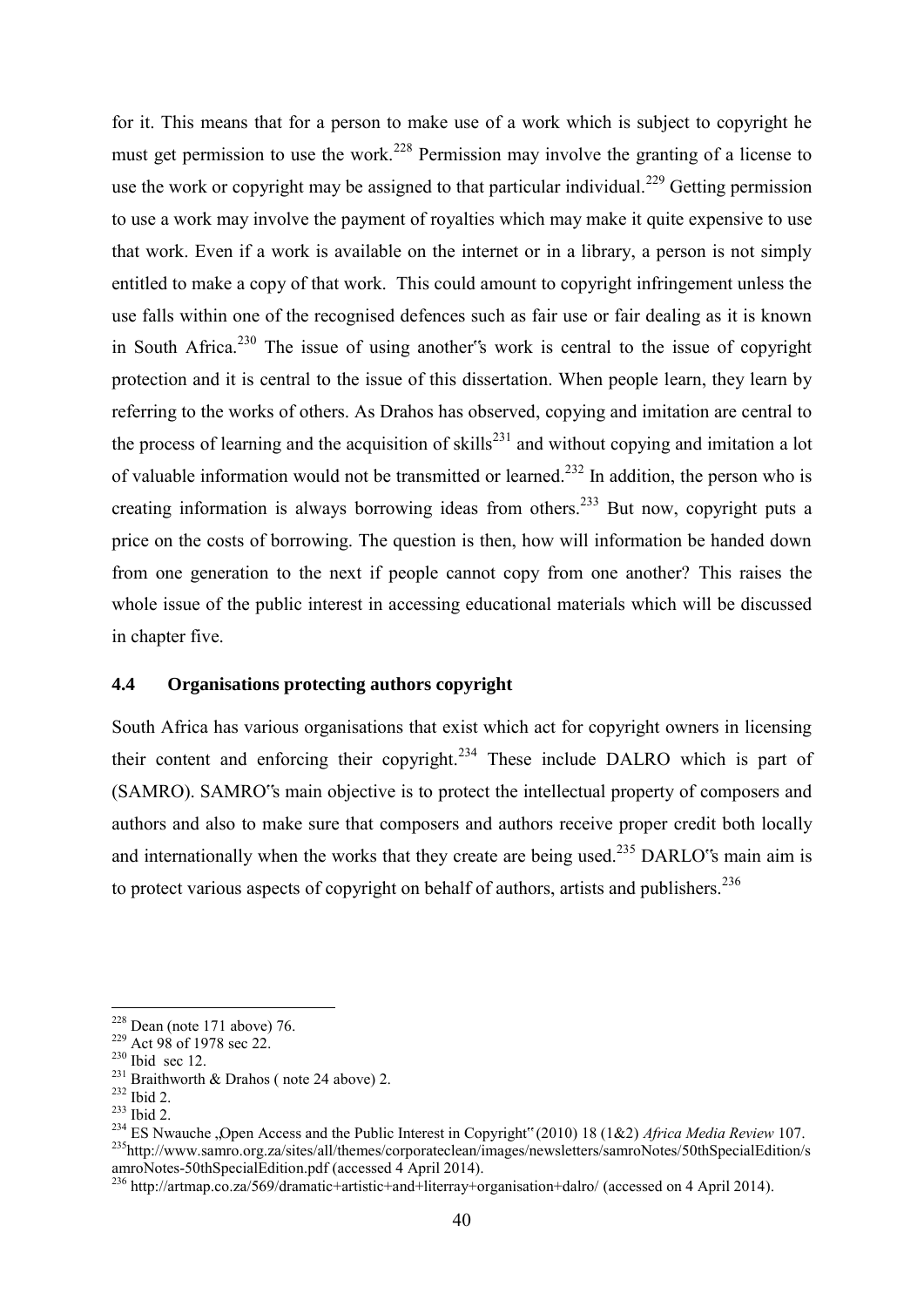# **4.5 Conclusion**

From a modern South African perspective, copyright law dates back to 1978 when the present law which regulates copyright was enacted. As has been argued above, this was a long time before the modern technological age. Given the advances in modern technology and because South Africa is a developing state, there is a need to consider whether the law meets the needs of the public interest in accessing educational materials. The next chapter will therefore focus on copyright and the public interest.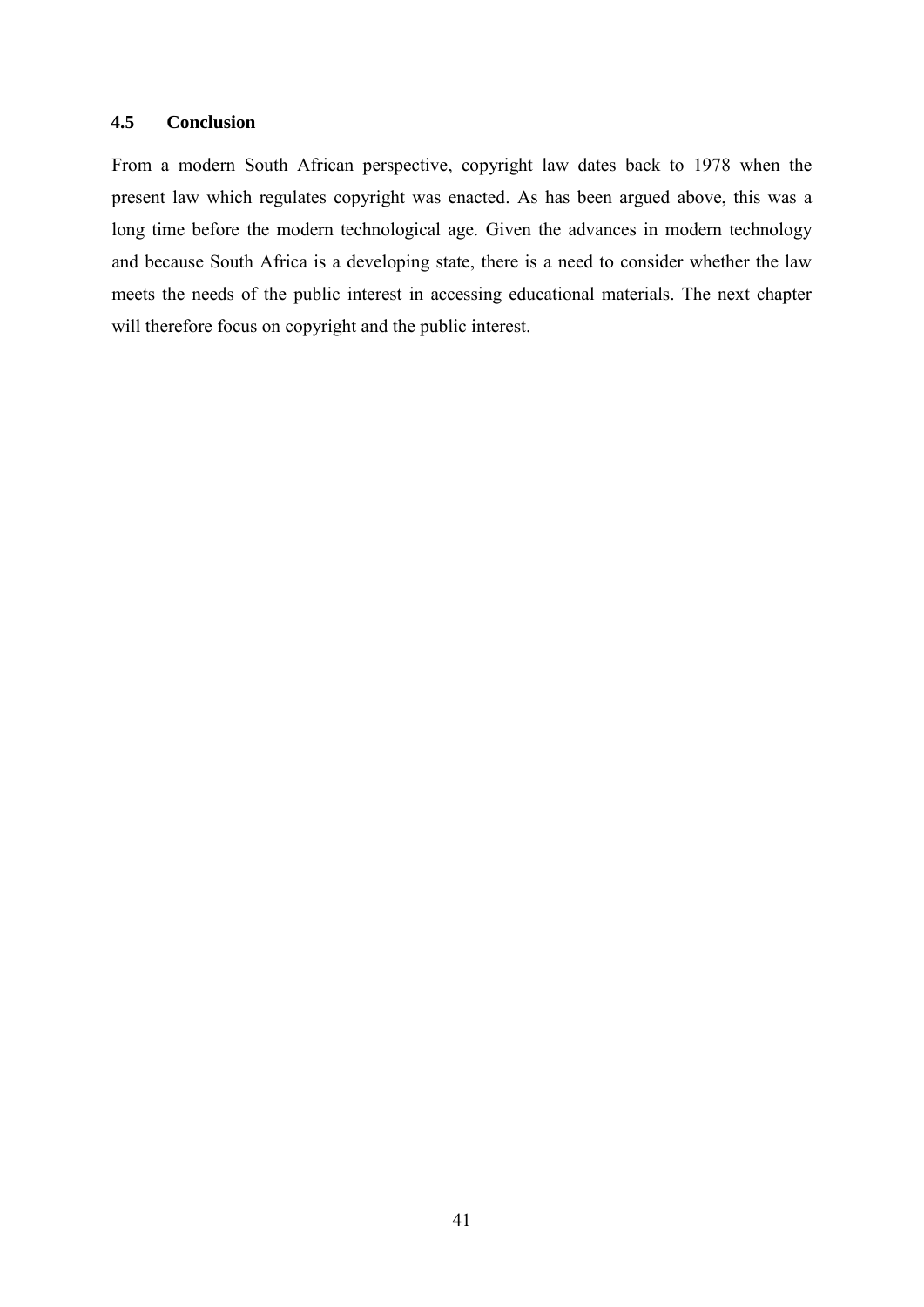### **CHAPTER 5**

#### **5 THE PUBLIC INTEREST**

#### **5.1 Introduction**

As pointed out above, copyright is a concept established and developed in the public interest.<sup>237</sup> It is generally accepted that the public needs access to educational materials and other materials in order to develop. This has led to the development of certain exceptions which allow people to make use of copyright materials without permission. In discussing the issue of public interest, emphasis will be placed on two important principles in this chapter which are particularly relevant to this dissertation. These are, firstly, the principle that copyright does not protect ideas but only the form in which those ideas are expressed and secondly that people are entitled to make fair use of another person"s work. The doctrine of fair use will be discussed under three parts. The first part will consider TRIPS and its interpretation of fair use. The second part will look at the USA interpretation of the fair use doctrine, where the four factors regulating fair use will be evaluated. In particular how this doctrine is interpreted in USA when it comes to libraries, teachers and students making copies for educational purposes, will be considered. Finally the fair use doctrine will be considered from a South African perspective. This will be done by discussing the  $Act^{238}$  and its Regulations.<sup>239</sup> The Regulations are also important for purposes of this dissertation because they set out in detail when it is permissible to make copies of work which is protected by copyright.

### **5.2 There is no copyright in ideas**

In dealing with the issue of copying, the principle that copyright only subsists in the expression of the idea and not the idea itself remains of fundamental importance.<sup>240</sup> Abina Sankar describes an idea as "a formulation of thought on a particular subject while an expression would constitute implementing the said idea."<sup>241</sup> To give an illustration of this concept, this means that copyright does not protect the general idea or concept that underlies

 $237$  Davies (note 6 above) 3.

<sup>&</sup>lt;sup>238</sup> Act 98 of 1978.

<sup>&</sup>lt;sup>239</sup> The 1978 Regulations.

 $240$  Article 9 (2) of TRIPS.

<sup>&</sup>lt;sup>241</sup> KP Abina Sankar & NLR Chary "The Idea-Expression Dichotomy; Indianizing an International Debate" (2008) 3 (2) *Journal of International Commercial and Technology* 129.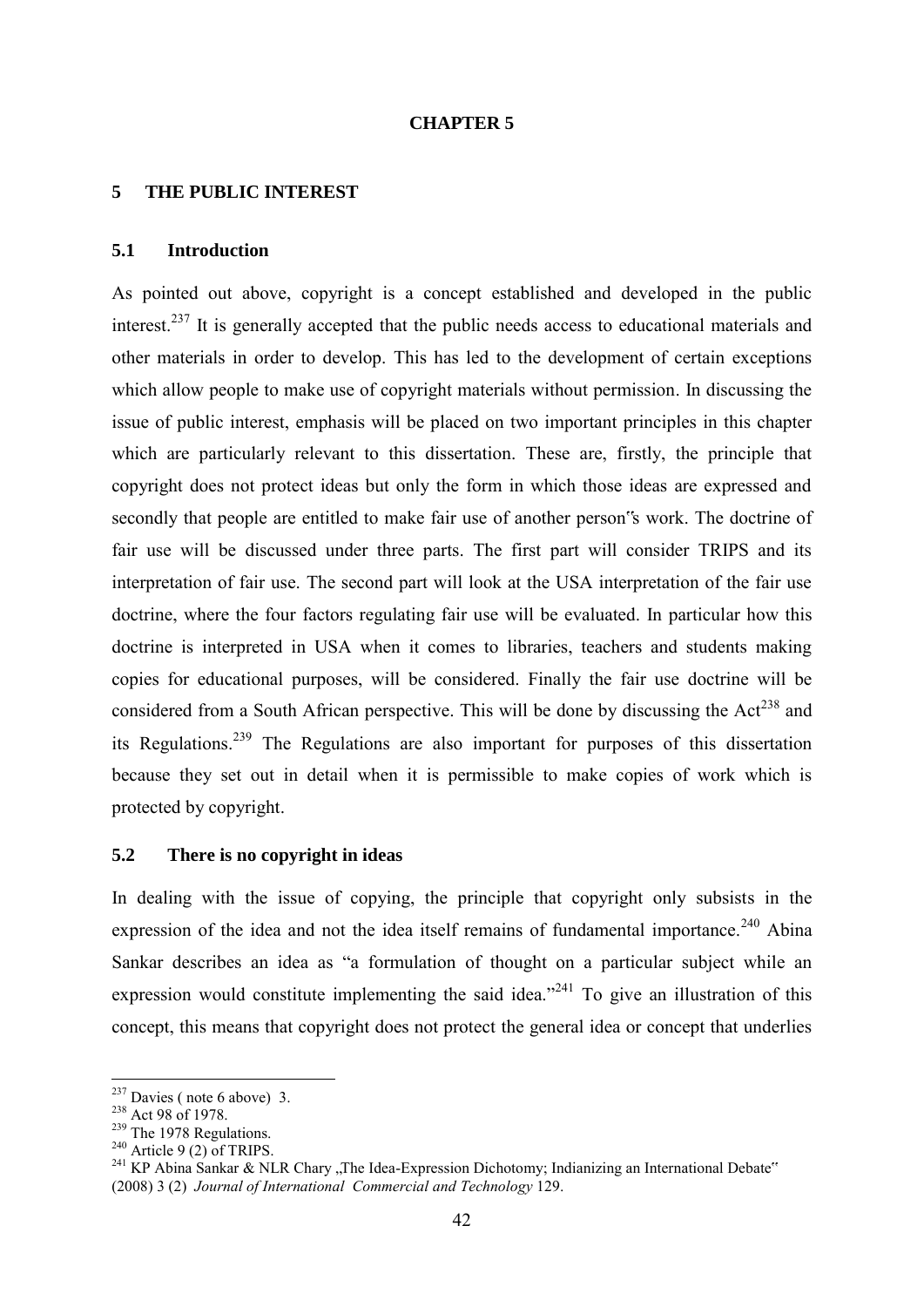a certain story, but it protects the way the idea is expressed. For example, if an author writes a book around the idea that bullying must be prevented, another author may not be prevented from writing another story about the evils of bullying, as long as he expresses this idea in a different way. As explained by Jones, the justification for protecting expressions but not ideas rests in balancing the interest of society in accessing information against the interest of authors in ensuring that their creativity is protected. $242$ 

# **5.3 Fair Use Doctrine**

According to Masango, the fair dealing concept first started in 1803 as illustrated in the case of *Carg v Kearsely<sup>243</sup>* in which the author of *The Book of Roads* claimed infringement for the use of the same names of certain places, distance and making the same mistakes as in copyright work.<sup>244</sup> The judge, Lord Ellenborough said one may fairly adopt part of the work of another and the question is whether the work taken has been fairly used.<sup>245</sup> This then means that fair use works where only a part of a copyright work has been copied and not a whole of that work. Fair use or fair dealing is relied upon to justify copying where copying of a work might have been prohibited by law. Examples include copying for criticism, teaching or classroom use.<sup>246</sup> An examination of the history of the fair use exception indicates that it was developed over a period of time. $247$  Thus the fair use exception is very important to this dissertation because it forms the backbone of laws which permit the making of copies of copyrighted work. Fair use promotes access to educational material by determining the amount of copying allowed per copyrighted work.<sup>248</sup> In this way then, fair use increases access to literary work<sup> $249$ </sup> and it is used when the social benefit of the use outweighs the loss to the copyright owner. $250$ 

<sup>&</sup>lt;sup>242</sup> RH Jones ,,The Myth of the Idea/Expression Dichotomy in Copyright Law" (1990)10 (3) *Pace Law Review* 561.

<sup>243</sup> *Carg v Kearsely* 4 Esp. 168 1803.

<sup>&</sup>lt;sup>244</sup> CA Masango "Understanding Copyright in Support of Scholarship: Some Possible Challenges to Scholars and Academic Librarians in the Digital Environment" (2009) 29 *Int J of Information Management* 232. <sup>245</sup> Ibid 233.

<sup>246</sup> Vaidhyanathan (see note 41 above) 27.

<sup>&</sup>lt;sup>247</sup> PN Leval ,Nimmer Lecture: Fair Use Rescued" (1996-1997) 44 *UCLA LR* 1449, 1450.

<sup>248</sup> KD Crews *Copyright, Fair use and Challenge for Universities: Promoting the progress of Higher Education*  (1993) 2.

<sup>&</sup>lt;sup>249</sup> RDL Rogers , Increasing Access to Knowledge Through Fair Use-Analyzing the Google Litigation Unleash Developing Countries" (2007) 10 *Tul J of Technology & Intell Prop* 22.

 $^{250}$  Ibid 30.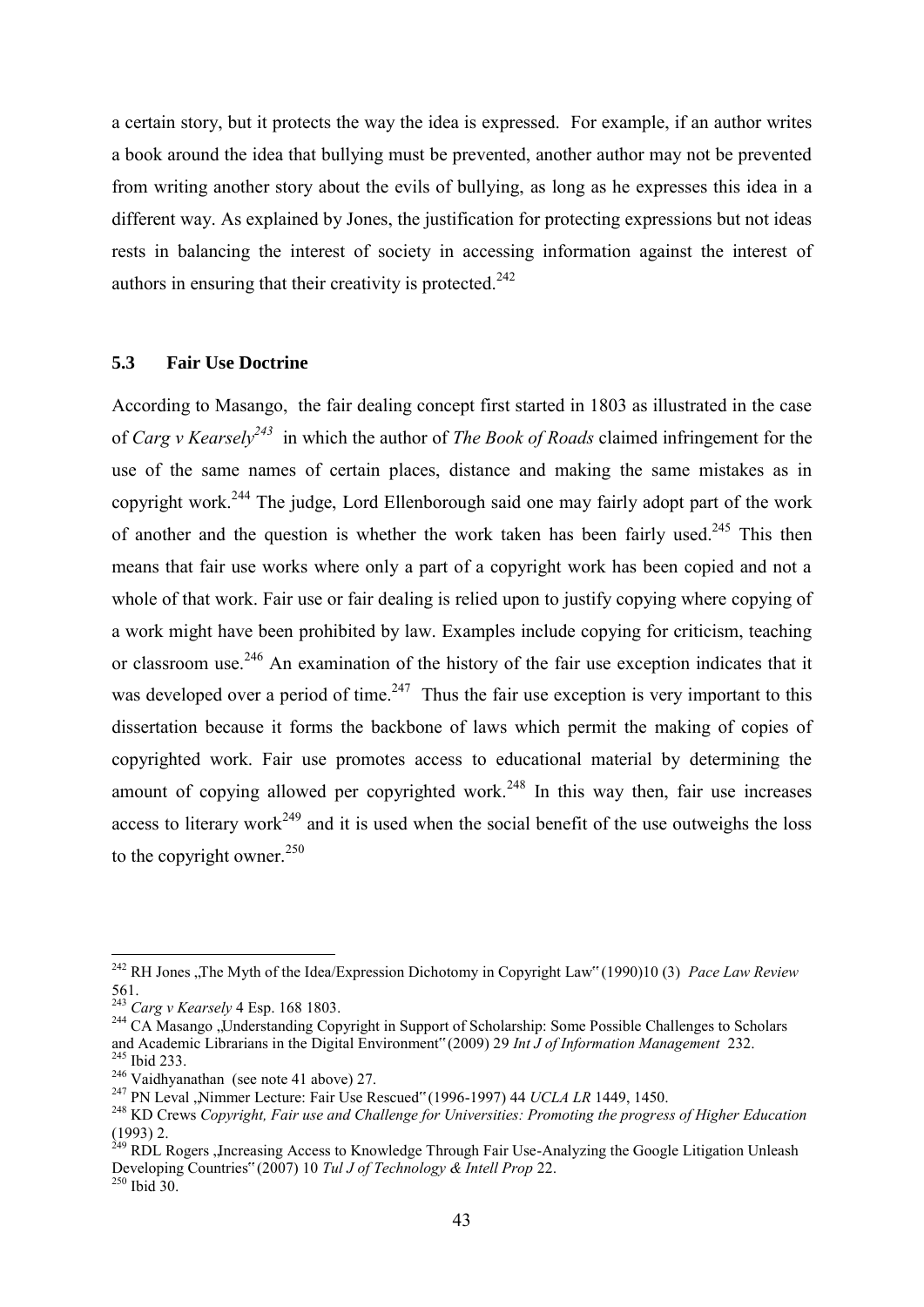### *5.3.1 TRIPS and fair use*

The important point to note is that when signatories to the TRIPS agreement, such as South Africa, formulate their fair use exception to be set out in their own legislation, they must take this three step test into consideration. The test provides that limitations or exceptions to exclusive rights must be confined to:

- $\circ$  . extain special cases";
- $\circ$  which do , not conflict with a normal exploitation" of the copy right material, and
- $\circ$  do , not unreasonably prejudice the legitimate interests" of the rights holder.<sup>251</sup>

This three step test was considered by the WTO Panel.<sup>252</sup> In interpreting the first leg of the test which refers to "certain special cases" the Panel took the view that it should be interpreted as follows;

"In our view, the first condition of Article 13 requires that a limitation or exception in national legislation should be clearly defined and should be narrow in its scope and reach........ The wording of Article 13"s first condition does not imply passing a judgement on the legitimacy by law- makers when enacting a limitation or exception may be useful from a factual perspective for making inferences about the scope of a limitation or exception or the clarity of its definition."<sup>253</sup>

Wang remarks that the first step implies that copying is exempt in cases where a person uses a work for his private appreciation as well as for education and research.<sup>254</sup> This could be interpreted that the first test may be satisfied if a person makes copies for the purposes of scholarly, quotations and uses in educational institutions including teaching. However, there have been arguments over the meaning of the term "certain special cases". The WTO Panel endorsed the view that the term "certain special cases" does not give national legislators the

<sup>&</sup>lt;sup>251</sup> Article 13 of TRIPS Agreement.

<sup>&</sup>lt;sup>252</sup>This is a WTO dispute resolution panel formed in 2000, established under Article 64 of TRIPS. This panel dealt with the interpretation and application of the three-step test contained in Article 13 of TRIPS and extensively analyzed each of the steps on the occasion of a dispute between the European Union and the United States of America over an exception to the right-holders' copyright in US copyright law . As it was the first and only decision by an international body concerning the three-step test in copyright law, the decision provides valuable guidance to legislatures enacting legislation to comply with the three-step test and to those interpreting existing legislation. See J Oliver .Copyright in the WTO: The Panel Decision on the Three-Step Test" (2001-2002) 25 *Columbia Journal of Law & the Arts* 170.

<sup>&</sup>lt;sup>253</sup> WTO Panel on United States – Section 110(5) of the US Copyright Act, document WT/DS160/R 15 June 2000 ("WTO Panel") par 6.112.

 $\frac{254}{254}$ Jia Wang (note 49 above) 65.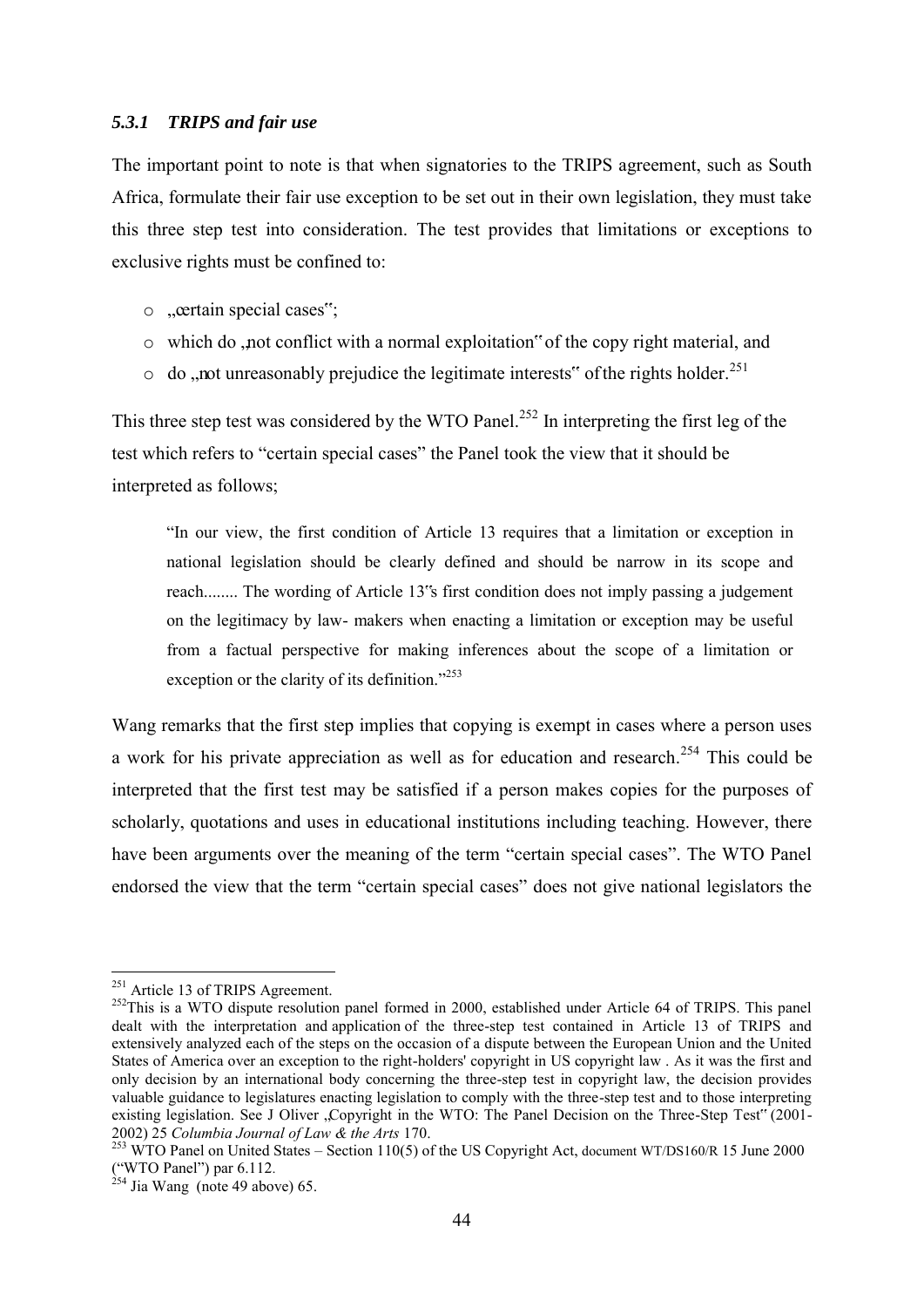mandate to make exceptions for any special purpose.<sup>255</sup> This then means that limitations and exceptions formulated in national laws should remain clearly defined.

The second step requires that a use "does not conflict with a normal exploitation of the work". This step relates to the economic interest of the author.<sup>256</sup> In interpreting the words ...normal exploitation" the WTO Panel expressed the view that:

"An exception or limitation to an exclusive right in domestic legislation rises to the level of a conflict with a normal exploitation of the work…, if uses, that in principle are covered by that right but exempted under the exception or limitation, enter into economic competition with the ways that right holders normally extract economic value from that right to the work (i.e., the copyright) and thereby deprive them of significant or tangible commercial gains." $^{257}$ 

This quote means that exceptions are limited to non commercial uses of the author"s work, which prevents any copies from being sold in the market place. A general understanding of "normal exploitation" is an author"s expectation of receiving some kind of revenue from a marketed work.<sup>258</sup>

The third step requires that a use "does not unreasonably prejudice the legitimate interests of the author". The WTO Panel had to examine the dictionary meaning of the words "interests"<sup>259</sup> "prejudice"<sup>260</sup> as well as "legitimate".<sup>261</sup> Thereafter, the WTO Panel had to consider which degree of prejudice should be considered as unreasonable.<sup>262</sup> Unreasonable is taken to mean not proportionate or within limits of reason. Prejudice means harm or damage such that the whole factor may be construed as allowing or making exceptions that are not

<sup>&</sup>lt;sup>255</sup> JC Ginsburg "Toward Supra national Copyright Law? The WTO Panel Decision and the 'Three-Step Test" 'for Copyright Exceptions" (2001) 187 *Revue Internationale du Droitd'Auteur* 5.

 $^{256}$  Jia Wang (note 49 above) 66.

 $257$  WTO Panel par 6.183.

<sup>&</sup>lt;sup>258</sup> Jia Wang (see note 49 above) 66.

<sup>&</sup>lt;sup>259</sup> The Panel stated that "the ordinary meaning of the term "interests" may encompass a legal right or title to a property or to use or benefit of a property (including intellectual property). It may also refer to a concern about a potential detriment or advantage, and more generally to something that is of some importance to a natural or legal person. Accordingly, the notion of "interests" is not necessarily limited to actual or potential economic advantage or detriment." Par 6.223.

<sup>&</sup>lt;sup>260</sup> The Panel noted that "ordinary meaning of , prejudice" connotes damage, harm or injury." par. 6.225

<sup>&</sup>lt;sup>261</sup> The Panel noted that "The term "legitimate" has the meaning of (a) conformable to, sanctioned or authorized by, law or principle; lawful; justifiable; proper; (b) normal, regular, conformable to a recognized standard type." par. 6.224.

<sup>&</sup>lt;sup>262</sup> Tobias Schonwetter "The Implications of Digitizing and the Internet for Fair Use in South Africa" published thesis (2005) 24.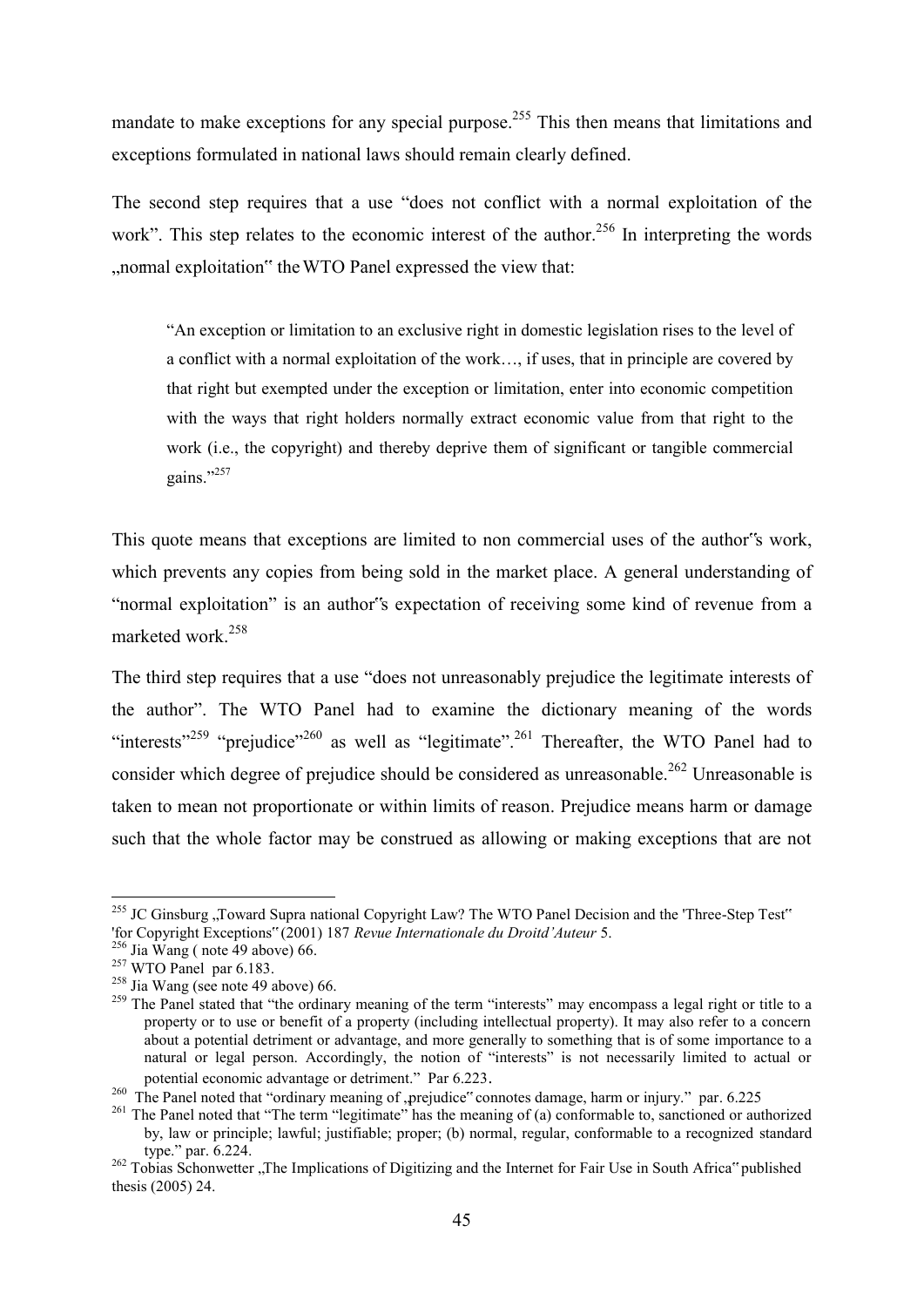proportionate or may cause harm to the rights of the copyright holder.<sup>263</sup> The prejudice may be substantial or material but must not be unreasonable and unreasonableness may be avoided by imposition of conditions such as payment of remuneration.<sup>264</sup> The Panel held in this regard that "prejudice to the legitimate interests of right holders reaches an unreasonable level if an exception or limitation causes or has the potential to cause an unreasonable loss of income to the copyright owner."<sup>265</sup>

In order for use to be fair, a person has to satisfy all three steps.<sup>266</sup> It is not sufficient to just satisfy one step such as, the use is for teaching purposes. If the use is for teaching purposes but it is prejudicial to the interests of the copyright owner because that individual has made copies of a book instead of requiring students to buy the book (usually because it is cheaper to make copies than it is to require the students to buy the book) then this act would not constitute fair use.

# *5.3.2 The USA interpretation of fair use*

It is useful to consider the way in which the courts in the USA have interpreted the concept of fair use because it has received so much attention in the USA and because the South African concept of fair dealing is at times considered to be the same as the USA concept of fair use.

This doctrine was received and eventually incorporated into the USA Copyright Act of 1976, which also provides that "the fair use of a copyrighted work . . . is not an infringement of copyright."<sup>267</sup> According to the USA law, a copyright holder has exclusive rights over his copyrighted work and may authorize the use of his work in four qualified ways including reproduction of copyrighted work.<sup>268</sup> However, another person may reproduce such work for fair use which is determined by considering four factors. The four factors are: 1) the purpose and character of the use; 2) the nature of the copyrighted work; 3) the amount and substantiality of the portion used in relation to the copyrighted work as a whole; and 4) the

<sup>&</sup>lt;sup>263</sup> S Ricketson "The Three Step Test, Deemed Quantities, Libraries and Closed Exceptions: Centre of Copyright Studies Ltd"(2002) available at [www.copyright.org.au/admin/cms.../15152925445080e3c7dea8.pdf](http://www.copyright.org.au/admin/cms.../15152925445080e3c7dea8.pdf) (accessed on 26 May 2014) 39-40.

<sup>264</sup> Ibid.

<sup>&</sup>lt;sup>265</sup> WTO Panel par 6.229.

 $266$  T Schonwetter . The Three- Step Test Within the Copyright System" available at http://pcf4.dec.uwi.edu/viewpaper.php?id=58&print=1 (accessed on 26 May 2014).

 $^{267}$ Copyright Act (USA) of 1976 s107.

 $268$  Copyright Act (USA) of 1976 s106.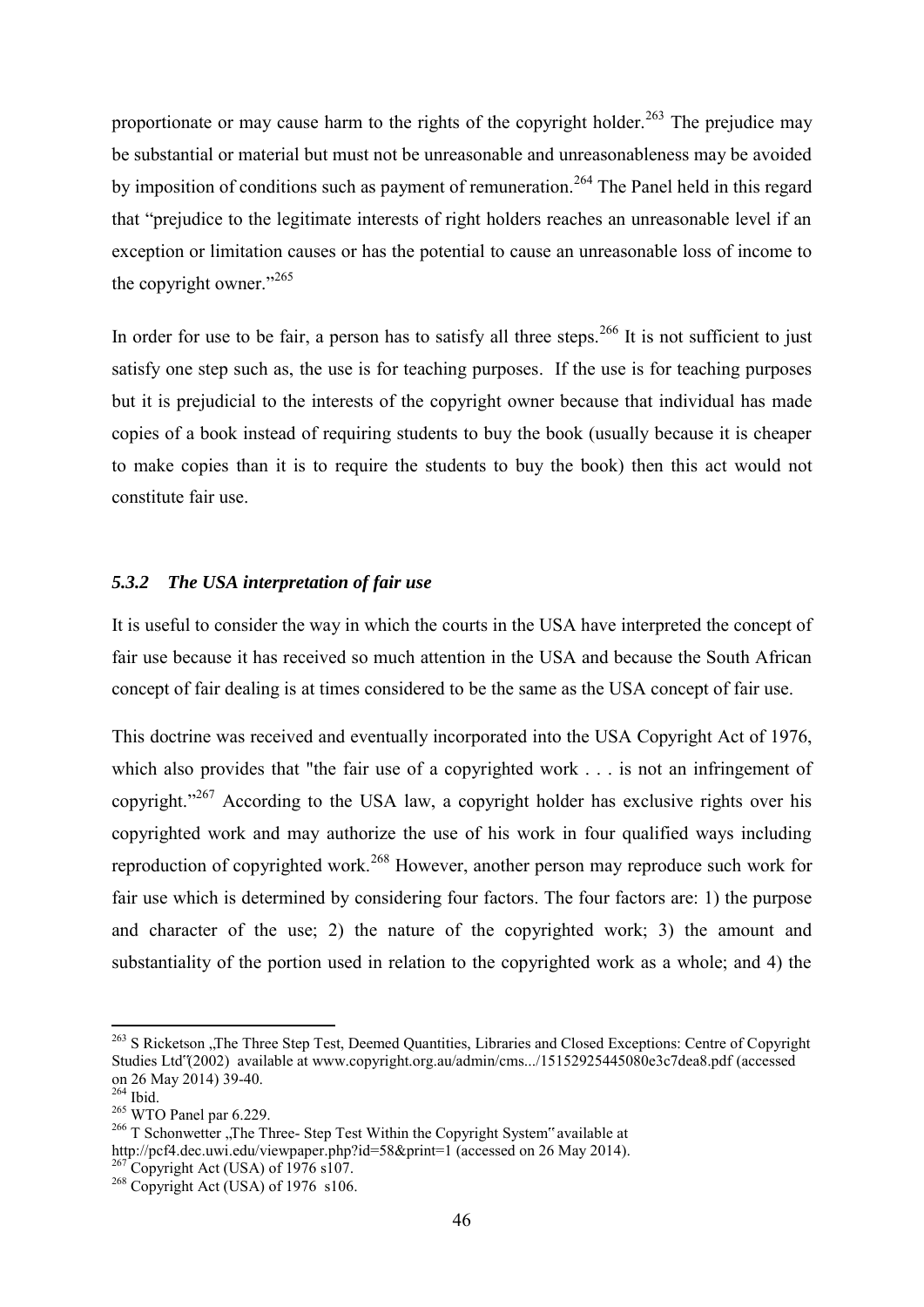effect of the use upon the potential market or value of the copyrighted work.<sup>269</sup> These four factors will be explained below with particular reference to how they are interpreted when it comes to libraries and access to educational material. To determine whether copying is allowed under fair use, one has to apply the four factors on a case by case basis. All four provisions must be read together and not in isolation of each other. $270$ 

The first factor directs us to examine the purpose and character of use including whether copies are made for commercial use or non profit educational purposes.<sup>271</sup> This means that if copying is strictly done for non profit educational purposes such as making of course packs for students then step one of test has been satisfied. The second factor focuses on the nature of the work to be used. To illustrate this point by way of an example, it is said that it is less likely to be fair to use elements of a work that has been unpublished as opposed to work that has been published.<sup>272</sup> This basically means that making someone else's work public when they chose not to is considered to be unfair. Likewise, borrowing from a factual work is more likely to constitute fair use than borrowing from a creative one.<sup>273</sup> This is because copyright does not protect facts.<sup>274</sup> The third factor assesses how much of the original copyrighted work has been taken in the making of the new work. <sup>275</sup> In general, it has been said that where a less amount of work is reproduced by a teacher for a class, fair use may be relied upon but where a whole book or all the articles in a journal are copied, the defence of fair use may not be employed.<sup>276</sup> The last enquiry relates to the effect which the use has upon the potential market for the copyright work or the actual value of the copyright work.<sup>277</sup> The courts generally do not deem use to be fair, if the user will make money from the use.<sup>278</sup> This is so even if it does not appear to be of harm or potential harm to the rights of the owner.  $279$  There is no need to show actual present harm or for there to be certainty of future harm.<sup>280</sup> This principle was illustrated in *Basic Books Inc. v Kinko's Graphics Corp.<sup>281</sup>* In this case the court held that the act of copying and selling of excerpts from books by *Kinko* directly to

 $^{269}$  Ibid s107.

<sup>270</sup> http://www.internetlegal.com/164/ (accessed on 12 June 2014).

 $271$  Ibid sec107(1).

<sup>272</sup> <https://www.lib.umn.edu/copyright/fairuse>(accessed on 14 June 2014).

<sup>273</sup> Ibid.

<sup>274</sup> Ibid.

<sup>&</sup>lt;sup>275</sup> MR Barry , Multiple Photocopying by Educators and the Fair Use Doctrine: The Court's Role in Reducing Transaction Costs" (1994) 2 Univ *of Illinois LR* 395.

<sup>276</sup> Ibid 395.

<sup>&</sup>lt;sup>277</sup> Copyright Act (USA) s107.

<sup>278</sup> *Sony Corp of America v Universal City Studios* 464 U.S. 417 (1984) 451.

<sup>279</sup> Ibid*.*

<sup>280</sup> Ibid.

<sup>281</sup> *Basic Books Inc. v Kinko's Graphics Corp* 758 F. Supp. 1522 (S.D.N.Y 1991).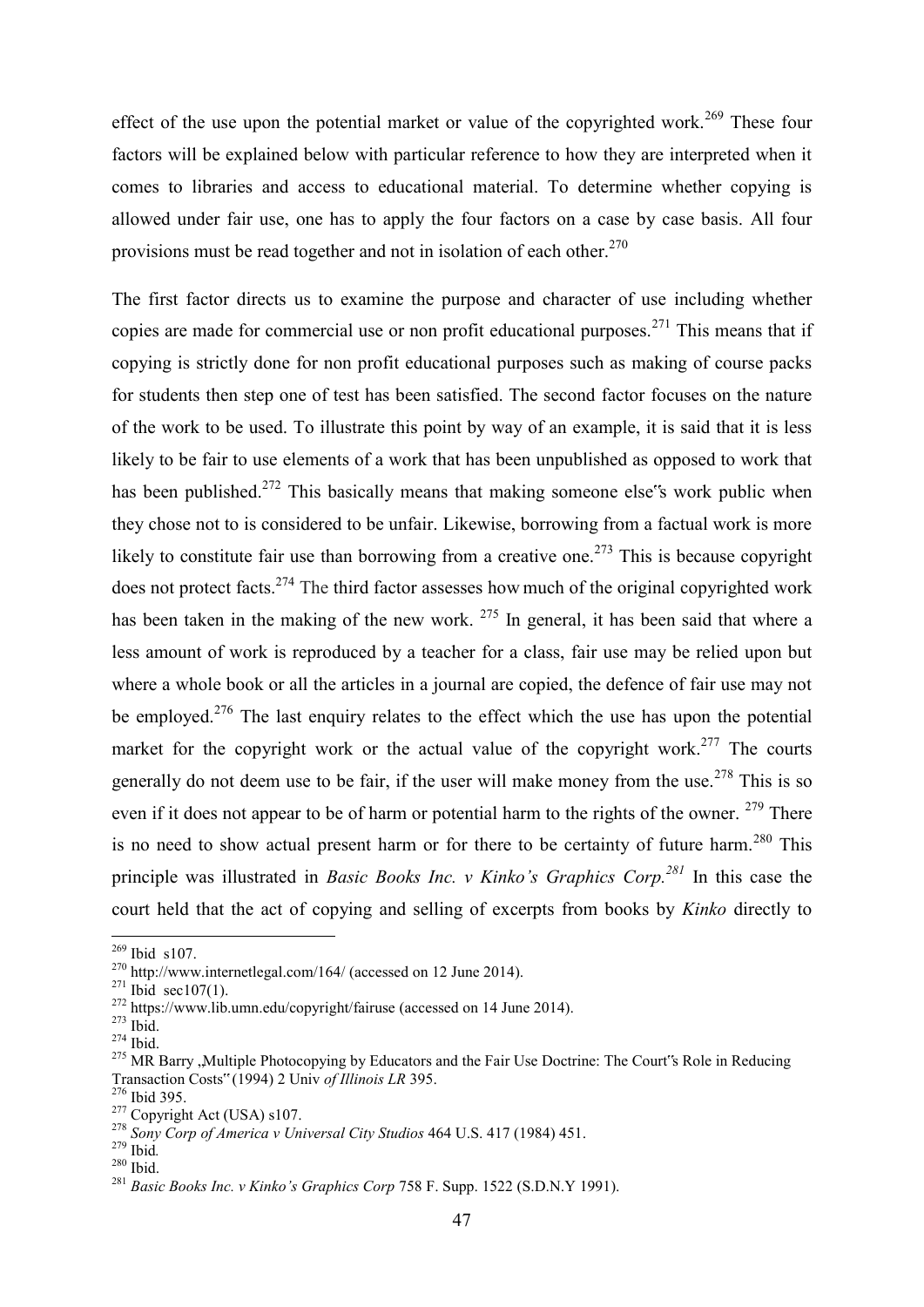students without seeking permission from *Basic Books* and without paying the required fees was not fair use because the entire chapters or substantial portions of books were copied. This caused a great deal of harm to the plaintiff's market.<sup>282</sup>

The fourth factor in the test may be compared to the third factor in the TRIPS test which states that the "exception or limitation should not unreasonably prejudice the legitimate interest of the right holder."<sup>283</sup> Although the two factors are worded differently and may be applied differently, their aim seems to be the same. Where the reproduction is of a small quantity such as a chapter and is not used to make a profit or to negatively affect the incentive of copyright holder, such copying may be allowed under fair use. However, where such reproduction is more than the allowed exception, this may result in a reduction of incentive for a copyright holder, fair use may not be used and a compensation for infringement of a copyright should be paid.

# *5.3.3 South African interpretation of fair use*

As discussed in Chapter four, in South Africa making copies for educational purposes falls under the fair dealing concept which supports access to learning materials.<sup>284</sup> Fair dealing may be taken as a measure which supports the fundamental right to education.<sup>285</sup> Fair dealing, which is set out in section 12 of the Act is allowed for the purposes of research or private study, personal or private use and criticism or review of that work.<sup>286</sup> In addition, section 13 of the Act allows for reproduction which is not in conflict with a normal exploitation of the work and is not unreasonably prejudicial to the legitimate interests of the owner of the copyright.<sup>287</sup> Section 13 of the Copyright Act must be read with the Copyright Regulations.<sup>288</sup>

- or private use of, the person using the work;
- (b) for the purposes of criticism or review of that work or of another work; or
- (c) for the purpose of reporting current events-
	- (i) in a newspaper, magazine or similar periodical; or
	- (ii) by means of broadcasting or in a cinematograph film:

<sup>282</sup> *Basic Books Inc. v Kinko's Graphics Corp* 758 F. Supp. 1522 (S.D.N.Y 1991) in Barry (note 280 above) 399.

 $283$  Article 13 of TRIPS.

<sup>&</sup>lt;sup>284</sup> A Rens et al... , Intellectual Property, Education and Access to Knowledge in Southern Africa" published in Tralac Working Paper No 13 of August (2006) 1.

<sup>&</sup>lt;sup>285</sup> Constitution of Republic of South Africa s29.

<sup>286</sup> Act 98 of 1978: sec12(1) reads:

Copyright shall not be infringed by any fair dealing with a literary or musical work-

<sup>(</sup>a) for the purposes of research or private study by, or the personal

Provided that, in the case of paragraphs (b) and  $(c)(i)$ , the source shall be mentioned, as well as the name of the author if it appears on the work.

<sup>&</sup>lt;sup>287</sup> Act 98 of 1978 s 13  $\alpha$ . In addition to reproduction permitted in terms of a work shall also be permitted as prescribed by regulation, but in such a manner that the reproduction is not in conflict with a normal exploitation of the work and is not unreasonably prejudicial to the legitimate interests of the owners of the copyright."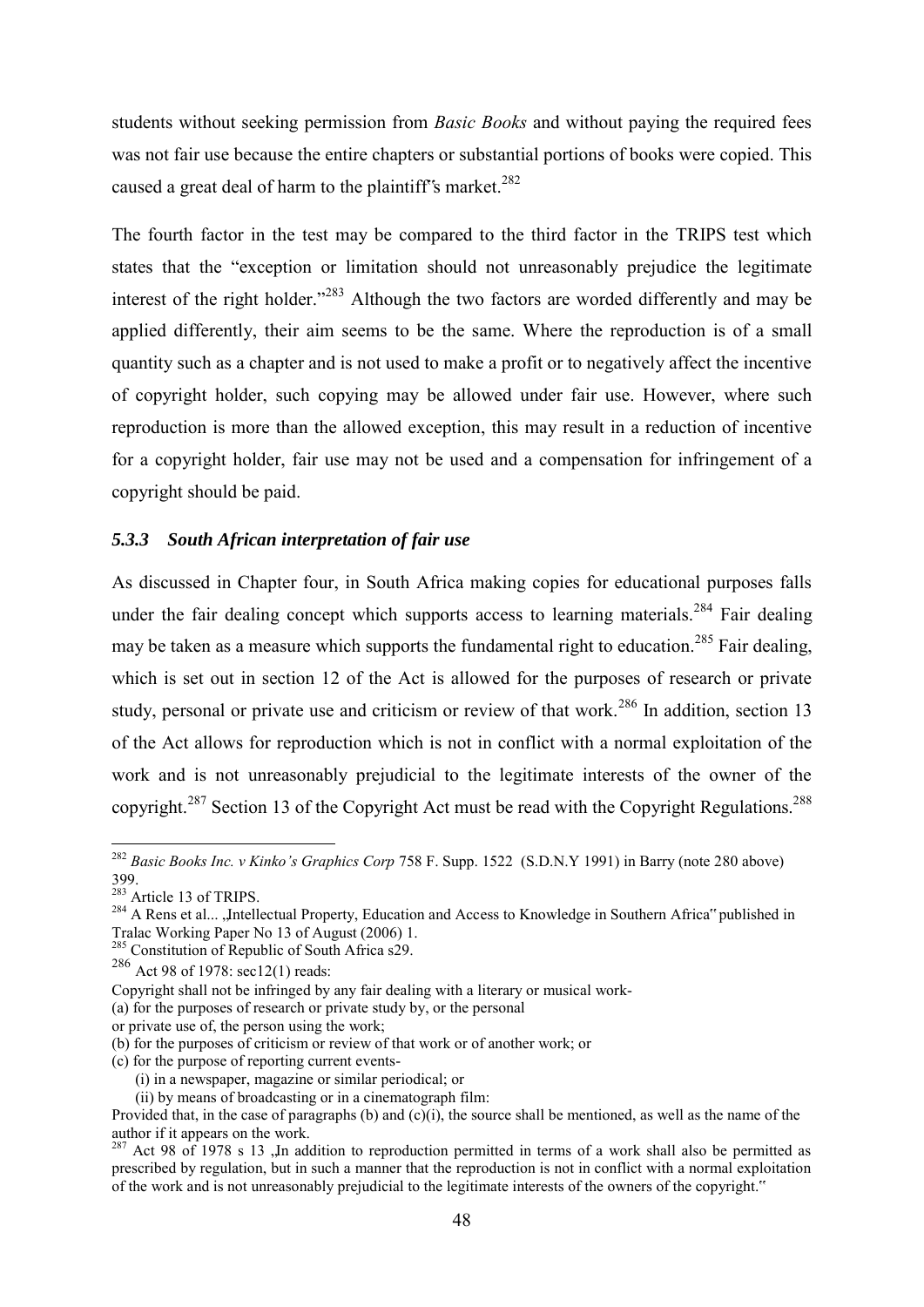The Regulations provide for when it is permissible to make copies of copyright work. Section 12 (1) of the Act allows the making of a single copy of a reasonable portion of a work, consistent with fair use for the purposes of research or private study, or for personal or private use.<sup>289</sup> It is generally accepted that the copying of the whole or a major portion of the work in question is not reasonable and not in accordance with the principle of fair dealing.<sup>290</sup> The user is not entitled to make the copy available to others.

As stated above, section 13 of the Copyright Act together with the Regulations give guidelines regarding when the reproduction of copyrighted works is authorised by the Act. The Copyright Regulations permits reproduction with two limitations.<sup>291</sup> Firstly a user is not allowed to make more than one copy of a reasonable portion of a work.<sup>292</sup> The second limitation is that the "cumulative effect" of a reproduction may not conflict with the normal exploitation of the work so that the author's legal interests and residuary rights are not unreasonably affected.<sup>293</sup>

The Regulations are specific about the amount of copies which can be made for classroom purposes and they limit the scope for making course packs for students. The Regulations provide that copies may not exceed one copy per student per course and may be made by or for a teacher for classroom use or discussion.<sup>294</sup> However, such copying may not be used as a substitute for books and may not be repeated for the same material by the same teacher every term.<sup>295</sup> This means that, if a teacher only has one copy of a particular book she is not allowed to copy that book for her students as this would exceed the bounds of fair use. If a teacher makes up a course pack of various materials for her students she is not allowed to recopy this on an annual basis for her students. It seems that the Regulations are even more restrictive than TRIPS or the Copyright Act. For example, students may not have access to all the materials that they need and it may also be exorbitantly expensive to expect students to purchase lots of different books when they only need certain limited portions of each book. Therefore, it is argued that, these regulations need to be reconsidered.

<sup>&</sup>lt;sup>288</sup> The 1978 Regulations.

<sup>289</sup> <http://www.tanyapretorius.co.za/content/writing/copyright/copyright%20in%20south%20africa.html> (accessed on 12 April 2014).

<sup>&</sup>lt;sup>290</sup> http://www.tanyapretorius.co.za/content/writing/copyright/copyright%20in%20south%20africa.html. (accessed on 12 April 2014).

 $^{291}$  Copyright Regulations of 1978 reg 2.

 $292$  Supra reg 2.

 $293$  Copyright Regulations of 1978 reg 2.

 $^{294}$  Supra reg 7.

<sup>295</sup> Supra reg 9.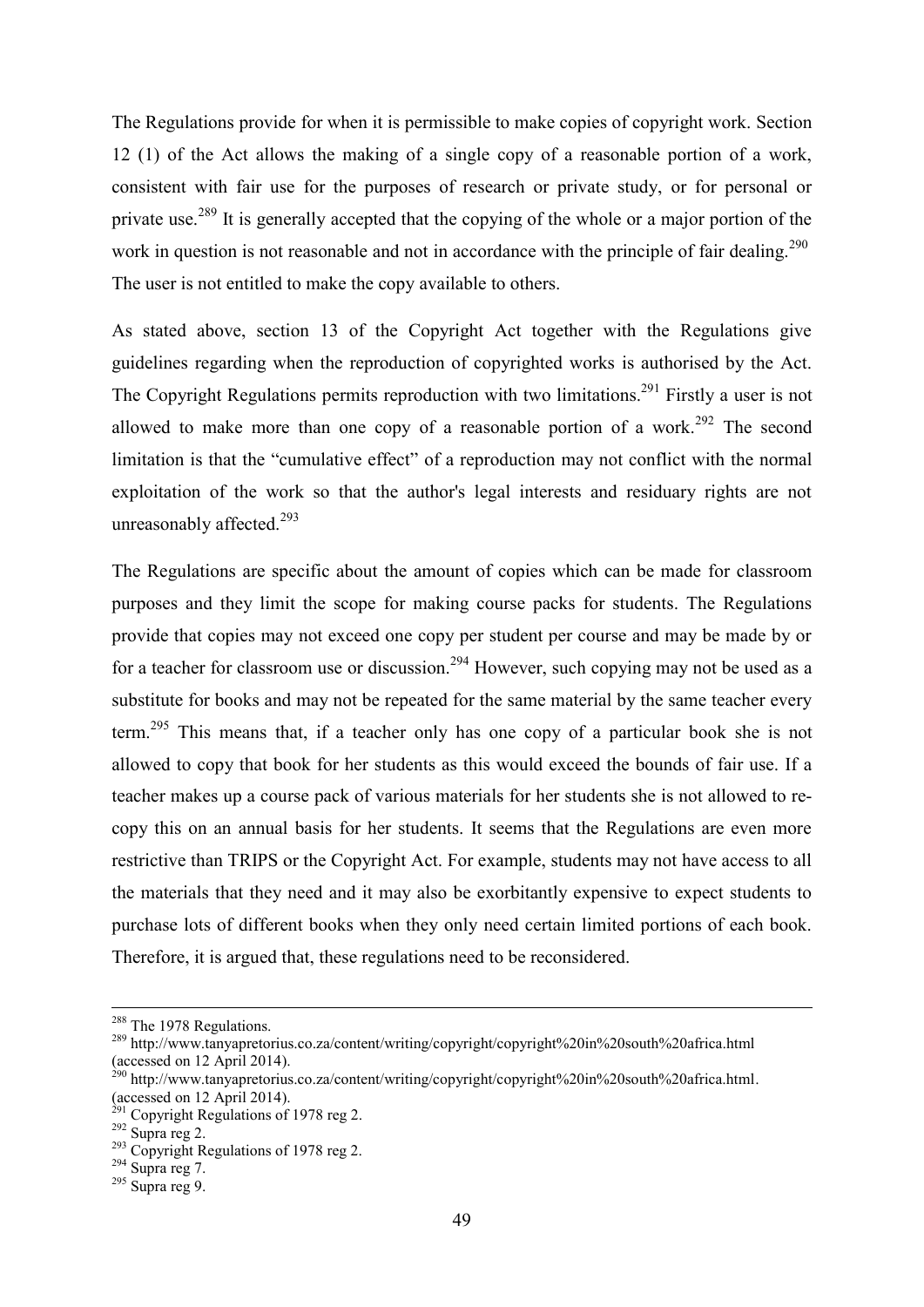Libraries are other constituencies that are facing serious challenges as they strive to preserve and make information available to the public. Regulation 3 lays down the conditions on which a library and its employees may reproduce and distribute a work. The regulation provides as follows:

- o The library must not in any way profit from its reproduction or distribution;
- o The library has to be open to the public or available to researchers affiliated with the library;
- o The librarian can reproduce and distribute a limited amount of an unpublished work;
- o The librarian can reproduce a published work to replace an original copy only if the original has deteriorated or is damaged and is unavailable in the market at a reasonable price;
- o The librarian can reproduce and distribute a work from its own collection on a reader's request or for another library or archive depository. But the librarian is not allowed to copy more than one article in a periodical or more than a reasonable portion of any other copyrighted work. The copy only is to be used for private study or personal use;
- o On a reader's request, a librarian can reproduce and give a reader an entire work or a substantial portion of a work if it is unavailable in the market at a reasonable price;
- o The reproduction of a work must have a copyright warning, and the library has to have a copyright warning prominently displayed on its premise.<sup>296</sup>

The library exceptions show that a librarian can copy materials on behalf of a reader for private study but there is no provision that allows librarians to make copies for both research and private study.<sup>297</sup>

The USA four factor test approach seems to be better than the South African approach of the fair use defence. This is because the USA four factor test is open ended, in the sense that it lists the criteria for assessing what constitutes fair use. It does not put such stringent limits on what can or cannot be done. The point is that one needs to consider the four factors and then make a decision on a case by case basis. This approach has, for example, allowed the courts in the USA to develop the defence of parody. In South Africa, on the other hand, there are

 $296$  Copyright Regulations of 1978 Reg 3.

 $^{297}$  Jia Wang (note 49 above)155.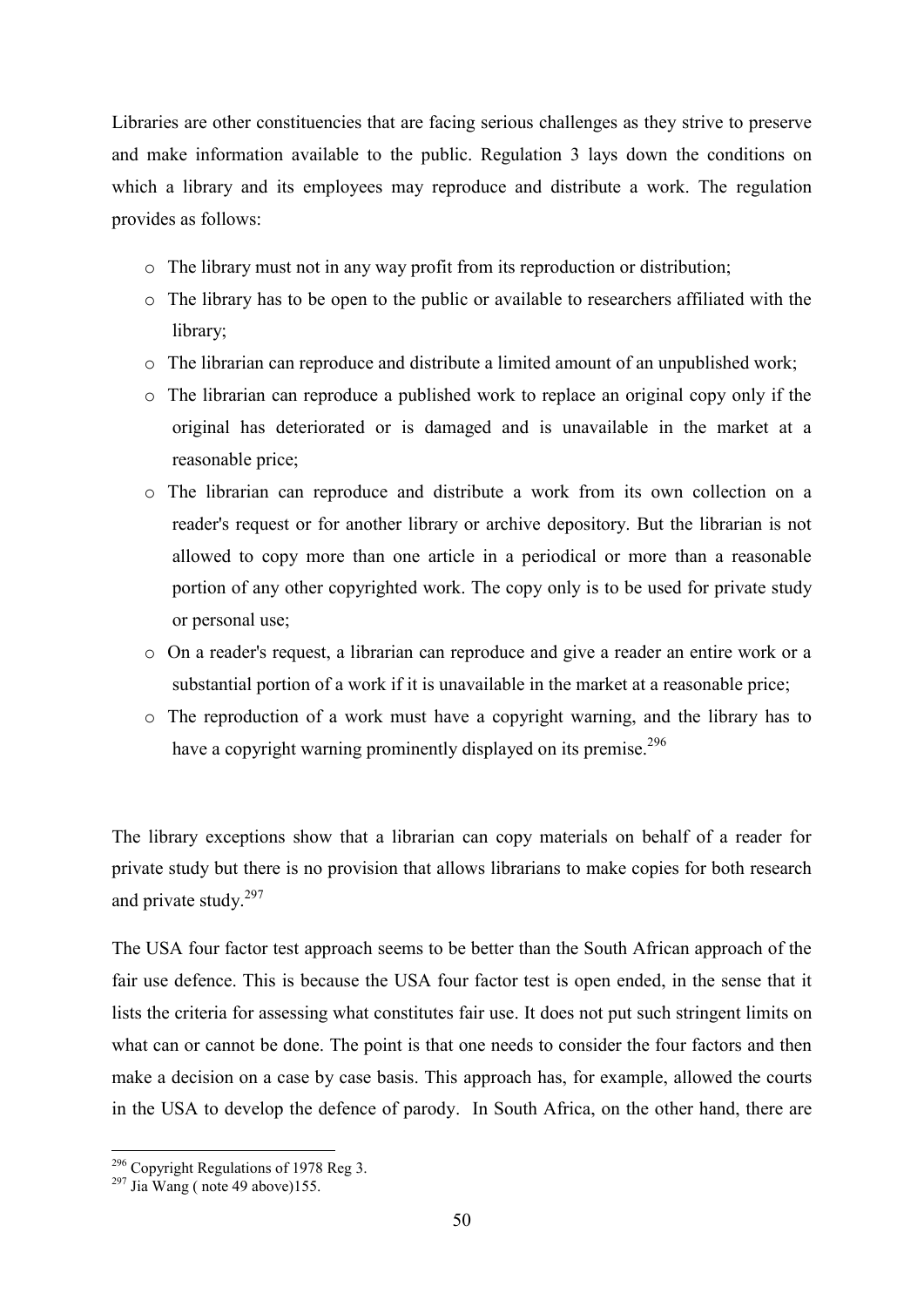certain specified exceptions as set out in section 12. Therefore, one needs to bring the use of the work within the parameters of section 12 and if this cannot be done, then the use will not constitute fair use. This means that it is far more difficult for South Africa to develop a parody defence as the USA has been able to do.<sup>298</sup>

# **5.4 Conclusion**

-

It is important to ensure that there is a fair balance between the interests of users and the public on the one hand and the copyright-holders on the other. South Africa is a developing country and this is an issue which must be considered especially when it comes to access to educational materials. The South African Regulations appear to be far more stringent than is required. The question then is: is South Africa as a developing country taking into consideration its own needs and developing its own approach as provided by the TRIPS Agreement, or is South Africa just blindly following other countries? South Africa needs to review its copyright law, so that its law will suit its own national needs. The needs of developing countries will be discussed in chapter seven. In order to ascertain whether sufficient consideration is being given to the public good, chapter six analyses recent developments in copyright law.

<sup>298</sup> A full discussion of the defence of parody is beyond the scope of this thesis (but see the case of *Laugh It Off Promotions v South African Breweries International (Finance) B.V. t/a Sabmark International 2006 (1) SA 144* (CC). This, albeit brief, discussion of the defence of parody serves to highlight that the South African approach is more restrictive than the approach of the USA.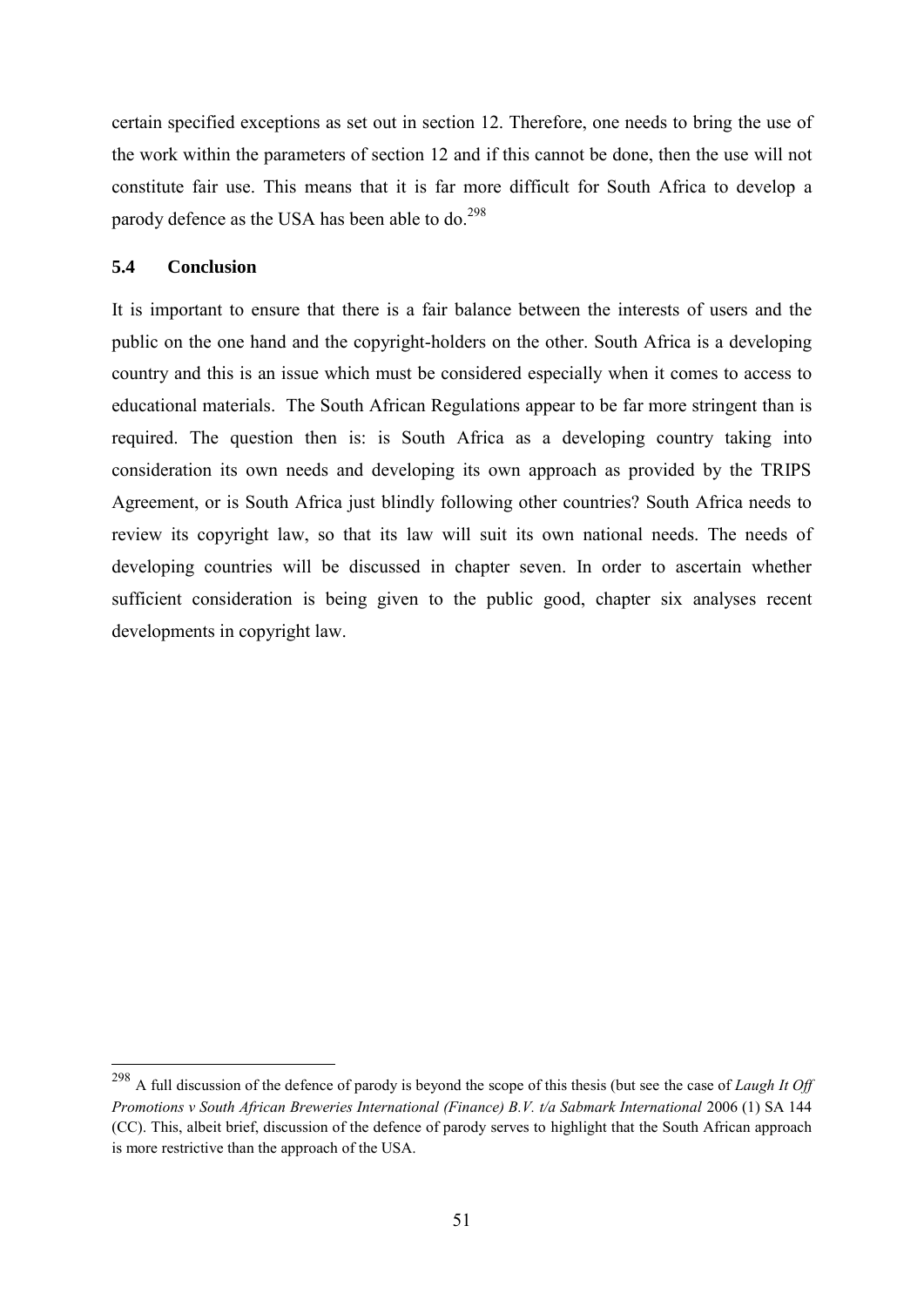# **CHAPTER 6**

### **6 DEVELOPMENTS IN COPYRIGHT LAW**

# **6.1 Introduction**

The purpose of this chapter is to consider the developments that have taken place in copyright law over the last century which highlight the fact that we are tending to protect the copyright owner"s rights more than we protect the rights of the public. It is also important to consider these developments in order to evaluate the impact they are having on the rights of the public to have access to copyright material. These developments may mean that the delicate balance between the rights of the copyright holder and the public interest is being unduly disturbed in favour of the copyright owner to the detriment of the public interest.

Overtime, since the introduction of copyright, the law has changed to provide further and better protection for copyright holders these include;

- o The extension of time which affects orphan works;
- o The extension of works covered by copyrights, inclusion of computer programmes;
- o Automatic vesting of copyright without the need for further steps; and
- $\circ$  In the USA the introduction of the Digital Millennium Copyright Act.<sup>299</sup>

# **6.2 The extension of time**

The question of how long copyright should last has been a controversial matter since copyright law was first developed. Since the protection of copyright was introduced in the  $18<sup>th</sup>$  century the period of protection has been expanded on a number of occasions.<sup>300</sup> The Statute of Anne in the United Kingdom originally provided that the maximum term of protection was 28 years. In 1814 this was extended to the term of the author's life.<sup>301</sup>In America, the term was originally 14 years which was renewable for a further 14 years which was then expanded to 28 years in  $1831.<sup>302</sup>$  Finally, in 1998, the term was extended, in the USA, to 70 years after the death of the author. $303$ 

<sup>&</sup>lt;sup>299</sup> Digital Millennium Copyright Act of 1998.

<sup>300</sup> Duthfield & Suthersanen (note 17 above) 97.

<sup>301</sup> Ibid 97.

<sup>302</sup> Vaidhyanathan (note 41 above) 45.

<sup>&</sup>lt;sup>303</sup> See the Copyright Extension Act of 1998 which is also known as the Sono Bono Copyright Term Extension Act.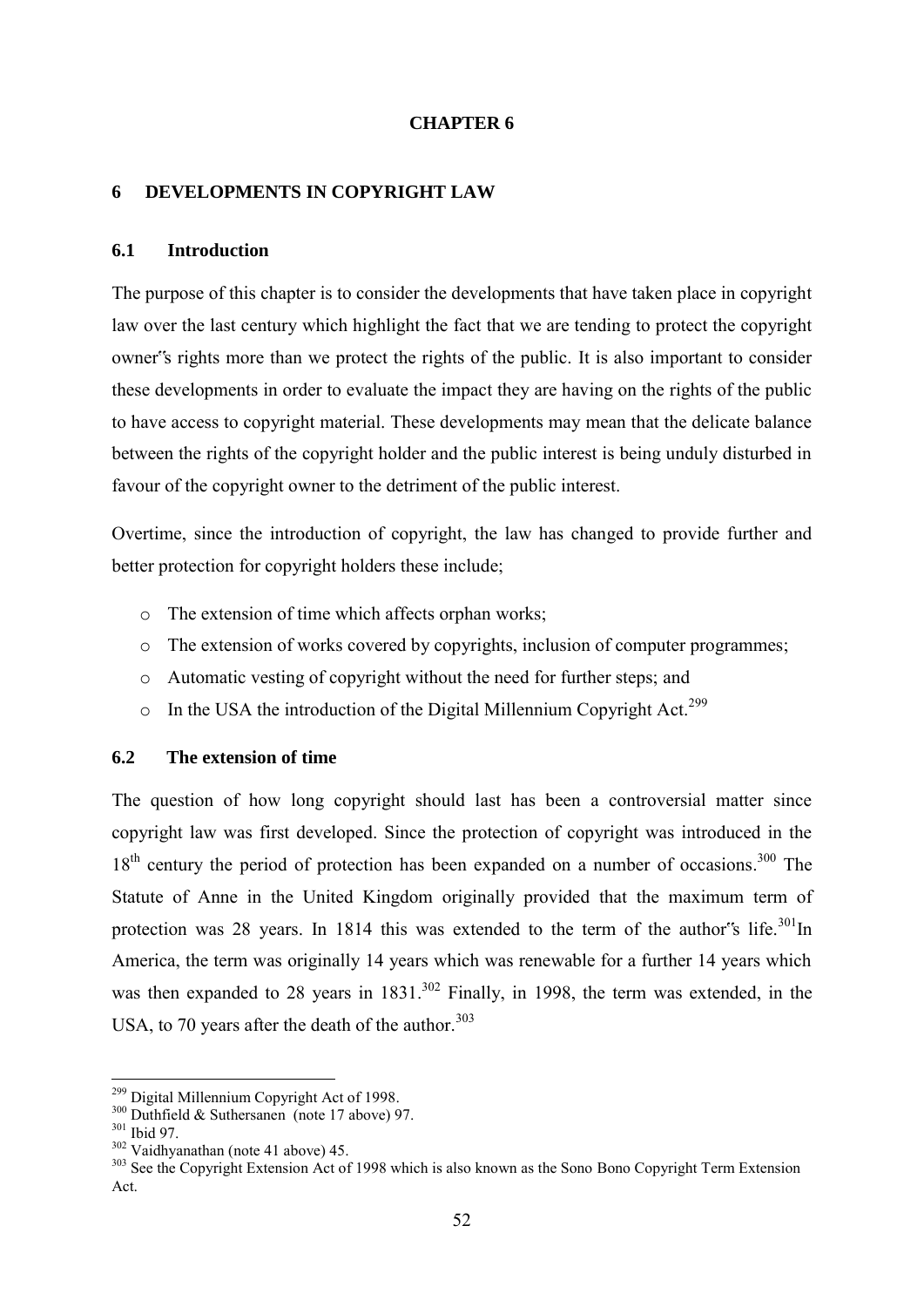As noted above, the Berne Convention adopted the standard of the life of the author plus 50 years which was subsequently adopted in the 1994 TRIPS agreement.<sup>304</sup> The Copyright Act of South Africa also provides for protection of copyright for the duration of the author and fifty years after his death.<sup>305</sup> However, it is questionable whether this extension on copyright works has served the wider public interest to have access to educational materials.<sup>306</sup> There is a view that, an extension of the copyright term "impacts the date on which a work falls into the public domain and is used freely, that is without authorisation from the copyright holder or payment of royalties."<sup>307</sup>

Commentators who are in favour of copyright extension argue that more years of protection will spur more creative activity.<sup>308</sup> If the primary purpose of copyright is to encourage authors to create more works, then it must be shown that increasing the period of protection will encourage further and better works.<sup>309</sup> From the perspective of this dissertation, a shorter term of protection will mean that the public will have free access to educational materials much earlier.<sup>310</sup> Hamilton notes that there is no proof that extending the copyright term will encourage innovation.<sup>311</sup> Instead these developments have revealed that IP laws have the potential to interfere with, rather than encourage, artistic creativity.<sup>312</sup> Boyle explains that;

"Because the copyright term is now so long, in many cases extending well over a century, most of the twentieth culture is still under copyright and still unavailable, much of this is lost culture. No one is printing the books, and in fact we may not even know who holds the copyright."<sup>313</sup>

Boyle explains further that the lengthening of the copyright term was done without any credible evidence that it was necessary to encourage innovation.<sup>314</sup> Furthermore, this extension does nothing to promote creativity, because creativity requires authors to reuse and reshape the works of other author's works.<sup>315</sup> Instead, it is argued, this extension protects

<sup>&</sup>lt;sup>304</sup> Article 12 of TRIPS.

 $305$  Section 3 (2) (a) of the Copyright Act.

<sup>306</sup> J Davis *Intellectual Property Law* (2001) 98.

<sup>&</sup>lt;sup>307</sup> C Armstrong... et al *Access to Knowledge in Africa: The Role of Copyright* (2010) 238.

<sup>&</sup>lt;sup>308</sup> MA Hamilton "Copyright Duration Extension and the Dark Heart of Copyright." (1996) *Cardozo Arts&Ent.L.J.* 14 657.

<sup>309</sup> Davies (note 6 above) 271.

<sup>310</sup> Armstrong (note 307 above) 238.

 $311$  Hamilton (note 308 above) 657.

<sup>&</sup>lt;sup>312</sup> DJ Gifford "Innovation and Creativity in the Fine Arts; The Relevance and Irrelevance of Copyright." (2000)18 *Cardoo Arts & Ent. L.J*. 571.

 $313$  Boyle (note 139 above) 9.

<sup>314</sup> Ibid 15.

<sup>315</sup> Vaidhyanathan ( note 41 above)186.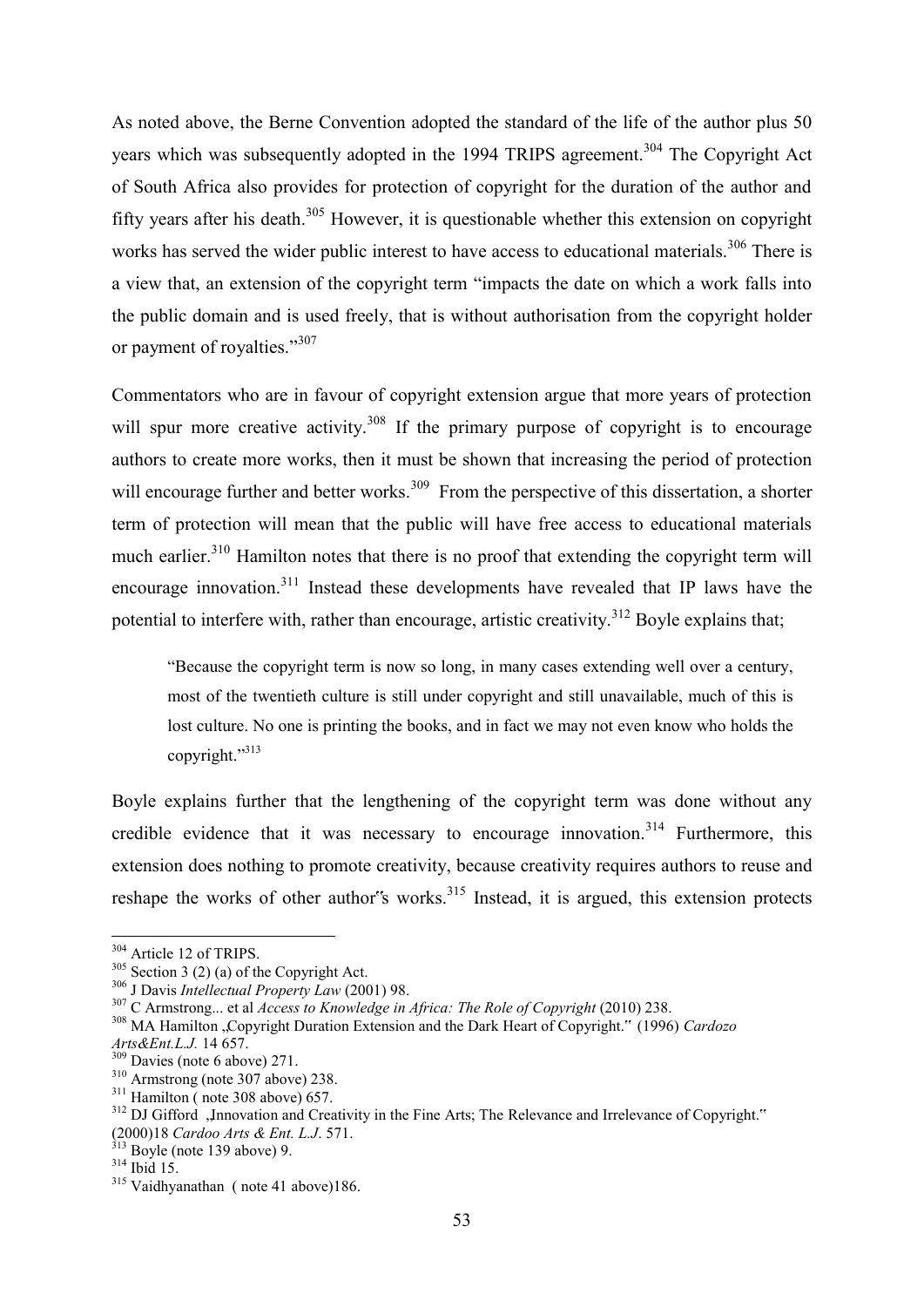established works and prevents the development of new works.<sup>316</sup> Because protection is now for such a lengthy period owners have a virtual perpetual monopoly over creative works and the public are being starved of raw materials which are needed to create new works. $317$ The point in issue here is how long should copyright last after the death of the author? Macaulay argues that "it can hardly be disputed by any rational man that this is a point which the legislature is free to determine in the way which may appear to be most conducive to the public good."<sup>318</sup> In other words governments should arrive at what it considers a period most conducive to the public good in shaping the modern copyright system.<sup>319</sup>

Some authors have claimed that they are stimulated to create by the need to provide for their dependants.<sup>320</sup> However this argument has been criticised because it is questionable whether authors are really inspired to create by the possibility of their grandchildren obtaining remuneration from their efforts.<sup>321</sup> One of the main reasons for protecting copyright is so that authors can earn an income from the works which they produce. Maybe there are some good reasons why this should also be extended to their children, however, it is seriously questionable why the further descendants of authors should benefit. They have done nothing to produce the work and it does not benefit the public domain to have the work continue to be inaccessible. Most importantly extending the term of protection exacerbates the orphan works problem, because as the term increases the practical difficulties of locating rights holders also increases.

## *6.2.1 Orphan works*

An orphan work is a work such as a book, in which copyright exist but where the copyright owner is either not known or cannot be located.<sup>322</sup> The fact that the owner is unknown prevents any transaction to secure the rights in order to use the copyrighted work.<sup>323</sup>A large portion of existing literary material is untouchable because, if the copyright owner cannot be

<sup>316</sup> Ibid 186.

 $317$  Ibid 186.

<sup>318</sup> M Hansard Vol 56 (5) (1841) available at

<http://hansard.millbankssystems.com/commons/1841/feb/05/copyright>(accessed on 4 April 2014) at par 346.  $319$  Davies (note 6 above) 271.

<sup>&</sup>lt;sup>320</sup> WM Landers & RA Posner , Indefinitely Renewable Copyright" (2003) The University of Chicago Law *Review* 70 (2) 471.

 $321$  Davies (note 6 above ) 273.

 $322$  The U.S. Copyright Office defines "Orphan works" as works that are subject to copyright but whose copyright owners "cannot be identified and located by someone who wishes to make use of the work in a manner that requires permission of the copyright owner." u.s. copyright office, report on orphan works 1 (2006) [hereinafter, Report on Orphan Works]. [http://www.copyright.gov/orphan/orphan-report-full.pdf.](http://www.copyright.gov/orphan/orphan-report-full.pdf) Page1. <sup>323</sup> Ibid 1.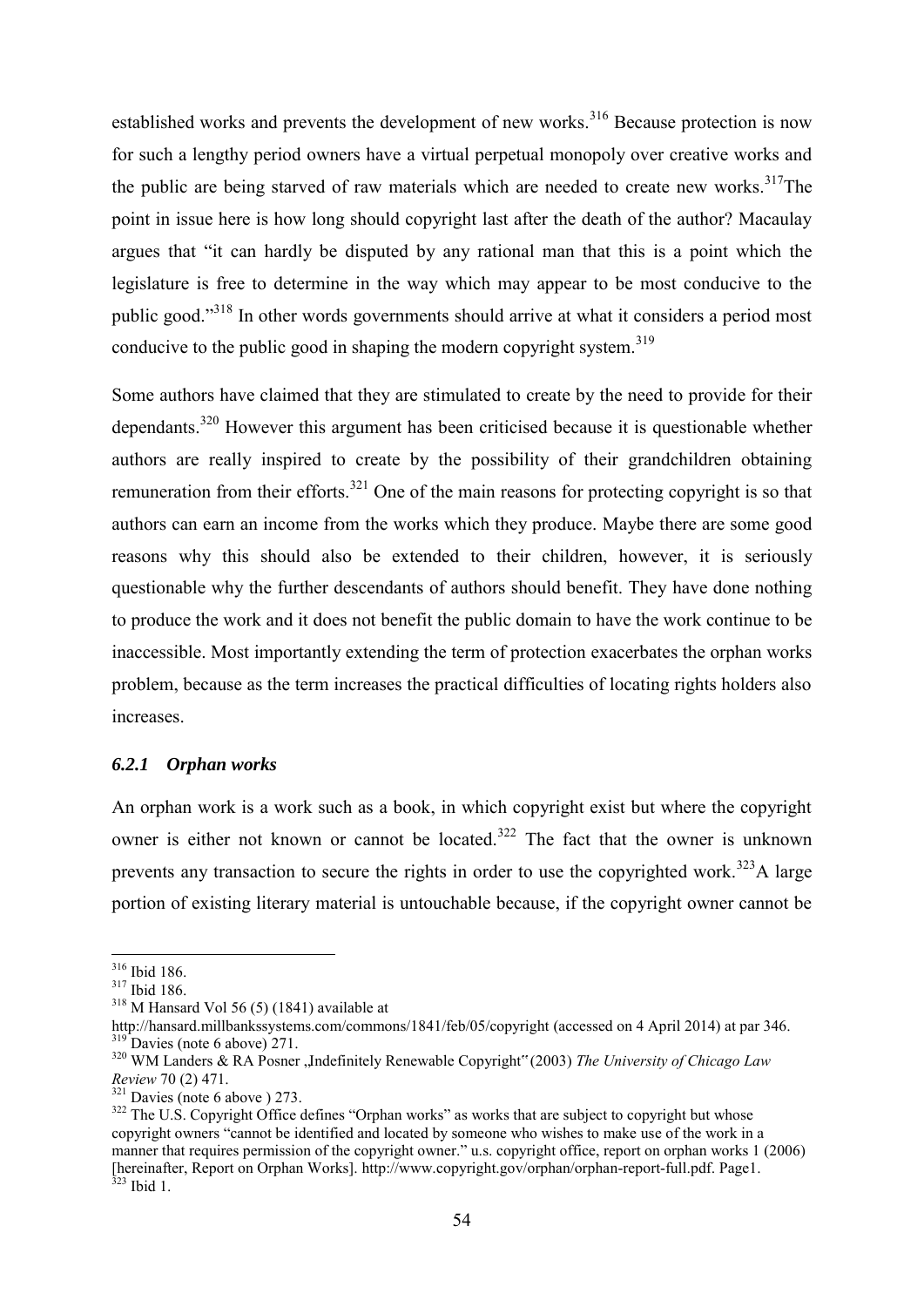found to secure the permission to use the work, then no one will ultimately use the work because they risk the possibility of being accused of copyright infringement.<sup>324</sup> The inability to make use of such works means that educational materials become unavailable especially if they are out of print.

The Copyright Act of South Africa specifically provides that a person who wishes to use a protected work must seek permission from the rights holder or risk a copyright infringement suit.<sup>325</sup> As stated above this is problematic when the owner is unknown or cannot be located. Due to the fact that copyright need not be registered in order for it to come into existence, tracking down the holder of the copyright can be complex, especially in respect of older works.<sup>326</sup>As a result this means that such works may sit idle. For at least some of these works the rights holders would not necessarily object to the use of their works. Furthermore many of these works may already be in the public domain but it is not possible to establish whether the authors have died or not.

An example illustrating the orphan works problem is found in the case of *Authors Guild vs the Google Print library Project.*<sup>327</sup> This case involved a partnership between Google, Inc. and several research libraries.<sup>328</sup> Google Inc and several research libraries planned to make available through Google"s searchable online, full or partial texts works in the public domain for anything that was published after  $1923$ <sup>329</sup> However, this sparked an anger amongst some commentators, who complained that Google was engaging in "large-scale infringement" because of the inclusion of partial text scans of books still under copyright, and also that Google would be guilty of copyright infringement by displaying the search result to book seeking users.<sup>330</sup> McGraw Hill Co Inc and Copyright holders sued Google for the creation and use of the library project. They argued that Google was using two levels of copying. The two levels of copying involved the following:

 $324$  J Brito & B Dooling ,An Orphan Works Affirmative Defence to Copyright Infringement Actions" (2005) 12 *Mich. Telecomm. Tech. L. Rev*. 76.

 $325$  Act 98 of 1978 sec: 23 (1) (2).

 $326$  Brito & Dooling (note  $324$  above) 77.

<sup>&</sup>lt;sup>327</sup> Press Release, Google Inc., Google Checks Out Library Books (December 14, 2004) available at http:www.google.com/intl/en/pressrel/print\_library.html ( accessed on 17 October 2013).

<sup>&</sup>lt;sup>328</sup> Press Release, Google Inc., Google Checks Out Library Books (December 14, 2004) available at http:www.google.com/intl/en/pressrel/print\_library.html (accessed on 17 October 2013).

<sup>329</sup> Press Release, Google Inc., *supra* note 315; Google Book Search, How will library books look on Google?, https://books.google.com/support/parner/bin/answer.py?answer= 20768&topic=1047 (accessed on 17 October 2013).

 $330$  Brito & Dooling (note 324 above) 80.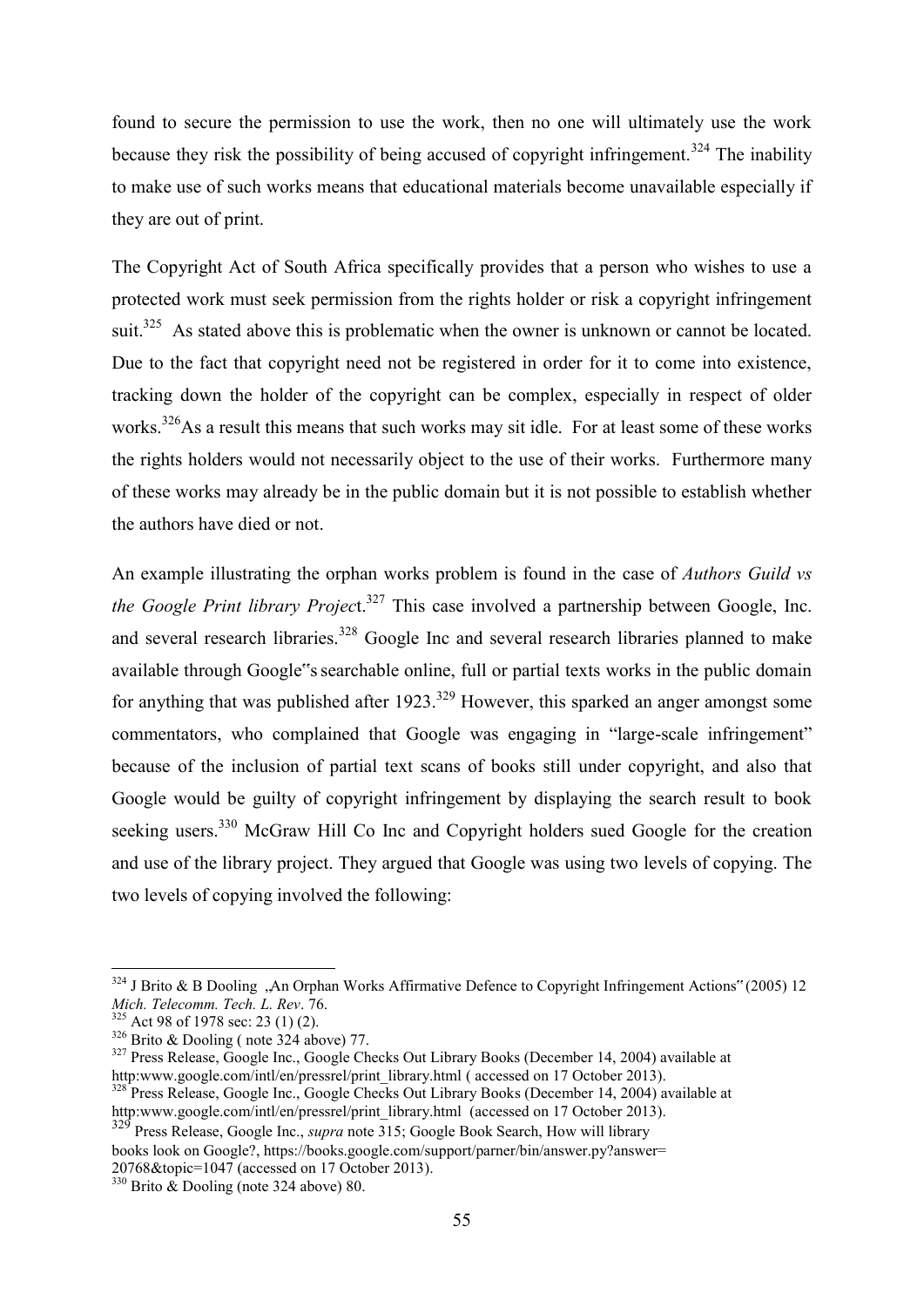- (1) The scanning of books into digital form which involved the creation of a new copy without the copyright holders" consent;
- (2) The loading of scanned works into the RAM of a new server which constitutes making a copy and display of results being reproduction for a user as well.

On the other hand, Google argued that what it was doing constituted fair use because only work that was in the public domain could be viewed in its entirety. Work which was still protected by copyright can only be viewed in parts. The presiding judge in handing down its decision, held that;

"In my view, Google Books provides significant public benefits. It advances the progress of the arts and sciences, while maintaining respectful consideration for the rights of authors and other creative individuals, and without adversely impacting the rights of copyright holders. It has become an invaluable research tool that permits students, teachers, libraries, and others to more efficiently identify and locate books. It has given scholars the ability, for the first time, to conduct full-text searchers of tens of millions of books. It preserves books, in particular out of print and old books that have been forgotten in the bowels of libraries, and it gives them new life. It facilitates access to books for print-disabled and remote or undeserved populations. It generates new audiences and creates new sources of income for authors publishers. Indeed, all society benefits."<sup>331</sup>

It is argued that this situation reflects a clear example of how the important balance in the copyright system between the rights of the creator and the rights of the public to have access to works has tipped too far in favour of creators and against the object of copyright law, which is "to promote broad public availability of literature, music, and the other arts."<sup>332</sup> Even if the current trend of providing for a lengthy term of copyright protection is not changed, it is imperative that provision is made for providing access to orphan works. Works that the copyright owner has abandoned may not be commercially viable, but they still contain vital pieces of cultural history which should be preserved. A system that provides access to orphaned works will allow libraries to preserve them for future generations, scholars to use them in research, writers to incorporate them into their own new creations, and the public to have access to the full cultural history.

<sup>&</sup>lt;sup>331</sup> http:www.google.com/intl/en/pressrel/print\_library.html at par 26.

 $332$  Brito & Dooling (note 324 above) 81.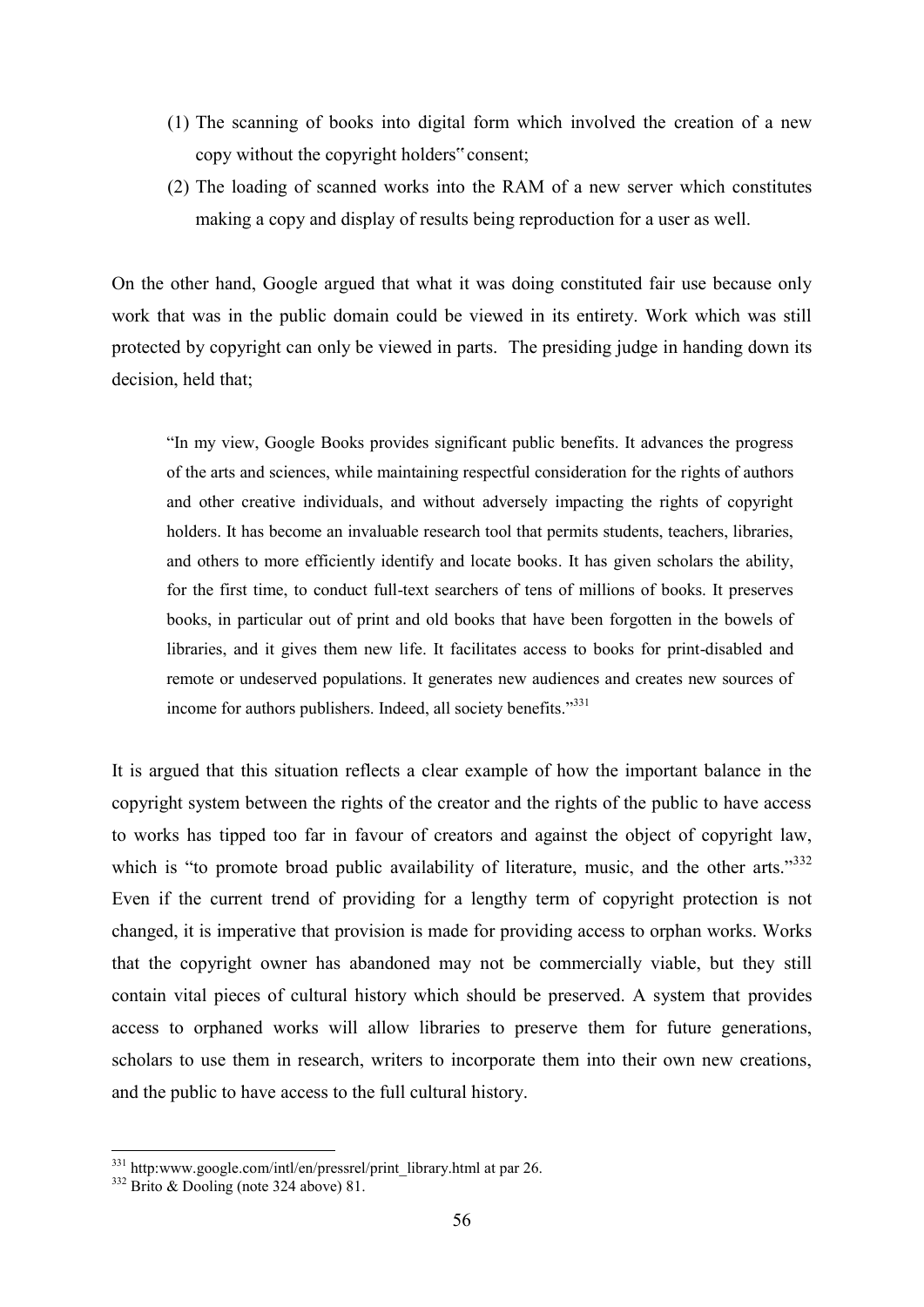## **6.3 The extension of works covered by copyrights**

The ongoing advance of technological developments has consistently opened up new dimensions to the concept of copyright.<sup>333</sup> From an access to education point of view the technological world presents an amazing way of getting information to masses of people at a relatively low price. $334$  With the introduction of computers and access to the internet, academics are able to download materials for educational purposes from all over the world. In this way people have so much more access to so much more information. There is no doubt that the internet is an incredible educational tool. It is also relatively inexpensive to place works on the internet, so publishing costs are substantially reduced and may even be non-existent. This means that one of the major reasons for protecting copyright (i.e. the costs of publishing works) has been substantially reduced. Hence there is a need to re-think copyright protection.

However, the downside to these developments has been the far reaching provisions that have been introduced into copyright law which curtail access to educational materials. It is argued that these developments may have tipped the balance between competing rights towards copyright owners and away from the public good. An example is the 1996 World Intellectual Property Organization (WIPO) Copyright Treaty which extended copyright law to allow copyright owners to place technological measures on CDs and online works which not only prevents the reproduction and dissemination of the copied work, but also allows owners to prevent access to such works.<sup>335</sup>In other words, the public is no longer able to exercise its right to make fair use of the material.

As has been discussed above in chapter four that, for a work to be protected by copyright, the creation must fit within one or more of the recognized categories of subject matter provided for by the South African Copyright Act.<sup>336</sup> In the last two decades of the twentieth century, copyright law has been extended to cover protection of computer programmes or software.<sup>337</sup> Initially *Northern Office Micro Computers*<sup>338</sup> was authority for the view that computer programmes were eligible for copyright protection as it is recognised as a form of literary

 $333$  WP Callahan & T J Switzer ,,Technology as a Facilitator of Quality Education: A Model" available at <http://www.intime.uni.edu/model/modelarticle.html>(accessed on 12 June 2014).

<sup>&</sup>lt;sup>1</sup> A Report by the National Advisory Committee on Creative and Cultural Education (1999) available at <http://sirkenrobinson.com/pdf/allourfutures.pdf>(accessed on 12 June 2014) 22.

 $335$  Duthfield & Suthersanen (note 17 above) 74.

 $336$ Act 98 of 1978 sec 2 (a)- (i).

<sup>337</sup> Duthfield & Suthersanen ( note 17 above) 74.

<sup>338</sup> 1981 (4) SA 123 (C).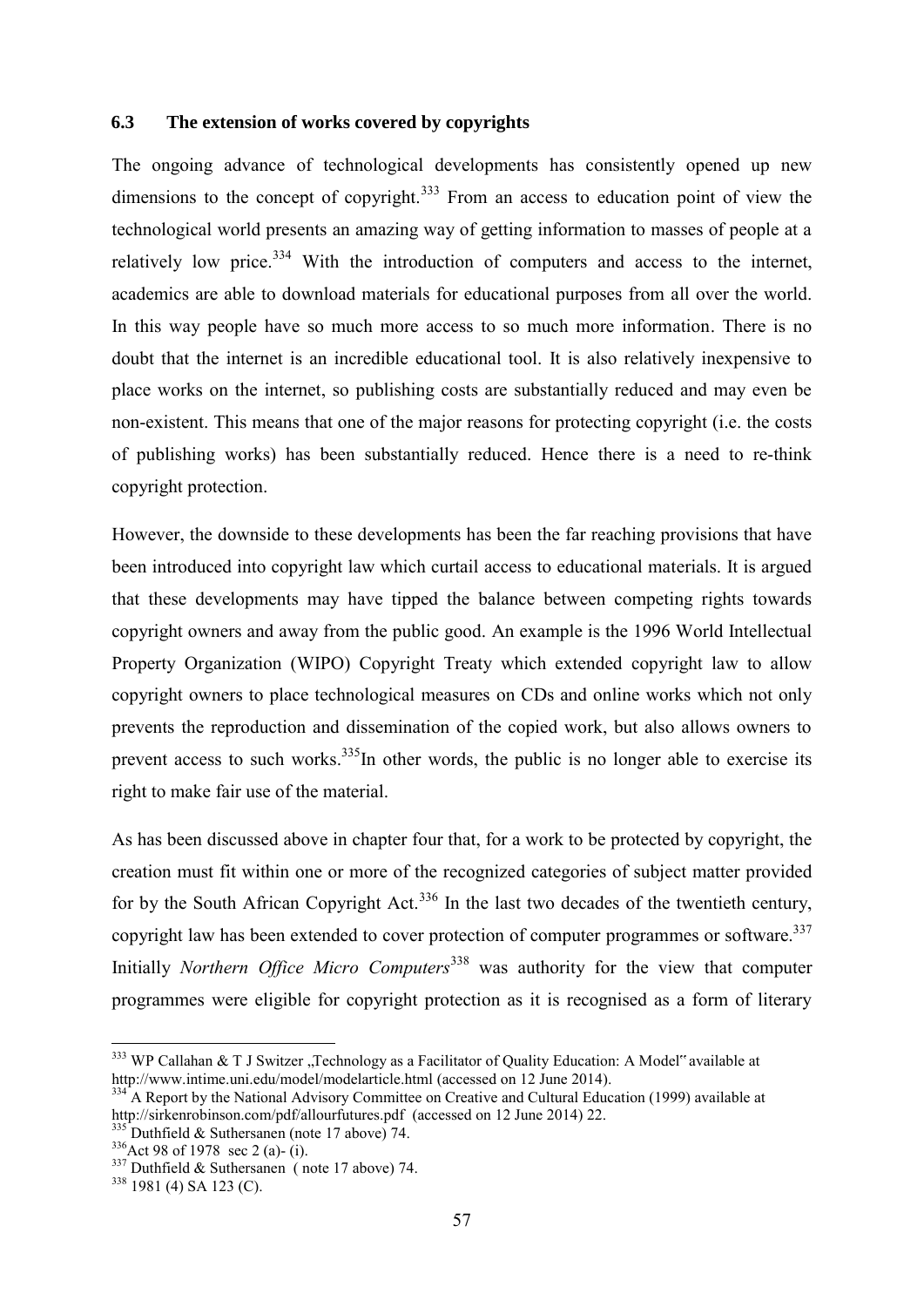work. Since that case was decided, the Copyright Act has been amended to include computer programmes within the list of works which are accorded protection under the Act.<sup>339</sup> From this it can be seen that the law is gradually extending the number of works which can be protected by copyright. The software industry is developing rapidly and so new questions arise as to what aspects of software should be protected by copyright.

The USA Court of Appeals in *Alcatel USA Inc v DGI Technologies Inc*s held it was a misuse of copyright law to prevent software producers from copying another"s software so that they could develop accessory products which were compatible with the original software.<sup>340</sup> This case has raised considerable discussion about how far copyright holders may go to legitimately protect their exclusive rights**.** <sup>341</sup> This raises the broader issue of what uses should be regarded as "fair" and therefore permissible even without consent.<sup>342</sup>

A particularly interesting question here is the economic justification for copyright protection for software. As discussed in chapter three economic theories of copyright stress that authors receive an incentive for creativity.<sup>343</sup>However, the modern software industry raises some doubts about the validity of these economic models,<sup>344</sup> because there is a developing open source industry, where the software code is given out for free. This supports the view that creativity may occur without any need for copyright incentives.<sup>345</sup> In other words, copyright may not necessarily be the incentive for creativity in general, or at least in the field of software<sup>346</sup>

 $339$  Act 98 of 1978, sec 2 (1) (i); sec 11 B.

<sup>340</sup> 166 F 3d 772 (US Ct App (5th Cir), 1999).

<sup>&</sup>lt;sup>341</sup> JC Ginsburg "Copyright and Control Over New Technologies of Dissemination." (2001) 101 (7) *Columbia Law Review* 1613 available at<http://www.jstor.org/stable1123809> (accessed on 18 October 2013). <sup>342</sup> Act 98 of 1978;sec 19 B.

<sup>&</sup>lt;sup>343</sup> W M Landers & RA Posner , An Economic Analysis of Copyright Law." (1989)18 (2) The Journal of Legal *Studies* 326.

<sup>&</sup>lt;sup>344</sup> One of the first to raise this issue was S Breyer "The Uneasy Case for Copyright: A Study of Copyright in Books, Photocopies and Computer Programs" (1970) 84 (2) *Harvard L R* 281.

<sup>&</sup>lt;sup>345</sup> PK Bobko "Open-Source Software and the Demise of Copyright" (2001) 27 *Rutgers Computer & Tech L .J* 51.

 $346$  Ibid 51.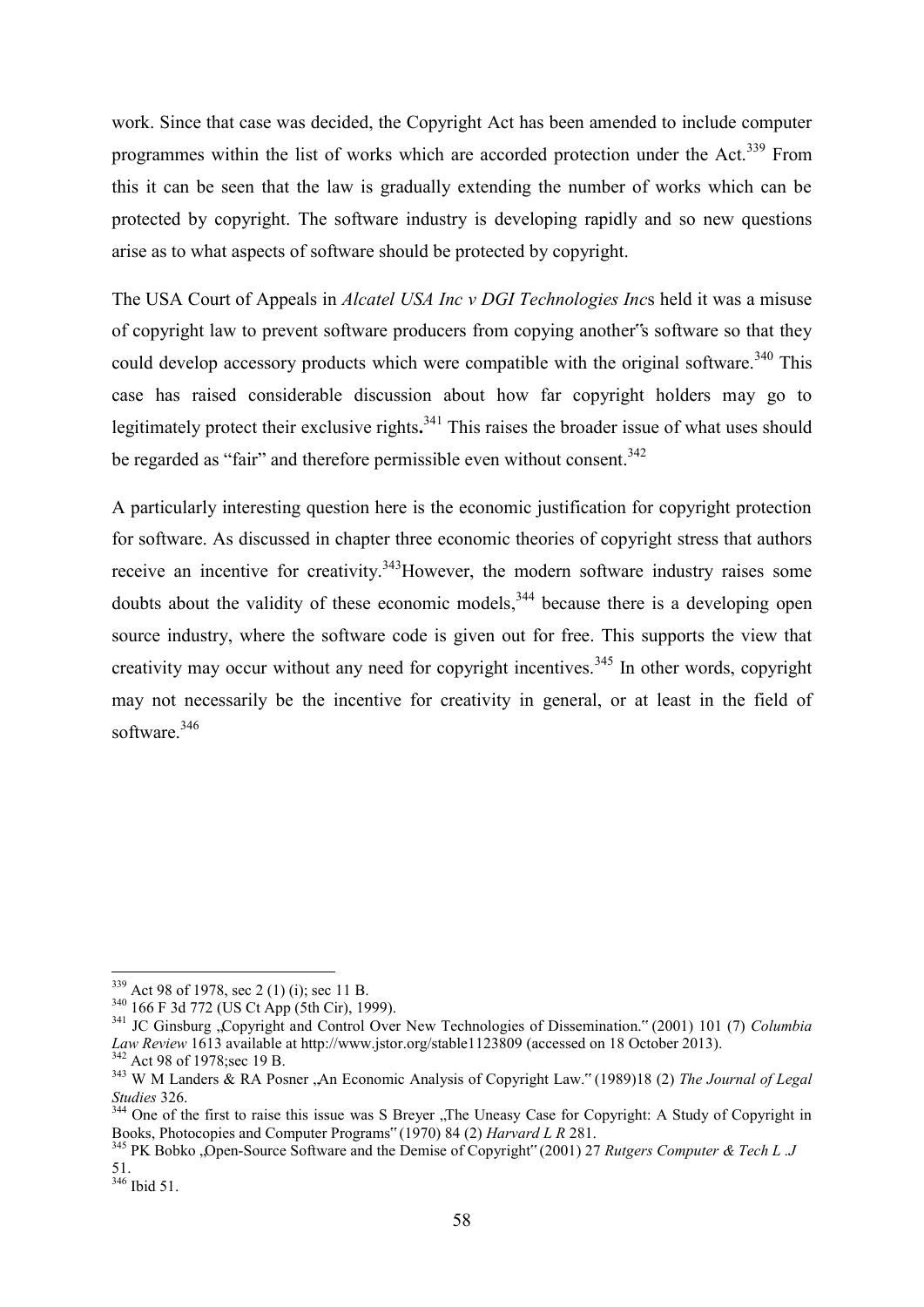### **6.4 Automatic Vesting**

Initially, it was a British idea that copyright will arise automatically. In the USA copyright had to be registered for it to come into existence.<sup>347</sup> However, the USA decided to do away with the registration formality for copyright protection after they adopted their 1976 Act.<sup>348</sup> To a large extent, this change was made because USA wanted to participate more fully in the international community through membership in the Berne Convention.<sup>349</sup> One of the requirements of the Berne Convention is that copyright should vest automatically.<sup>350</sup> As South Africa, is a member of the Berne Convention, it also follows the approach that copyright should be an automatic right.

The automatic vesting of copyright has a great impact on this issue of works falling into the public domain. Some authors are of the view that although copyright should arise automatically there is no reason why those who wished to retain copyright should not be made to register it shortly after the initial automatic vesting.<sup>351</sup> The advantage of requiring that copyright be registered or at least be registered after a short period of time is that works would fall into the public domain more quickly.<sup>352</sup> This is particularly important in circumstances where authors have no interest in continuing to protect their copyright and would resolve the problem of orphan works. If compulsory registration was a requirement for continued copyright protection, even if it was not a requirement for initial protection, it would probably mean that access to educational materials was actually promoted.<sup>353</sup>

# **6.5 The Digital Millennium Copyright Act**

The Digital Millennium Copyright Act (herein after referred to as DMCA) is a USA statute which came into force on the  $27<sup>th</sup>$  of October 1998.<sup>354</sup> This statute was introduced in order to strengthen protection of copyright in the digital environment due to the fact that information in the digital world was easily transferred from one person to the next.<sup>355</sup> The aim of this legislation was to prohibit any person from circumventing technological measures that

<sup>&</sup>lt;sup>347</sup> S Perlumutter "Freeing Copyright from Formalities" (1994-1995) 13 *Cardozo Arts Ent.L.J.* 568.

<sup>348</sup> Ibid 568.

<sup>349</sup> Ibid 568.

<sup>350</sup> Armstrong ( note 307 above) 235.

<sup>351</sup> Ibid 238.

<sup>352</sup> Ibid 238.

<sup>353</sup> Ibid 238.

<sup>&</sup>lt;sup>354</sup> N Netanel " Recent Developments in Copyright Law." (1998-1999) 7 *Tex. Intell. Prop.L.J* 331.

<sup>&</sup>lt;sup>355</sup> AD Moore , Intellectual Property, Innovation, and Social Progress; the Case Against Incentive Based Arguments." (2003) 26 (3) *Hamline Law Review* 620.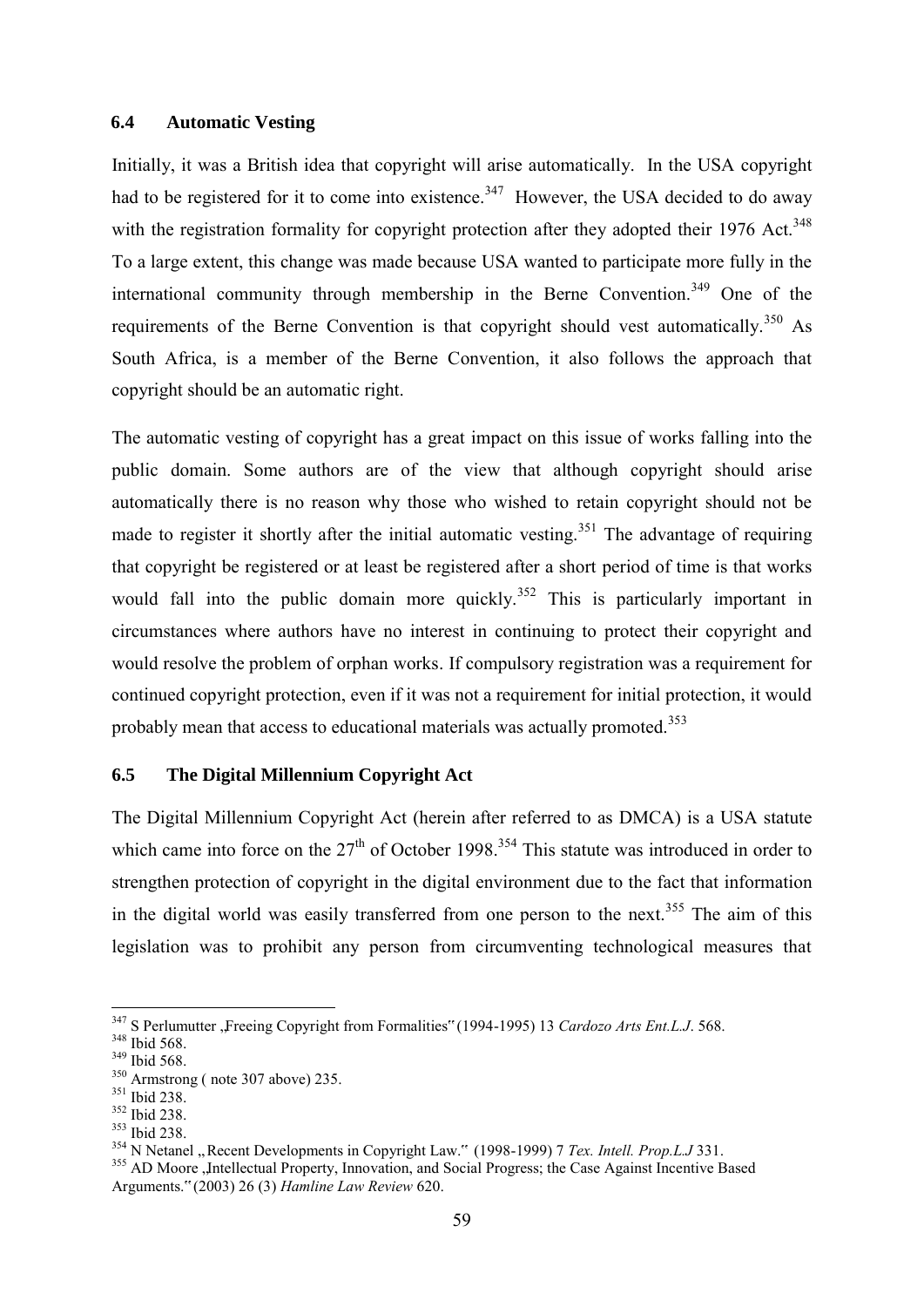control access to copyrighted works or which protect owners" rights.<sup>356</sup> In other words, it makes it illegal to circumvent high tech protection devices placed on works to shield them from unlawful copying. This is evidenced by section 1201 (a)<sup>357</sup> coupled with section 1201 (a) (1)  $(A)$ <sup>358</sup> where technological controls on unauthorised copying are embraced. Moreover, these technological controls are not only confined to a limited technological development but to a rather radically expanded coverage in an attempt to safeguard virtually all digitally stored information.<sup>359</sup> Although the DMCA was intended to help copyright industries protect their works against digital copying and infringement, the DMCA has also overridden some of the key principles of copyright law.  $360$ 

Firstly, the DMCA does not allow the making of a back up copy for personal use, nor does it permit small amounts of copying which are generally permitted under the fair use doctrine.<sup>361</sup> This then prevents users from having access to materials which if those works were not part of the digital environment (e.g. the material was to be found in a book which they had purchased) they could be used. Secondly, the DMCA empowers the publishing and information industries to control their content in an unprecedented way. They are able to prevent access to and use of works that academics, the public and computer programmes have always have been able to enjoy.<sup>362</sup> In terms of copyright law a work enters the public domain after a specified period of time, however, now the DMCA trumps that because copyprotected digital content can in effect be locked up forever.<sup>363</sup> This means that the DMCA subverts the core purpose of copyright law which has been stressed throughout this dissertation, that is to promote the dissemination of knowledge and innovation.<sup>364</sup>

-

<sup>357</sup> Provides for the circumvention of technological measures designed to control access to copyrighted works.

<sup>356</sup> 17 U.S.C. 1201.

<sup>&</sup>lt;sup>358</sup> Provides that "no person shall circumvent a technological measure that effectively controls access to a work protected under the Copyright Act."

<sup>&</sup>lt;sup>359</sup> GS Lunney ,,The Death of Copyright: Digital Technology, Private Copying, and the Digital Millennium Copyright Act." (2001) 87 (5) *Virginia Law Review* 828-29.

<sup>360</sup> D Bollier *Brand Name Bullies: The Quest to Won and Control Culture* (2005) 180.

<sup>&</sup>lt;sup>361</sup> IS Ayers "The Future of Global Copyright Protection: Has Copyright Law Gone Too Far?" (2000) 62 *University of Pittsburg Law Review* 2.

<sup>362</sup> Ibid 2.

 $363$  Bollier (note 360 above)180.

 $364$  Ibid 181.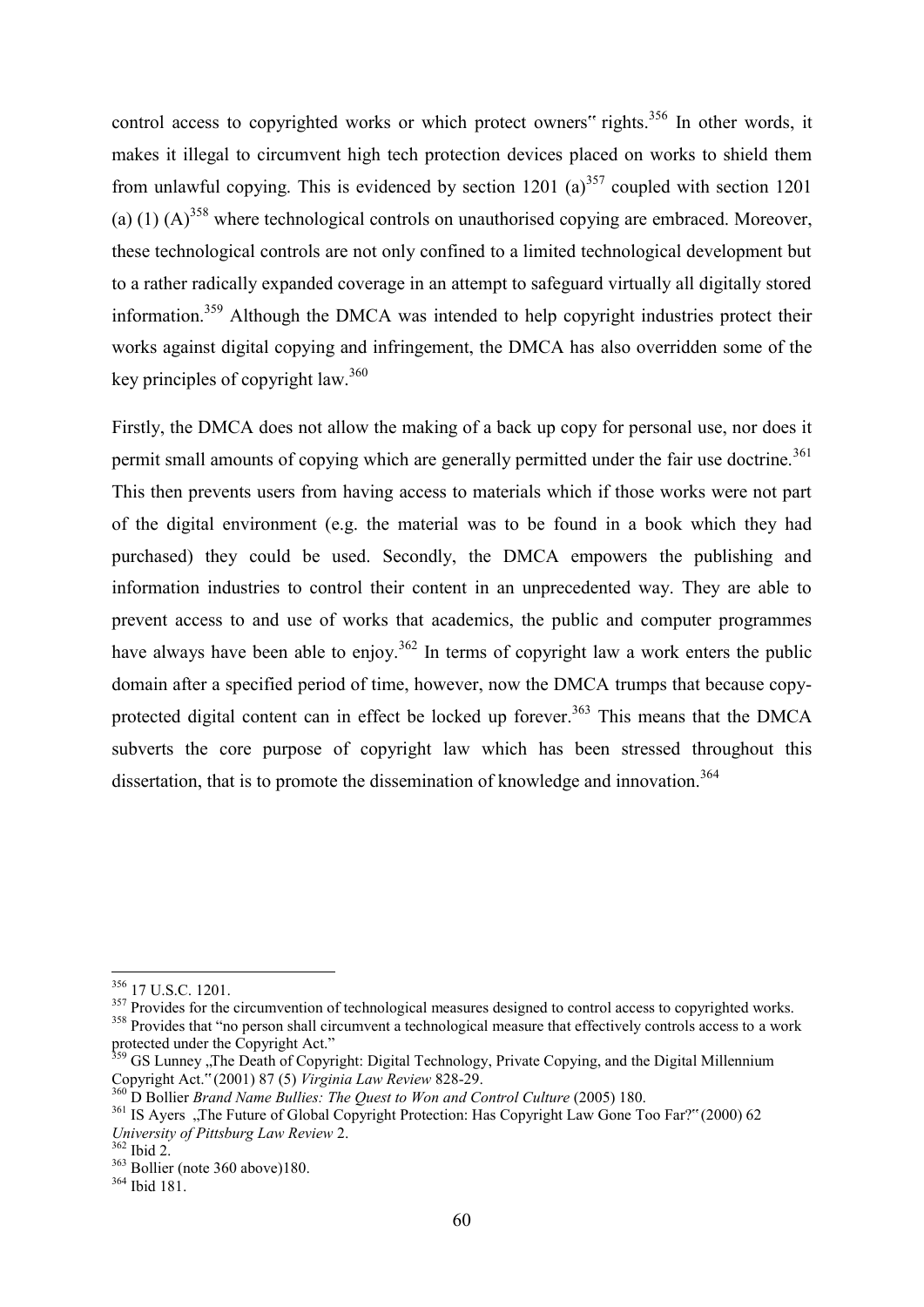# **6.6 Conclusion**

The question which must be asked is whether these developments mean that the rights of the author are over protected to the detriment of the public? In this dissertation, it is argued that these developments indicate how copyright law has overly encroached on rights of the public. Law makers seem to have lost sight of the reason why copyright law was created. The reason why copyright is protected is in order to encourage creativity and to ensure the development and dissemination of knowledge. Instead, it is suggested that with more and more excessive perpetual copyright protection, access to knowledge is impeded and this will and does stifle creativity. The danger of copyright protection veering too much in favour of copyright holders is that development will be stifled particularly in third world countries which are desperately in need of development.<sup>365</sup> The next chapter will focus on the importance of accessing educational materials and will also consider those aspects of copyright law which are particularly problematic with special focus on developing countries. The fact that issues relating to IP have now become important trade related issues brings the debate regarding copyright and developing countries to the fore.

<sup>365</sup> Ibid 183.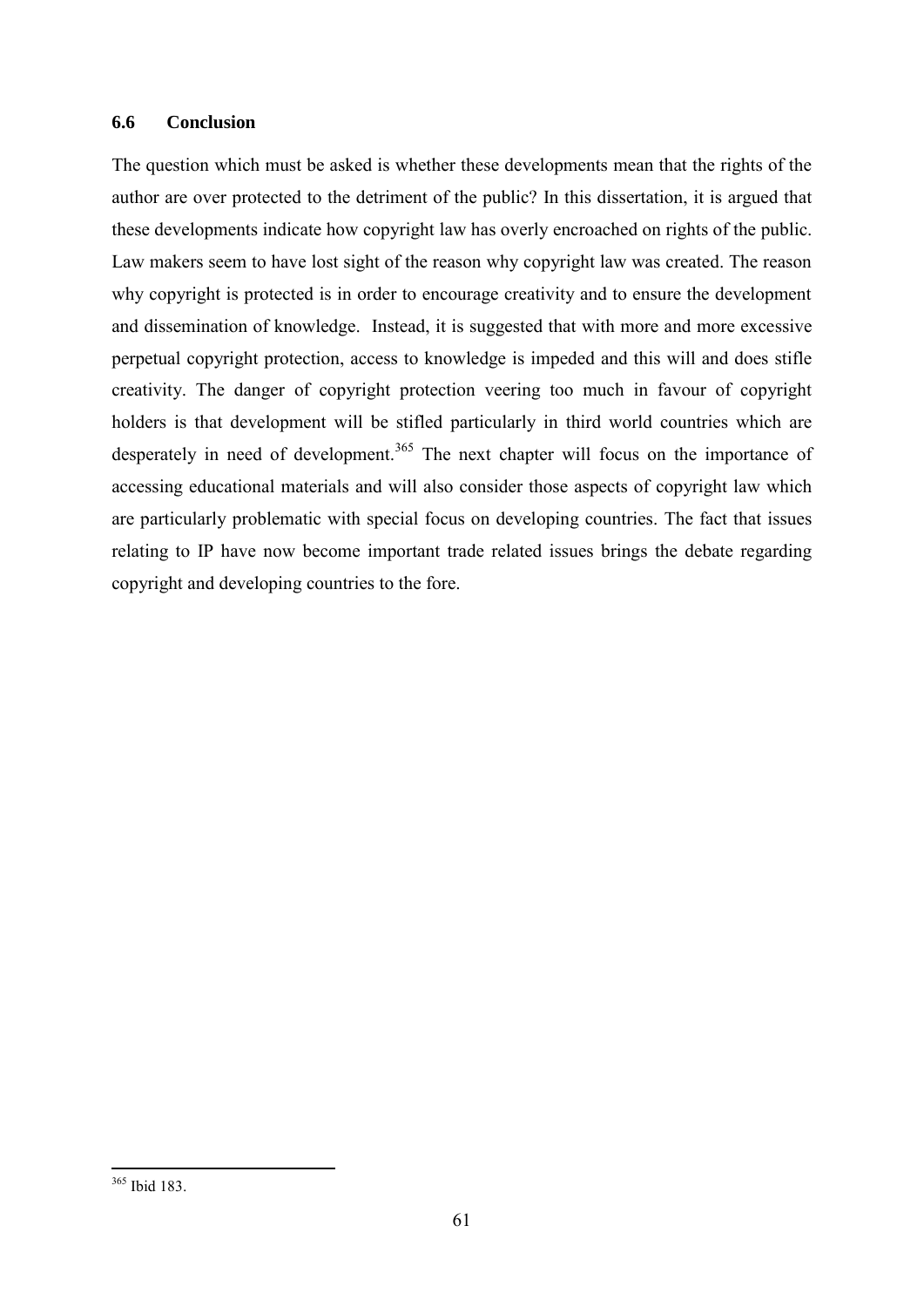# C**HAPTER 7**

### **7 COPYRIGHT IN DEVELOPING COUNTRIES**

# **7.1 Introduction**

South Africa as a developing country has specific needs particularly when it comes to accessing educational materials. This chapter will highlight specific issues relevant to developing countries and the need for education in third world countries.

# **7.2 The need for education in developing countries**

The right to education is a fundamental right protected by the South African Constitution.<sup>366</sup> Section 29 of the Bill of Rights gives every South African the right to a minimum standard of education. In terms of section 29(1) all South Africans have a right to a basic education and further there is a duty on the state to progressively realise the right to further education through reasonable measures.<sup>367</sup>

The former South African Minister of Trade and Industry, Mr Alec Erwin, once stated that:

"Knowledge is not a commodity, and can never be one. Knowledge is the distillation of human endeavour, and it is the most profound collective good that there is...education embrace the intellectual, cultural, political and social development of individuals, institutions and nations."<sup>368</sup>

Organisations such as the International Federation of Library Associations and Institutions (IFLA) and its initiative, Freedom of Access to Information Freedom of Expression (FAIFE) also point out how important it is to have access to educational materials when they state that:

"Freedom, prosperity and the development of society depend on education, as well as on unrestricted access to knowledge, thought, culture and information. This right to intellectual freedom is essential to the creation and development of a democratic society."369

<sup>&</sup>lt;sup>366</sup> Constitution of the Republic of South Africa, Act 106 of 1996; sec 29.

<sup>367</sup> Ibid s29 (1).

<sup>&</sup>lt;sup>368</sup> Languages of the world. Text Transcript of languages on the continent: Africa available at: [http://www.nvtc.gov/lotw.fl ashDemo.html](http://www.nvtc.gov/lotw.fl%20ashDemo.html) (accessed on 24 October 2013).

<sup>&</sup>lt;sup>369</sup> IFLA/FAIFE. Libraries and Intellectual Freedom page 1 available at;http:/www.ifa.org/faife/faife/presen.htm (accessed on 22 October 2013).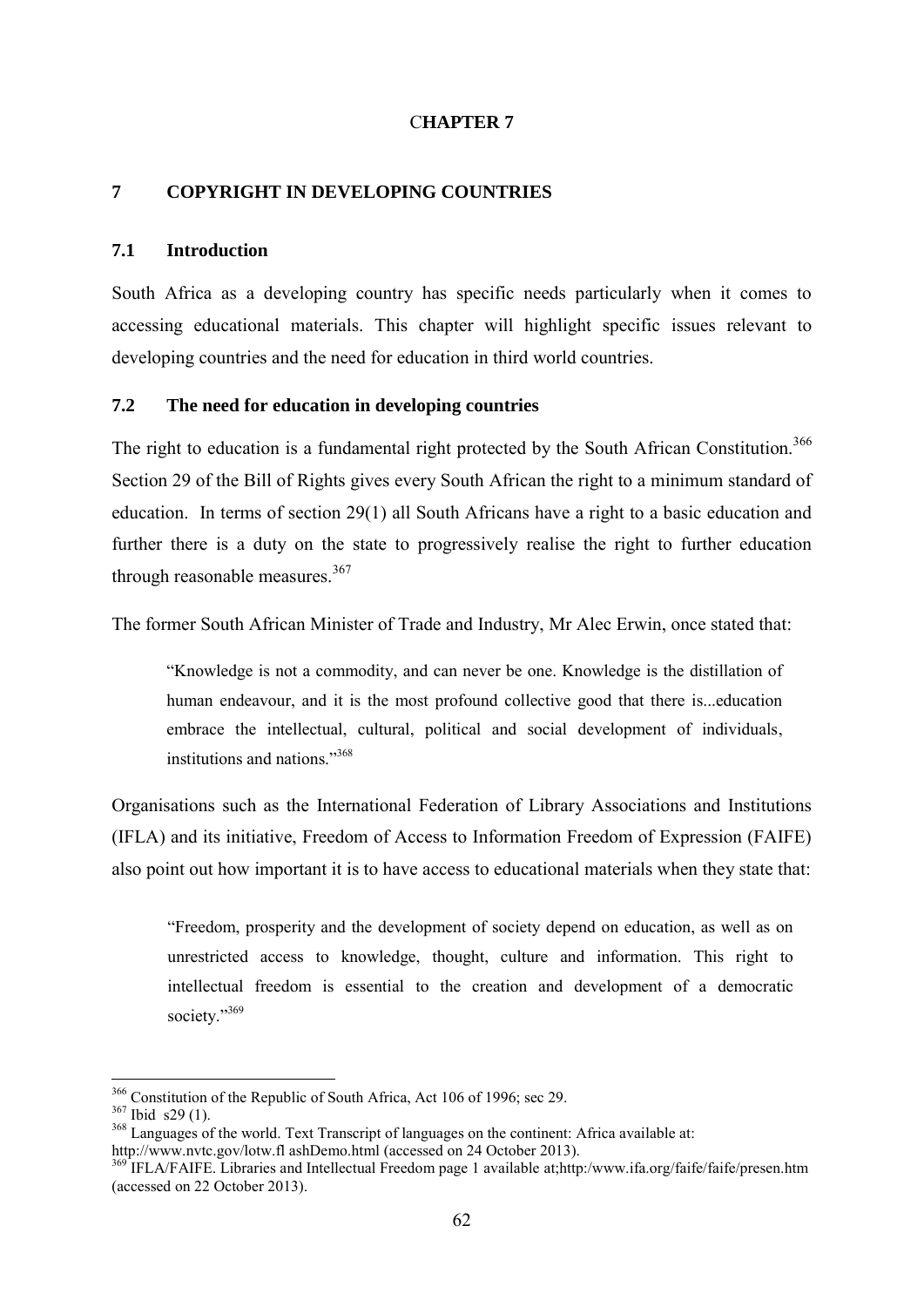Access to education is important throughout the world but it is particularly important in developing countries specifically because those countries are still developing. Many first world countries such as USA and Europe were able to obtain a substantial level of development at a time when copyright laws were non-existent or were in their infancy.<sup>370</sup> Now third world countries have to contend with a very developed form of copyright law especially if they want to be part of the international trade community. This then makes it very hard for those countries to access educational materials with the result that their development may be impeded.

Having discussed the need for education in developing countries, it is important to highlight the challenges that are faced by developing countries in accessing educational materials which will now be discussed.

# **7.3 Lack of access to educational materials**

Chon points out that the majority of students in the world have very limited access to basic tools for learning.<sup>371</sup> He is of the view that this lack of access constitutes a major crisis<sup>372</sup> and is caused by a number of factors. These factors include the excessive pricing of books coupled with payment of royalties or the non availability of the books at all.

Part of the students" learning process entails that they have access to educational materials, either in an electronic or printed form. In many cases access to these materials is very costly. This is particularly problematic for students living in rural areas in developing countries. Books are extremely expensive especially when compared to the average income within developing countries.<sup>373</sup> In some cases the lowest local price of a text book for secondary or tertiary institutions may be more than double than that found in developed countries.<sup>374</sup>An example, is *Long Walk to Freedom,* the story of Nelson Mandela*.* This book costs \$23.70 in South Africa whereas in the USA it costs in the region of \$11.60.<sup>375</sup> Because of the high price of books, teachers and libraries are unable to access or disseminate information contained in

<sup>&</sup>lt;sup>370</sup> B Khan "An Economic History of Copyright in Europe and the United States." EH.Net Encyclopedia, edited by Robert Whaples. March 16, 2008 available at http://eh.net/encyclopedia/an-economic-history-of-copyrightin-europe-and-the-united-states/ (accessed on 12 June 2014).

<sup>&</sup>lt;sup>371</sup> M Chon "Intellectual Property from Below; Copyright and Capability for Education" (2007) 40 *University of California Davis* 820.

<sup>372</sup> Ibid 821.

<sup>&</sup>lt;sup>373</sup> A Rens (note 284) 5.

 $374$  Ibid 6.

 $375$  Ibid 6.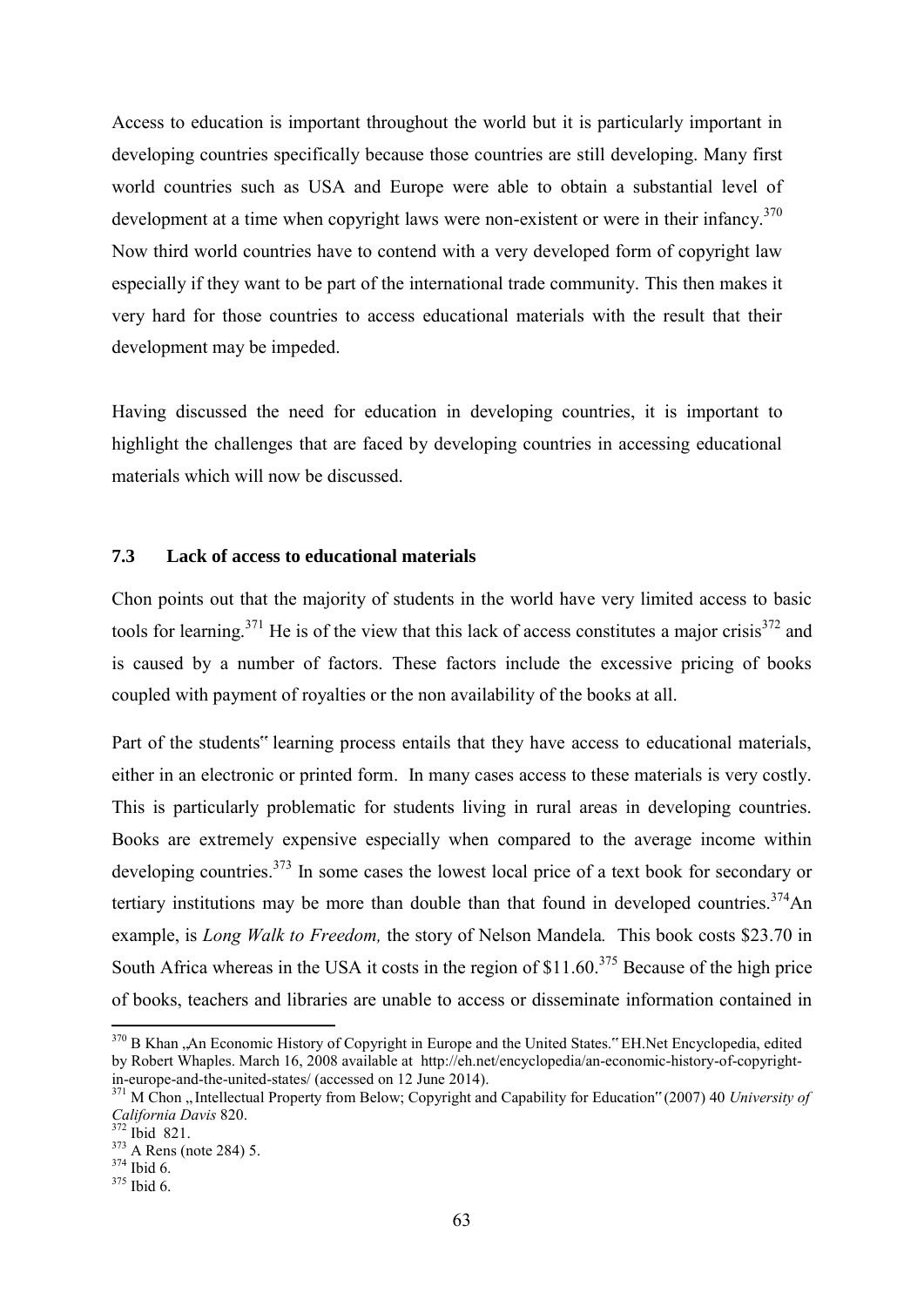copyrighted works. On the other hand, with the new technological invention in the form of computers, which facilitate easy access to educational materials, such works could be readily available. However, copyright law continues to restrict access to these works even though there are provisions that allow for fair use.

# **7.4 Additional barriers to access to information in South Africa**

In the preceding paragraphs in this chapter, the need for education and access to educational materials in developing countries has been discussed. It has been stressed out that generally developing countries have difficulty accessing textbooks and information because of the cost involved. In addition to these problems, the South African copyright law provides further impediments because (1) it does not permit parallel importation of such materials and (2) there are restrictions in the law when it comes to translating works and this has an important impact on the rights of disabled persons to access educational materials.

### *7.4.1 Parallel importation*

Parallel importation occurs when a person acquires copyrighted works quite legitimately in one country and then imports those works into another country without the consent of the copyright holder. $376$  This is often done in order to address situations where the work is being sold at a lower price in another country.<sup>377</sup> So if a textbook is not available in South Africa or it is very expensive, a parallel importer may buy the book in another country and then import that book into South Africa without the consent of the copyright holder. The TRIPS Agreement does permit parallel importing in terms of Article 6 which provides that the issue of exhaustion of rights shall not be a matter of dispute settlement.<sup>378</sup> Hence, TRIPS leaves it to members to decide how the principle should be applied within their national territory.

However, section 28 of the South Africa Copyright Act effectively blocks parallel importation. This section provides that:

<sup>&</sup>lt;sup>376</sup> D Kawooya et el... "Copyright and Education: Lessons on Africa Copyright and Access to Knowledge" (2009/2010) the *African Journal of Information and Communications* available at hhtp://link.wits.ac.za/journal/AJIC10-Schonwetter (accessed on 23 August 2013) 45.

<sup>377</sup> Ibid 45.

<sup>&</sup>lt;sup>378</sup> Article 6 of TRIPS Agreement.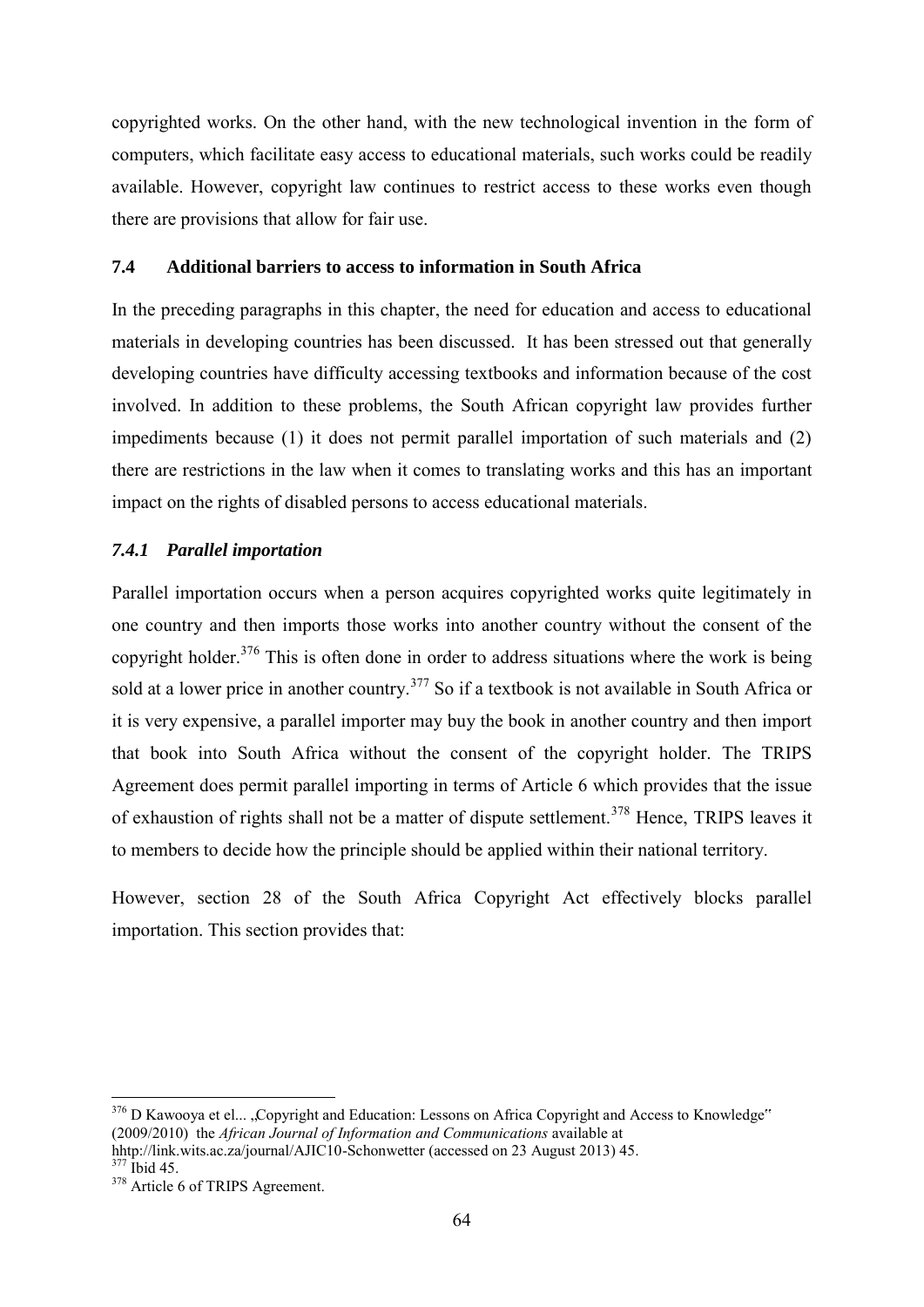"The owner of any published work or the exclusive licensee of a published work (who has the licensed right to import such work into South Africa), may request the Commissioner of Customs and Excise to declare any other importation of the work prohibited."<sup>379</sup>

There is a need for South Africa to re-consider this provision. It is suggested that South Africa must incorporate a provision into its legislation that will enable the importation of cheaper books from other countries into the country.

### *7.4.2 The translation of works*

South African law restricts the right to translate works before obtaining copyright permission and paying royalties<sup>380</sup> and it does not have specific provisions that cater for disabled persons, including the blind and visually impaired. Nicholson highlights some of the problems faced by sensory disabled students in accessing educational materials.<sup>381</sup> These include the following:

- o Copyright law prohibits a blind student from converting his textbook, or even a portion of it into a more accessible format, such as Braille.<sup>382</sup>
- o If a disabled person attempts to download an electronic article from an electronic database to email, the licence will prevent this, so he is unable to access the information via a voice-synthesizer. $383$
- o In most cases a disabled person cannot browse in a library, since there are no facilities or legal provisions which allow him to convert even a small portion to Braille. This means that copyright protection measures prevent him from exercising his fair use rights.<sup>384</sup>

It is important to bear in mind that section 9 of the Constitution<sup>385</sup> enshrines the right to equality in South Africa. Vawda points out that it is important to consider;

<sup>379</sup> Act 98 of 1978, sec 28.

<sup>&</sup>lt;sup>380</sup>Ibid sec 9A.

<sup>&</sup>lt;sup>381</sup> DR Nicholson , Intellectual Property; Benefit or Burden for Africa?" (2006) 32 *IFLA Journal* 312.

<sup>382</sup> Ibid 312.

<sup>383</sup> Ibid 312.

<sup>384</sup> Ibid 312.

<sup>&</sup>lt;sup>385</sup> 1996 Constitution; sec 9.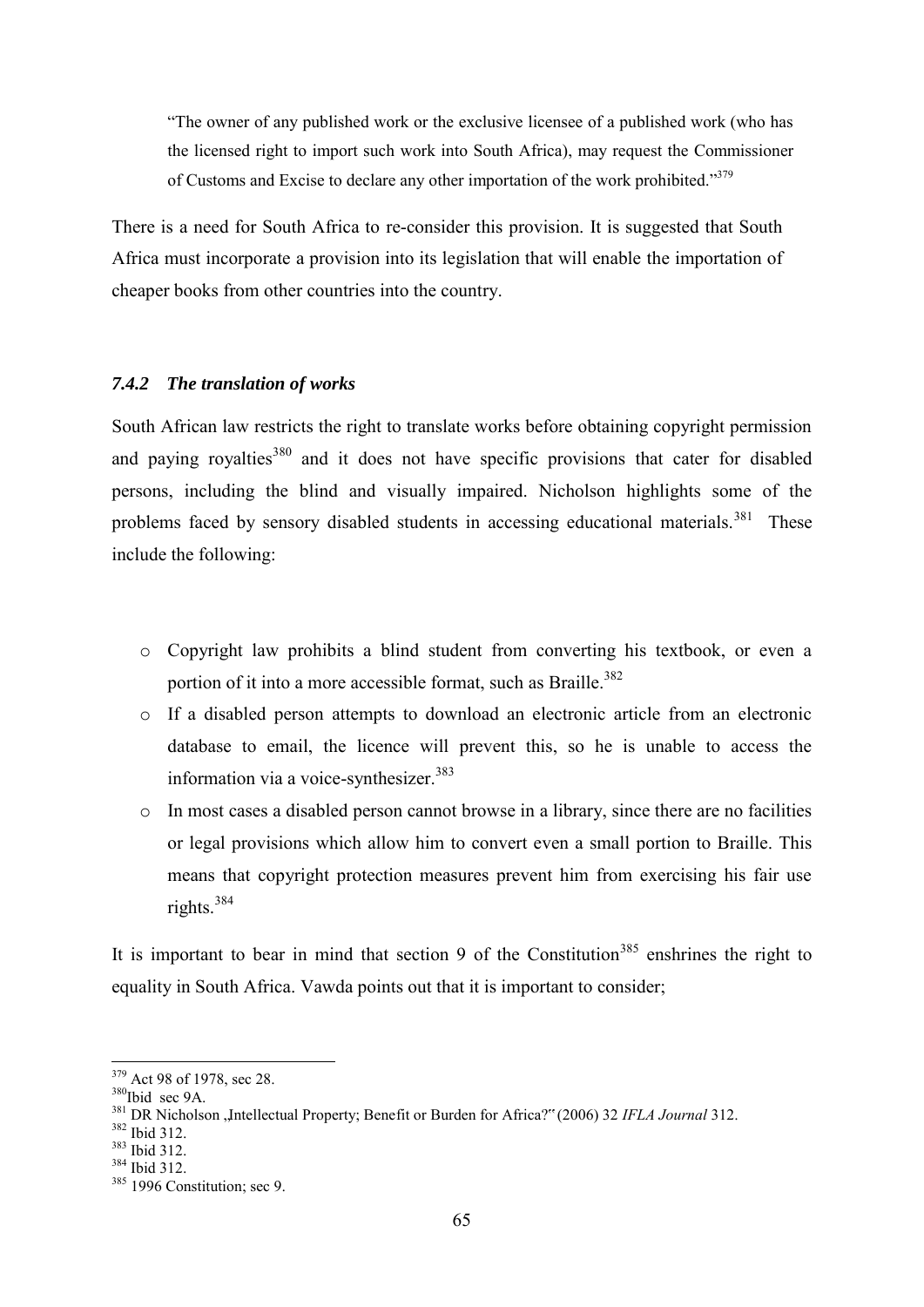"Whether South African intellectual property laws discriminate against disabled persons including the blind, visually impaired and other reading disabled persons by prohibiting them from converting reading materials into formats which they can use."<sup>386</sup>

It is thus disappointing that there is no mention in the Draft Policy discussed in chapter one of the urgent need to change South African laws to enable equal access to reading materials by the blind, visually impaired and other reading disabled persons. This basically means that people with sensory disability face additional barriers in accessing educational materials.

# **7.5 Conclusion**

It is argued that the current copyright regime in South Africa is not inappropriate as it fails to address the legitimate needs of education in this country. This failure to address educational needs restricts access to knowledge for those who cannot afford it. As has been pointed, out access to educational materials is a key to development in any developing country. This means that copyright will not benefit the public if the rights of copyright holders are over protected. Information will then only be accessible to the elite or it may be locked up altogether. The next chapter will draw conclusions and suggest recommendations that could be employed in order to bring about the balance between the author's rights and the public interest.

<sup>-</sup> $386$  Draft Policy on Intellectual Property, 2013- comments-joint submission October 2013 available at[; file:///C:](AppData/Local/Microsoft/Windows/AppData/Local/Microsoft/Windows/C) /Users/User/Downloads/Vawda"s %20comments.pdf (accessed on 8 April 2014) 5.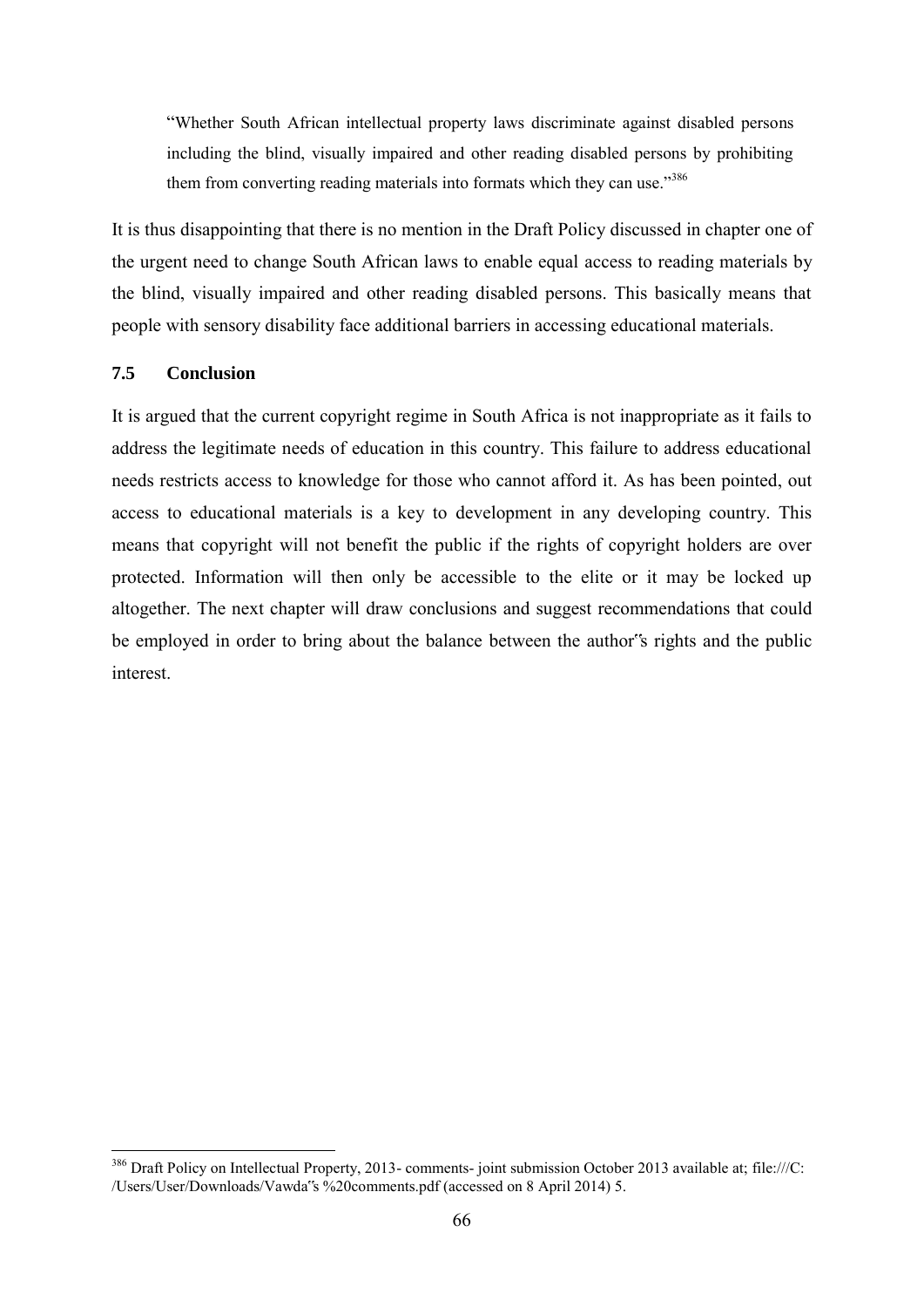#### **CHAPTER 8**

#### **8 CONCLUSION AND RECOMMENDATIONS**

This concluding chapter suggests possible solutions to the weaknesses identified in the copyright frame work. As has been discussed in this dissertation, authors are entitled to benefit from the works that they create - whether this is because they are the authors (natural theory) or because this is the manner in which they earn money (economic theory). However, this must be balanced against the rights of the public to have access to the works which they create. The drafters of the early laws governing copyright were very careful to make this clear. This dissertation has discussed the problems which developing countries face when trying to make works available for educational purposes. It has been argued that many disadvantaged people will be denied access to important educational materials because it is just too expensive to make those works available to them. This has very serious implications for development of those countries. The result will be a stifling of creativity rather than the enhancement of it which then defeats the main purpose of copyright law which is to ensure that creative people create further and better works. Therefore, it is also argued that authorities are losing sight of the reasons why copyright is protected. It is further argued that the pendulum has swung too far in favour of protecting rights holders and in the process the interest of the public to have access to educational materials, is being ignored or eroded.<sup>387</sup> The challenge though remains the same: how do we enhance the public welfare with some balance between the interest of copyright owners and those of users.<sup>388</sup> Striking this balance is not easy and it is accepted that it is necessary to continue to protect copyright because the goals of copyright protection remain important.<sup>389</sup> It is not argued therefore that copyright law should be done away with altogether but rather that policy makers should focus on the original goals of copyright law and should ensure that the law is developed with these in mind.

It remains important to find a balanced approach and to put the development of developing countries as an integral part within the TRIPS agreement. It is fair to say that TRIPS was created out of good intention but it has had some unexpected disastrous consequences for

<sup>&</sup>lt;sup>387</sup> Nicholson (note 381 above) 311.

<sup>&</sup>lt;sup>388</sup> World Intellectual Property Organization, Intellectual Property on the Internet: A Survey of Issues (2002).

<sup>389</sup> AM Leaffer *Understanding Copyright Law* 5ed (2010) 31.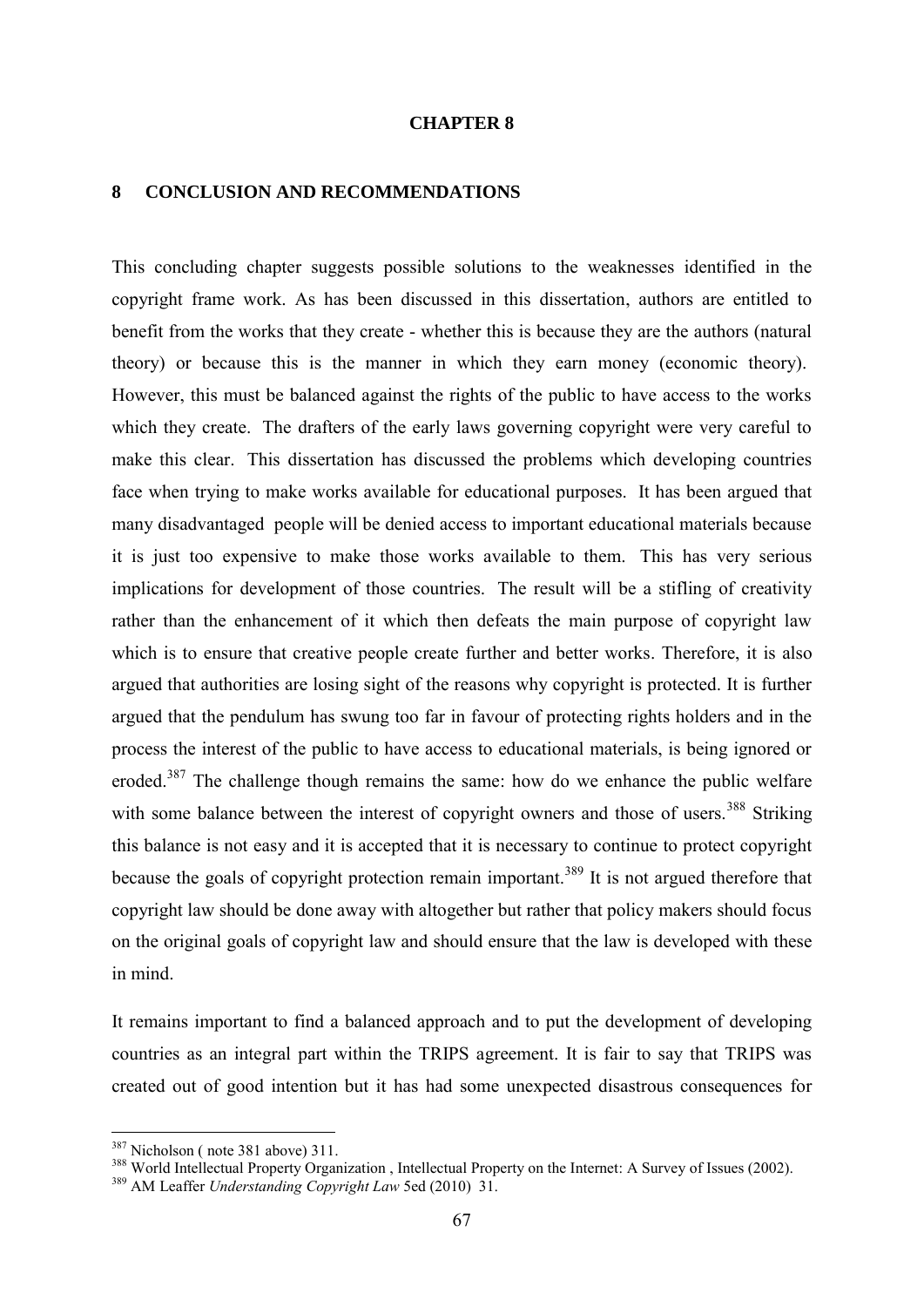developing countries. The direct effect of TRIPS is to give too much protection to rights holders. It is accepted that every author is entitled or at least deserves to be remunerated for the work that he has done in the information era, but at the same time society should also be entitled to enjoy art and scientific achievements.<sup>390</sup> There is also another aspect to consider. If rights holders are over protected, those who wish to have access to materials may resort to piracy and will simply ignore those rights.<sup>391</sup> So achieving the correct balance will benefit everyone. Creative people will receive their deserved remuneration and they will pay tax on it (another benefit for society) and there will be less possibilities or justification for people to copy works and make money from illegally acquired works.<sup>392</sup> The following suggestions are proposed for possible future areas of research.

The South African Copyright Act was introduced in 1976, long before the modern technological age. It cannot be disputed therefore that it needs to be amended. The law has evolved to the point where some of the provisions in the Act no longer fit with the modern system of copyright law. For instance, the statutory exceptions and the exceptions in the regulations as discussed in chapter five are not clear and they do not meet the needs of South Africa as a developing country. A particular failing of the law is to cater for the needs of disabled persons. It is appropriate to change the South African copyright system so that it would better represent the interests and concepts of a modern society. Copyright protection needs to be updated taking into consideration both the authors" interests and the society"s right to access information. A specific South African solution needs to be developed. An examination of both the interests of creators and consumers must precede any legal proposal for amendment or resolution. This can be effective by conducting an empirical research, where the views of both the public together with the authors will be ascertained. In particular it is suggested that the following reforms should be considered:

- 1) Re- think the period of protection
- 2) Incorporate some form of registration
- 3) Improve the current landscape of copyright exceptions and limitations

<sup>&</sup>lt;sup>390</sup> I Veiksa , Is the Existing Concept of Copyright Still Justified in the Information Society" (2012) 7 (2) Current *Issues of Business Law* 259.

<sup>391</sup> Ibid 260.

<sup>392</sup> Ibid 260.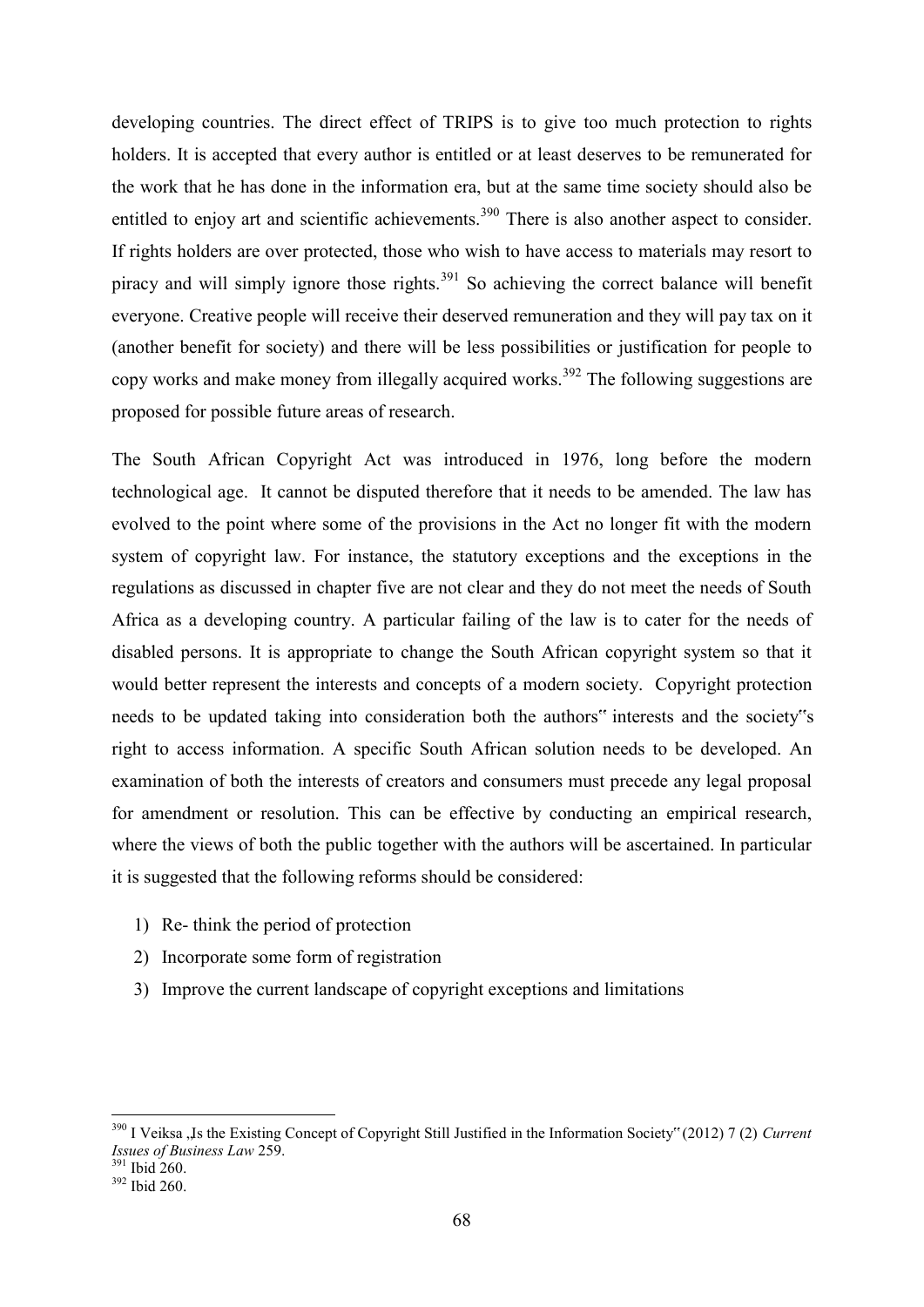It is suggested that serious consideration should be given to these reforms however it is acknowledged that some of these suggestions would have to be conducted at an international level as these are issues governed by the TRIPS agreement.

## **8.1 Re think the period of protection**

The length of time for which protection is granted must be weighed against the costs of that protection especially taking into consideration the speed at which the world is developing. The duration of copyright protection reveals no support for the many factual claims made about extensions.<sup>393</sup> Even though copyright has existed and continuously expanded for years, there has been little research done to test the theoretical basis for copyright expansion.<sup>394</sup> Extending copyright means that works take a long time to fall into the public domain which stifles development. Extending protection demonstrates that the users" interests are not being taken into account. It must be determined whether the current copyright system provides the best possible mechanisms for ensuring that works are available and accessible. The only way this extension can be justified is if it promotes the progress of science and the arts. It is seriously questionable whether there is even a need for copyright to exist for 50 years after the death of the author especially in this modern age when information and technology is changing so rapidly.<sup>395</sup> It is accepted that this is an issue which will have to be reconsidered on an international level as this is part of the TRIPS agreement.

# **8.2 Incorporate some form of registration**

Although there is no requirement to register copyright, the benefits of registration are that it establishes a public record of the copyright claim. In this way it causes the work to be indexed in the Copyrights Office records under the title and the author's name.<sup>396</sup> These records become open to the public and are frequently searched by persons or organisations seeking to find out whether a particular work has been registered and, if so, who currently owns the copyright.<sup>397</sup> This is particularly important in tracing orphan works, as it becomes easy to trace an author who is registered, than one who is unknown and in this way it makes works to be accessed easily and it also becomes easy to ascertain whether copyright has

 $393$  Gifford (note 312 above) 657.

<sup>&</sup>lt;sup>394</sup> Y Fan, R Shin Ray Ku and J Sun , Does Copyright Law Promote Creativity? An Empirical Analysis of Copyright"s Bounty." (2009) 62 2 *Vand. L. Rev*. 1671.

Draft Policy on Intellectual Property, 2013 (note 9 above) 14.

<sup>396</sup> S Fishman *The Copyright Hand Book; What Every Writer Needs to Know*11ed (2011) 41.

<sup>397</sup> Ibid 41.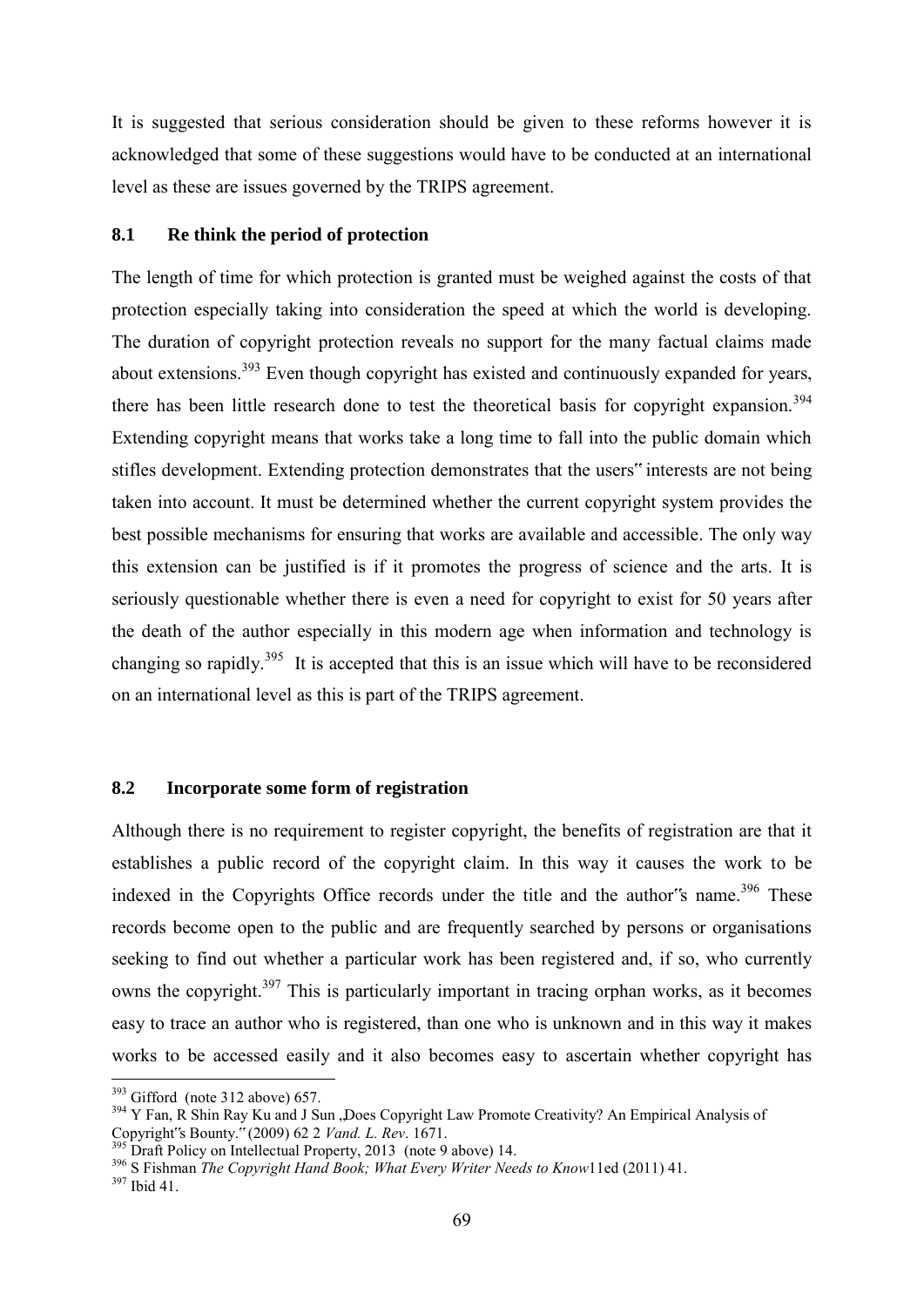expired and has vested into the public domain or not. Again this is an issue which needs to be considered at an international level but it is suggested that some form of registration of copyright should be required. Importantly those authors who have no interest in protecting their copyright would not register their works and those works can then more easily become part of the public domain to be freely used by others.

# **8.3 Improve the current landscape of copyright exceptions and limitations**

The DTI in its draft policy<sup>398</sup> has pointed out that there must be careful consideration of international treaties in the field of copyright before acceding to them. The Policy has also acknowledged that even though South Africa subscribes to international instruments such as TRIPS, these conventions do not fully cater for the needs of a country like South Africa, particularly in the area of education. It has acknowledged that until now South Africa"s domestic legislation has made insufficient use of the existing flexibilities contained in these conventions.<sup>399</sup> Other commentators recommend that:

"The overall objective of copyright law must be stated clearly, i.e., to create and maintain a fair balance between the legitimate interests of rights holders and the public interest in farreaching access opportunities. It is this overarching objective that should inform policyand lawmaking in this field. This is especially the case since some of the technological advancements brought about by the digital age have further jeopardised the aforementioned balance of conflicting interests. What is needed urgently, therefore, is a copyright regime that takes into account the new realities and provides an appropriate and just framework for all stakeholders in the copyright arena."<sup>400</sup>

It is recommended that the Copyright Act be amended in order to provide a broader definition of teaching as embodied in section 12 (4) that "includes current modes of delivery and would be flexible enough to cover future innovation."<sup>401</sup> It is also recommended that South Africa needs some form of guidance to be included in the Copyright Act in order to establish a proper test for fairness. It may borrow from the USA fair use clause which contains the four step test in this regard.<sup>402</sup> It is also imperative that exceptions need to be provided to cater for the use of copyright protected works especially by visually impaired individuals. $403$  Since the

<sup>&</sup>lt;sup>398</sup> Draft Policy on Intellectual Property, 2013 (note 9 above).

<sup>399</sup> Ibid 32.

<sup>400</sup> Draft Policy on Intellectual Property Comments ( note 386 above) 14.

 $401$  Ibid 15.

 $402$  Ibid 15.

 $403$  Ibid 15.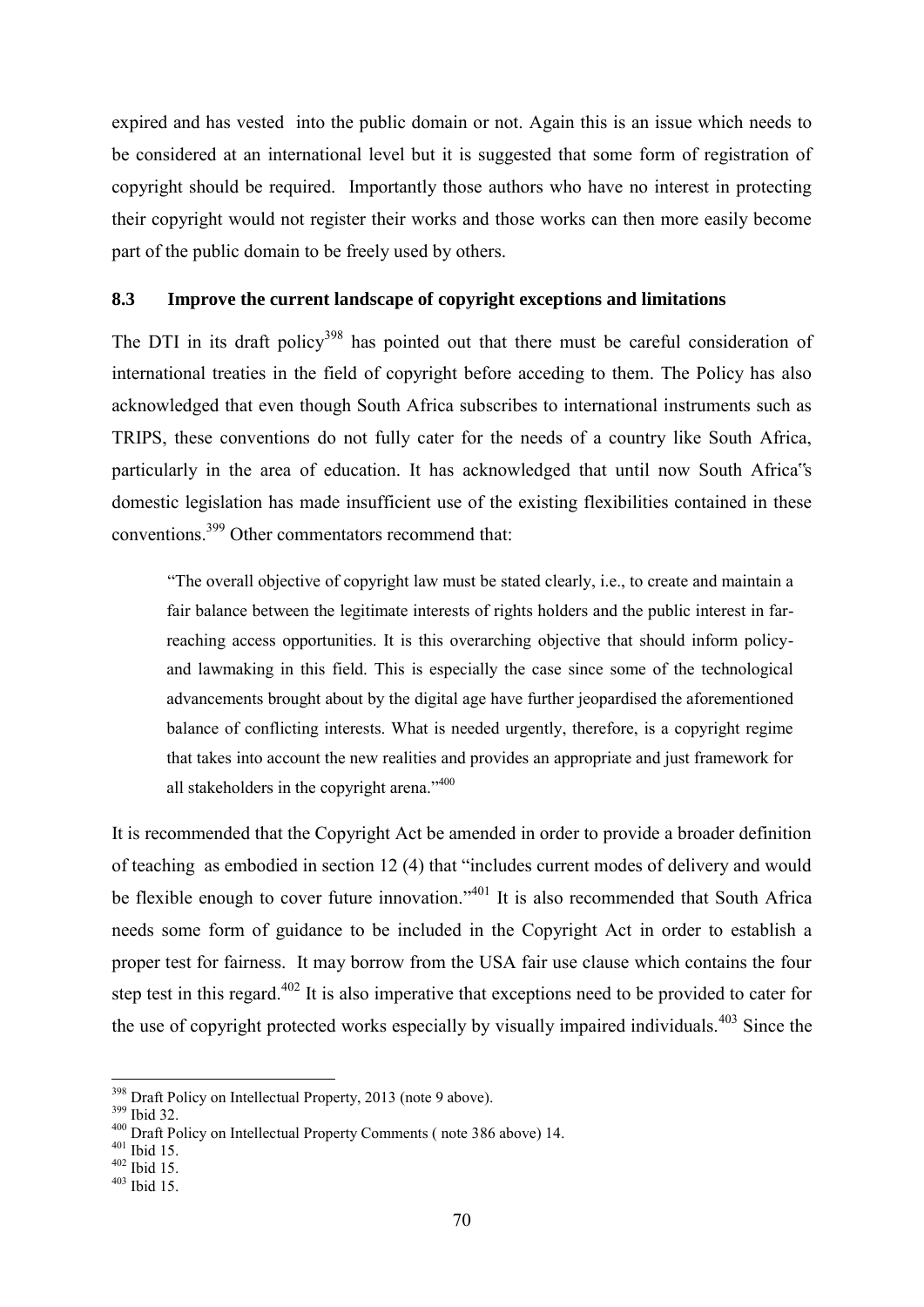Copyright Act is silent in respect of orphan works, it is recommended that an amendment be sought in this respect in order to permit the use of orphan works on reasonable terms when copyright holders cannot be identified.<sup>404</sup> The difficulties in this regard are illustrated by an example give by the supervisor of this thesis $405$  from her own experience. In completing a chapter for a book on commercial law she referred to a short quote from *Vosper, C. 1971.The mind benders. London: Neville Spearman.* The publishers of the book then sought to obtain permission to use this quote and after experiencing difficulty sent the following email:<sup>406</sup>

"This extract is a problem because the author (Cyril Ronald Vosper, Scientologist and later a critic of Scientology: 7 June, 1935 - 4 May, 2004) is no longer alive and the publisher no longer exists. The author emigrated from UK to Australia in 1988, and it"s proving difficult to find his heirs or literary executor. This means that one has to keep looking, and making enquiries, but your author may prefer to use his/her own word, and rather than the words of this author, as it may take a while to find the correct person."

My question then is - what has happened to the whole concept of fair use. In another example, my supervisor wanted to use some material that she had previously published. As she no longer owned the copyright over that material she decided to apply for permission from the copyright holders to use that material. This, even though she had to a large extent actually re-written much of the work (she simply wanted to avoid being accused of self plagiarism). The publishers initially wanted to charge £54 for the use of her own work.<sup>407</sup> But after the issue was discussed it was agreed that she could use the work provided she referenced where she had originally published it.

These final examples serve to highlight the view examined in this thesis that the copyright world is becoming very complicated and over controlling. On a final warning note, Ferguson, one of the world's most renowned historians and the Laurence A Tisch Professor of History at Harvard University in his book *Civilisation: The West and the Rest* argues that all the great civilisations of history died when they stifled innovation rather than ensuring that they engaged in "creative competition and communication."<sup>408</sup>

 $404$  Ibid 16.

<sup>405</sup> T Woker, Phd (Rhodes) School of Law, University of KwaZulu Natal, Durban.

<sup>406</sup> Email received by Prof Woker from the permissions editor of Oxford Press on 4 June 2014.

 $407$  Information received during the supervision process.

<sup>408</sup> N Ferguson *Civilisation; The West and the Rest* (2011) 12.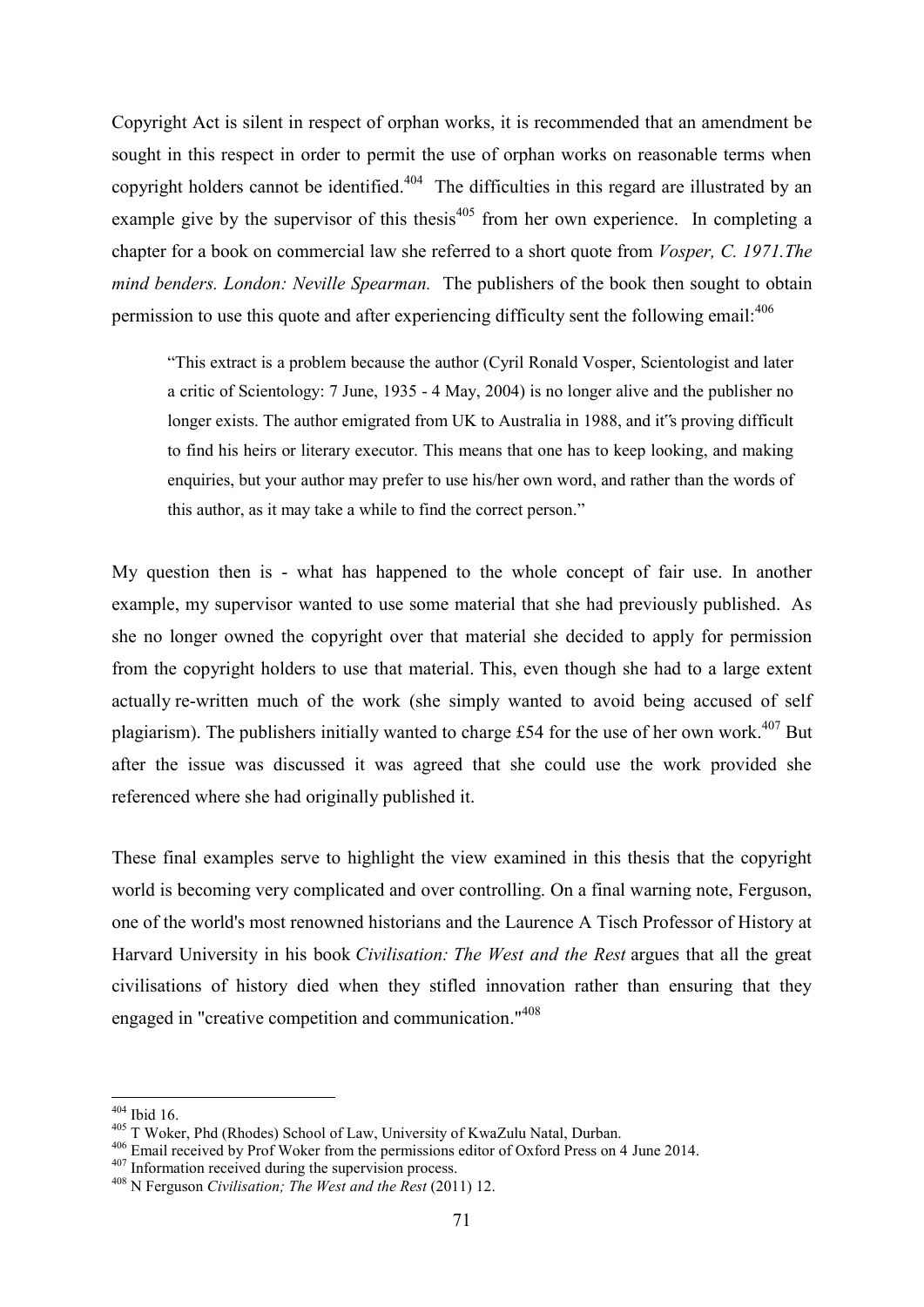#### **BIBLIOGRAPHY**

# **BOOKS AND CHAPTERS IN BOOKS**

Aplin T Cornish WR & Llewelyn D *Intellectual Property: Patents, Copyrights, Trademarks & Allied Rights* 8ed (London: Sweet & Maxwell, 2013)

Armstrong C ... et al *Access to Knowledge in Africa: The Role of Copyright* (Claremount: UTC Press, 2010)

Boldrin I & Levine B *Against Intellectual Monopoly* (New York: Cambridge University Press, 2008)

Bollier B *Brand Name Bullies: The Quest to Won and Control Culture* (Hoboken: John Wiley & Sons Ltd. 2005)

Bowrey K & Handler M & Nicole D *Emerging Challenges in Intellectual Property* (Australia: Oxford University Press, 2011)

Boyle J *The Public Domain* (London: Yale University Press, 2008)

Braithworth J & Drahos P *Information Feudalism* (London: Earthscan Publications, 2002)

Brown A et el... *Contemporary Intellectual Property Law and Policy* 3ed ( London: Oxford University Press, 2014)

Colston C & Middleto K *Modern Intellectual Property Law* 2ed (London: Cavendish Publishing Limited, 2005)

Cottier T & Veron P *Concise International and European IP Law* 2ed (Kluwer Law International, 2011)

Crews KD *Copyright, Fair use and Challenge for Universities: Promoting the progress of Higher Education* (London: The University of Chicago Press, 1993)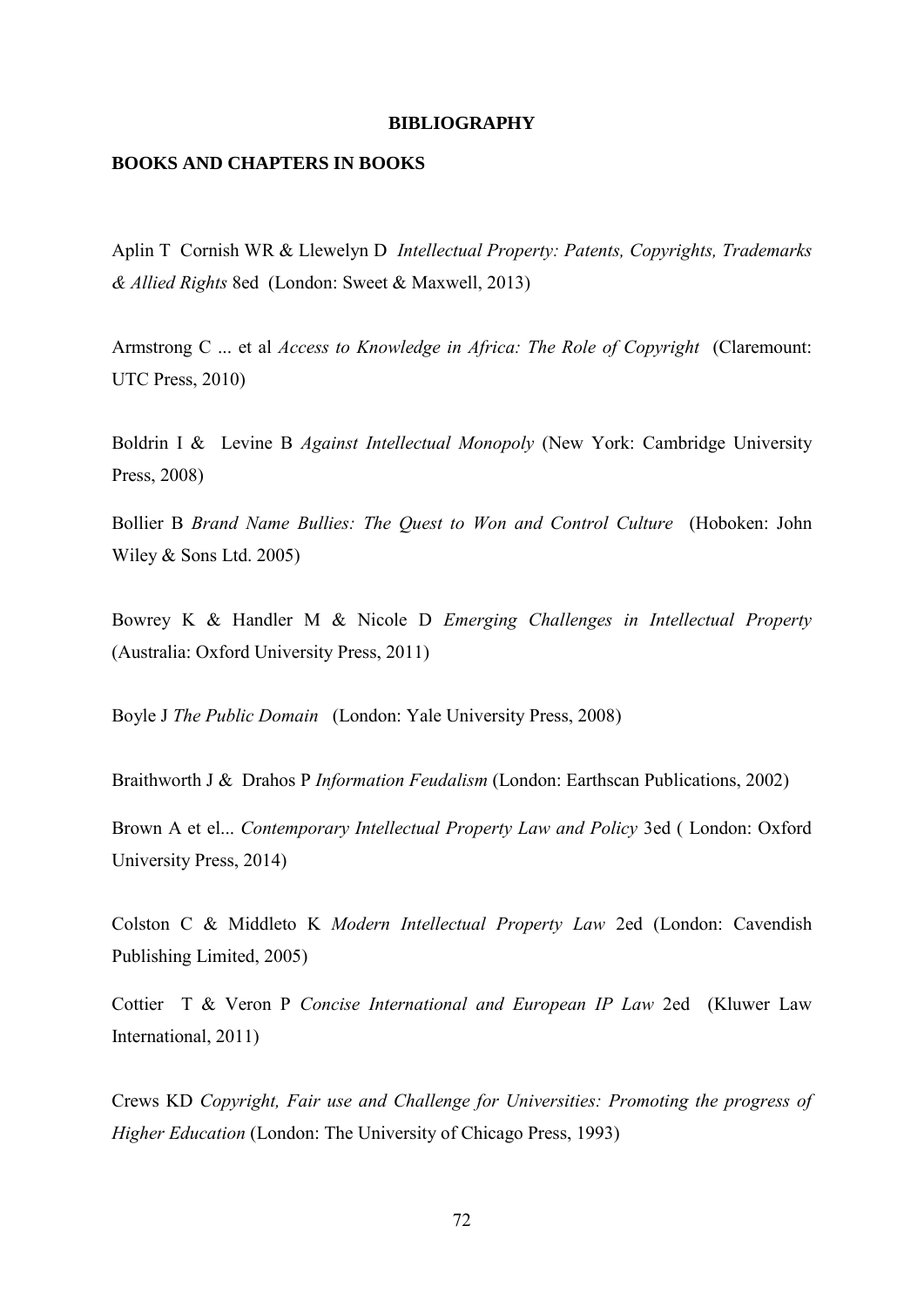Davies G *Copyright and the Public Interest* 2ed (London: Sweet &Maxwell, 2002)

Davis J *Intellectual Property Law* (London: Oxford University Press, 2001)

Dean OH *Handbook of South African Copyright Law* (Kenwyn: Juta, 2006)

Dreier T Kur A & Planck M *European Intellectual Property Law'; Text Cases and Materials* (Cheltenham: Edward Elgar Publishing Limited, 2013)

Dutfield G & Suthersanen U *Global Intellectual Property Law* Cheltenham: Edward Elgar, 2008)

Fishman S *The Copyright Hand Book; What Every Writer Needs to Know*11ed (Berkely: Nolo, 2011)

Guibault L *Copyright Limitations and Contracts, an Analysis of the Contractual Overridability of Limitations on Copyright* (London: Kluwer Law International, 2002)

Idris K *Intellectual Property; A Power Tool for Economic Growth* 2ed (Geneva: WIPO, 2003)

Kur A & Mizaras V *The Structure of Intellectual Property Law-Can One Size Fit All?*  (Cheltenham: Edward Elgar*,* 2011)

Leaffer AM *Understanding Copyright Law* 5ed (Lexis Nexis, 2010)

Martin B *Information Liberation* (London: Freedom Press, 1998)

Patterson LR *Copyright in Historic Perspective* (Nashville: Vanderbilt University Press, 1968)

Pistorious T "Copyright Law" in Van Der Merwe A *Law of Intellectual Property in South Africa* (Durban: LexisNexis, 2011)

Pistorius T in Hilty R & Nerisson S *Balancing Copyright-A Survey of National Approaches*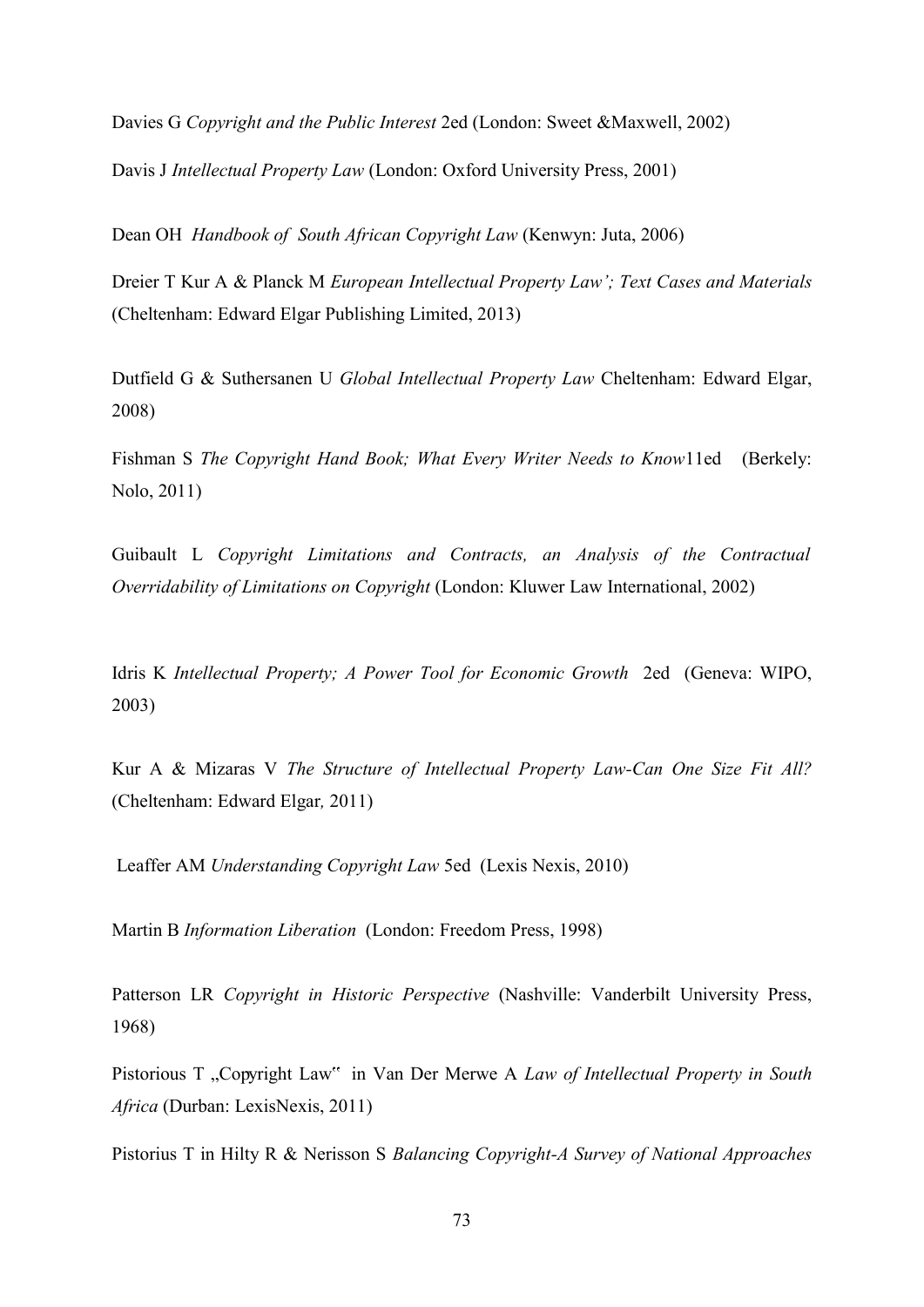(Berlin: Springer-Verlag Berlin**,** 2012)

Ramsden PA *A Guide to Intellectual Property Law* (Cape Town: Juta Law, 2011)

Rose M *Authors and Owners: the Invention of Copyright* (United States of America, 2002)

Samuels E *The Illustrated Story of Copyrights* (New York: Thomas Dunn Books, 2002)

Senftleben M *Copyright, Limitations and the Three-StepTe*s*t* (The Hague: Kluwer Law International, 2004)

Taliashvili G *Copyright Works* (Grin Verlag: Norderstedt, 2008)

Vaidhyanathan S *Copyright and Copywrongs: The Rise of Intellectual Property and How It Threatens Creativity* (London: New York Press, 2001)

Van Der Merwe A *Law of Intellectual Property in South Africa* (Durban: LexisNexis, 2011)

Woker T C*ommercial Law* to be published by (Oxford Publishers 2014)

#### **CASE LAW**

#### **England**

*Donaldson v Beckett* (1774) 2 Broc. P.C 129; (1994 )17 HansardParl. Hist. 953

*Carg v Kearsely* 4 Esp. 168 1803

*Hubbard v Vosper* 1972 (2) QB 84

*Millar v Taylor* 4 Burr. 2303, 98 Eng. Rep. 201 (K.B. 1769)

# **South Africa**

*Galago Publishers Pty Ltd and Another v Erasmus* 1989 (1) SA 276 (A)

*Haup t/a Softcopy v Brewers Marketing Intelligence (Pty) Ltd 2006 (4) SA 458 (SCA)*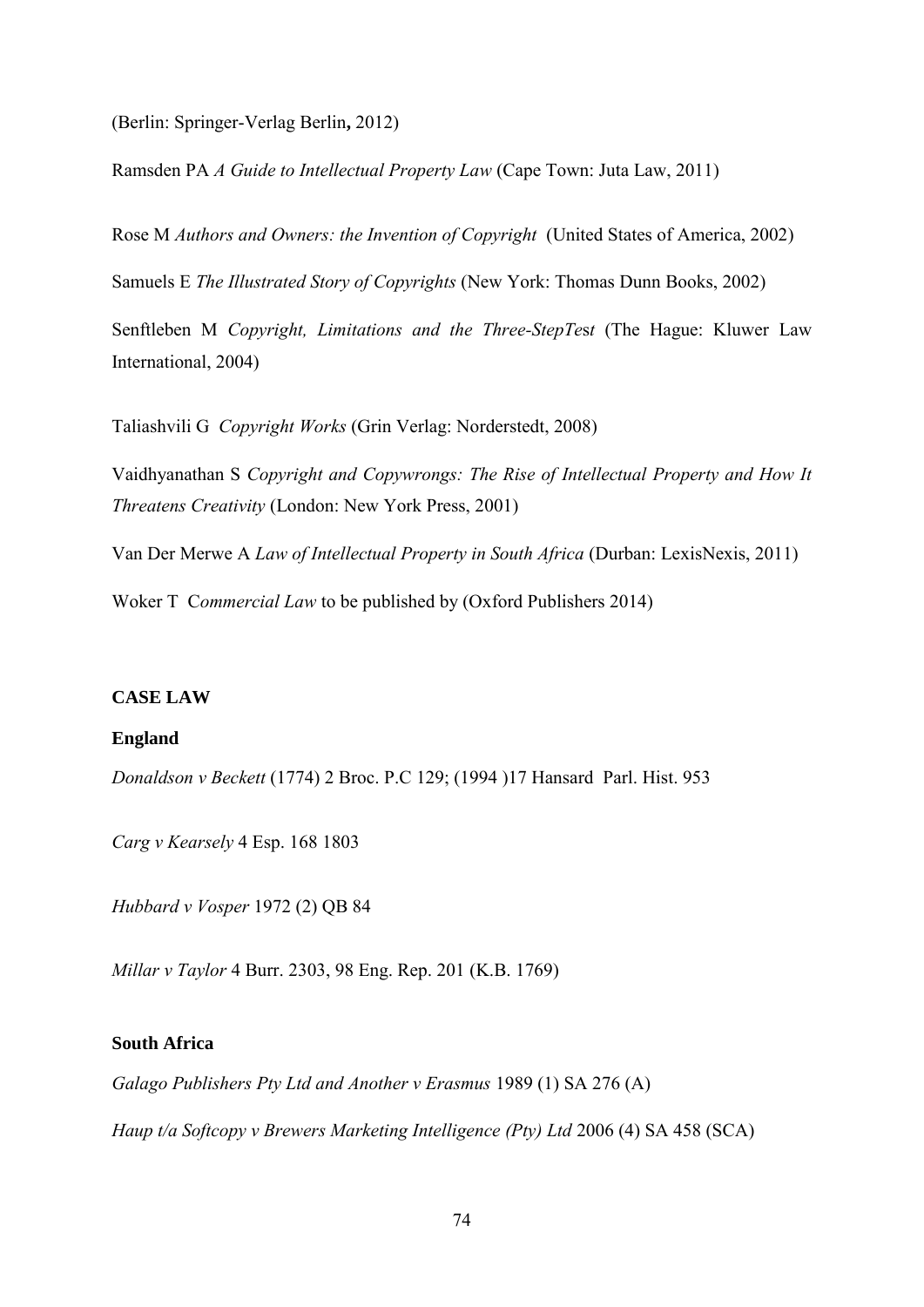*King v South African Weather Service* 2009 (3) SA 13 (SCA)

*Klep Valves Pty Ltd v Saunders Valve Co Ltd* 1987 (2) SA 1 (A)

*Laugh It Off Promotions v South African Breweries International (Finance) B.V. t/a Sabmark International* 2006 (1) SA 144 (CC)

*Northern Office Micro Computers (Pty) Ltd and Others v Rosenstein* 1981 (4) SA 123

(C)

*Pan African Engineers (Pty) Ltd v Hydro Tube (Pty) Ltd and Another* 1972 (1) SA 470 (W)

*Peter-Ross v Ramesar and Another* 2008 (4) SA 168 (C)

### **The United States of America**

*Alcatel USA Inc v DGI Technologies Inc* 166 F 3d 772 (US Ct App (5th Cir), 1999)

*Basic Books Inc. v Kinko's Graphics Corp* 758 F. Supp. 1522 (S.D.N.Y 1991)

*Eldred v Ashcroft* 537 US 186 (2003)

*Sony Corp of America v Universal City Studios* 464 U.S. 417 (1984)

## **ELECTRONIC SOURCES**

A Basharat , Is TRIPs Friendly to Development?" (July 10, 2012) available at *ssrn*: *http//ssrn.com/abstract=2103319*

A Report by the National Advisory Committee on Creative and Cultural Education (1999) available at<http://sirkenrobinson.com/pdf/allourfutures.pdf>

Callahan WP & Switzer TJ "Technology as a Facilitator of Quality Education: A Model" available at<http://www.intime.uni.edu/model/modelarticle.html>

Cole AT , International Copyright Law Part1: The Berne Convention for the Protection of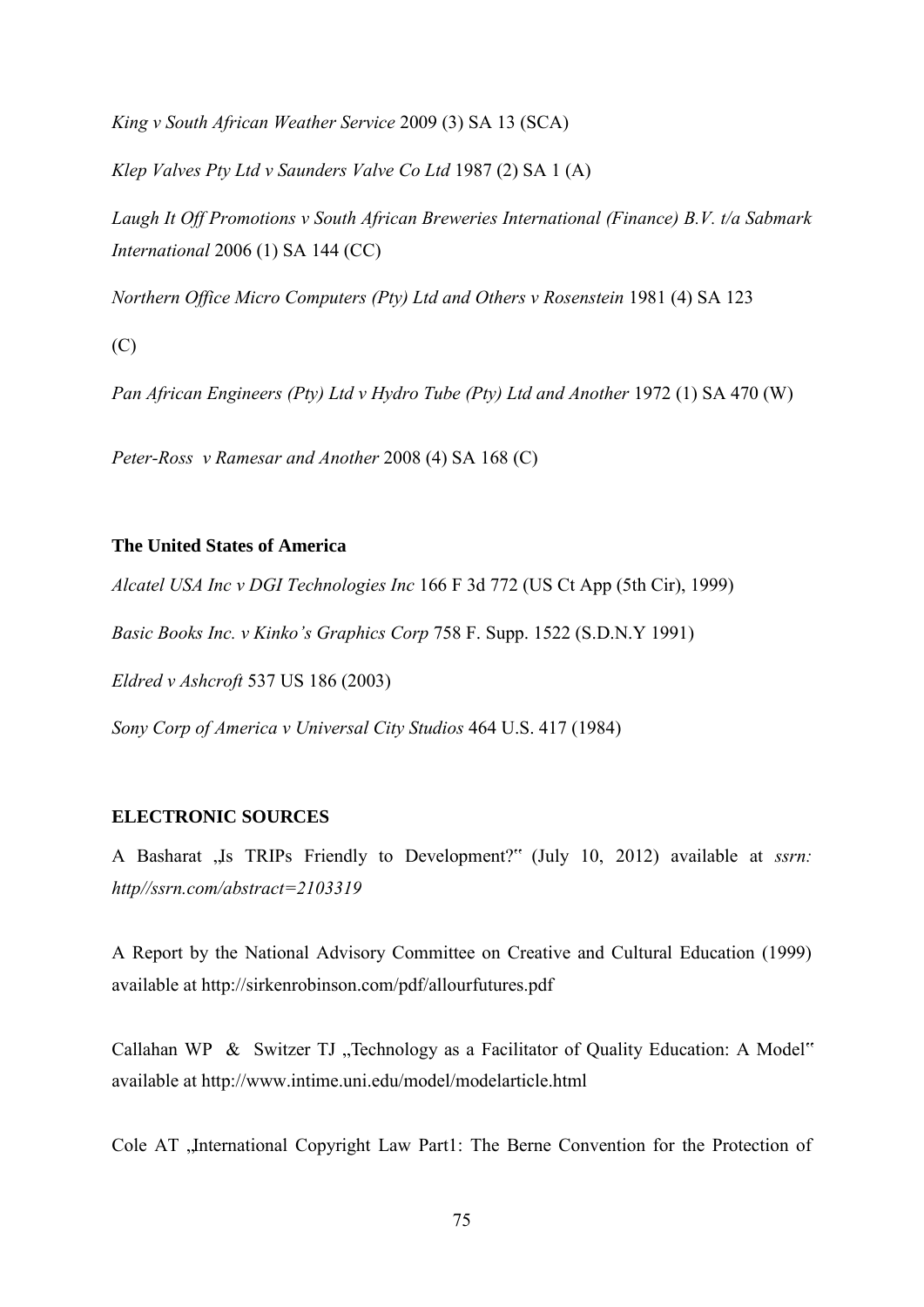Literary and Artistic Works, 1886" available at <http://www.belipo.bz/wpcontent/uploads/2011/12/copyrightlaw.pdf>

Colombet Major Principles of Copyright and Neighbouring Countries in the World: A Comparative Law Approach 5 available at <http://unesdoc.unesco.org/images/0007/000750/075056eo.pdf>

Ginsburg JC "Copyright and Control Over New Technologies of Dissemination." (2001) 101 (7) *Columbia Law Review* 1613 available at<http://www.jstor.org/stable1123809>

Hansard M Vol 56 (5) (1841) available at <http://hansard.millbankssystems.com/commons/1841/feb/05/copyright>

<http://artmap.co.za/569/dramatic+artistic+and+literray+organisation+dalro/>

<http://usgovinfo.about.com/od/usconstitution/a/a1s8.htm>

<http://www.arl.org/focus-areas/copyright-ip/2486-copyright-timeline#20C>

[http://www.copyrightservice.co.uk/copyright/p08\\_berne\\_convention](http://www.copyrightservice.co.uk/copyright/p08_berne_convention) 

<http://www.dalro.co.za/>

[http://www.iipa.com/rbi/2004\\_Oct19\\_TRIPS.pdf](http://www.iipa.com/rbi/2004_Oct19_TRIPS.pdf)

<http://www.internetlegal.com/164>

<http://www.ipo.gov.uk/types/copy/c-about/c-history.htm>

<http://www.ipo.gov.uk/types/copy/c-about/c-history/c-history-anne.htm>

[http://www.samro.org.za/sites/all/themes/corporateclean/images/newsletters/samroNotes/50th](http://www.samro.org.za/sites/all/themes/corporateclean/images/newsletters/samroNotes/50thSpecialEdition/samroNotes-50thSpecialEdition.pdf) [SpecialEdition/samroNotes-50thSpecialEdition.pdf](http://www.samro.org.za/sites/all/themes/corporateclean/images/newsletters/samroNotes/50thSpecialEdition/samroNotes-50thSpecialEdition.pdf)

[http://www.tanyapretorius.co.za/content/writing/copyright/copyright%20in%20south%20afri](http://www.tanyapretorius.co.za/content/writing/copyright/copyright%20in%20south%20africa.html) [ca.html](http://www.tanyapretorius.co.za/content/writing/copyright/copyright%20in%20south%20africa.html)

76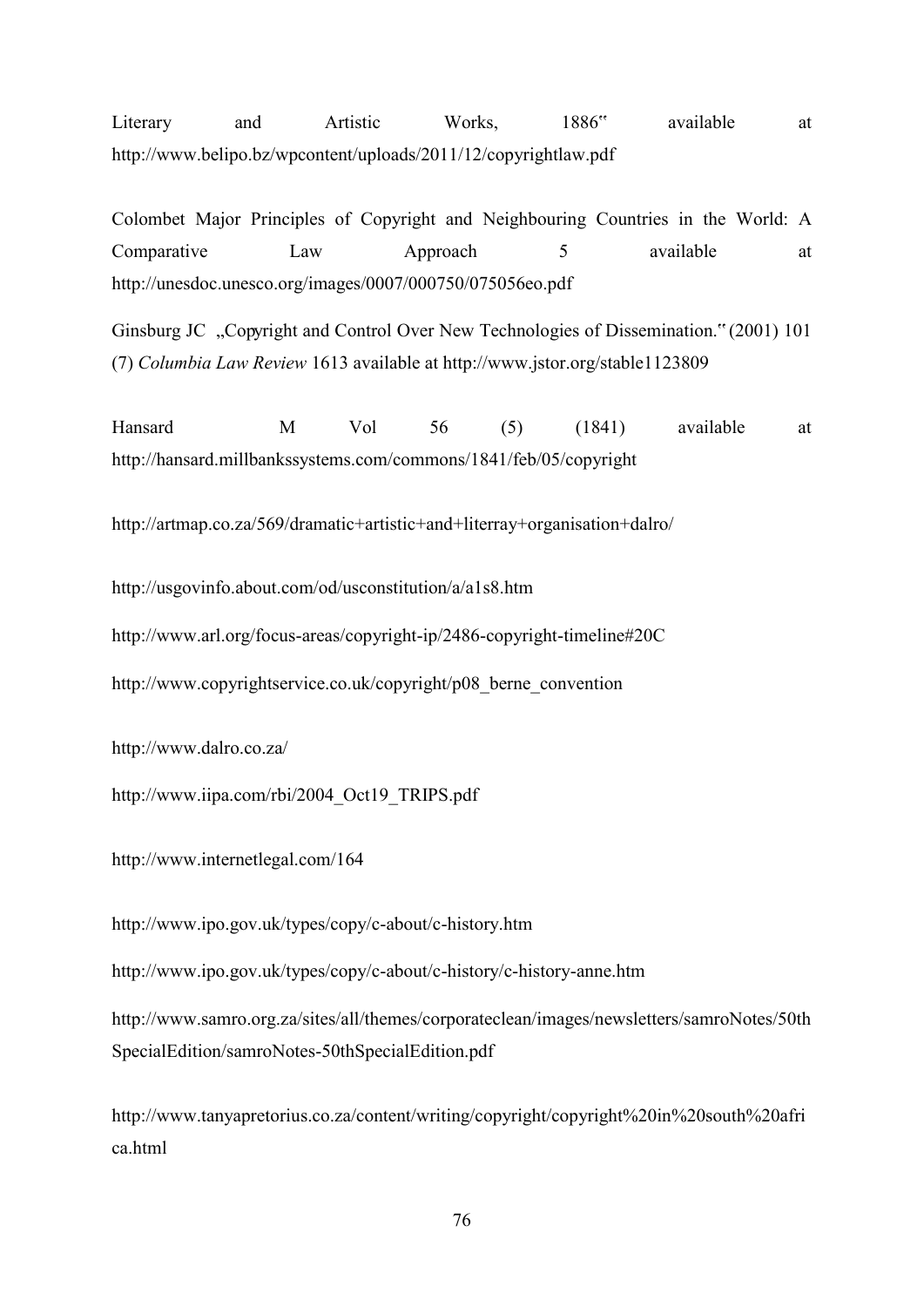<http://www.wipo.int/about-ip/en>

<https://www.lib.umn.edu/copyright/fairuse>

Hurt RM & Schuchman RM "The American Economic Review" (1966) 56 (1/2) *JUSTOR* available at url<http://www.jstor.org/stable/1821305> IFLA/FAIFE. Libraries and Intellectual Freedom page 1 available at;http:/www.ifa.org/faife/faife/presen.htm

J Ewing "Copyright and Authors" (2003) 8 (10) available at [http://firstmonday.org/issues/issue8\\_10/index.html](http://firstmonday.org/issues/issue8_10/index.html)

Kahn R & Rens A "Access to Knowledge in South Africa" (2009) available at http:/www.yalesisp.org/wp-content/uloads/2009/10/A2K-in –SA.pdf

Kawooya D et el....,Copyright and Education: Lessons on Africa Copyright and Access to Knowledge" (2009/2010) the *African Journal of Information and Communications* available at hhtp://link.wits.ac.za/journal/AJIC10-Schonwetter

Khan B , An Economic History of Copyright in Europe and the United States." EH. Net Encyclopedia, edited by Robert Whaples. March 16, 2008 available at <http://eh.net/encyclopedia/an-economic-history-of-copyright-in-europe-and-the-united-states/>

Languages of the world. Text Transcript of languages on the continent: Africa available at: [http://www.nvtc.gov/lotw.fl ashDemo.html](http://www.nvtc.gov/lotw.fl%20ashDemo.html)

Press Release, Google Inc., Google Checks Out Library Books (December 14, 2004) available at http:www.google.com/intl/en/pressrel/print\_library.html

Ricketson S ., The Three Step Test, Deemed Quantities, Libraries and Closed Exceptions: Centre of Copyright Studies Ltd"(2002) available at [www.copyright.org.au/admin/cms.../15152925445080e3c7dea8.pdf](http://www.copyright.org.au/admin/cms.../15152925445080e3c7dea8.pdf)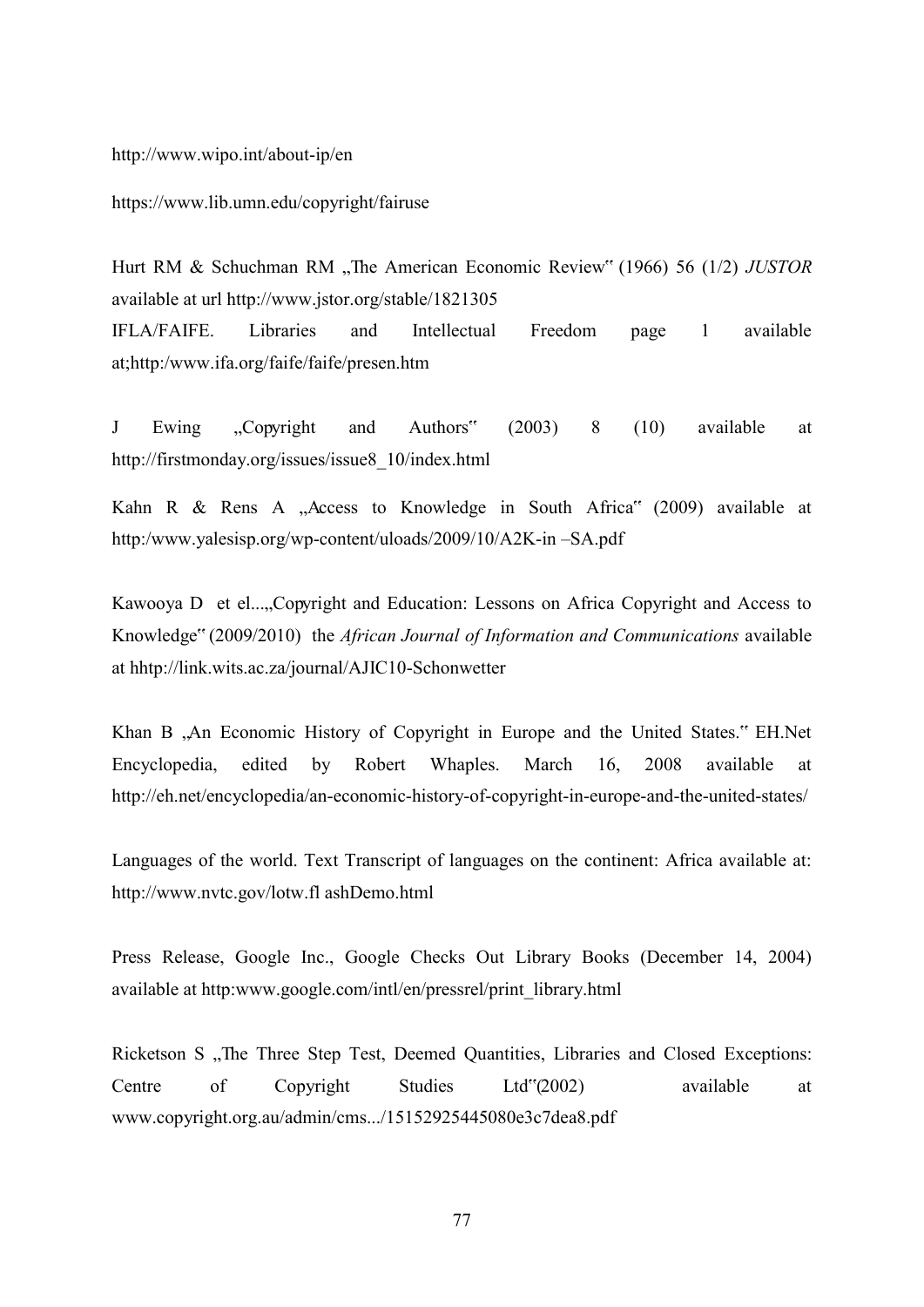Schonwetter T , The Three- Step Test Within the Copyright System" available at <http://pcf4.dec.uwi.edu/viewpaper.php?id=58&print=1>

Stern RM "The Multilateral Trading System" Discussion Paper No. 569 2 April available at *[www.firdschool.umich.edu/rsie/workingpapers/Papers551.../r569.pdf](http://www.firdschool.umich.edu/rsie/workingpapers/Papers551.../r569.pdf)*

Yu PK ..Why are the Trips Enforcement Provisions Ineffective?" available at <http://www.peteryu.com/torremans2.pdf>

### **JOURNAL ARTICLES**

Abina Sankar KP  $\&$  Chary NLR "The Idea-Expression Dichotomy; Indianizing an International Debate" (2008) 3 (2) *Journal of International Commercial and Technology*  129-138

Ayers IS ,, The Future of Global Copyright Protection: Has Copyright Law Gone Too Far?" (2000) 62 *University of Pittsburg Law Review* 49-86

Barbosa RG , Revisiting International Copyright Law" (2007) *Barry Law Review* 43 -110

Barry MR "Multiple Photocopying by Educators and the Fair Use Doctrine: The Court's Role in Reducing Transaction Costs" (1994) 2 University *of Illinois Law Review* 387-416

Bentely L & Sherman B "Great Britain and the Singing of the Berne Convention in 1886." (2000-2001) 48 *Journal Copyright Society of the U.S.A* 311-340

Bobko PK "Open-Source Software and the Demise of Copyright" (2001) 27 *Rutgers Computer & Technology Law Journal* 51-91

Breyer S ., The Uneasy Case for Copyright: A Study of Copyright in Books, Photocopies and Computer Programs" (1970) 84 (2) *Harvard Law Review* 281-351

Brito J & Dooling B , An Orphan Works Affirmative Defence to Copyright Infringement Actions" (2005) 12 *Michigan Telecommunications and Technology Law Rev*iew 75-113

Chon M , Intellectual Property from Below; Copyright and Capability for Education" (2007)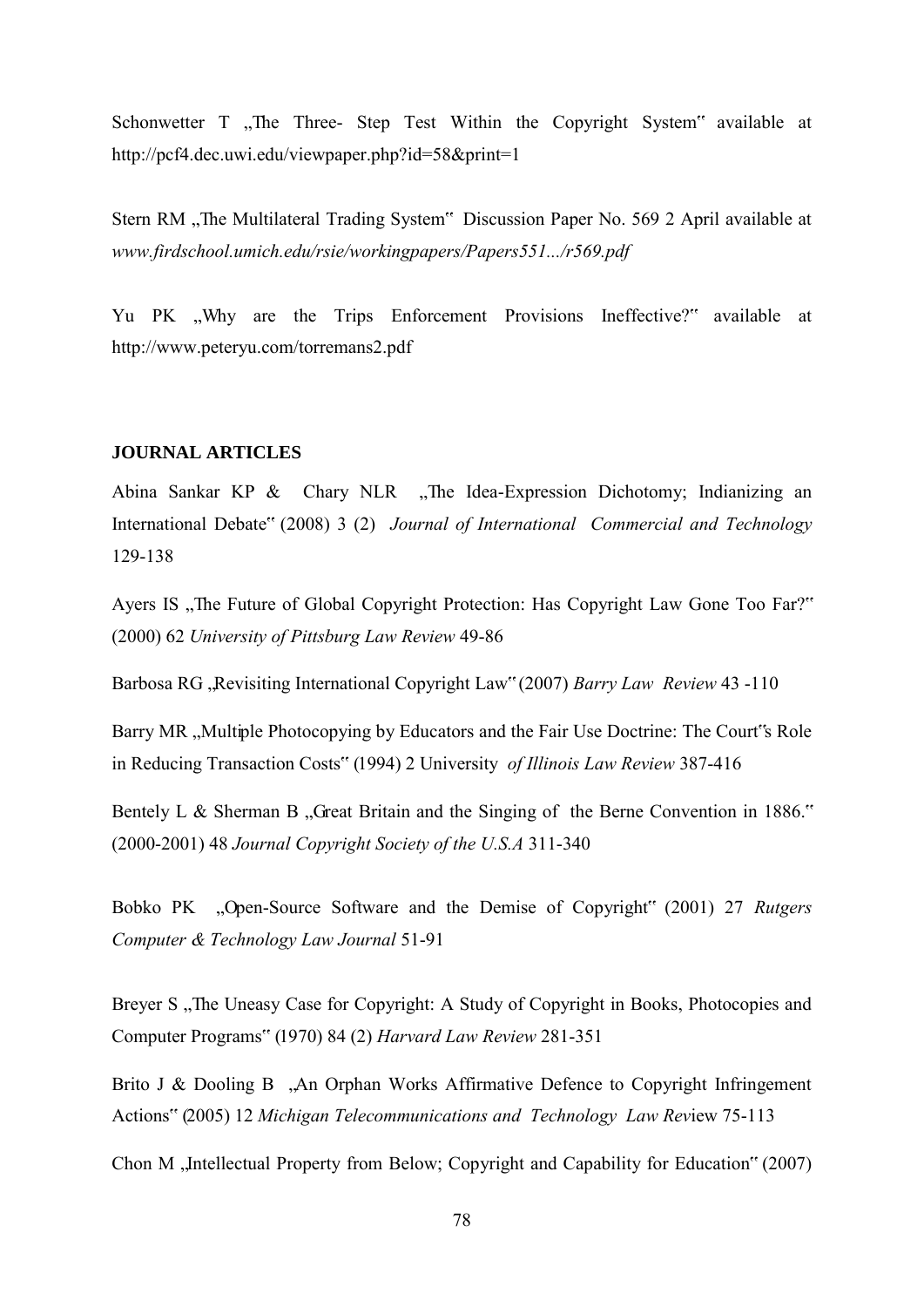40 *University of California Davis* 803-854

Demsetz H , Information and Efficiency: Another Viewpoint" (1969) 12 (1) *Journal of Law and Economics* 1-23

Fan Y, Shin Ray Ku R and Sun J "Does Copyright Law Promote Creativity? An Empirical Analysis of Copyright"s Bounty" (2009) 62 2 *Vanderbilt Law Rev*iew 1669-1746

Gifford DJ , Innovation and Creativity in the Fine Arts; The Relevance and Irrelevance of Copyright." (2000)18 *Cardozo Arts & Entertainment Law Journal* 569- 614

Ginsburg JC "Tale of Two Copyrights; Literary Property in Revolutionary France and America" (1990) 64 (5) *Tulane Law Review* 991-1031

Ginsburg JC "Toward Supra national Copyright Law? The WTO Panel Decision and the 'Three-Step Test" 'for Copyright Exceptions" (2001) 187 *Revue Internationale du Droitd'Auteur* 1-16

Hamilton MA "Copyright Duration Extension and the Dark Heart of Copyright" (1996) 14 *Cardozo Arts & Entertainment Law Journal* 655-660

Hettinger EC, Justifying Intellectual Property" (1989) 18 *JUSTOR* 31-52

Hughes J "The Philosophy of Intellectual Property" (1988) 77 *Georgetown Law Journal* 1-73

Jones EG & Braga CAP "The Multilateral Trading System: Mid- Flight Turbulence or Systems Failure?" in New farmer Trade, Doha and Development a window into the issues" (2006) 27- 42

Jones RH , The Myth of the Idea/Expression Dichotomy in Copyright Law" (1990) 10 (3) *Pace Law Review* 551-607

Landers WM & Posner RA "Indefinitely Renewable Copyright" (2003) *The University of Chicago Law Review* 70 (2) 1-48

Landers WM & Posner RA "An Economic Analysis of Copyright Law" (1989)18 (2) *The Journal of Legal Studies* 325-365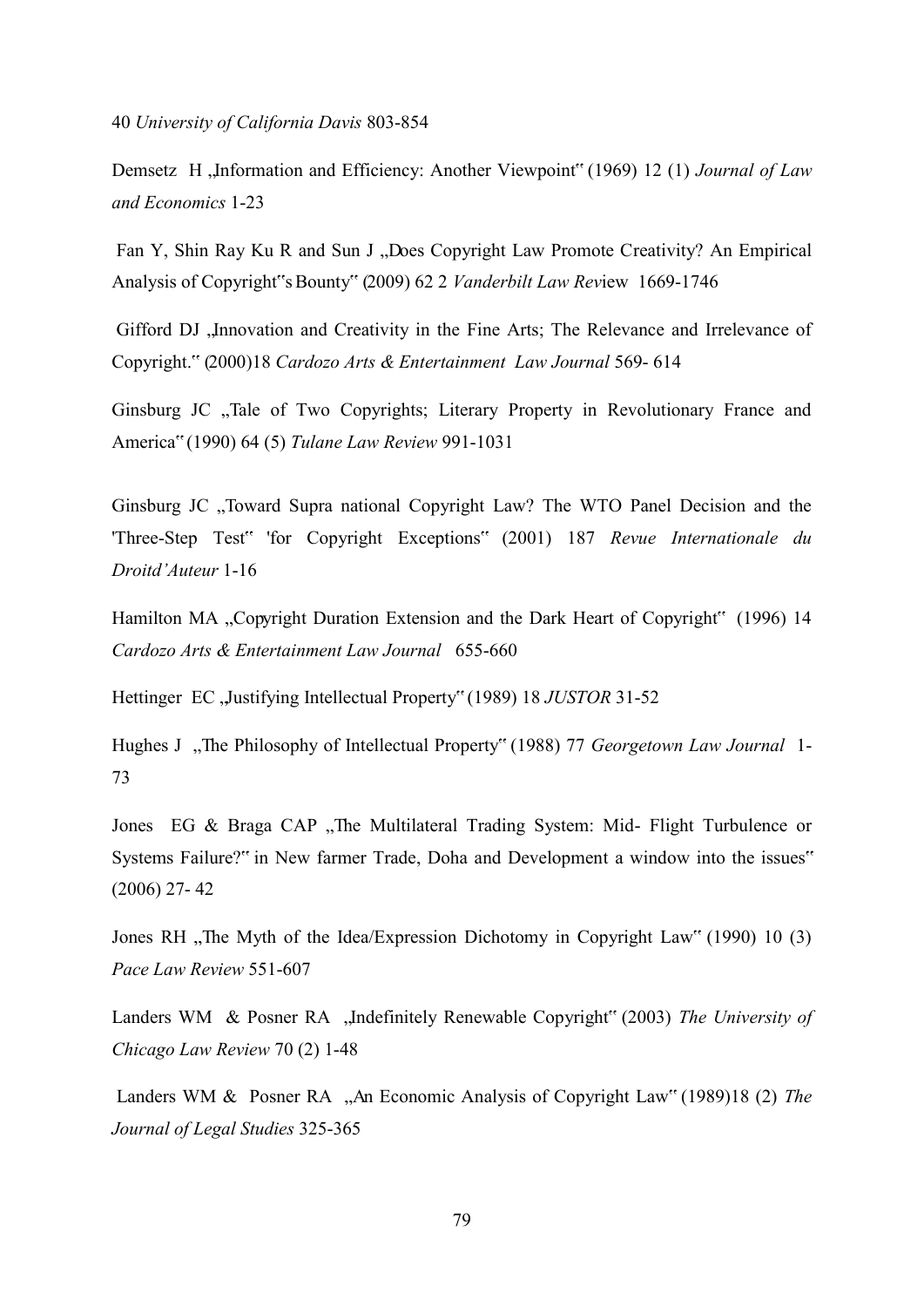Leval PN , Nimmer Lecture: Fair Use Rescued" (1996-1997) 44 *UCLA LR* 1449-1466

Light SN "Parody, Burlesque, and the Economic Rationale for Copyright" (1979) 11 (4) *Connecticut Law Review* 615-636

Lunney GS, The Death of Copyright: Digital Technology, Private Copying, and the Digital Millennium Copyright Act." (2001) 87 (5) *Virginia Law Review* 813-920

Masango CA , Understanding Copyright in Support of Scholarship: Some Possible Challenges to Scholars and Academic Librarians in the Digital Environment" (2009) 29 *International Journal of Information Management* 232-236

Masterson SC "Copyright: History and Development" (1940) 28 (5) *California Law Review* 620-632

Moore AD , Intellectual Property, Innovation, and Social Progress; the Case Against Incentive Based Arguments" (2003) 26 (3) *Hamline Law Review* 602-630

Netanel N "Recent Developments in Copyright Law" (1998-1999) 7 *Texas Intellectual Property Law Journal* 331-341

Nicholson DR , Intellectual Property; Benefit or Burden for Africa?" (2006) 32 *International Federation of Library Associations and Institutions Journal* 310 -324

Nwauche ES "Open Access and the Public Interest in Copyright" (2010) 18 (1&2) *Africa Media Review* 95-109

Oliver J "Copyright in the WTO: The Panel Decision on the Three-Step Test" (2001-2002) 25 *Columbia Journal of Law & the Arts*

Ostergard RL "Intellectual Property: A Universal Human Right" (1999) 21 *Human Rights Quartely* 156-178

Otten A & Wager H "Compliance with TRIPS; The Emerging World View" (1996) 29 *Vanderbelt Journal of Transnational Law* 391-414

Patterson LR ,The Statute of Anne; Copyright Misconstrued" (1965-1966) 3 *Harvard Law Journal on Legis*lation 223-255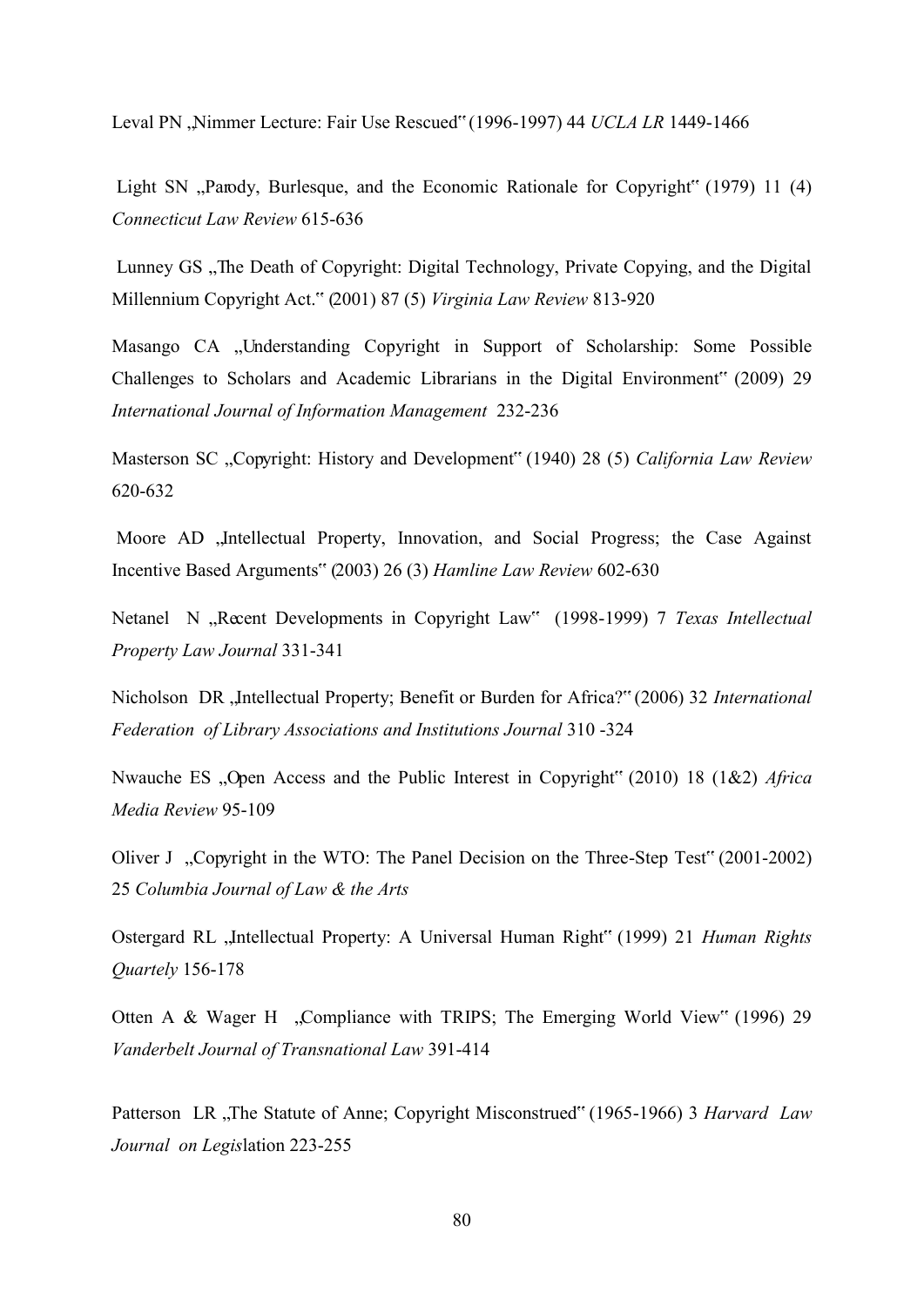Perlumutter S "Freeing Copyright from Formalities" (1994-1995) 13 *Cardozo Arts & Entertainment Law Journal* 565-588

Plant A "The Economic Aspects of Copyright in Books" 167 *Economica New Series* (1934) 167*–*195

Ricketson S . The Berne Convention for The Protection of Literary and Artistic Works; The Birth of the Berne Union" (1986) 11 (9) *Columbia Journal of Law & the Arts 9-32*

Rogers RDL, Increasing Access to Knowledge Through Fair Use-Analyzing the Google Litigation Unleash Developing Countries" (2007) 10 *Tulane Journal of Technology & Intellectual Property* 1-75

Shamnad B "Turning Trips on its Head: an "IP Cross Retaliation Model for Developing Countries the Law and Development Review" (2009) 2(1) 141-197

Subramanian A & Wei S , The WTO Promotes Trade, Strongly but Unevenly" (2007) 72 *Journal of International Economics* 151-175

Sunsil K & Evenson R "Does Intellectual Property Spur Technological Change?"(2003) 55 (2) *Oxford Economic Papers* 235-264

Tyerman BW, Economic Rationale for Copyright Protection for Published Books; A Reply to Professor Breyer." (1970-1971) 18 *UCLA Law Review* 1100-1125

Van Wyke C , Access to Affordable HIV Medicines in South Africa: Patents, Parallel Importation, Generics and Medical Schemes" (2006) 39 (1) *De Jure* 1-24

Veiksa I ., Is the Existing Concept of Copyright Still Justified in the Information Society" (2012) 7 (2) *Current Issues of Business Law* 248-262

William B et el..., Model language for Exceptions and Limitations to Copyright Concerning Access to Learning Materials in South Africa" (2006) 7 *The Southern African Journal of Information and Communication* 82-106

Woker T "Principles of Copyright in Intellectual Property Law; An Overview Critical Arts; South –North Cultural and Media Studies"(2006) 20 (1) 35-46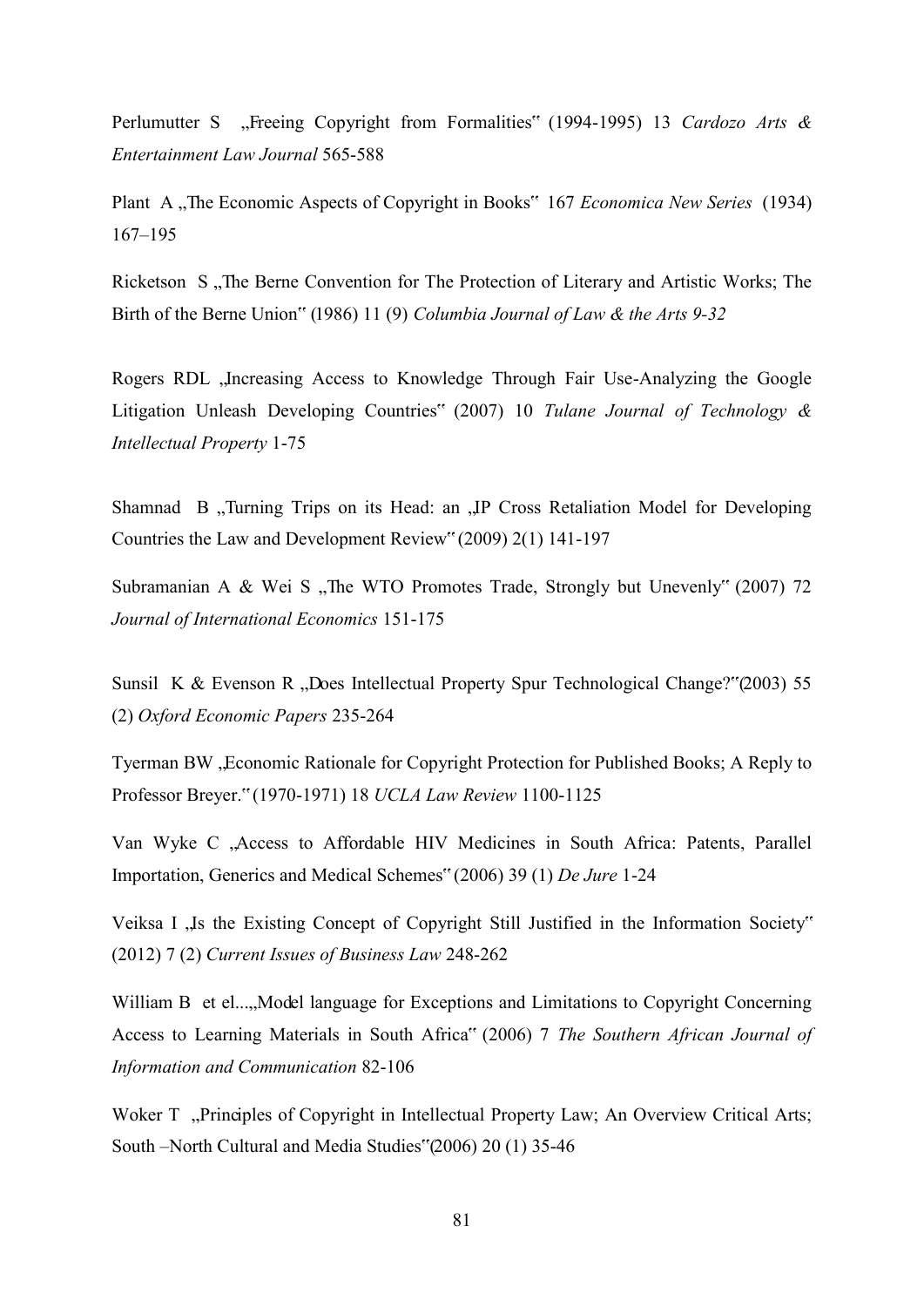Yen AC "A First Amendment Perspective on the Idea/Expression Dichotomy and Copyright in a Work"s Total Concept and Feel" (1989) 38 *Emory Law Journal* 393-436

# **LEGISLATION**

# **Foreign Legislation**

## **England**

The Licensing Act of 1662

The Statute of Anne of 1710

# **The United States of America**

Constitution of United States of America

Copyright Act of 1790 as amended in 1802, 1870, 1909 & 1976

Digital Millennium Copyright Act of 1998

Sono Bono Copyright Term Extension Act

# **South Africa**

Constitution of the Republic of South Africa, 1996

Copyright Act 98 of 1978

Copyright Regulation, 1978 in GN R1211in GG 9775 of 7 June 1985 as amended by GN 1375 in GG 9807 of 28 June 1985

Draft National Policy on Intellectual Property 2013 in GN No 918 of 2013 *Government Gazette* (4 September 2013)

Draft Policy on Intellectual Property, 2013- comments- joint submission October 2013 available at[;file:///C:](AppData/Local/Microsoft/Windows/AppData/Local/Microsoft/Windows/C) /Users/User/Downloads/Vawda"s %20comments.pdf